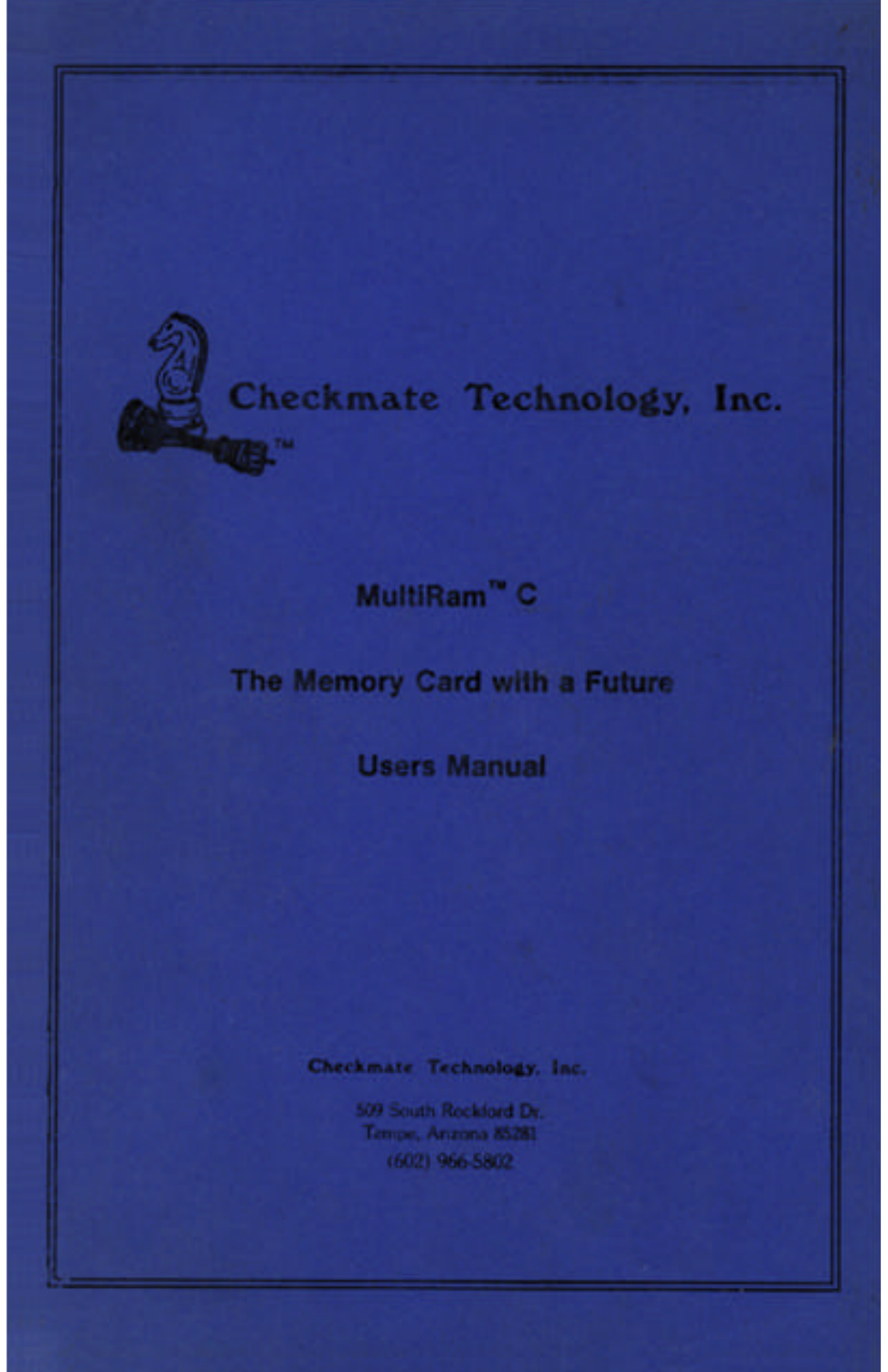(c) Copyright 1985 by Checkmate Technology, Inc.

All rights reserved

Port #MR8005—1

AceCalc, MagiCalc and Magic Office are the trademarks of Artsci. Inc. Apple is the registered trademark of Apple Computer, lnc. Apple Pascal, AppleWorks, FID, DOS 3.3, aixl ProDOS are trademrks of Apple Computer, Inc. David DOS is the tradmark of David Data, Inc. Diversa-DOS is the trademark of DSR. Inc. FlashCalc is the trademark of VisiCorp/Paladin IACalc is the trademark of Internaticmal Apple Core ProntoDos is the trademark of Beagle Brothers Quark is the trademark of Quark, Inc. The Spreadsheet is the trademark of A.P.P.L.E.

APPLE COMPUTER INC MAKES NO WARRANYIES, EITHER EXPRESS OR IMPLLIED REGUARDING THE ENCLOSED SOFTWARE PACKAGE, ITSMERCHANTIBILITY OR ITS FITNESS FOR ANY PARTICULAR PURPOSE. THE FXCLUSION OF IMPLIED WARRANTIES IS NOT PERMITTED IN SOME STATES. THE ABOVE EXCLUSION MAY NOT APPLY TO YOU. THIS WARRANTY PROVIDES YOU WITH SPECIAL LEGAL RIGHTS. THERE MAY BE OTHER RIGHTS THAT YOU MAY HAVE WHICH VARY FROM STATE TO STATE.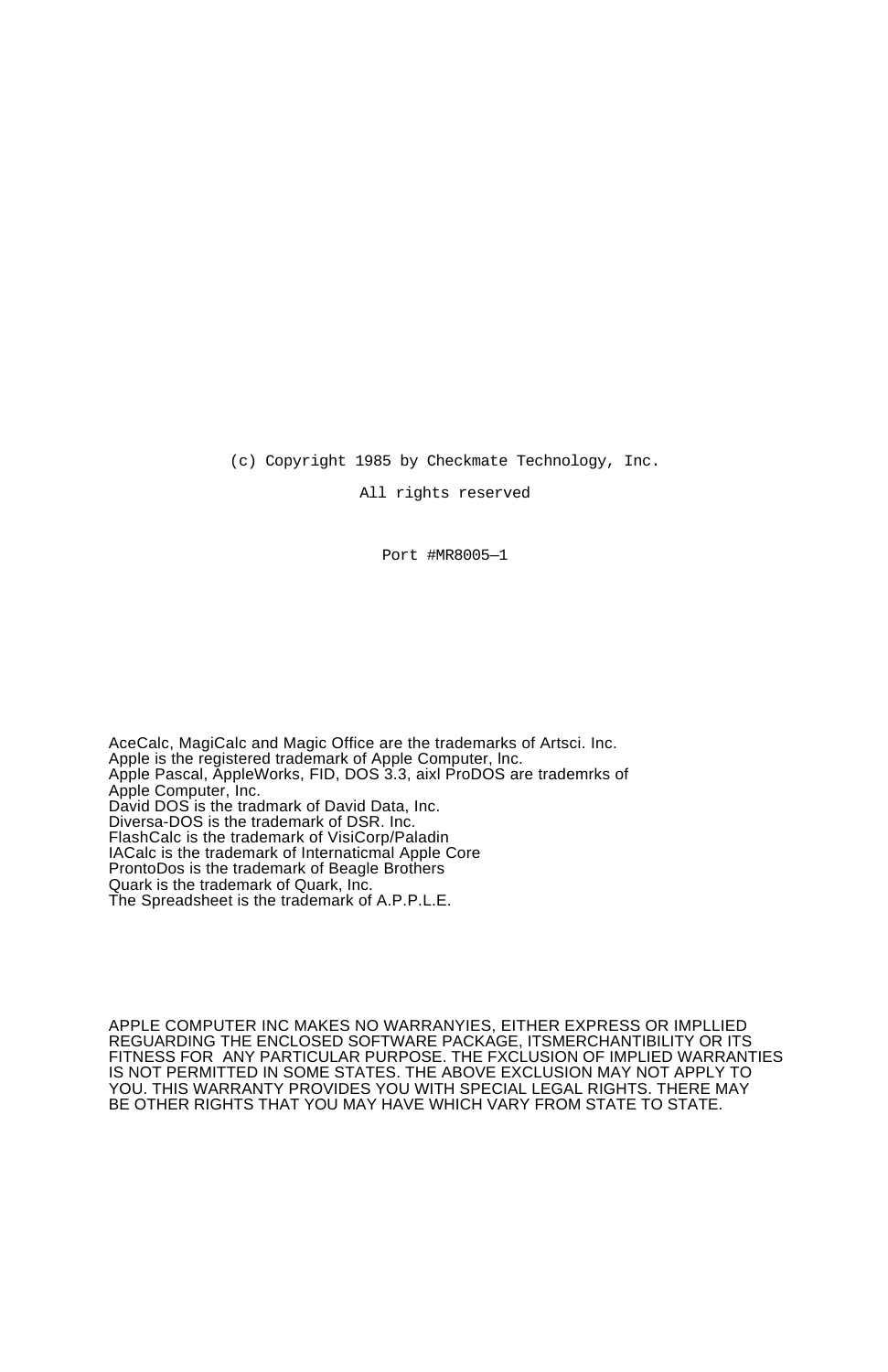| Preface - How To Use This Manual | $\mathbf{V}$ |
|----------------------------------|--------------|
| <b>GETTING STARTED</b>           |              |
| Chapter $1$ -Introduction        | 1.1          |
| Features                         |              |
|                                  | 1.1<br>1.2   |
| <b>Optional Features</b>         | 1.2          |
| Hardware Requirements            | 1.3          |
|                                  |              |
| Chapter 2 – Installation         | 2.1          |
|                                  | 2.1          |
| Card Care                        | 2.1          |
|                                  | 2.2          |
|                                  | 2.2          |
|                                  | 2.2          |
|                                  | 2.2          |
| <b>Speaker Connector Port</b>    | 2.4          |
|                                  | 2.4          |
|                                  | 2.4          |
| Original RAM                     | 2.5          |
| User Installed RAM               | 2.5          |
| <b>Installation Procedure</b>    | 2.6          |
|                                  | 2.6          |
| Dealer Installed RAM             | 2.6          |
|                                  | 2.6          |
|                                  | 2.7          |
|                                  | 2.7          |
|                                  | 2.7          |
|                                  | 2.8          |
|                                  | 2.14         |
|                                  | 2.16         |
|                                  | 2.18         |
|                                  | 2.19         |
|                                  | 3.1          |
| <b>RAM Test Procedures</b>       | 3.1          |
|                                  | 3.1          |
|                                  | 3.2          |
| <b>Running A Test</b>            | 3.2          |
| <b>Test Results</b>              | 3.6          |
| Non-RAM Problems                 | 3.6          |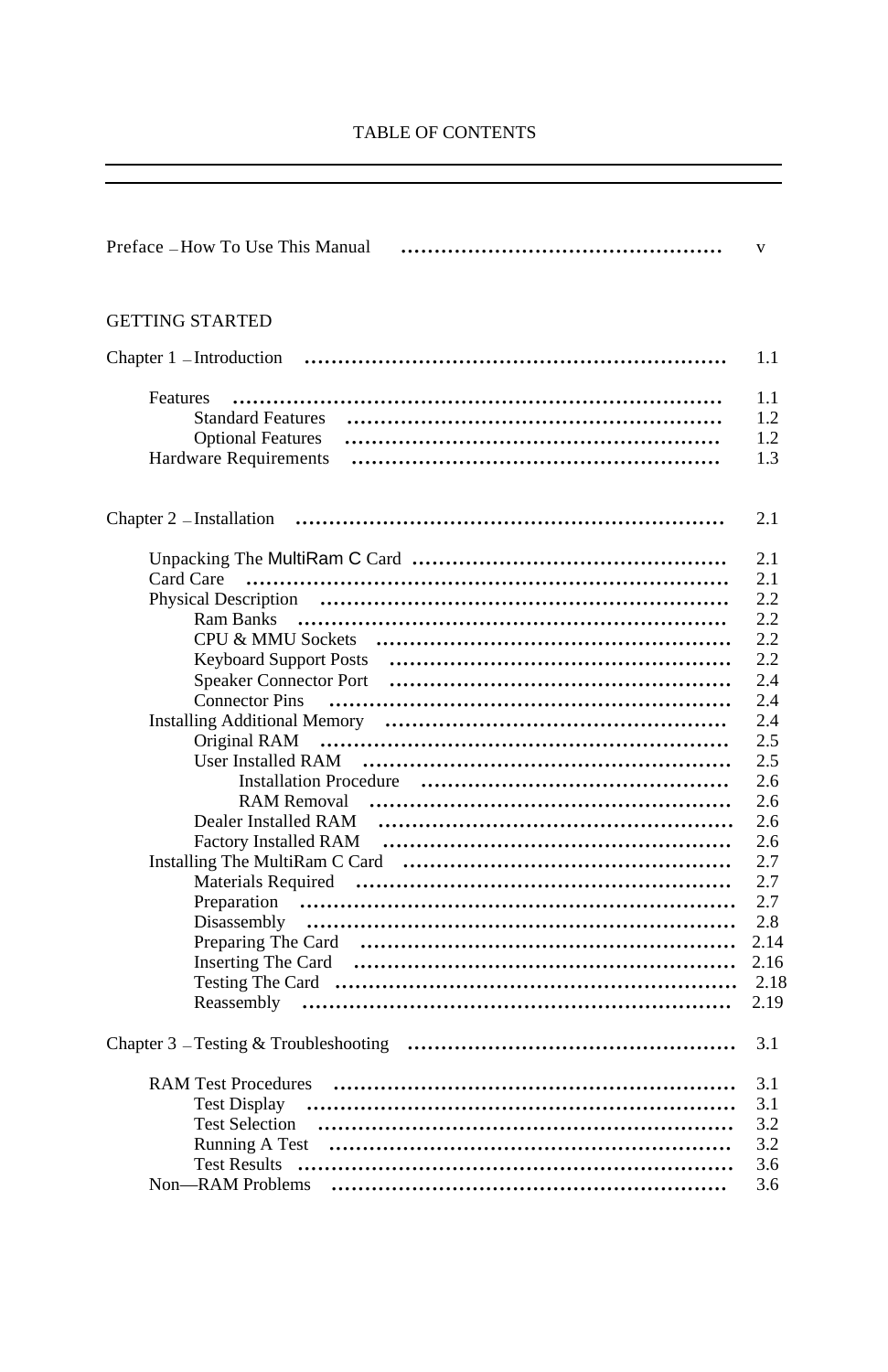## USING THE MULTIRAM C CARD

| Chapter 4 - AppleWorks and the MultiRam C Card                                       | 4.1  |
|--------------------------------------------------------------------------------------|------|
|                                                                                      | 4.1  |
|                                                                                      | 4.3  |
|                                                                                      | 4.4  |
|                                                                                      | 4.4  |
| Disk Capacity                                                                        | 4.4  |
|                                                                                      | 4.4  |
|                                                                                      | 4.4  |
|                                                                                      | 4.4  |
|                                                                                      | 4.5  |
|                                                                                      | 4.5  |
|                                                                                      | 4.5  |
| Time                                                                                 | 4.5  |
|                                                                                      | 4.6  |
|                                                                                      | 4.6  |
| <b>Benchmarks</b>                                                                    | 4.7  |
|                                                                                      | 4.8  |
|                                                                                      | 4.8  |
|                                                                                      | 4.8  |
|                                                                                      | 4.8  |
| Word Processor Files (all intermal continuous contracts in the Word Processor Files) | 4.10 |
| <b>Spreadsheet Files</b>                                                             |      |
| Database Files                                                                       | 4.11 |
| <b>Saving Large Files</b>                                                            | 4.13 |
|                                                                                      |      |
|                                                                                      | 4.14 |
|                                                                                      |      |
|                                                                                      |      |
|                                                                                      | 4.18 |
|                                                                                      |      |
| <b>Hard Disks</b>                                                                    | 4.19 |
| <b>Smaller Files</b>                                                                 |      |
|                                                                                      |      |
|                                                                                      |      |
|                                                                                      |      |
|                                                                                      |      |
| DOS 3.3 Ram Disk                                                                     |      |
|                                                                                      |      |
|                                                                                      |      |
| Installation                                                                         |      |
|                                                                                      |      |
|                                                                                      |      |
|                                                                                      |      |
|                                                                                      |      |
|                                                                                      |      |
|                                                                                      |      |
|                                                                                      |      |
| ProDOS RAM Disk                                                                      |      |
|                                                                                      |      |
| Installation                                                                         |      |
|                                                                                      |      |
|                                                                                      |      |
|                                                                                      |      |
|                                                                                      |      |
|                                                                                      |      |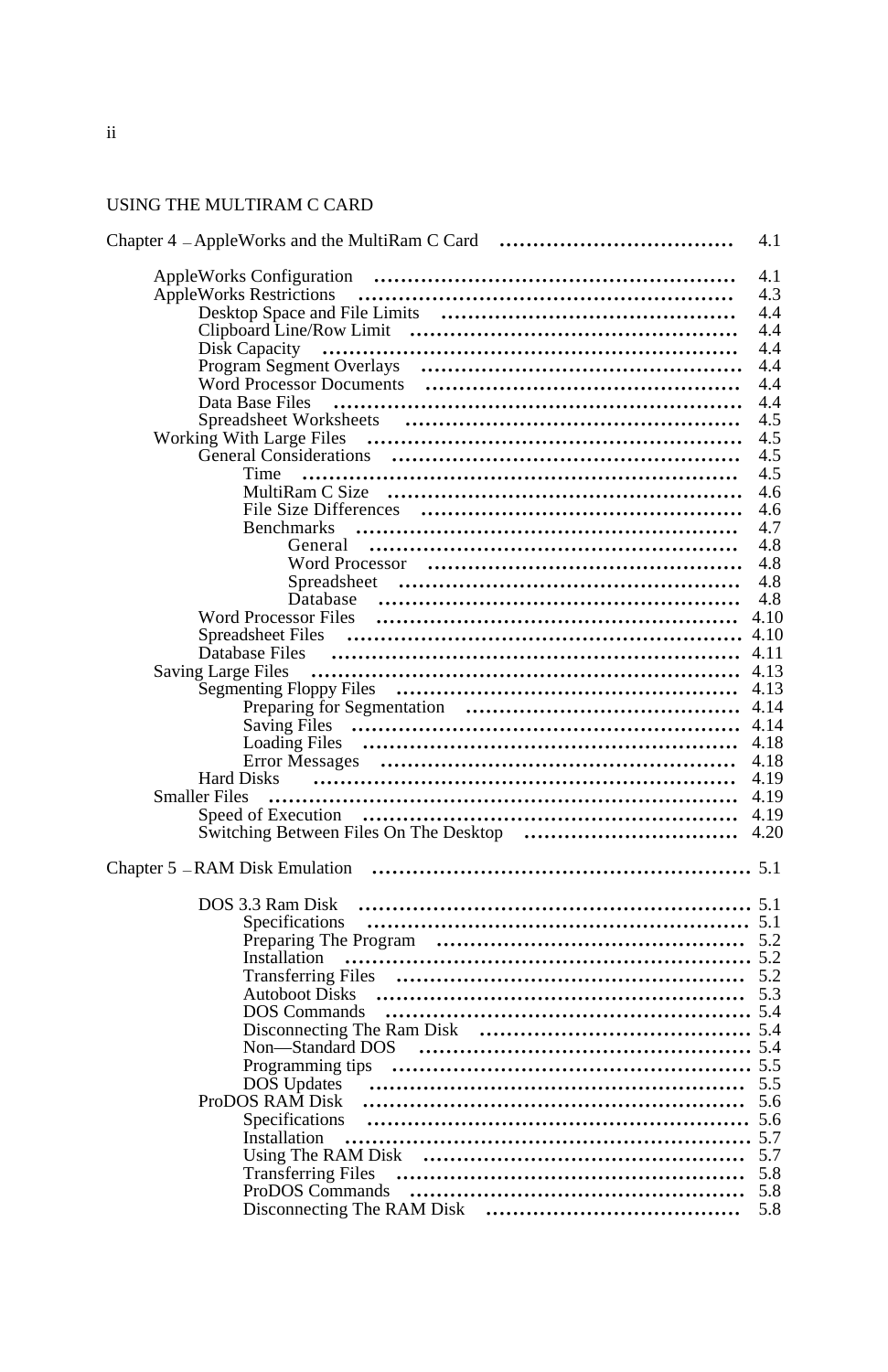| Programming Tips                               | 5.9   |
|------------------------------------------------|-------|
| ProDOS Updates                                 | 5.9   |
| Other Ram Disk Software                        | 59    |
|                                                |       |
| Chapter $6$ -Hardware & Software Compatibility | - 6.1 |
| Hardware                                       | 6.1   |
| Disk Disks                                     | 6.1   |
| Hon-Interruptable Power Supplies               | 6.2   |
| Software                                       | 6.2   |

### **PROGRAMING THE MULTIRAM C CARD**

| Chapter 7 - Programming Auxiliary Memory<br>.                                                                                                                                                                                                  | 7.1                                                                |
|------------------------------------------------------------------------------------------------------------------------------------------------------------------------------------------------------------------------------------------------|--------------------------------------------------------------------|
| General Information<br>Bank Switching<br>Auxmove and Xfer                                                                                                                                                                                      | 7.1<br>7.2<br>7.4                                                  |
| Chapter 8 - Auxiliary Memory Management<br>.                                                                                                                                                                                                   | 8.1                                                                |
| <b>Programing Guidelines</b><br>Softswitch Selection<br>Initializing The Card<br>Identifying MultiRam C<br>Memory<br>Memory Bank Mapping<br><b>Memory Transfers</b><br>80-Column Addressing<br><b>Reset Key Trapping</b><br>Interrupt Handling | 8.1<br>8.2<br>8.2<br>8.4<br>8.4<br>8.5<br>8.5<br>8.6<br>8.6<br>8.6 |

# **MULTIRAM C SERVICE GUIDE**

| Chapter 9 - The Warranty                                                                                                                                        | 9.1                                  |
|-----------------------------------------------------------------------------------------------------------------------------------------------------------------|--------------------------------------|
| Second Hand Ownership<br><b>Extending The Warranty</b>                                                                                                          | 9.1<br>9.2                           |
| Chapter 10 - Service Policies                                                                                                                                   | 10.1                                 |
| How To Get Help $\dots\dots\dots\dots\dots\dots\dots\dots\dots\dots\dots\dots\dots$<br>Telephone Policy<br>How To Return A Card<br>Returning Your Repaired Card | 10.1<br>10.1<br>10.1<br>10.2<br>10.2 |
| Ram Installation & Replacement Policy                                                                                                                           | 10.3<br>10.3<br>10.3                 |
| Independent Software Developers                                                                                                                                 | 10.4<br>10.4<br>10.4                 |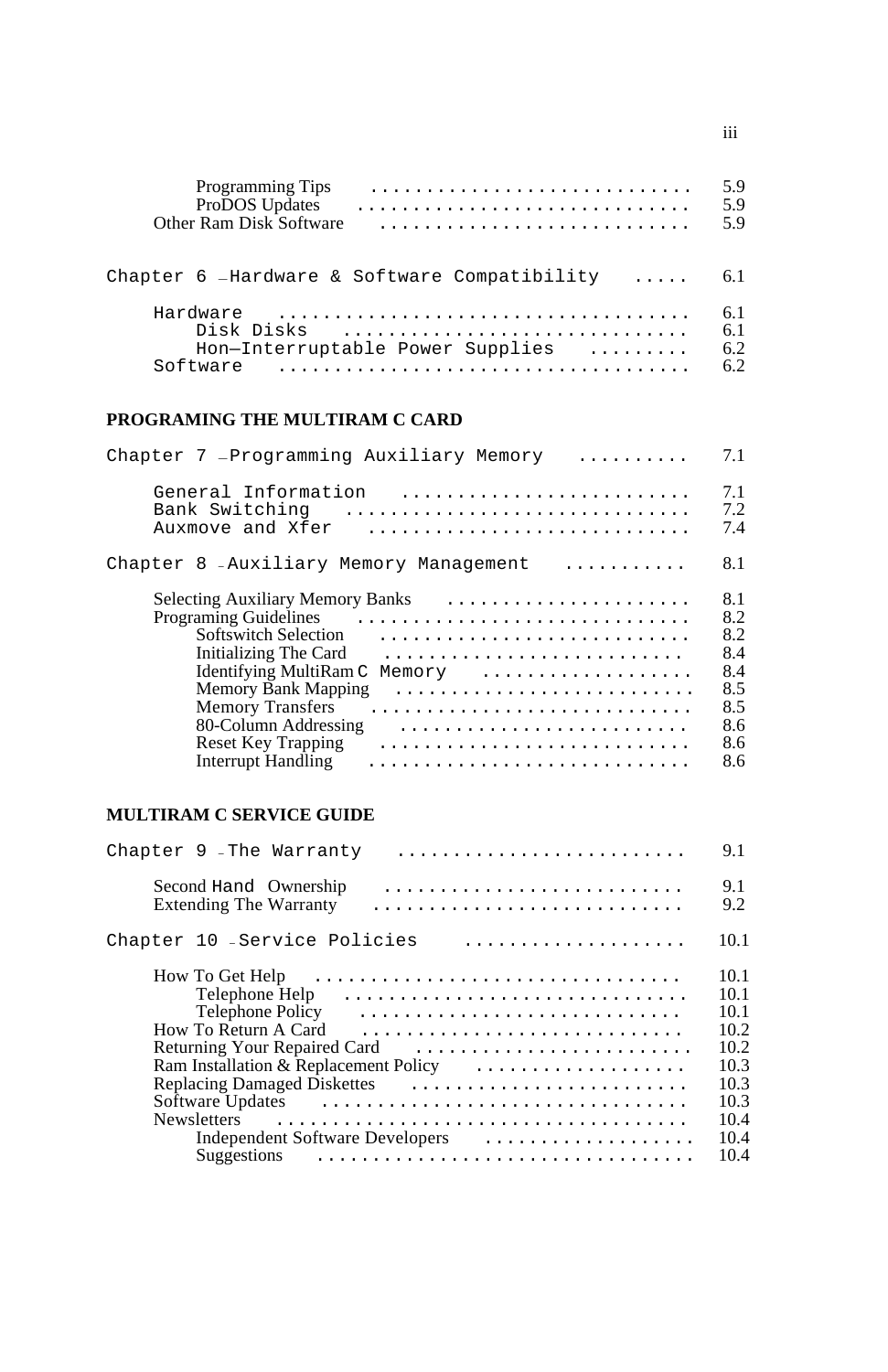#### **Preface**

#### **HOW TO USE THIS MANUAL**

<span id="page-5-0"></span>This manual is divided into four parts.

#### **Part 1**

GETTING STARTED, should be read first by everyone. Chapter 1 summarizes MultiRam C's features and minimum hardware requirements. Chapter 2 gives step—by—step instructions for installing MultiRam C and adding memory to the card. Chapter 2 is required reading for those who intend to install their own RAM. Chapter 3 covers testing and troubleshooting procedures.

#### **Part 2**

USING THE MULTIRAM C CARD, shows how to use the software included with your MultiRam C Card. Chapter 4 explains how to use MultiRam C's large memory with AppleWorks. Chapter 5 shows how to use MultiRam C as a fast RAM disk drive for DOS 3.3 and ProDOS. Chapter 6 covers software and hardware compatibility questions.

#### **Part 3**

PROGRAMING THE MULTIRAM C CARD, should be read if you intend to develop software using MultiRam C's memory. If you don't intend to program MultiRam C yourself, you say skip this section. Chapter 7 details programming techniques required to use the standard //c 64K auxiliary memory bank. Chapter 8 shows how to use all of MultiRam C's 64K auxiliary memory banks.

#### **Part 4**

ThE MULTIRAM C SERVICE GUIDE, should be read by everyone. Chapter 9 describes the MultiRam C warranty. Chapter 10 tells how you can get service if you have a problem and explains RAM replacement and software update policies.

This manual assumes you know how to operate your Apple //c. If you are a new Apple //c owner or if any terms or procedures used in this manual are unfamiliar to you, please refer to your Apple //c owner's manual for help.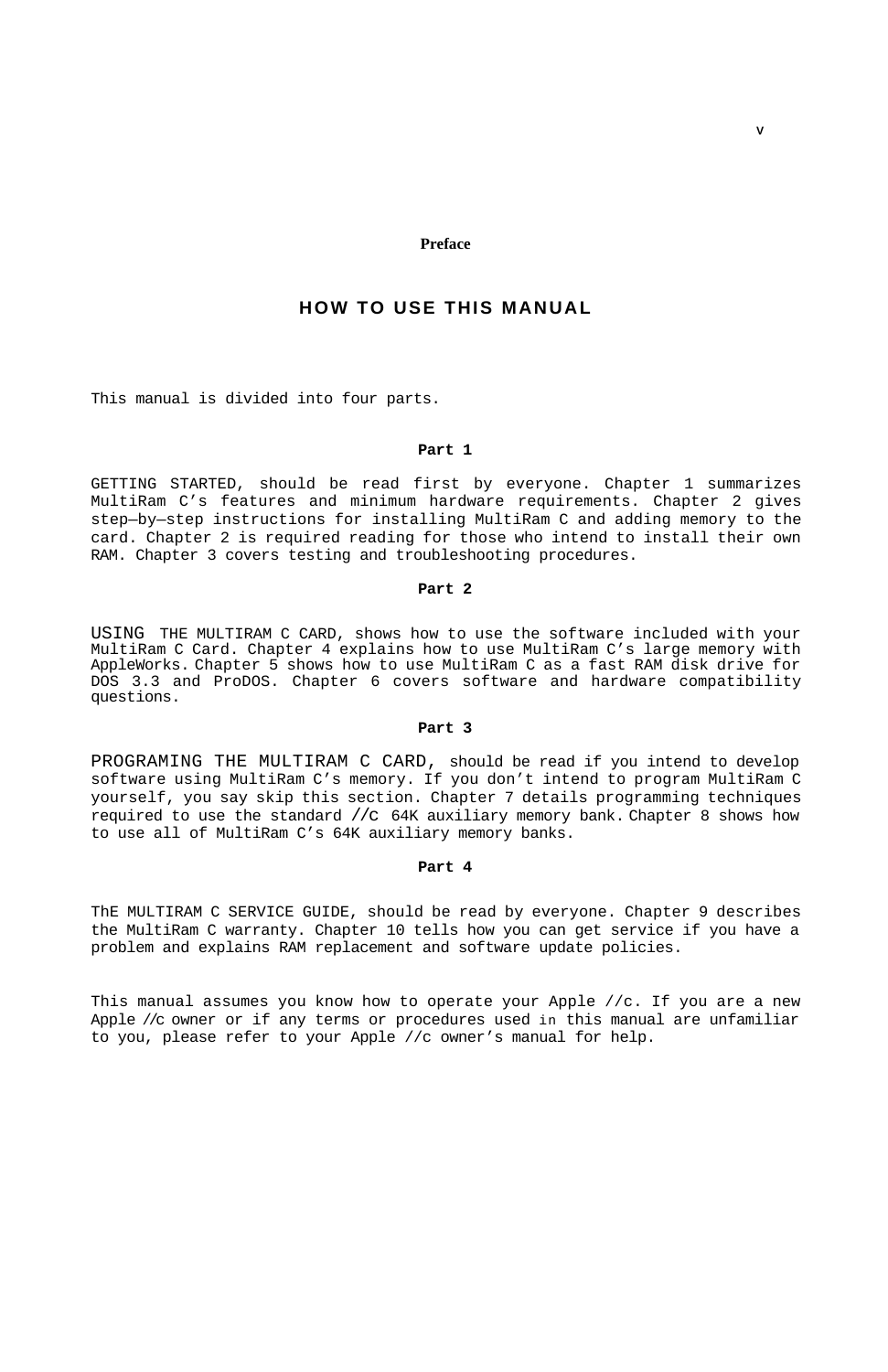### **Part 1**

### **GETTING STARTED**

Getting Started describes the MultiRam C Card's features and instructs you in installing and testing the card.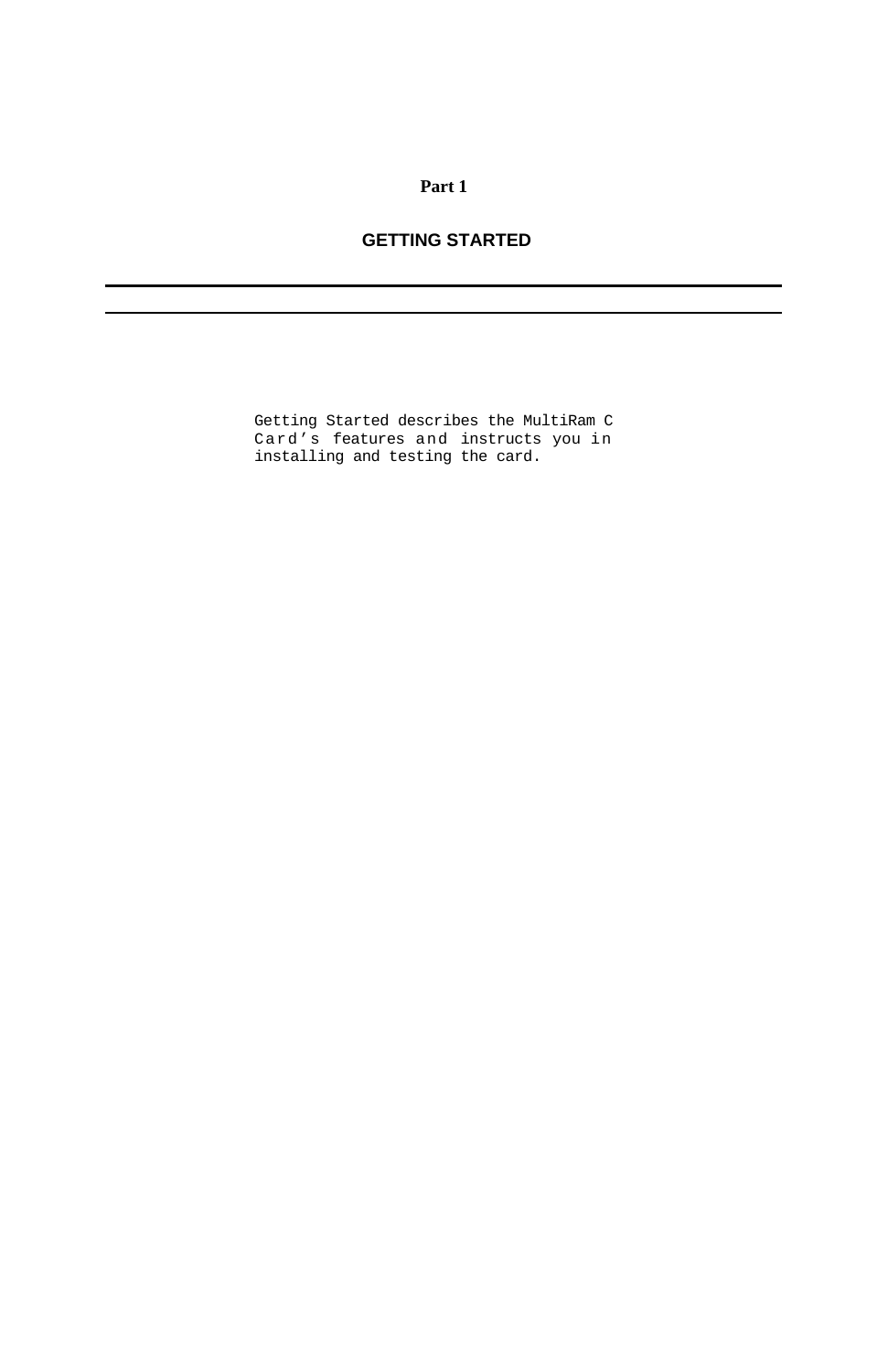#### **Chapter 1**

<span id="page-7-0"></span>The MultiRam (tm) C Card is an expandable memory card for the Apple //c that brings great power and versatility to your Apple.

MultiRam C's memory is expandable from 256K to 512K. When MultiRam C is installed inside an Apple //c, the card's memory is added to the Apple //c's 128K built-in memory to give the //c up to 640K of total memory.

MultiRam C fits inside the Apple //c, underneath the keyboard. The card simply plugs into the //c motherboard and requires no special tools, jumpers or soldering to Install. MultiRam C's low power design means the card will cause no heat buildup inside the case and will allow a battery pack to be used with the //c for lengthy sessions.

Memory can be easily added to MultiRam C in either 256K or 64K increments. MultiRam C is shipped with a minimum of 256K memory installed. Instructions for installing and testing your own RAM on the card are covered later in this manual.

The MultiRam C Card is 1001 compatible with all existing //c software. Some programs currently will find and use most or all of MultiRam C's memory. In the near future, several new and powerful business programs from third party software publishers will become available fur the MultiRam C that will use all of MultiRam C's memory.

The best selling program for the Apple. AppleWorks, can now use all of MultiRam C's memory. MultiRam C and its AppleWorks expansion software greatly expand the Desktop that is normally 55K for AppleWorks with an ordinary 128K Apple //c. A 512K MultiRam C Card, for example, offers usable AppleWorks Desktop space of 413K! By expanding AppleWorks memory limitations, MultiRam C truly turns AppleWorks into one of the best integrated packages available for any microcomputer. Use the MultiRam C Card, AppleWorks, and a hard disk drive together and the Apple //c becomes a serious business machine capable of the moat demanding tasks.

With the RAM disk software included with MultiRam C. programs can be accessed user twenty times faster than ia normal with standard Apple 5 1/4 disk drives. With 256K installed, MultiRam C can take the place of two ordinary Apple disk drives; four if a full 512K is installed. Put your favorite unprotected programs onto a RAM disk and discover how se' it can be to quickly move between application programs.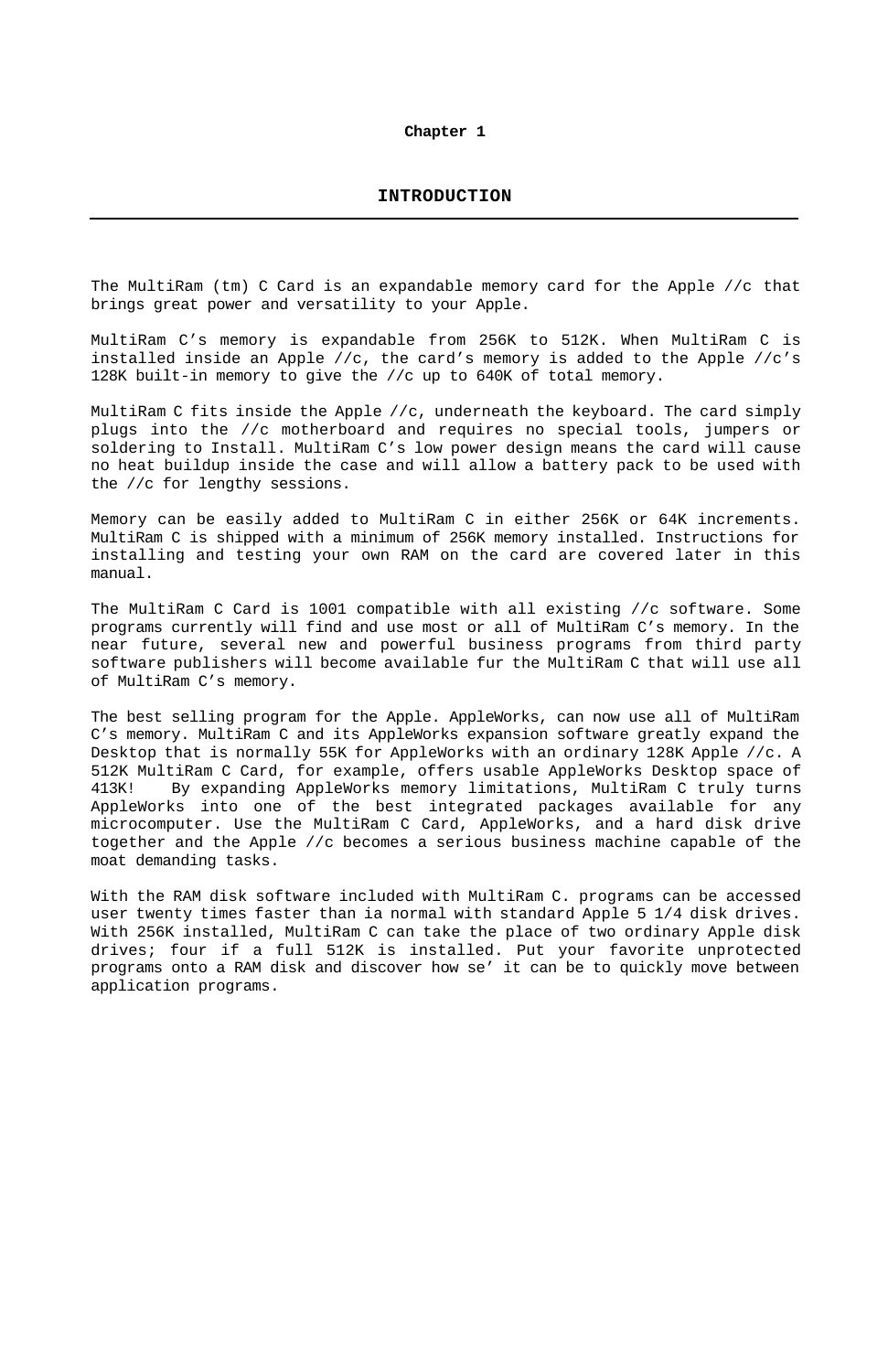#### <span id="page-8-0"></span>1.2 **INTRODUCTION**

#### **FEATURES**

MultiRam C offers many standard and optional features. MultiRam C's flexibility insures your Apple //c of a long, productive life.

#### **Standard Features**

The MultiRam C package comes with these standard features:

- Two banks of sockets to add up to 512K to the Apple //c.
- A minimum of 256K installed.
- Uses standard 150 nanosecond 256K or 64K RAM chips.
- Easily user upgradeable at any time with three memory configurations possible:

256K 320K 512K

- Software included to:
	- Configure AppleWorks to use all of MultiRam C's memory. Use MultiRam C as a ProDOS RAM disk emulator. Use MultiRam C as a DOS 3.3 RAM disk emulator.
	-
	-
	- Test MultiRam C memory for defective RAM.
	- 100% //c software compatible.
	- Software updates available.
	- Memory management addressing modifiable through a factory PAL update.
	- CMOS low power design.
	- Full 5 year warranty on the card and all Checkmate Technology supplied components.

#### **Optional Features**

Checkmate Technology offers these options:

- 64K or 256K RAM kits to expand the memory of MultiRam C with tested, 5 year warranted RAM chips.
- Pascal RAN disk emulator software.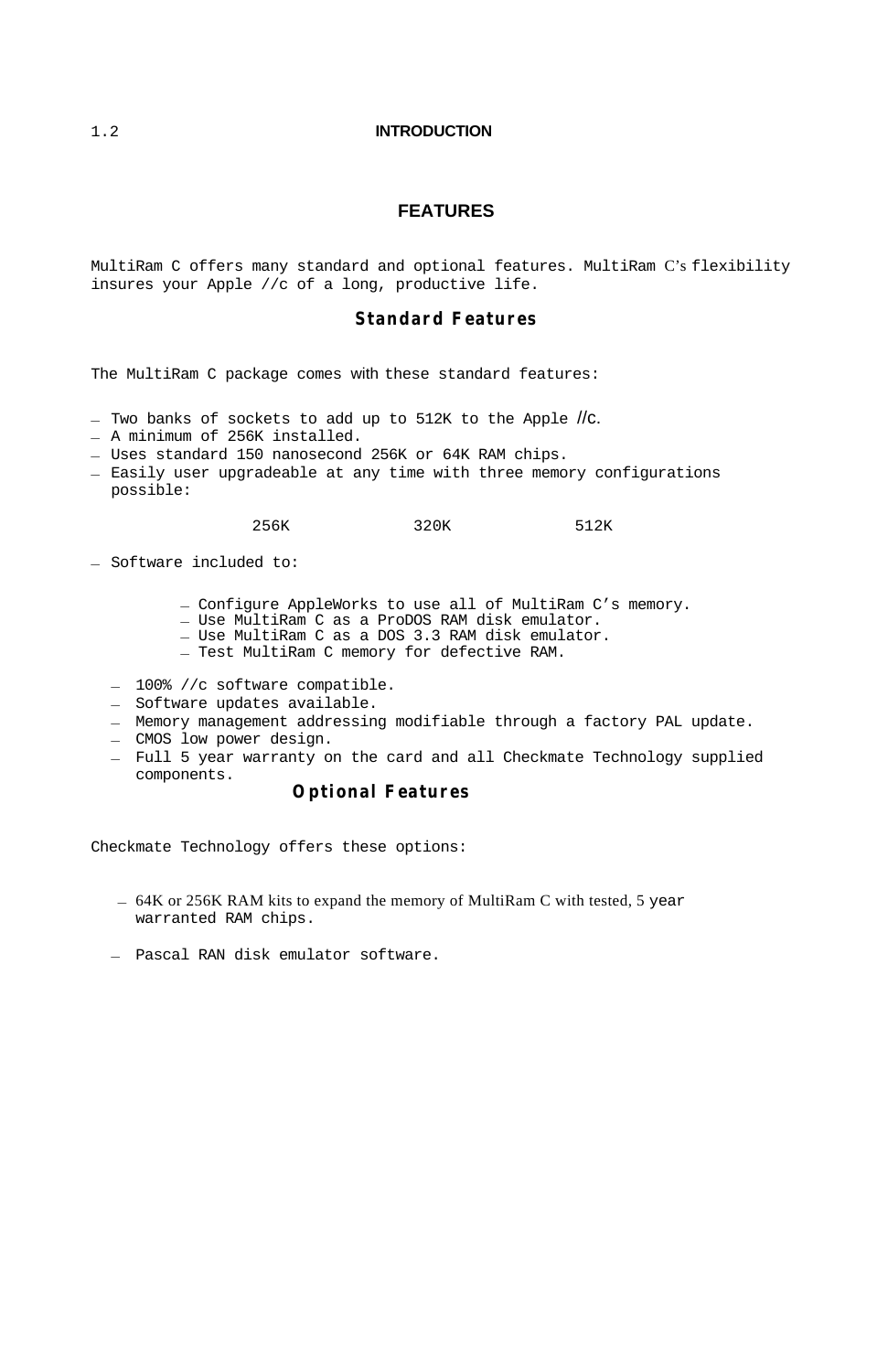#### INTRODUCTION 1.3

#### **HARDWARE REQUIREMENTS**

<span id="page-9-0"></span>The minimum equipment requirements to use MultiRam C are:

- An Apple //c computer. MultiRam C will not work iN an Apple //e or in the Apple II, II+ or Apple II+ compatible computers.
- A monitor suitable for 80 column display.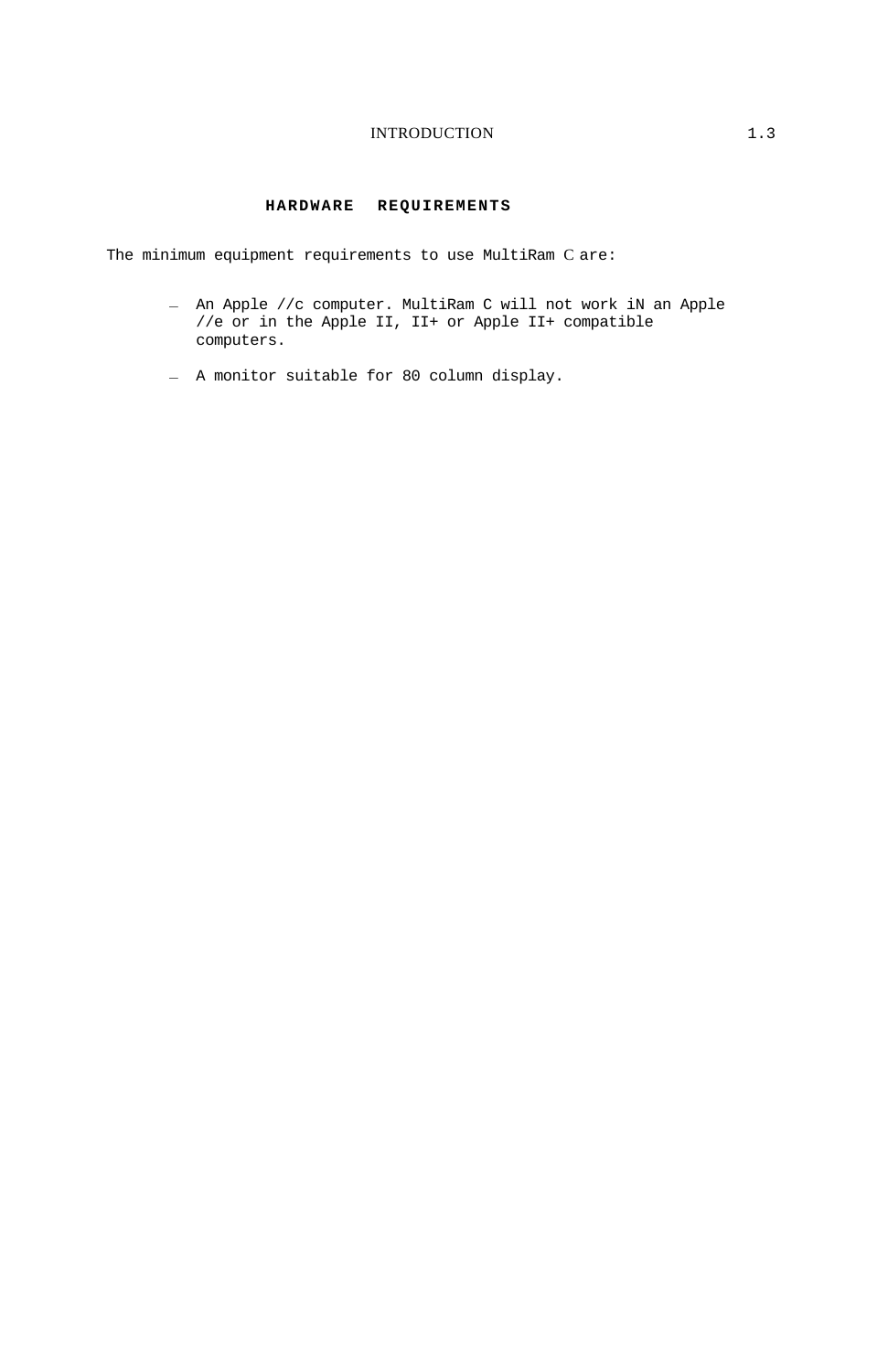#### **Chapter 2**

#### **INSTALLATION**

<span id="page-10-0"></span>This chapter contains all the information you will need to install your MultiRam C Card. Package Contents, card care instructions, a physical description, and instructions for RAM additions and card installation are covered.

### **UNPACKING THE MULTIRAM C CARD**

Check the contents of your MultiRam C package to be sure you have the following

- This owner's manual
- MultiRam C Card
- Six plastic support posts (2 long and 4 short) A floppy disk, containing:
- 

Side 1 — AppleWorks memory expansion program Side 2 — Utilities which include DOS 3.3 and ProDOS RAM disk drive emulator programs, and a RAM test program

- A warranty card

Contact your dealer or Checkmate Technology if anything is missing.

You should fill out and return your warranty registration card as soon as possible. Only registered owners will be notified of updates to the software packaged with the MultiRam C Card. **CARD CARE**

Always ground yourself before handling or touching the MultiRam C Card. Touch any metal object to discharge static electricity from your body. Static electricity, which can build up on your body, can damage RAM chips. The 256k RAM chips installed on your card are more sensitive to damage by stat electricity than 64~ chips.

Handle the MultiRam C Card carefully, by the edges. Do not flex your card while handling it as this can lead to weakening of connections.

Avoid touching the connector pins on the bottom of the card. These pins must kept clean and straight as they are inserted into two sockets on the motherboard to connect MultiRam C to the Apple. Do not remove the anti—static foam covering the ends of the pins until you are ready to install the card. you remove the card from the //c for any reason. reinsert the anti—static to over the ends of the pins to protect them from damage.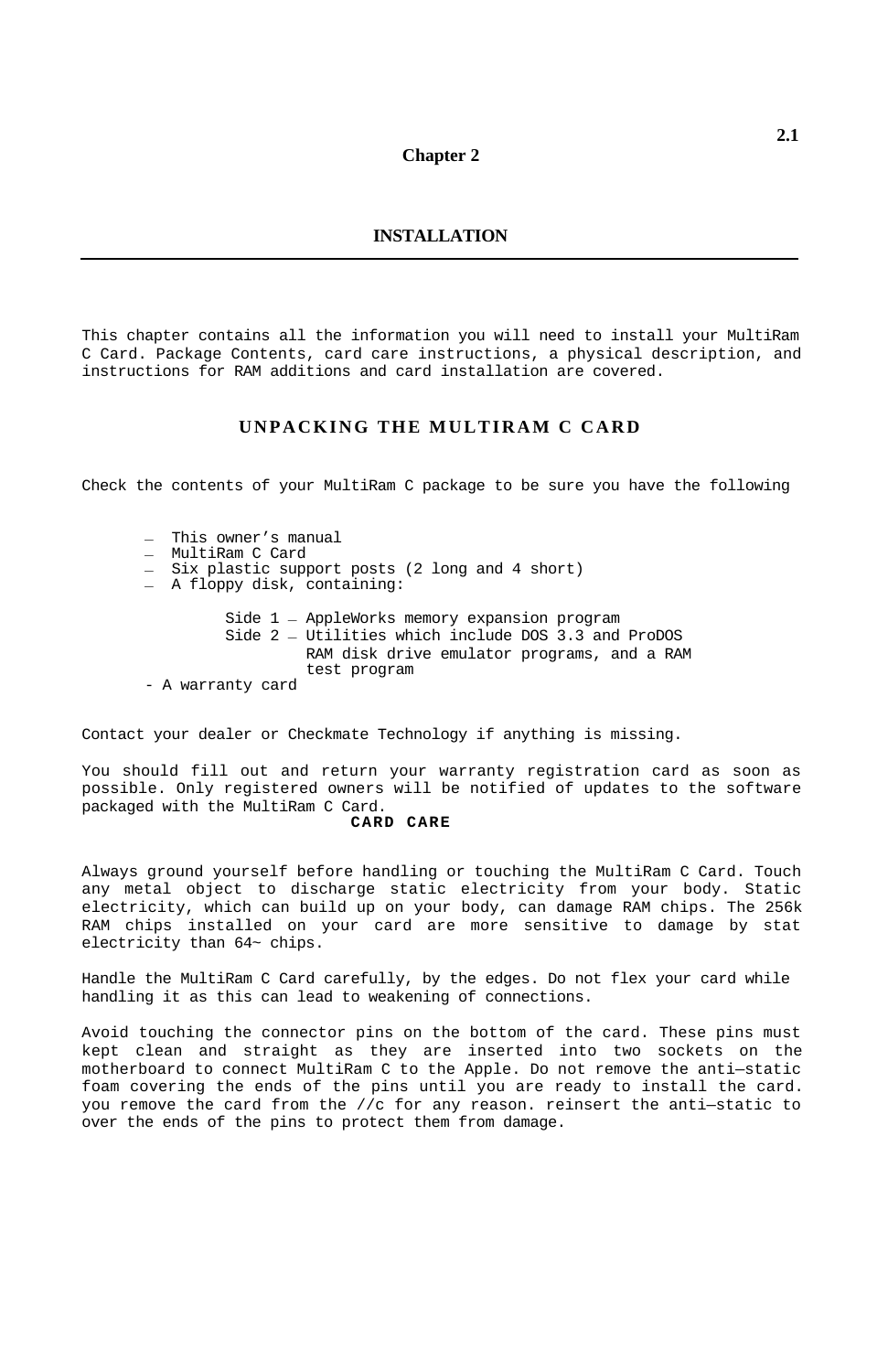#### <span id="page-11-0"></span>2.2 INSTALLATION

Never insert your card into or remove it tram the computer while the Apple's power is on. You may damage the card, the Apple, and other devices attached to the Apple. You will void your MultiRam C warranty.

When installing added RAM, as discussed later, try to minimize the number of times RAM is inserted into and removed from the MultiRam C's sockets. Even our quality sockets will be degraded by excessive insertion and removal of RAM chips.

#### **PHYSICAL DESCRIPTION**

After unpacking the MultiRam C card, carefully set it down on a clean, dry surface, with the sockets and other component facing up. Do not remove the anti—static foam protecting the connector pins at the bottom of the card. Compare your card with Figure 2.1 and locale the following components.

#### **Ram Banks**

There are two banks of sockets on the card into which RAM chips can be inserted: Bank A and Bank B.

Bark A is located across the top left half of the card. Bank A consists of eight sockets, labeled A8 to Al from left to right, and its sockets are marked by a line around them.

Bank B is located across the bottom left half of the card. Bank B consists of eight sockets, labeled B8 to B1 from left to right, and its sockets are marked by a line around them.

Adding to or changing the RAM chips of these two banks is discussed later.

#### **CPU & MMU Sockets**

Near the middle of the card are two empty sockets.

The top socket is the MMU socket and is labeled "MMU". To install MULTIRAM C, you must remove the MMU from the //c motherboard and insert the MMU chip into MultiRam C's MMU socket. The notch on the MMU must point to the left toward the card's RAM.

The bottom socket is the CPU socket and is labeled "CPU". To install 'MultiRam C, you must remove the 65C02 CPU from the //*c* motherboard and insert the 65C02 into toe MultiRam C's CPU socket. The notch on the 65C02 must point to the left toward the card's RAM.

#### **Keyboard Support Posts**

On the top of the card are six bores for keyboard support posts and on the bottom of the card are installed support posts.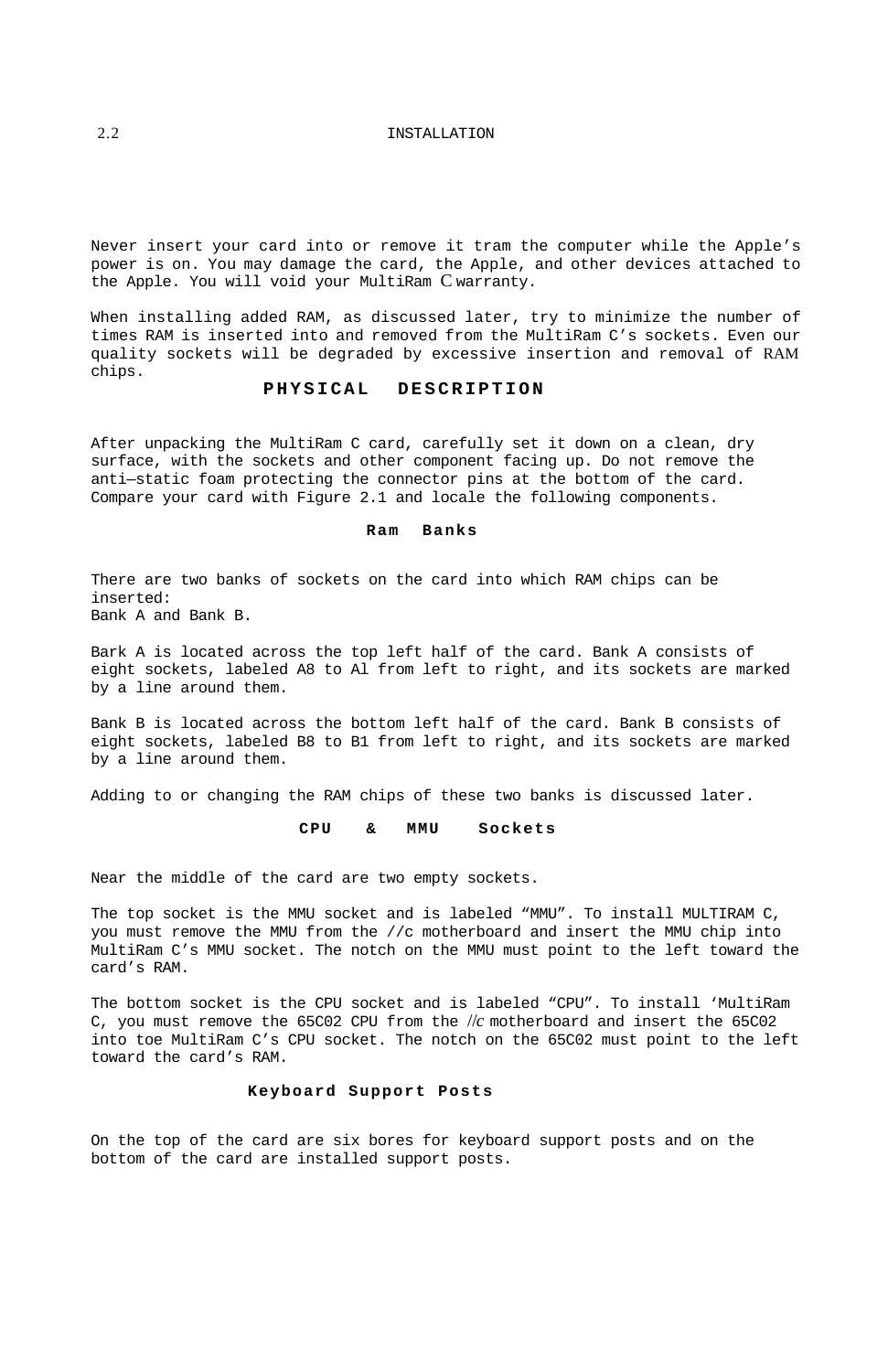

FIGURE 2.1

2.3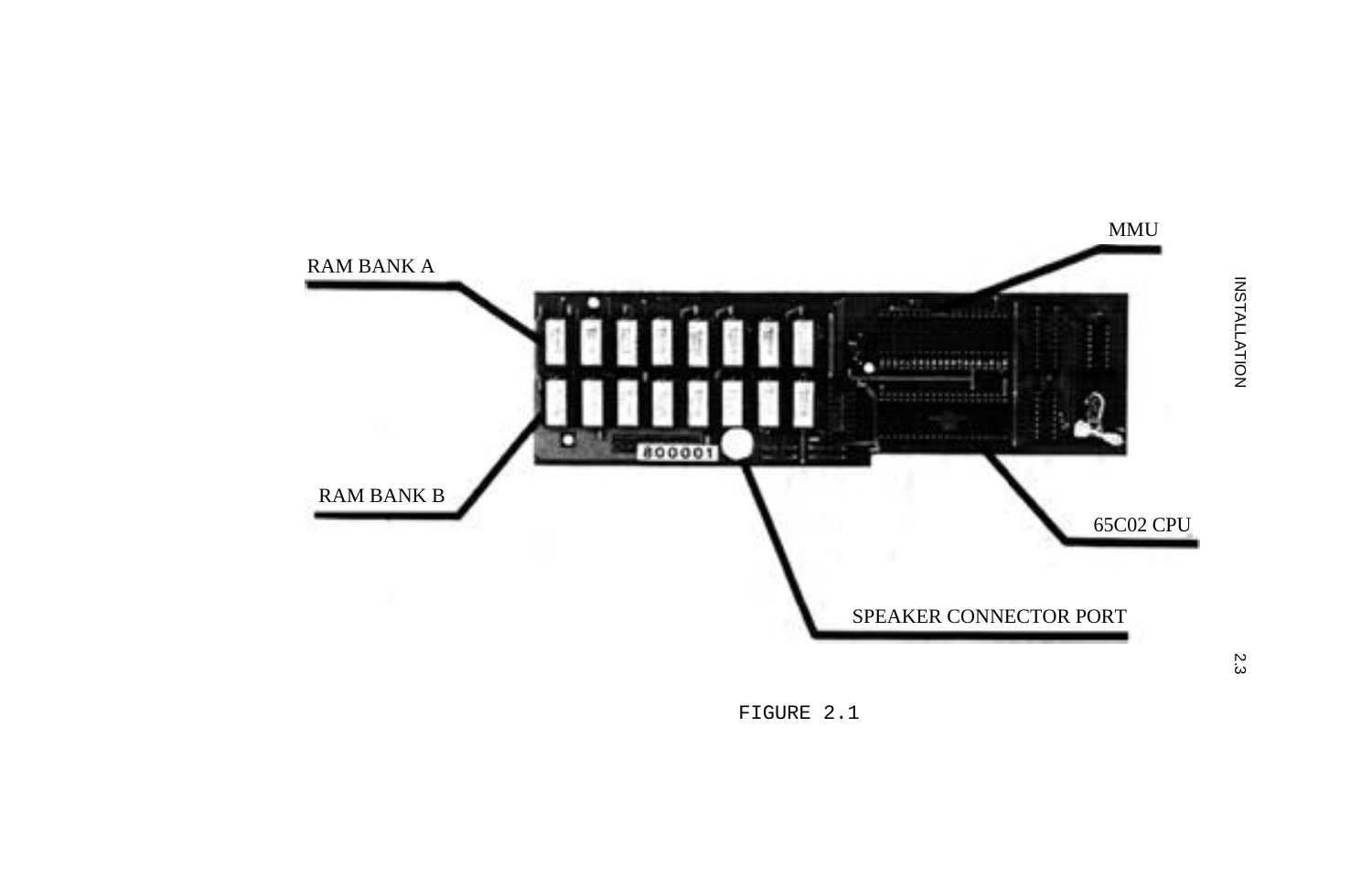#### 2.4 INSTALLATION

The posts on the bottom of the card are installed at the factory. These posts help level and support the card.

The holes at the top of the card are to add keyboard support posts. These posts need to be installed by you before inserting the card into the computer. These posts directly support the keyboard.

#### **Speaker Connector Port**

On the bottom left aide of the card is a round hole. You will insert the  $//c's$ moles speaker connector through this hole and onto the two pins underneath it after installing the MultiRam C Card into the Apple.

#### **Connector Pins**

Turn the card upside down so that you can examine the bottom of the card. Remove the anti—static foam from the sets of pins on the bottom of the card to inspect the pins.

There are four rows of pins, each row containing twenty pins. These pins must be straight and parallel to one another to be correctly inserted into the CPU and MMU sockets on the //c motherboard. They must not be damaged or you will not be able to insert the card into the //c*.* Always cover these pins with the anti—static foam whenever the card is out of the computer to avoid damaging the pins by accident. Reinsert the foam over the pins.

#### **INSTALLING ADDITIONAL MEMORY**

The MultiRam C Card has two banks of eight sockets labeled Bank A and Bank B. Either a set of eight 256K or 64K dynamic RAM chips may be installed in each bank.

With the two banks, there are three memory combinations possible as Table 2.1 shows. A 64K and 128K combination are not shown as each card is shipped with a minimum of 256K in Bank A.

| Table 2.1 Ram Banks And Size Combinations |                  | $1 \quad \cdots$ | $\overline{2}$ | $\sim$ 2     |  |
|-------------------------------------------|------------------|------------------|----------------|--------------|--|
|                                           | BANK A<br>BANK B | 256K 256K        | 64K            | 256K<br>256K |  |
|                                           | Total 256K 320K  |                  |                | 512K         |  |

If your card has only 256K of RAM installed, you say wish to add RAM to it at a future date to increase Its memory. RAM may be installed by you, the dealer, or Checkmate Technology.

<span id="page-13-0"></span>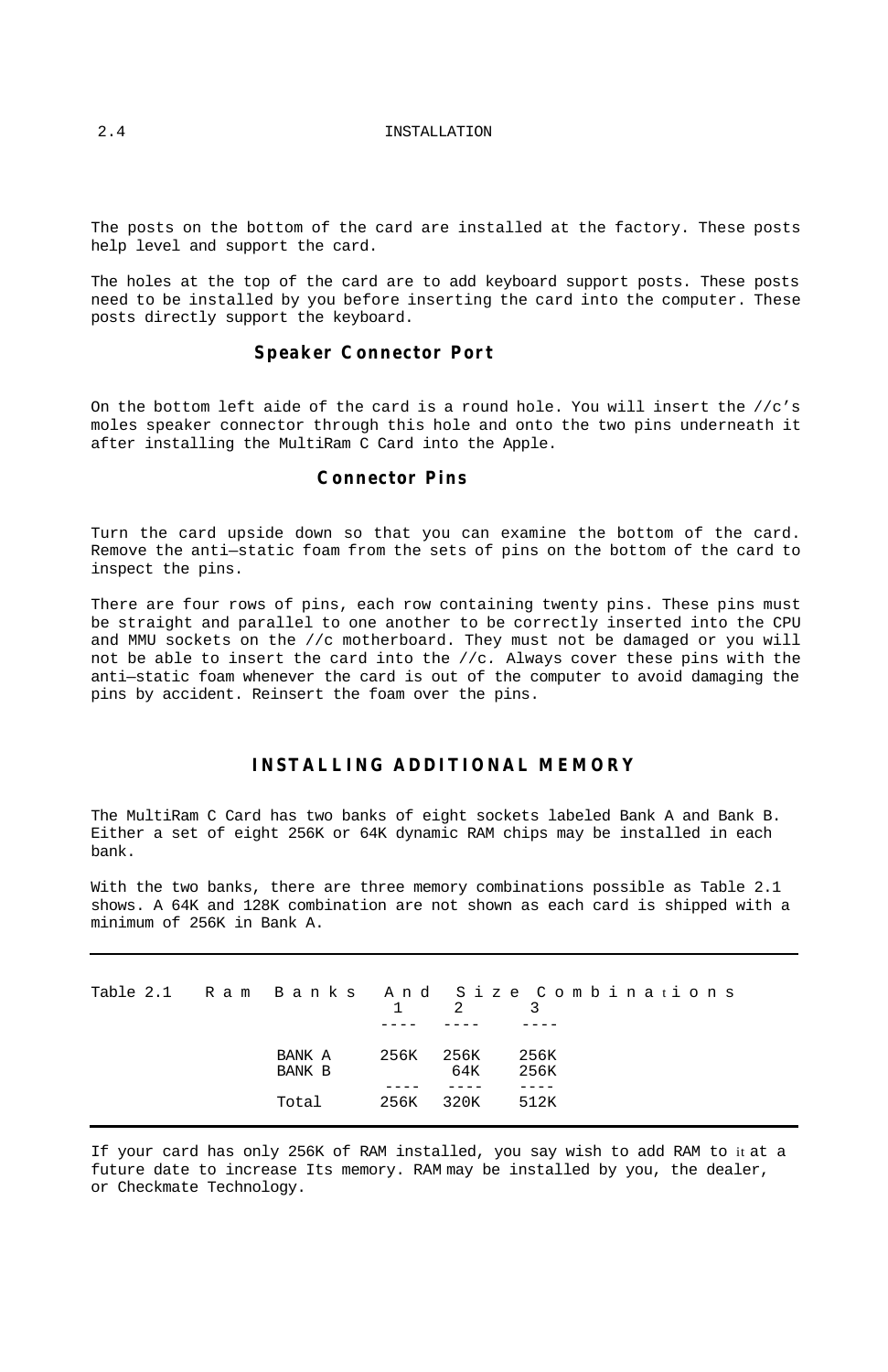#### INSTALLATION 2.5

#### **Original Ram**

<span id="page-14-0"></span>Each MultiRam C Card is shipped with a minimum of 256K in Bank A, which means Bank A should have a full set of eight 256K RAM chips. Your MultiRam C Card may contain RAM in other banks as your dealer may have ordered the card with more memory or say have installed his own RAM chips.

Look on the lower right hand area of the rear of your card to see what RAM was shipped with the card. You should see a a "1" (shipped with 256K) or a "2" (shipped with 512K) stamped in this area.

If the card, as purchased, is not configured as indicated by the code. additional RAM has been added or replaced on the card.

It is normal for dealers to install their own RAM in order to limit the different RAM sizes they stock. Dealer installed RAM does not void the card's warranty. We cannot, however, guarantee non—Checkmate Technology RAM chips which are added by you or a dealer.

Checkmate Technology guarantees for five years only those RAM chips that are installed and tested at the factory or RAM chips mold in kits by Checkmate Technology, Inc., kits available at your local dealer. Refer to Chapter 9, which explains the terms of Checkmate Technology's five—year warranty on the card and its components.

#### **User Installed Ram**

To install your own RAM, you will need to purchase one or more sets of eight 256K or 64K dynamic RAM chips. RAM on MultiRam C most always be installed in sets of eight in order to generate 256K or 64K of memory.

Chips installed in a bank of sockets must always be all the same type —— 256K or 64K. Although mixing chips will not harm the RAM or the card, you will loan the use of 192K of a bank of 256K chips if one 64K chip is accidentally installed into the hank. Similarly, only 64K of a 256K chip installed into a bank of 64K chips is usable.

Ask for a speed rating of 150 nanoseconds on the dynamic RAM you purchase, although 200 nanosecond 256K or 64K DRAM chips will work in the computer. You should try to purchase a set of eight RAMS that are the same speed and made by the same manufacturer to minimize potential compatibility problems.

If you are unfamiliar with purchasing RAM, ask your dealer for Checkmate Technology's RAM Kit. The RAM in each (it is guaranteed to work with MultiRam C when correctly installed, and are warranted for five years by Checkmate Technology. If you return a card to Checkmate Technology with defective RAM you inserted into the card (other than from a Checkmate Technology RAM kit), you will be charged a service fee plus RAM replacement cost to repair the card. Refer to Chapter 10 for more information.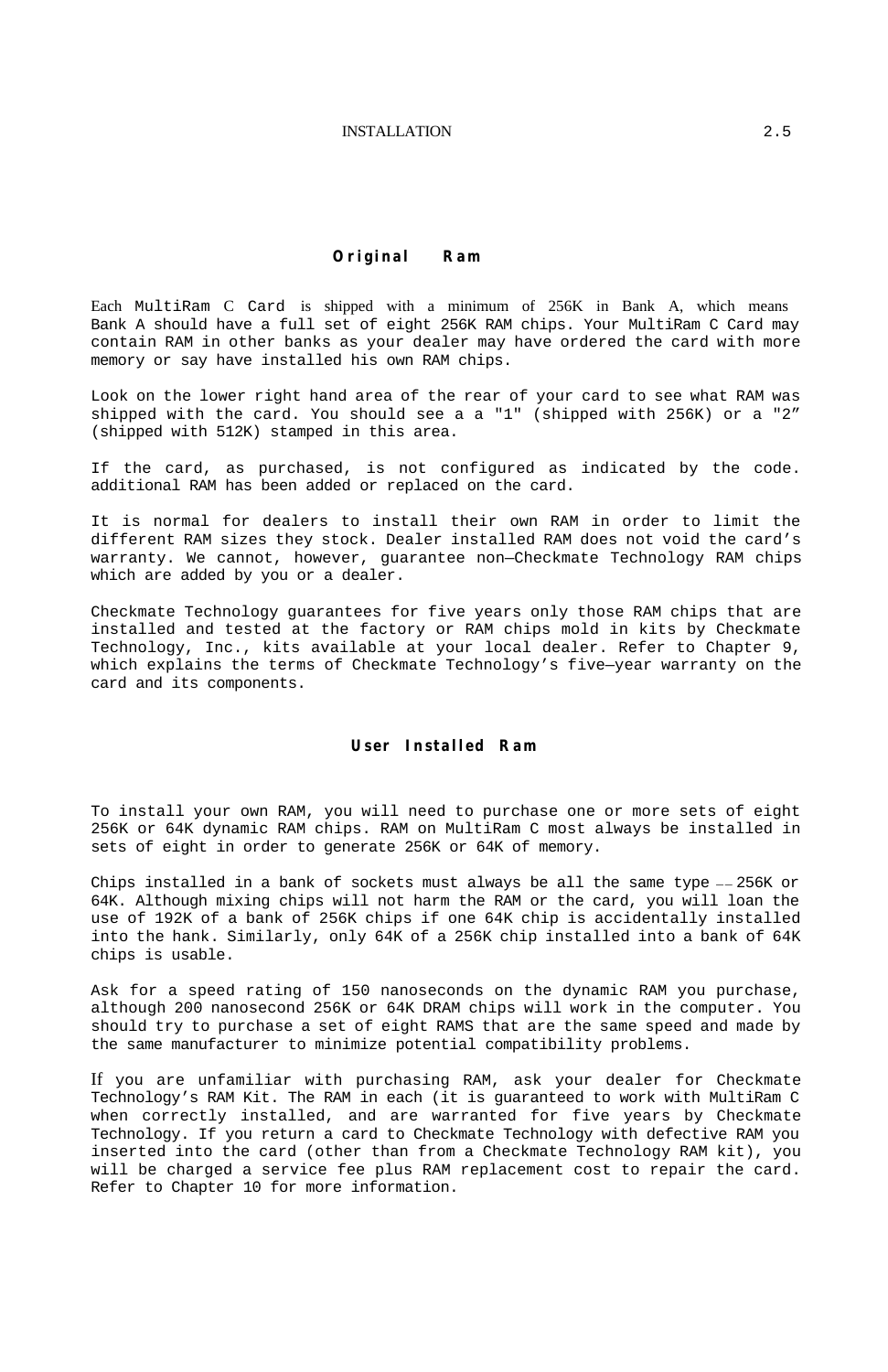#### <span id="page-15-0"></span>**Installation Procedure**

To install a set of RAM chips lay MultiRam C down on a table with the socket side up. The eight sockets of Bank A will be at the top left end (see Figure  $2.1$ ); there should already be a set of 256K RAM installed in that bank. Install the next set of RAM into Bank B on the bottom left of the card.

Most RAM chips have a notch or dot at one end to designate pin one. The chip's notch should match the notch on the chip drawing under the socket. The notch should face up toward the top of the card on both Bank A and Bank B.

WARNING! IF A RAM CHIP IS INSTALLED BACKWARDS, IT MAY BE DESTROYED WHEN POWER IS TURNED ON. THE MULTIRAM C CARD WILL NOT BE DAMAGED.

Carefully line up both rows of pins with the holes in a socket and press the chip into the socket. seating it firmly. Check that none of the pins are bent out or bent under the chip. Repeat the process with each chip until the bank is filled.

When you have finished installing any additional memory, you are ready to install the MultiRam C Card with the power TURNED OFF in your computer.

If you have any doubts about removing or installing the chips, have a service—person do it for you.

#### **RAM Removal**

If you incorrectly insert RAM into the card and need to remove it or if you are removing RAM from another device to insert into MultiRam, you should use an "IC—puller" (an inexpensive tool designed for removing integrated circuits. and widely available at electronics supply stores). Lacking an IC—puller, an ordinary flatware spoon can be inserted between the chip and the socket and the bowl portion can be used to rock each end of the chip lose. If a spoon will not fit, you say insert a flat blade between the RAM and the socket and pry up the RAM chip. Be very careful if you use a knife or other sharp flat blade.

Carefully remove each chip from its socket by gently prying the ends of the chip upward, a little at one end and then the other, being careful not to damage or bend the pins. Be sure you are prying only the chip and not the entire socket; very little pressure is necessary.

#### **Dealer Installed RAM**

You may have your dealer install RAM at the time you purchase your card or at a later date. Be certain that the installed RAM passes the test program supplied with the MultiRam C Card (described in Chapter 3).

Refer to Chapter 10 if your card containing dealer installed RAM is in need of service.

#### **Factory Installed RAM**

You may return your card to Checkmate Technology to have additional RAM installed. Ill factory RAM is thoroughly tested on the card at the factory and is warranted for five years. Refer to Chapter 10 for core information.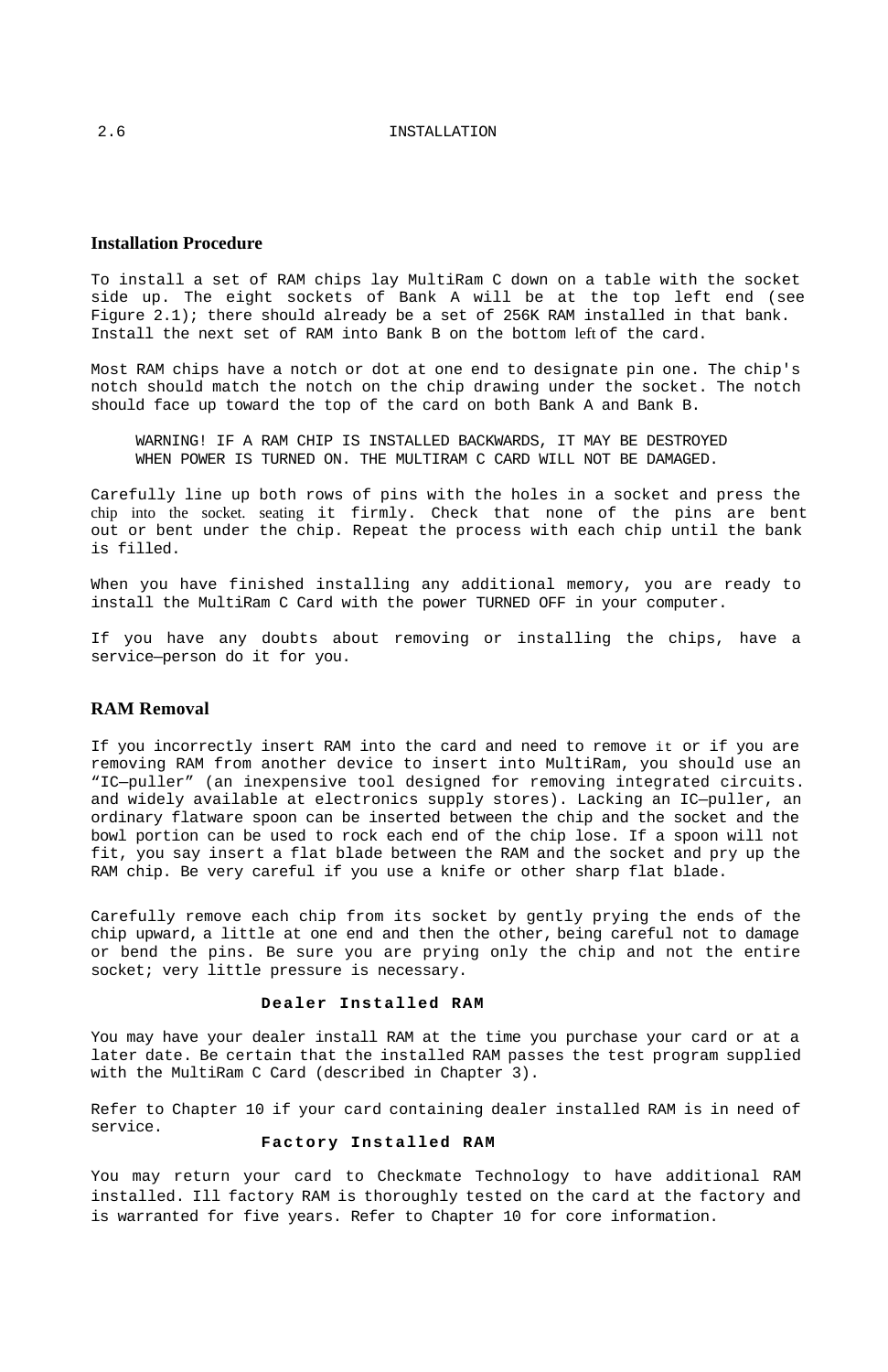#### INSTALLATION 2.7

#### **INSTALLING THE MULTIRAM C CARD**

<span id="page-16-0"></span>The following step—by—step instructions will allow you to easily install and test the MultiRam C Card in your Apple //c.

You should carefully read over all of the instructions before proceeding with installation. Although no technical skills are required to install the card, you must open the case of your Apple to do the installation. Checkmate Technology can not assume responsibility for damages to the Nc case or //c circuitry that are caused by improper installation.

If your //c is under warranty, opening the //c case will void the Apple warranty. If your Apple is under its original 90 day warranty or If you have purchased an extended warranty from Apple Computer, Inc., you should have an authorized Apple dealer install your MultiRam C Card. Most Apple dealers will continue to honor your Apple's warranty period if they perform the installation. Check with your favorite Apple dealer for more information.

If you have any doubts regarding the installation, please have a qualified technician install the card.

#### **Materials Required**

To install the MultiRam C Card into your Apple //c, you should gather together the following materials before starting:

> Medium size Phillips screwdriver Small flat blade screwdriver or kitchen butter knife Small metal kitchen spoon Soft cloth or mat Blank disk Disk copy program MultiRam disk packed with the card

#### **Preparation**

Before opening the case of your Apple to install the card, you need to prepare a work area, a backup Utility disk and the Apple itself.

The area where you will install your Apple should be large enough to lie the Apple down flat and there should also be room for your monitor. A power outlet for both the external Apple power supply and the monitor should be available for later testing purposes.

Clear a space on the work area large enough to place both the Apple and your monitor. Spread a large, soft cloth over the area. You will disassemble the Apple on this cloth.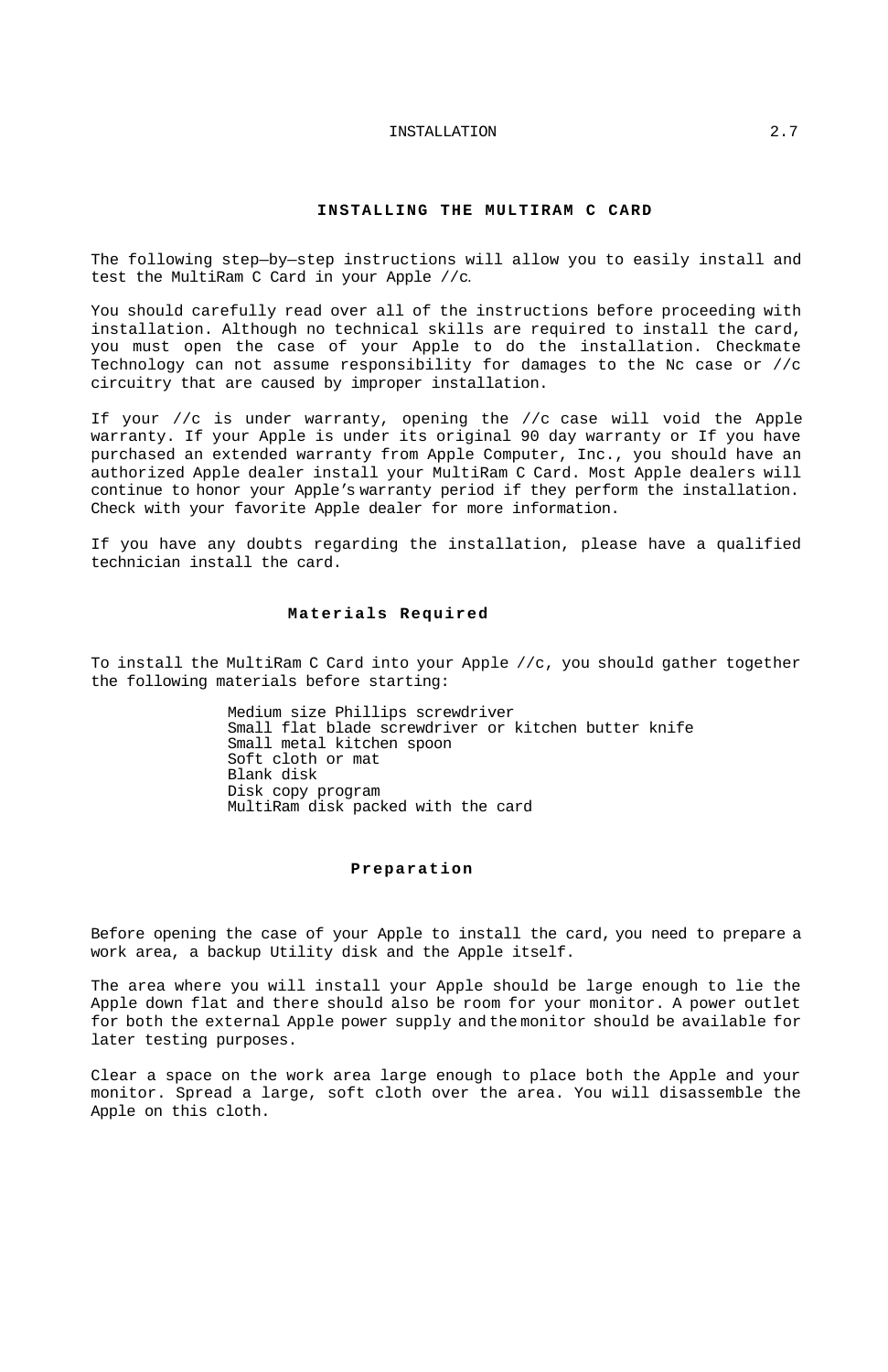#### <span id="page-17-0"></span>2.8 INSTALLATION

Make a backup copy of the reverse side of the MultiRam disk, the Utility side of the disk containing a RAM test program. Use COPYA or the ProDOS Filer contained on the Utility side of the MultiRam disk to make the copy. Refer to your Apple manual for information on the copy process if you are unfamiliar with disk copying.

When you have finished making the backup copy, turn off your Apple and remove all connectors from the back panel of the //*c* where it is now sitting. This means you should remove the external power cable and any mouse, joystick, modem, video cable. RF modulator, external disk drive, or printer if these devices are connected.

Insert the backup copy of the MultiRam disk into the //c's internal disk drive. Gently place the //c upside down (the keyboard facing down) on top of the soft cloth at your work area.

#### **Disassembly**

Follow steps 1 to 9 to prepare the //c for insertion of the MultiRam C Card.

Before beginning disassembly of the //c case, touch a metal object to discharge any static electricity from your body. This will prevent potential damage to the RAM on the MultiRam C Card.

I. Remove the six screws identified in Figure 2.2 with a small/medium size Phillips screwdriver. These are the screws at the outside edges of the case. Do not remove the four inside screws; these hold the disk drive in place.

The two screws at the rear of the case have a larger thread size than the four screws at the front of the case. Separate the two larger back screws from the others so that you will not try to insert them into the wrong holes when reassembling the case.

The two screws at the aides of the case may not come fully out of their holes for removal by hand. If so, turn the //c right side up (keyboard facing up) and gently shake roe //*c* until these screws fall to the cloth below the //c.

Safely store the screws aside.

- 2. Place the  $//C$  on the cloth, keyboard side up. with the back of the  $//C$ facing you.
- 3. Remove the back panel. This is the flat plastic panel which identifies the ports at the rear of the computer. The panel must be removed before the top of the //c can come off.

The back panel is held in place by nine plastic tabs that fit into notches in the //c case. To remove the panel, you must remove seven of the tabs from their notches. The location of the seven tabs are shown in Figure 2.3. If during removal some tabs break off, do nut worry. Only a few of the seven tabs are necessary to firmly secure the back panel to the //c's case. If you do not apply unnecessary force, so tabs should break.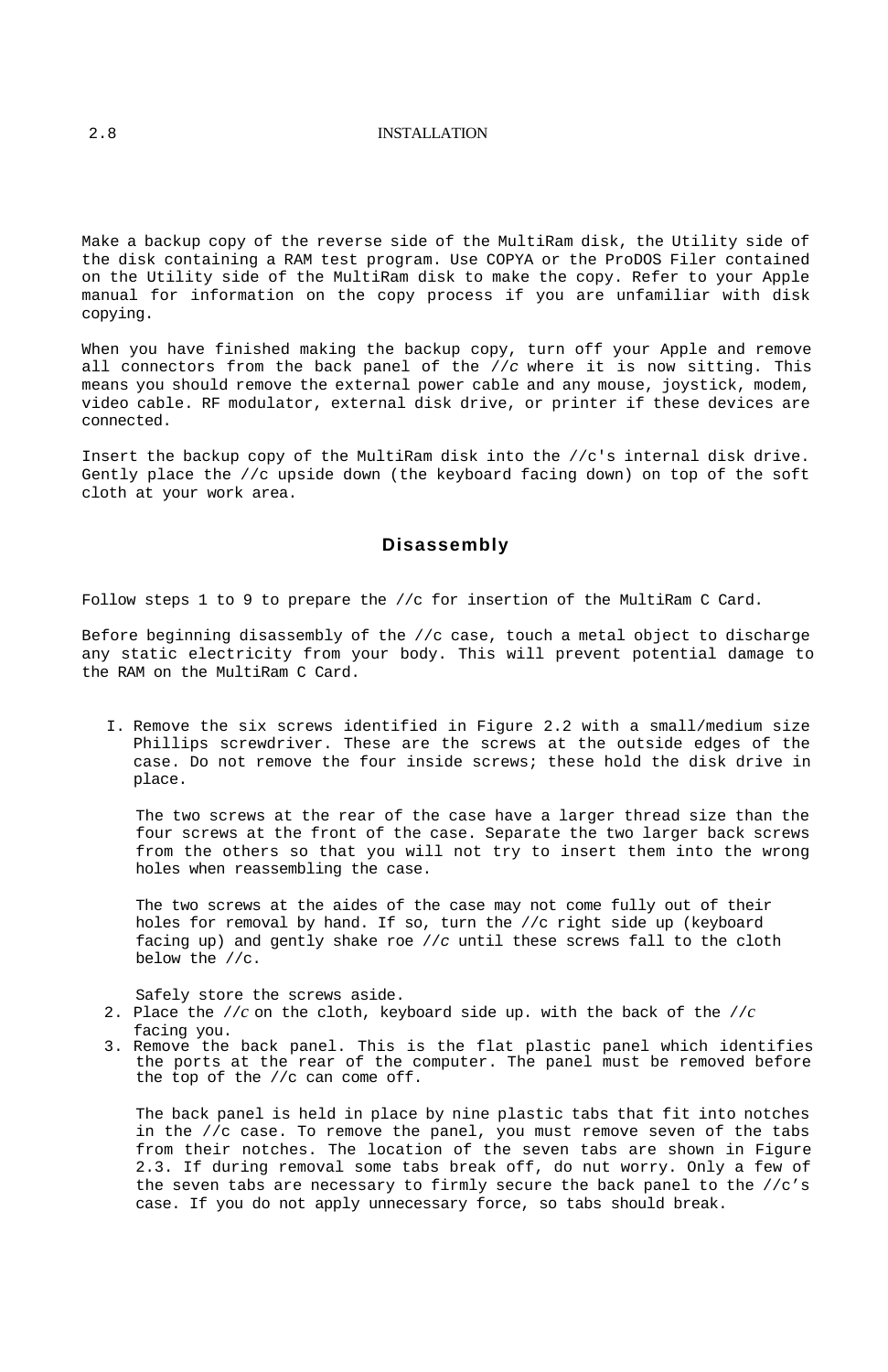

FIGURE 2.2

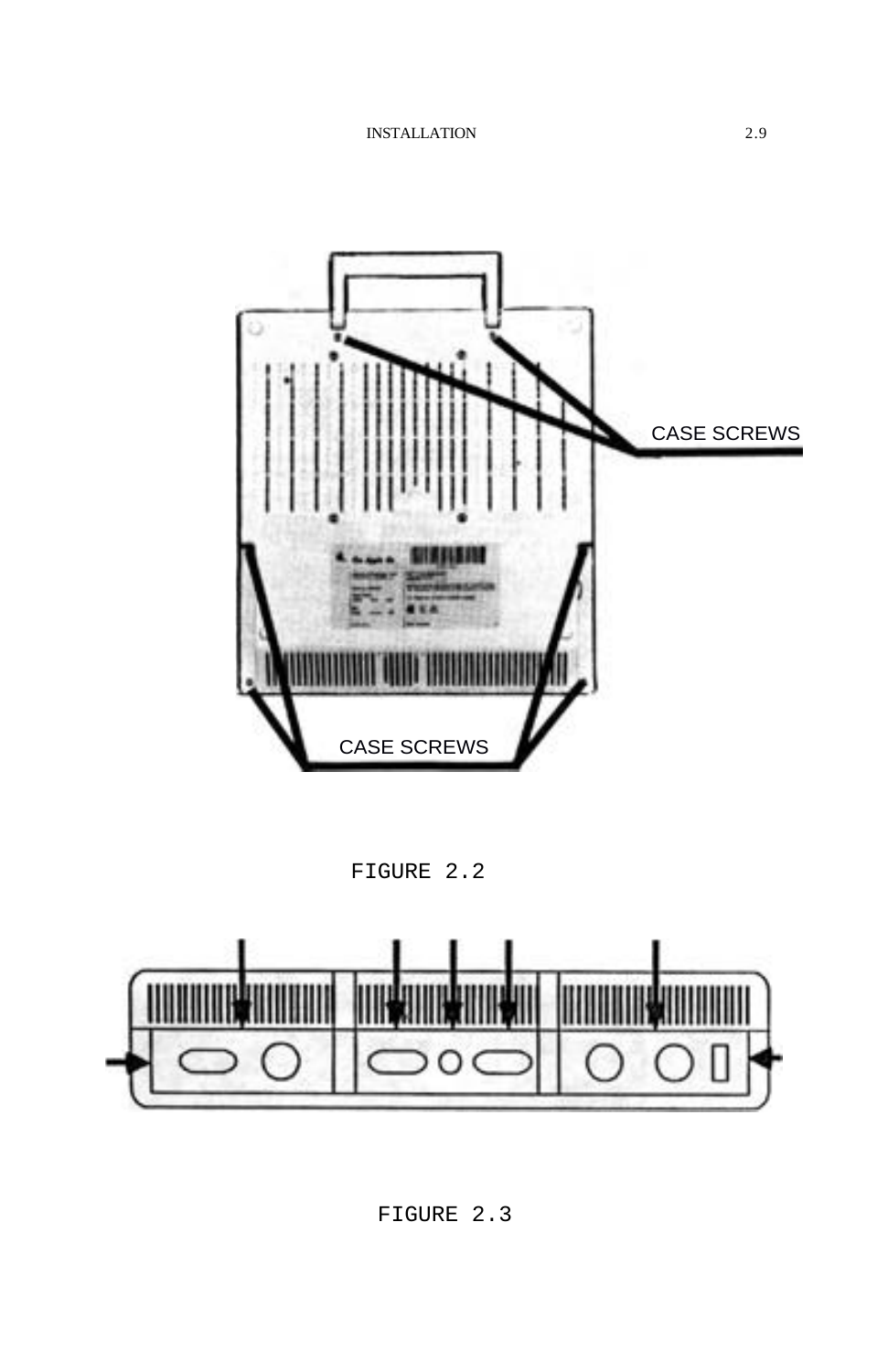#### 2.10 INSTALLATION

Insert the tip of a small screwdriver (or thin flat blade like a butter knife) between the outside case and the back panel at point A identified in Figure 2.3. Pry out the back panel until the tab pops free of the notch in the Hr case. Continue the same procedure working up and across until the tab on the side and the one tab on the top right side are free.

You may be able to pull the right side of the panel away from the case at this point as Figure 2.4 shows. If you can, you say be able to free the middle tabs by pulling up on the top of the case with one hand while prying the panel Out with the other hand.

If the top of the //c does our yield, you may need to continuing prying the back panel away from the //c 4th the screwdriver at the remaining tab points. Working from left to right, continue prying until all the top tabs are free.

With the top tabs pulled out of the //c case, pull the back panel away from the case as Figure 2.5 shows. The remaining tab at the left aide of the panel should pop loose. Set the back panel aside.

4. Remove the top cover of the Nc as Figure 2.6 shows. Grasp the top cover at both rear corners and push upward. Push upward until the case has moved up a few inches and then pull back and up on the cover. When you pull the case back, the top cover should be freed from one plastic hook in the middle of the front of the case.

Put the top cover safely aside.



FIGURE 2.4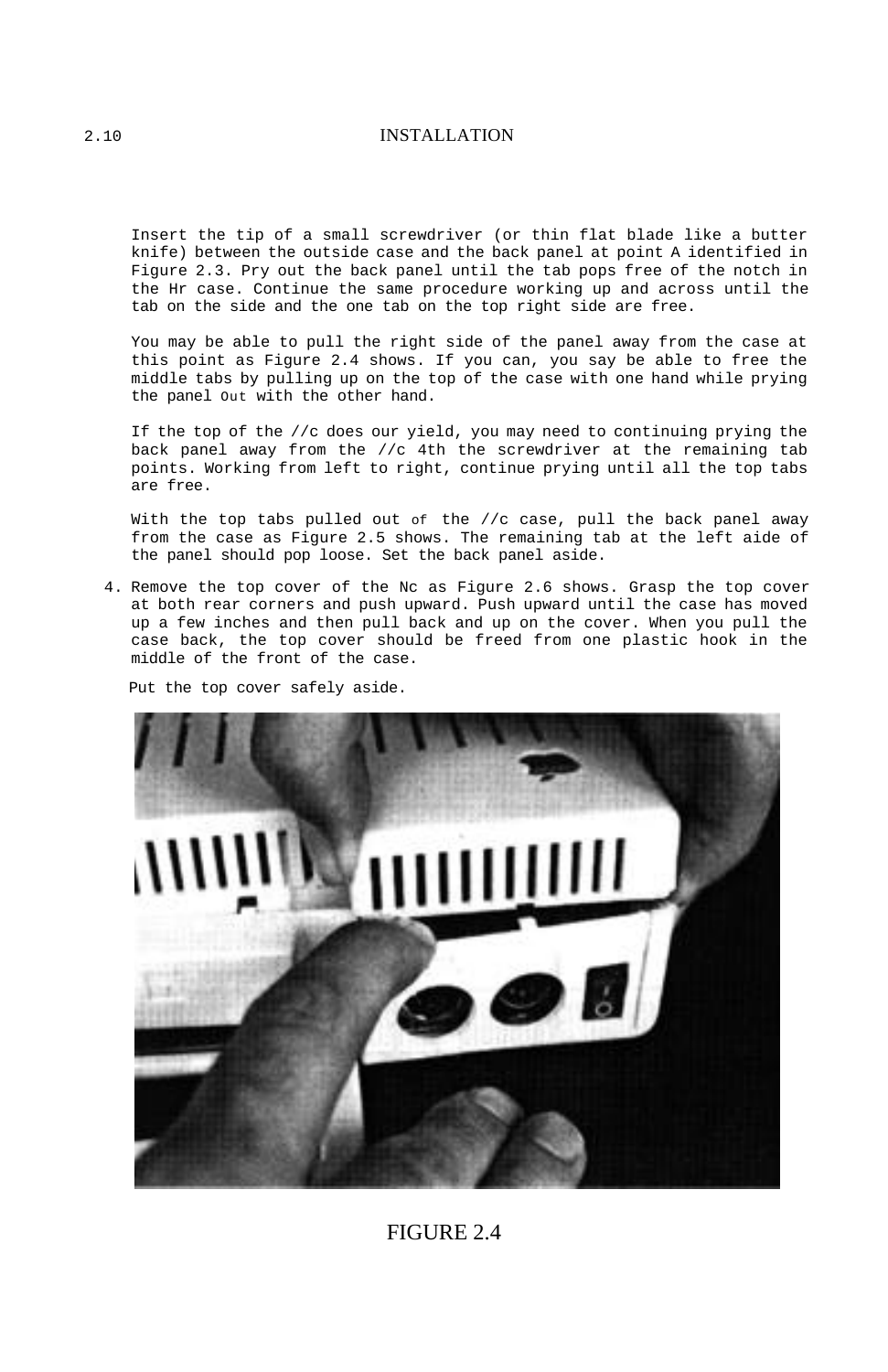INSTALLATTON 2.11



FIGURE 2.6

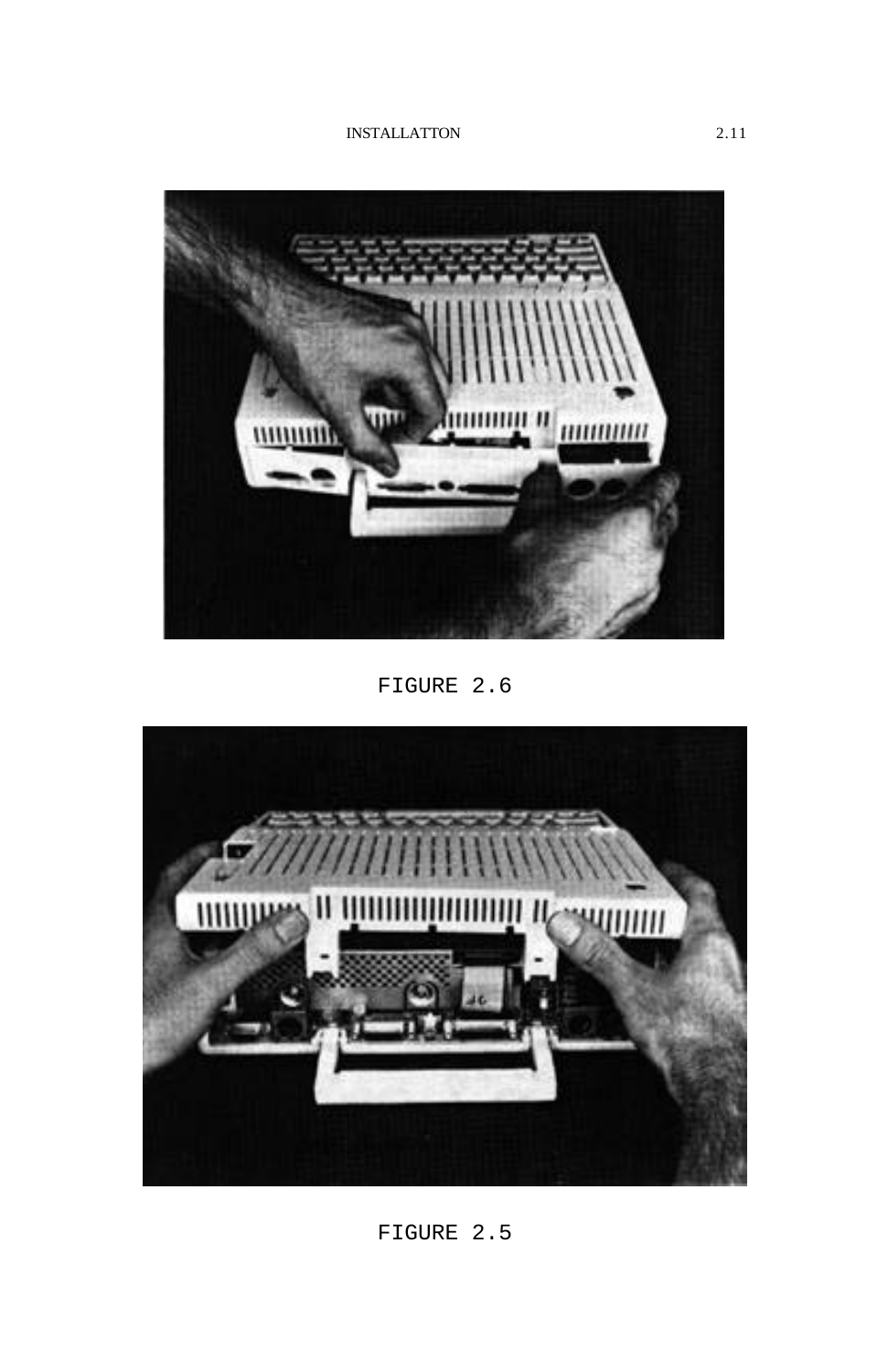#### 2.12 INSTALLATION

- 5. Turn the //c around so that the keyboard end now faces you. The //c should now resemble Figure 2.7.
- 6. Lift up the front end of the keyboard and pull the keyboard slightly towards you. This will remove the keyboard from the slots in the disk drive case (identified in Figure 2.7) that help to hold the keyboard in place.

When the keyboard is free of the slots, turn the keyboard upside down and lay it over the disk drive as shown in Figure 2.8. Push the keyboard as far back as the ribbon cable that connects the keyboard to the motherboard allows. This should give you enough clearance to easily install the MultiRam C Card.

7. Remove the keyboard brace. The brace (identified in Figure 2.8) is used to support the keyboard. Because MultiRam C contains its own support posts, this brace will not be needed and should be removed from the computer.

Two white retaining pins attach the brace to the keyboard, one at each end of the keyboard. To remove each of the two pins, pull upward on the top of the pin (as Figure 2.9 shows) while simultaneously pushing the bottom of the pin away from you with a small screwdriver. The pin should pull free of the back of the keyboard.

Store the brace sway; you will not need to use the brace as long as the MultiRam C Card is in the //*c.*



FIGURE 2.7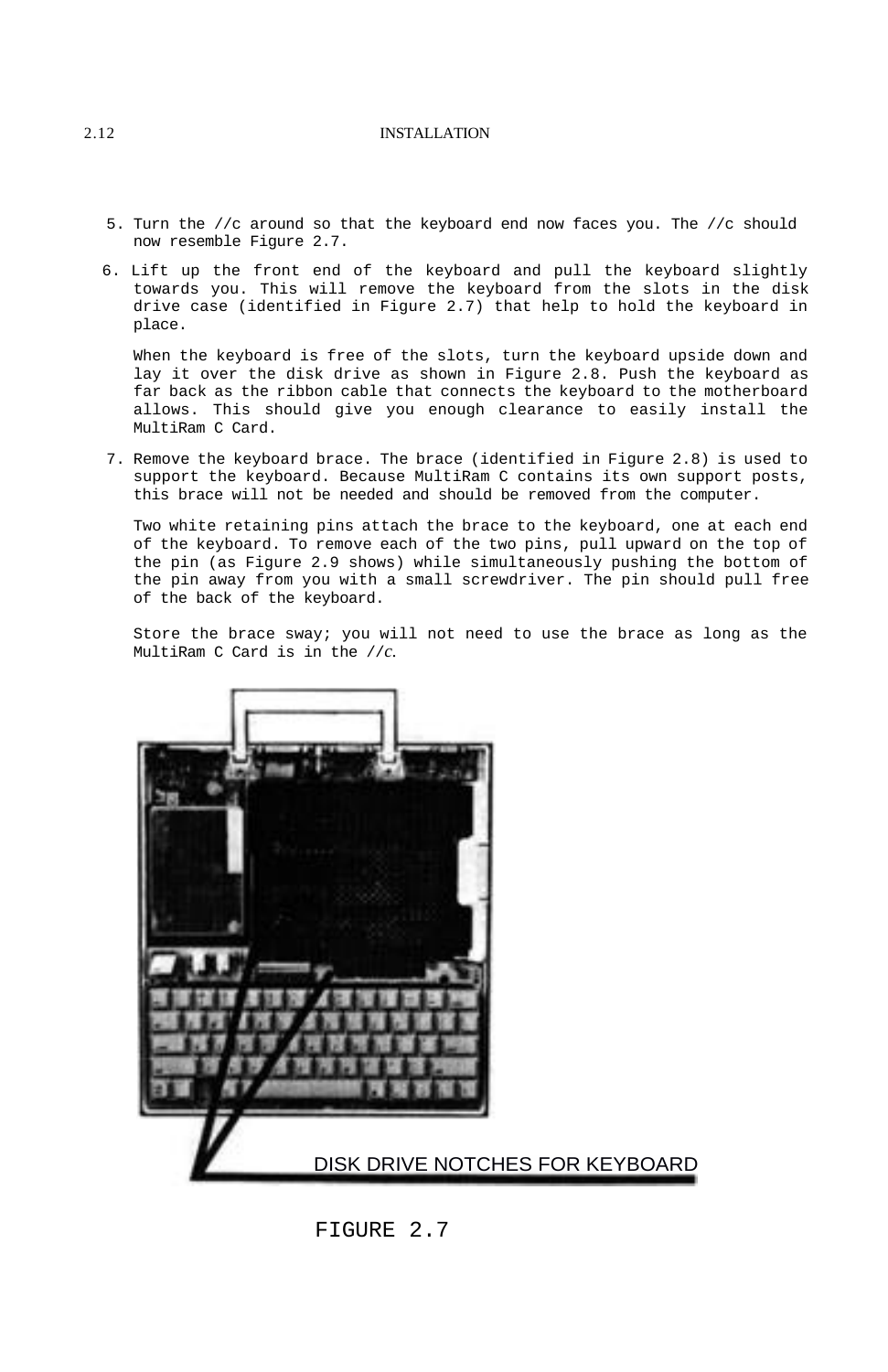

FIGURE 2.8

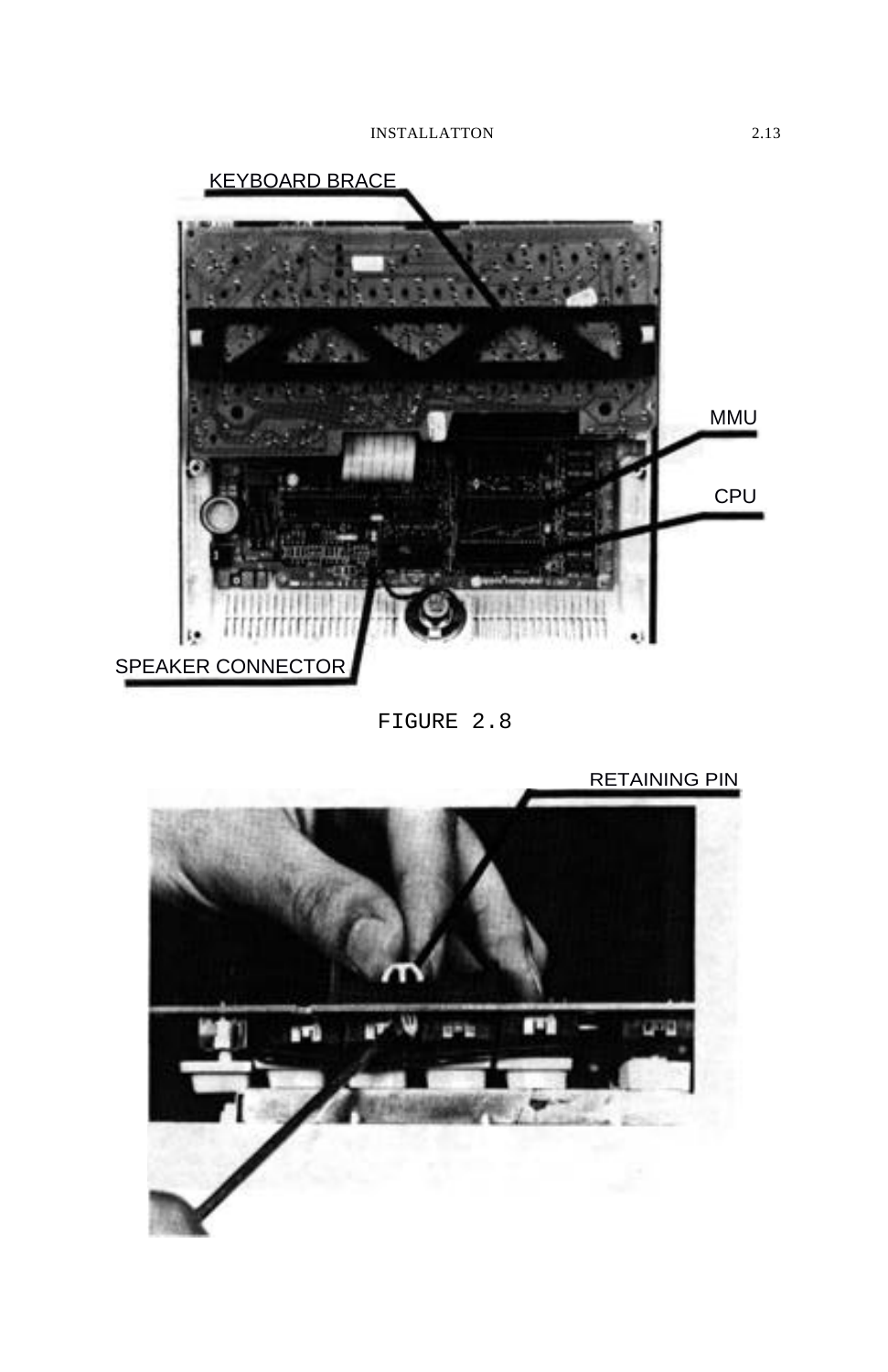#### <span id="page-23-0"></span>2.14 INSTALLATION

- 8. Pull off the speaker ConnecTOR from the speaker pins underneath the connector. The speaker connector is identified in Figure 2.8.
- 9. Remove the CPU and MMU from the motherboard. These components are identified in Figure 2.8.

Using a small metal spoon, as Figure 2.10 shows, insert the bowl and of the spoon between the CPU and MMU and their respective sockets. Rock the spoon back and forth to loosen the component from the socket at one end. Repeat this on the other end until the components are loose enough to remove by hand.

Alternately, you may use a knife or small screwdriver to pry up the chips if a spoon with a small enough lip is not available.

Be careful when removing the CPU and MMU that you do not accidently hand their pins. If you do accidently bend a pin, carefully use a small needle nose plier to straighten out the pin.

Plate the removed CPU and MMU on the soft cloth.

Disassembly is now complete.

#### **Preparing The Card**

1. Insert the removed CPU and MMU into the MultiRam C Card. As Figure 2.8 shows, the CPU should be inserted into the lower socket and the MMU the upper socket, just as they are located on the motherboard.

To insert the components, line up the pins of the CPU and MMU with their respective sockets holes on the card. The notch on both components should face to the left towards the RAN on the card. Insert one aide of the components pins slightly into the socket. Then, using an inward pushing/rocking motion, seat the pins on the other aide of the component.

If the pins do not easily seat, you may need to very slightly bend all pins on one side of the component inward. Place the component on the table on its side. Lift the component slightly up so that pressure can be uniformily applied to all pins along one side. Apply firm, even, gradually increasing pressure until some small inward movement in the pins is detected. Do not apply too much pressure or the pins will bend too far. Repeat the procedure on the opposite side. Retry inserting the component. Repeat this procedure again if the pins are still too far outside the socket to he moved into the socket holes.

2. Insert the six keyboard support posts into the six holes on top of the card. Insert the two longest posts into the holes at the top left corner and center of the card as Figures 2.11 and 2.12 show. Insert the four short posts into the four remaining holes on the card. Do not change the position of the four short pins which are on the bottom aide of the board.

Insert the end of each pin with the longer collar into the holes. You can insert the end with the shorter collar into the holes but the pin will be harder to remove later it the pin must be removed for any reason.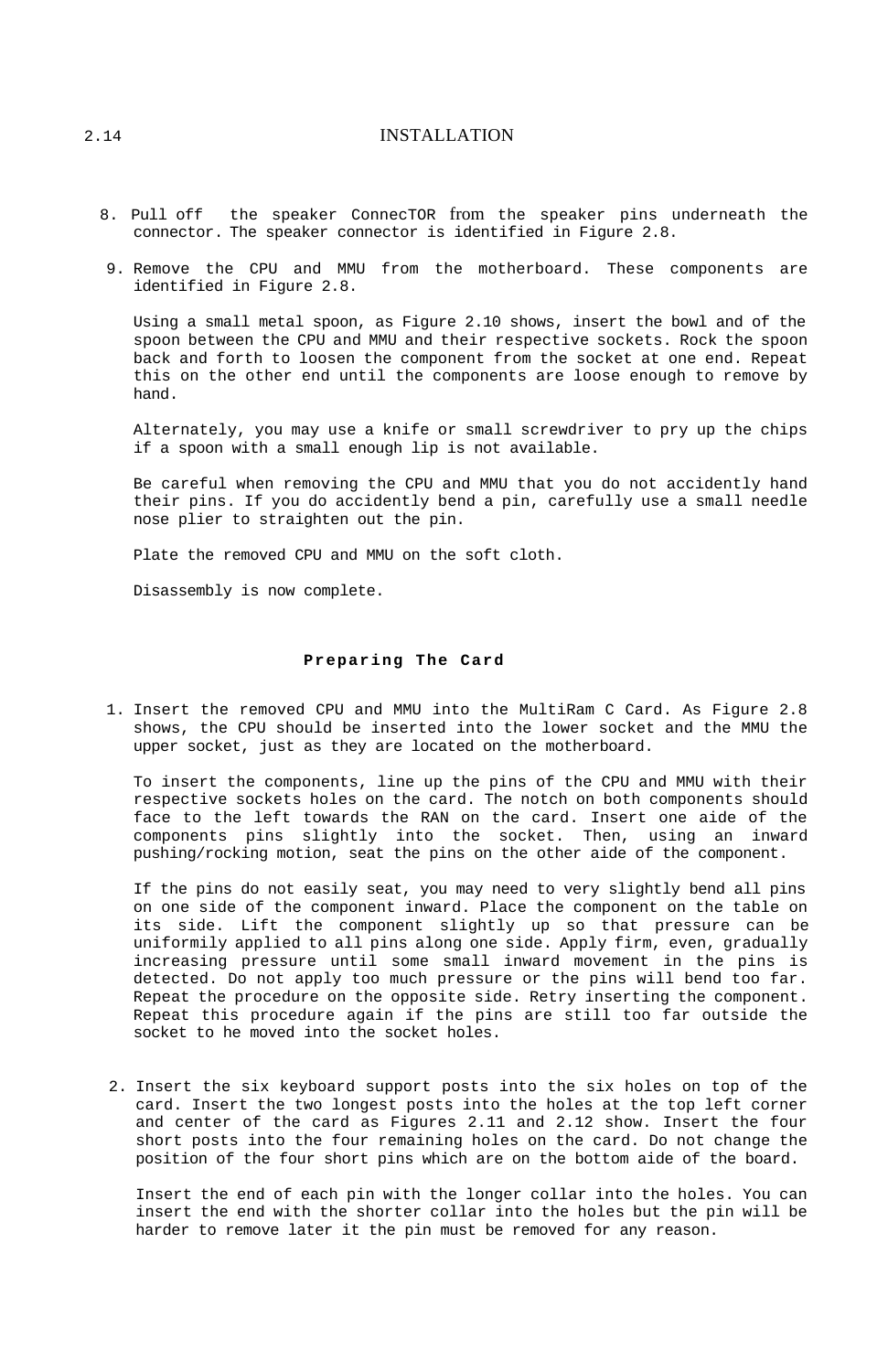INSTALLATION 2.15



FIGURE 2.10



FIGURE 2.11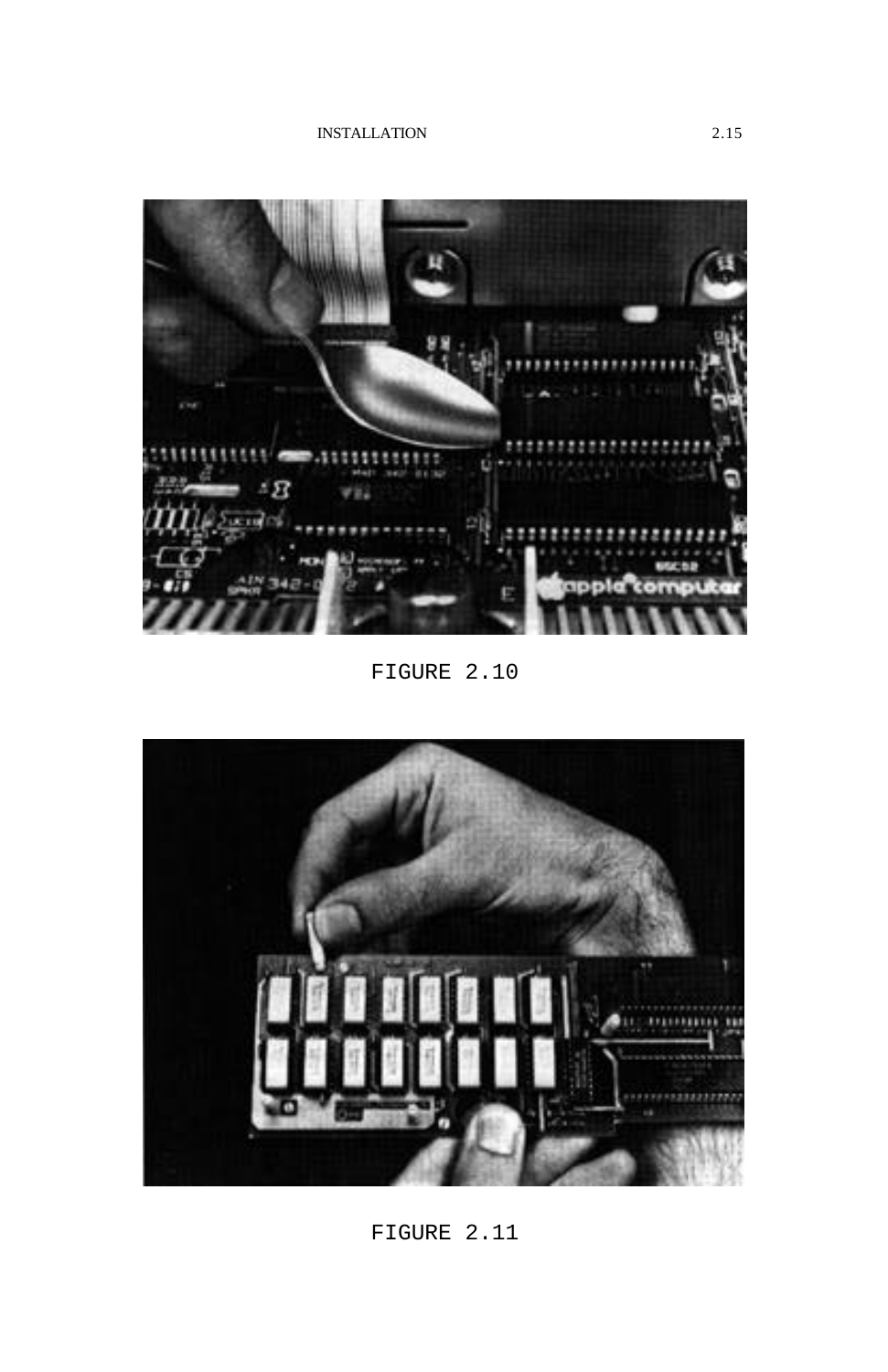<span id="page-25-0"></span>3. Remove the protective foam from the connecting pins on the bottom of the card.

The card should now look like Figure 2.12 and is reedy for insertion into the //c motherboard.

#### **Inserting The Card**

1. Pick up the card with both hands and insert the card into the CPU and MMU motherboard sockets.

As Figure 2.13 shows, first position the card directly over the sockets so that you can see the pins that wilt enter the CPU socket. Carefully align the pins with the CPU socket's holes. Push the card into the sockets using a downward, gentle rocking motion. First push down one side, then the other. With each rock the card should seat deeper into the sockets. When you sense no further downward motion when you rock the card, the card has been successfully seated.

If the card seems to be higher on the right side than the left side, do not worry; this is normal. If you see a support post that does not touch the bottom of the Apple, this too is normal; the post will touch when the keyboard is put back and the case resealed.

You should have no problem inserting the card. However, if you feel any resistance or possible bending of the pins, stop immediately. Remove the card and examine the pins and sockets for possible damage.

2. Reinsert the speaker jack. Place it through the round bole in the MultiRam C Card and push it over the two exposed pins. The //c should now look like Figure 2.14.



FIGURE 2.12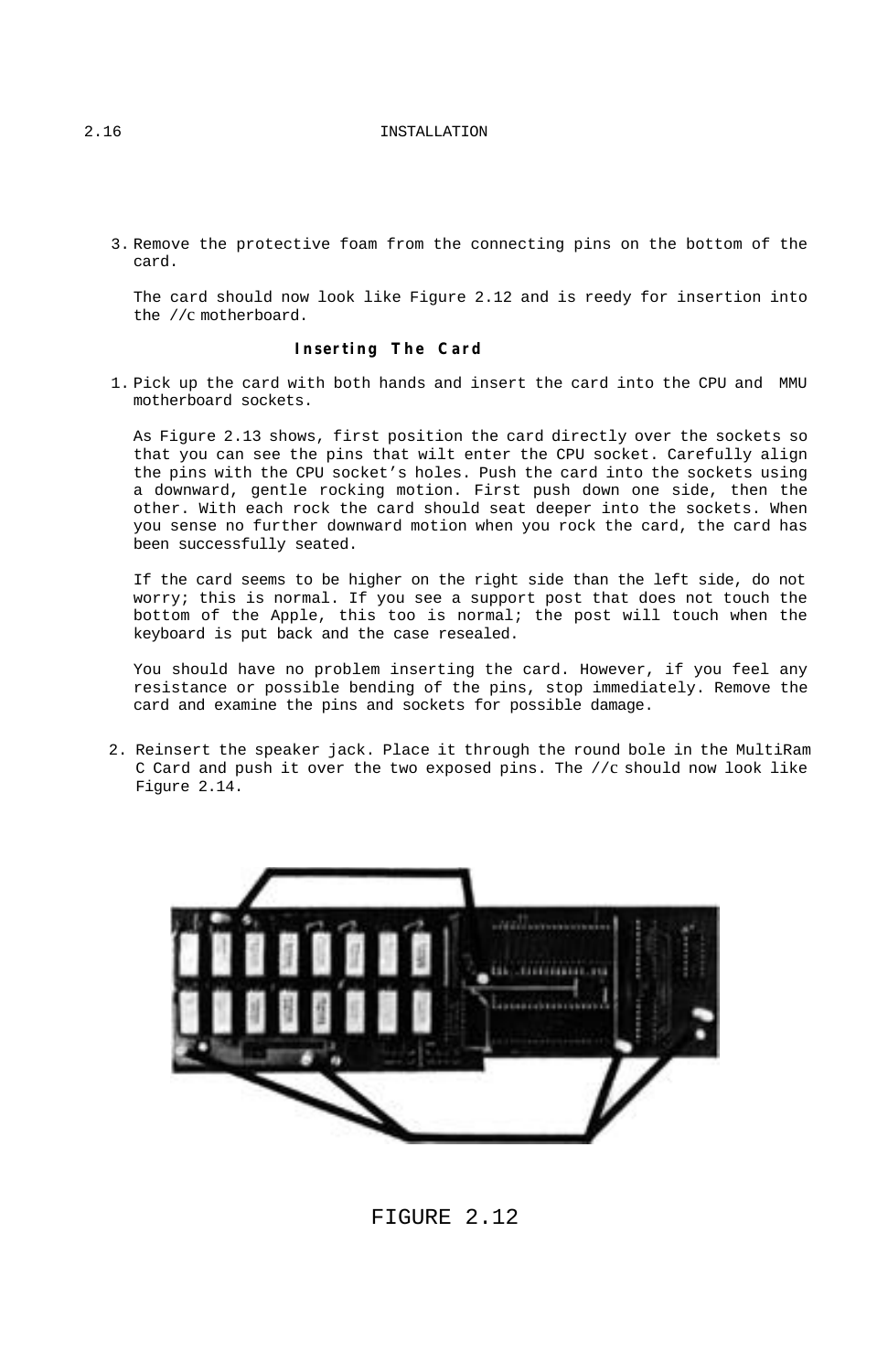

FIGURE 2.13



FIGURE 2.14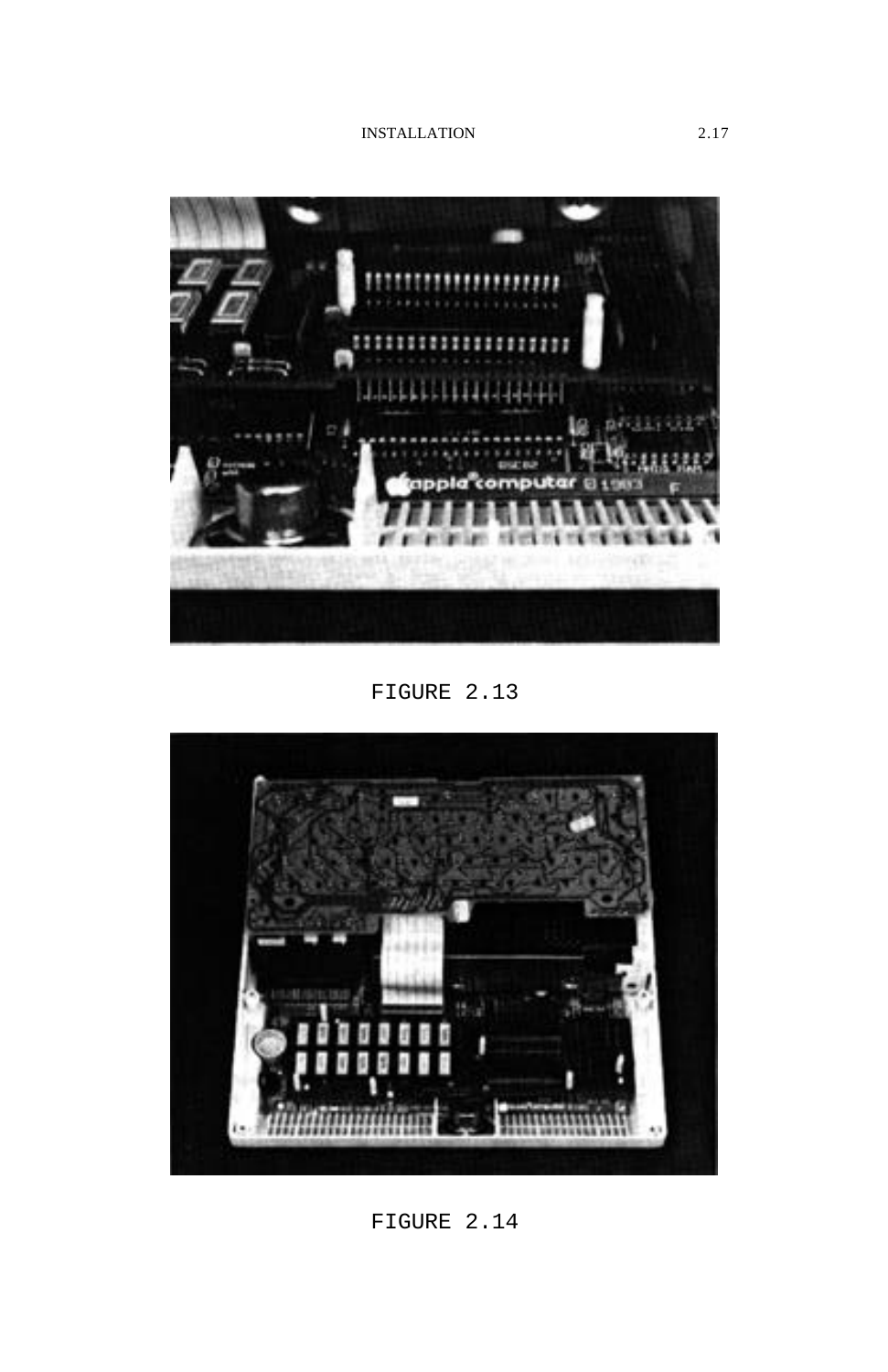#### <span id="page-27-0"></span>2.18 INSTALLATION

3. Return the keyboard to its normal position on top of the keyboard support posts.

The card is now ready to be tested.

#### **Testing The Card**

- 1. Attach the video cable from your monitor to the //c. Attach the external power supply cable to the //c. Turn on the monitor. If you did not insert the backup copy of the Utility side of the MultiRam disk into the internal disk drive, do so now.
- 2. Turn on the //c. BE CAREFUl! DO NOT TOUCH ANYTHING INTERNALLY IN THE //C OR YOU MAY RECEIVE AN ELECTRICAL SHOCK.
- 3. Check the boot action. After the disk drive stops, you should see a menu appear on screen if the card is seated correctly.

If instead you see a blank screen or lines or blocks of inverse characters on screen, then you have probably not correctly inserted the card. If you see a blank screen, first check your monitor to be certain it is on and then check to see that the video cable is properly connected.

If the monitor is correctly set—up and the screen remains blank or if lines or blocks are on screen, turn off the computer and disconnect the power cable. Place the keyboard back on top of the disk drive and check the card.

Try rocking the card further into the motherboard sockets. Also check the CPU and MMU components and the RAM chips. If the pins of these components sees to be inserted correctly no pins out of the socket or bent under the socket — press down on them to be certain good contact is being made. Check to be certain that the notches of the RAM chips face the top of the card and the notches of the CPU and MMU face to the left toward the RAM chips.

Test the card again. Try the preceeding steps again if you do not succeed. If you cannot get the card to work after repeated attempts, contact your dealer or Checkmate Technology for assistance.

4. Assuming a normal boot did occur, select the RAM teat diagnostic from the Utility menu. Refer to Chapter 3 for detailed information on how to use the RAM test and what to do if RAM does not test good.

If RAM on the card tests good, you are now ready to reassemble the //c. Turn off the computer and remove the external power supply cable and the video cable from the back of the //c.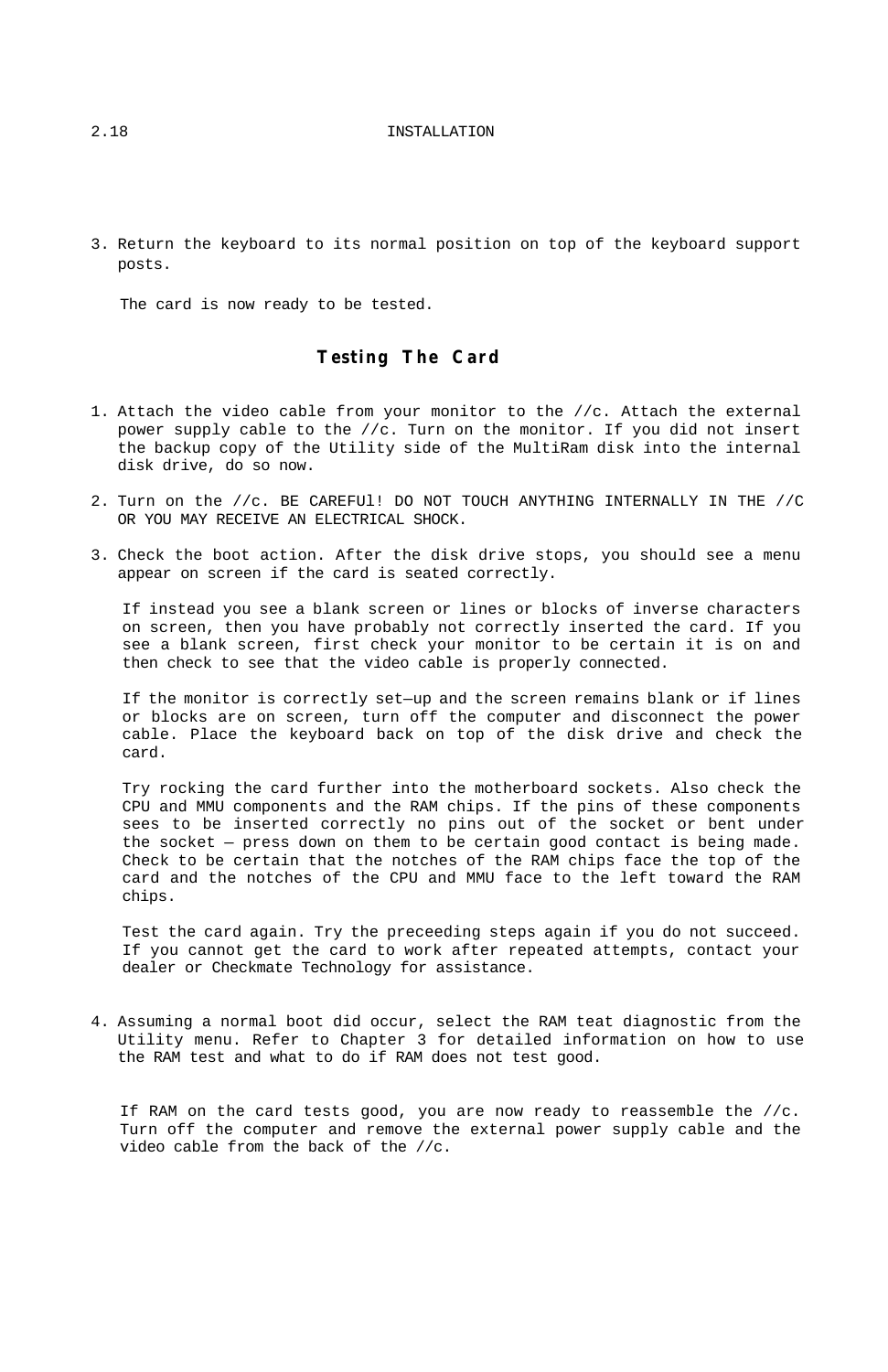#### **Reassembly**

- <span id="page-28-0"></span>1. With the front of the //c facing you, insert the back of the keyboard into the restraining slits on the disk drive case. The right end of the back of the keyboard fits into the slit on the disk drive near the power supply and the protrusion to the right of the keyboard connector cable fits into the slit in the middle of the disk drive.
- 2. Replace the top cover. Insert the hook at the front end of the top cover into the cutout for it on the keyboard. Do so by tilting the front end of the top cover downward. Next, snap the case down at the rear corners. You should hear a snap as the tabs on the cover lock.
- 3. Turn the rear of the //c toward you. Replace the //c handle if you removed it from the beck of the case. Reinsert the back cover. Snap the tabs of the beck cover into place on the //c case.
- 4. Reinsert the six screws making sure the two wider thread screws are returned to the two holes at the back of the case. Tighten the screws securely. Don't overtighten the screws or you may strip the hole's internal threads.

You have successfully finished installing your MultiRam C Card.

You will not have to remove the //c's case again unless you wish to add more memory to the card. Simply install more memory on the card while it is inserted into the motherboard; there is no need to remove the card from the motherboard to insert an additional bank of RAM.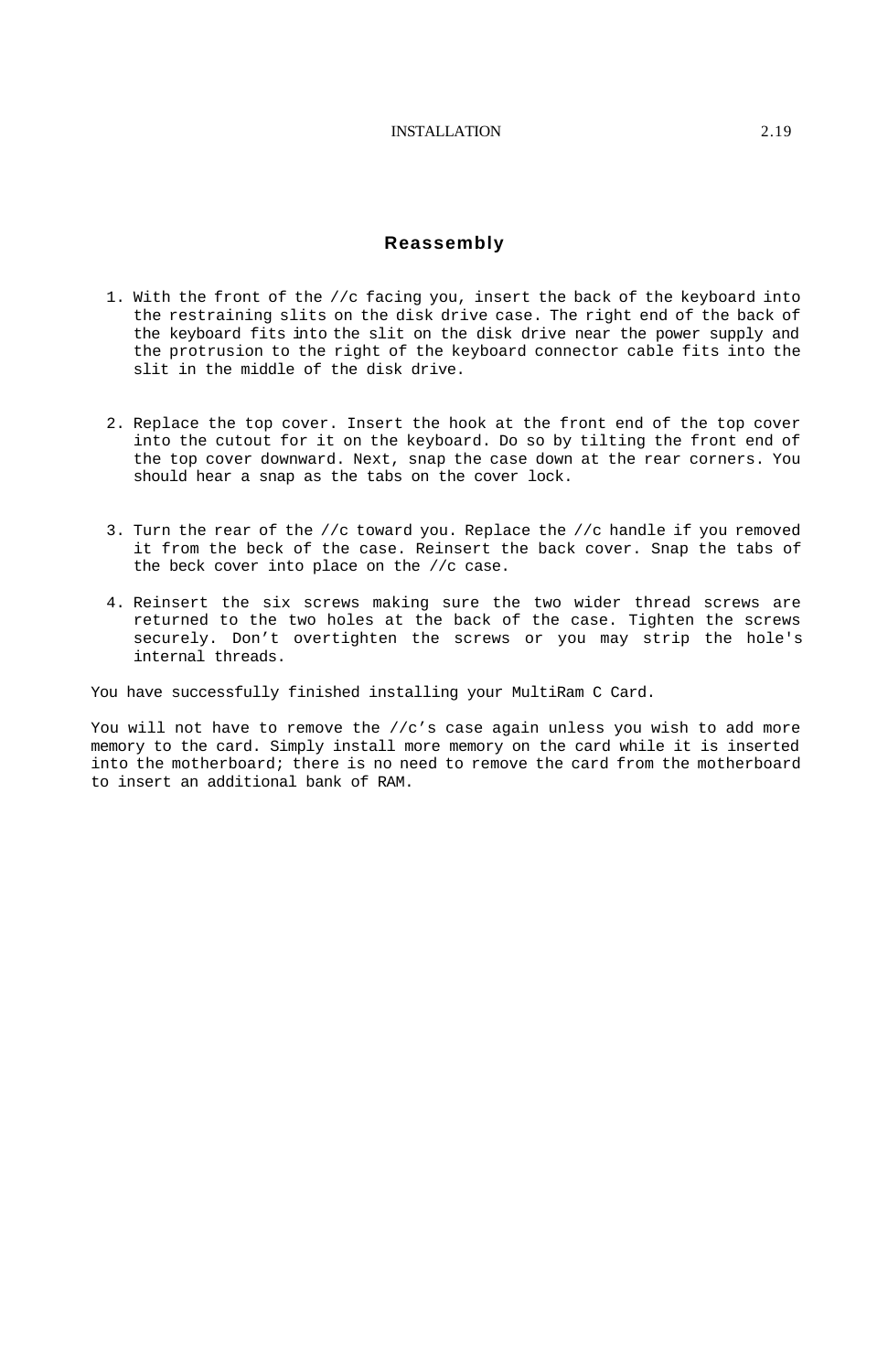#### **Chapter 3**

#### **TESTING & TROUBLESHOOTING**

<span id="page-29-0"></span>This chapter covers testing procedures you may use to check the RAM on your MultiRam C Card.

This chapter should be read by everyone who has just bought and installed the MultiRam, C Card. You should always refer back to this chapter when you add or replace RAM on the card or if a problem develops while using the card.

#### **RAM TEST PROCEDURE**

On the back side of the disk supplied with your card, the side marked "Utilities", is a test program that will identify good RAM, bad or missing RAM, and will alert you if a 64K chip has been placed into a bank of 256K RAM or vice—Versa.

Before continuing, please make a backup copy of the Utilities side of the disk if you have not already done so. Use The Filer on the Utility side of the MultiRam disk or COPYA from a DOS 3.3 System Master disk to copy Utilities to a blank disk. See your //c manual for detailed disk copying instructions.

Insert a backup copy of the Utilities disk into disk drive 1 sod boot the disk. You will see a menu. Choose the MultiRam C test from the menu.

If the backup Utility disk does not boot correctly, does not boot at all, no video is seen, or if the //c does not seem to be working correctly with any software you try to boot, turn to the next section "NON—RAM PROBLEMS." Continue the RAM test if you see the Utility menu.

#### **Test Display**

A 40—column screen display known as the "status page" should appear.

You should see eight 64K auxiliary bank indicators on the left side of the screen numbered from 1 to 8. Since the Apple's 65C02 processor cannot address more than 64K of memory at a time, the Apple swaps memory banks into and out of its addressing range in order to use MultiRam C memory. Therefore, the auxiliary bank indicators show MultiRam C auxiliary memory as the Apple sees it --one bank at a time, not 128K or 512K or any amount of memory larger than 64K.

On the right aide of the screen the usable memory in RAM Banks A and B is identified and the total usable memory available on the card is shown. Upon boot—up, question marks appear instead of numbers on both aides of the screen as the card has not yet been tested (see Figure 3.1).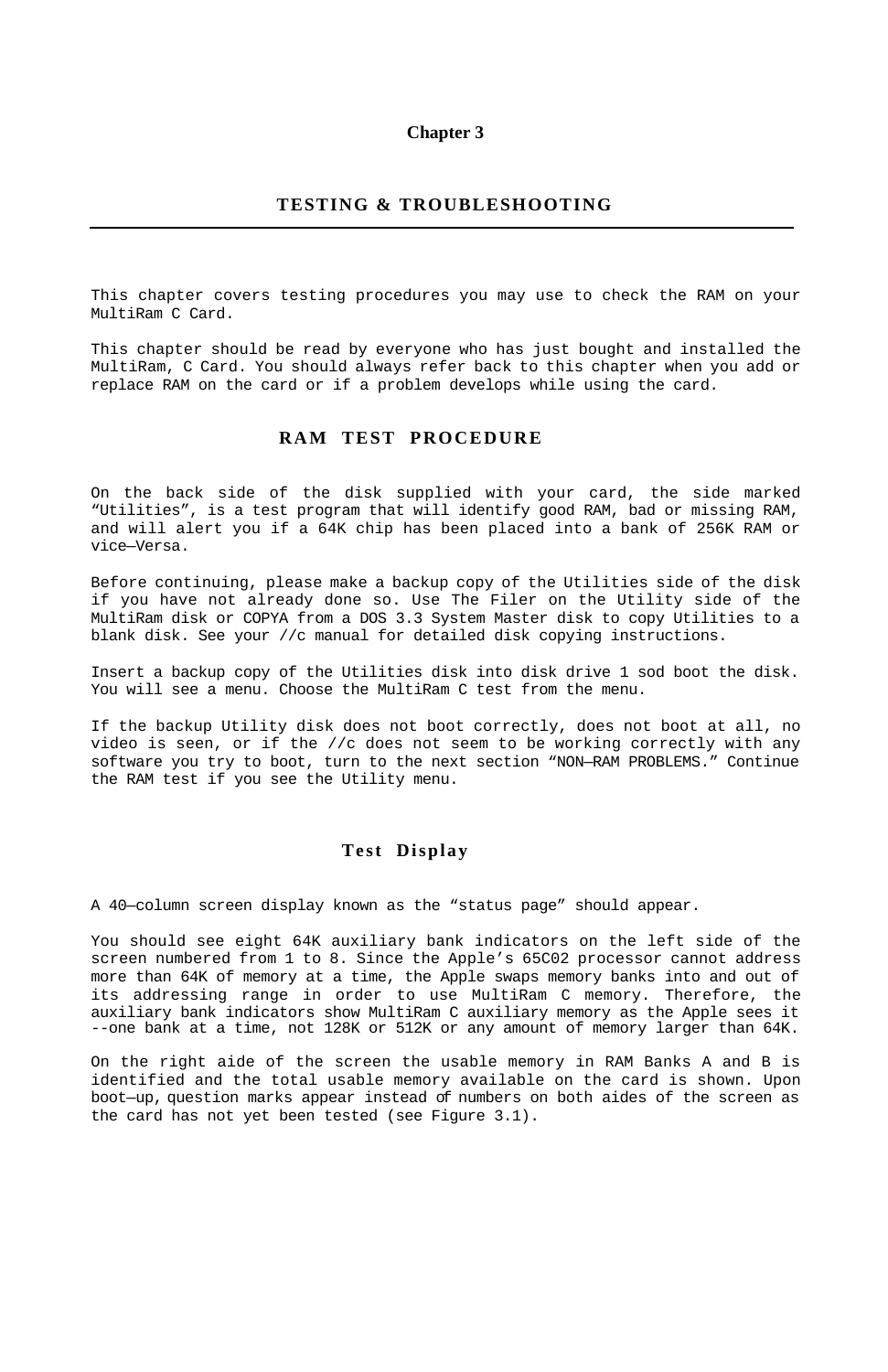#### <span id="page-30-0"></span>3.2 TESTING & TROUBLESHOOTING

The bottom two lines of the screen show the keys that say be used to run testing

- Pressing the Arrow keys position a flashing. solid cursor in
- a hot to the left of the sit applications shown.
- Pressing the Return key tons the application marked by the flashing cursor.
- Pressing the Esc key shorts "full" or "continuous" tests.
- Pressing the Space Bar once pauses "full" or "continuous"
	- tests; pressing it again resumes the tests.

Three tests are shown on the menu: a "quick" test, a "full" test and a "continuous" test.

#### **Test Selection**

The "quick" teat checks a very small percent of the memory in each RAM chip ina short time. The test will run in three seconds. Use this test to quickly find major RAM failures. If RAM in bad In an area other than the few places the test checks, a bad chip may be undetected by this test.

The "full" test exhaustively tests all 64K of each auxiliary bank available on the card. The test runs approximately three seconds per 64k. Yogi should always run the full test after adding or changing RAM on the card or when first installing the card. The "full" test runs the "quick" test and then exhaustively checks all banks found good by the "quick" test. Bad or incomplete banks are not tested as they could not be used by any program.

The "continuous test runs the full test over and over until you press the Escape key. Use the continuous test if a problem develops with the card after it has been in use for awhile as many problems with RAM show up as intermittent problems. Ogre run of the "full" test might not disclose such a problem whereas its continued running would.

#### **Running A Test**

Running the "quick", "full", or "continuous" tests shows a high resolution picture of the MultiRam C Card. Each RAM socket is shown exactly as mid oat on the card.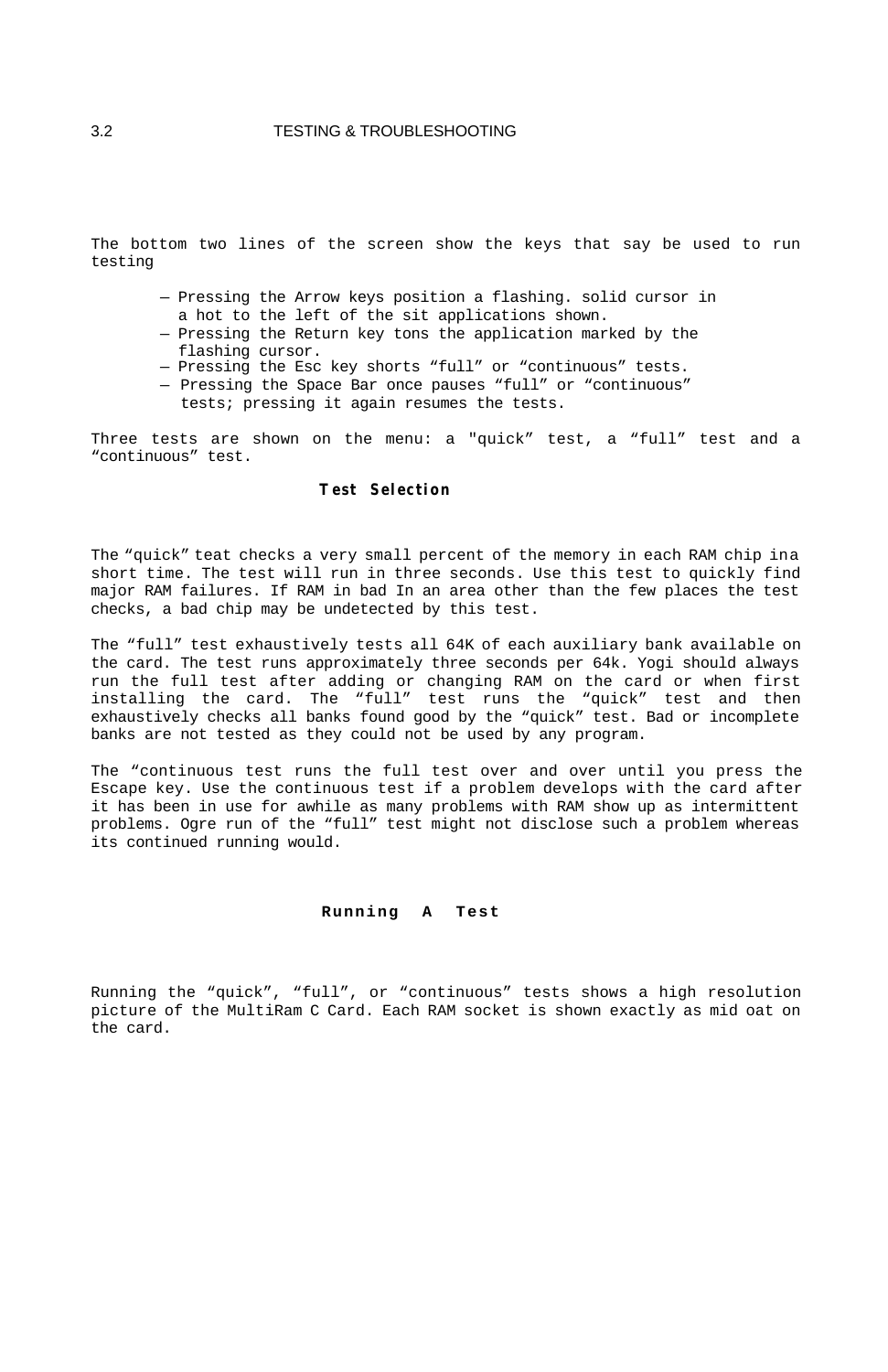

#### FIGURE 3.1

| MultiRam C Diagnostics<br>Version 1.0<br>Copyright (c) 1985 by<br>CHECKMATE TECHNOLOGY, INC. |                                                 |                     |                         |                                                                                                                                         |  |
|----------------------------------------------------------------------------------------------|-------------------------------------------------|---------------------|-------------------------|-----------------------------------------------------------------------------------------------------------------------------------------|--|
|                                                                                              | Bank<br>Bank<br>Bank 3 64k<br>Bank              |                     | 1 64k<br>2 64k<br>4 64k | Status<br>Bank A<br>Group: 256k                                                                                                         |  |
|                                                                                              | Bank<br>Bank 6<br>Bank 7 0k<br>Bank             | $5^{\circ}$<br>8 Ok | 0k<br>0k                | Bank B<br>0k<br>Group:                                                                                                                  |  |
|                                                                                              | [ ] View Status page<br><b>RETURN</b><br>Starts | select              |                         | TOTAL 256k<br>[ ] Quite to Basic<br>Test: [ ] Quick [ ] Full [ ] Continuous<br>ARROWS SPACE BAR<br><b>ESCAPE</b><br>pause/resume cancel |  |

#### FIGURE 3.2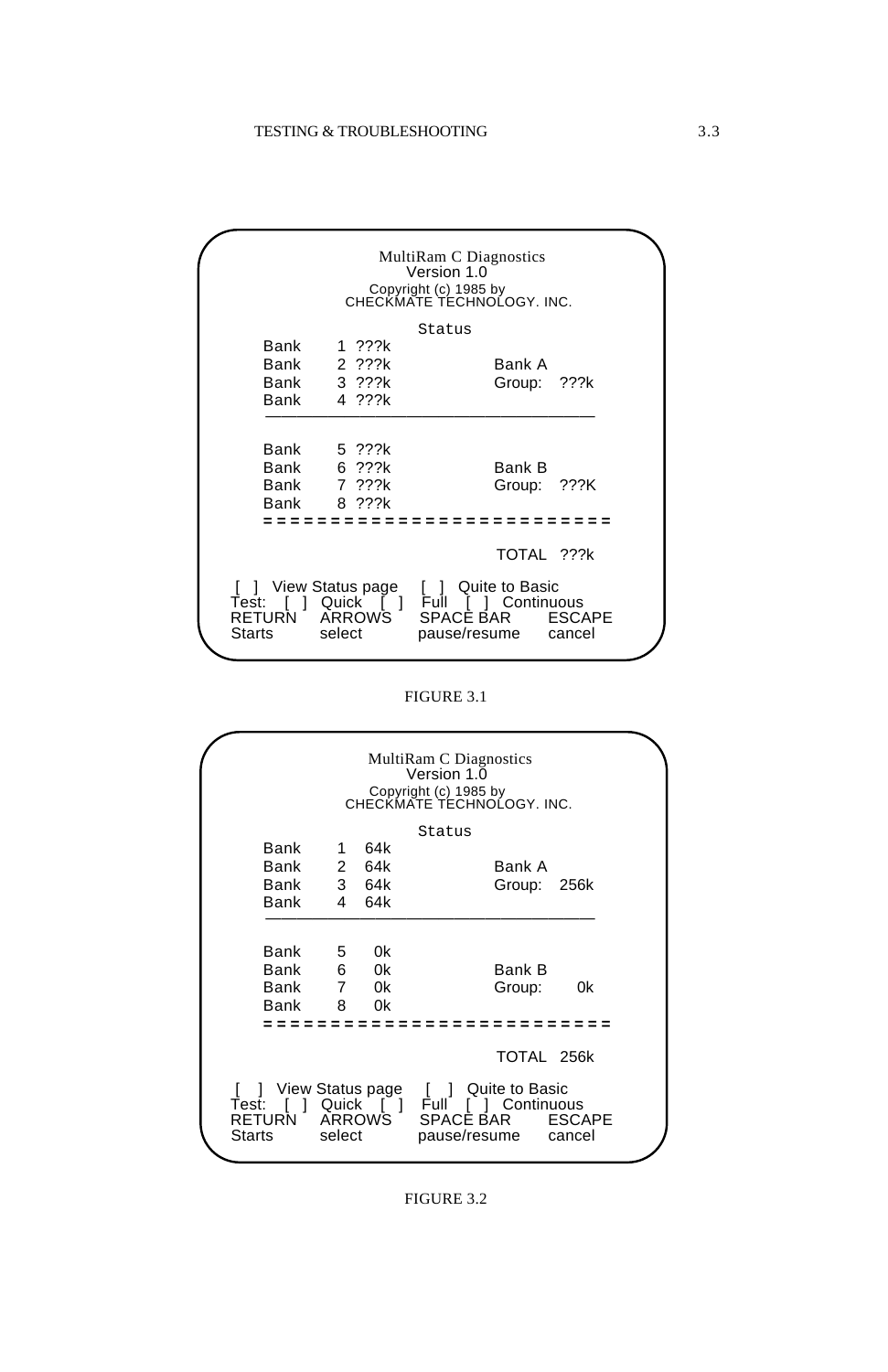Each socket is divided into four squares. Each socket is shown as four squares because MultiRam C can contain eight 64K auxilIary banks in its two RAM banks (Figure 3.3). The Apple. through MultiRam C circuitry, addresses these eight 64K banks as follows:

BANK A RAM BANK B RAM



Running any of these tests, you will see a spinning cursor appear in place of the flashing cursor in the bottom four lines of the screen. The cursor will spin until the test Is completed.

foe will also see eight tights blink off ned on on the bottom right side of the picture. These lights show which of the eight banks of auxiliary 64K Is being currently tested. auxiliary banks are tested from 8 to 1 in descending order.

At the end of a test. you will see one of three markings appear in each quarter of the sockets

- A "+" on a black background indicates the RAM in the 64K auxiliary memory segment, whether found on a 256K RAM chip or a 64K RAM chip, tested good.
- An "X" on a white background indicates the RAM in the 64K auxiliary memory segment Is probably good but can't be completely tested as another chip in the same group of sockets tested bad, was missing, or was not the sane size as the other RAM in the group.
- An empty square indicates bad RAM or missing RAM.

After a test is run, you say select the option "SHOW STATUS' and see a summary of usable memory (Figure 3.2). The eight banks show 64K for good RAM, 0k (zero) if RAM is missing or bad is the bank, bank having 256k chips. where one or more 256K chips are "partially" defective, can show 64K available is that bank.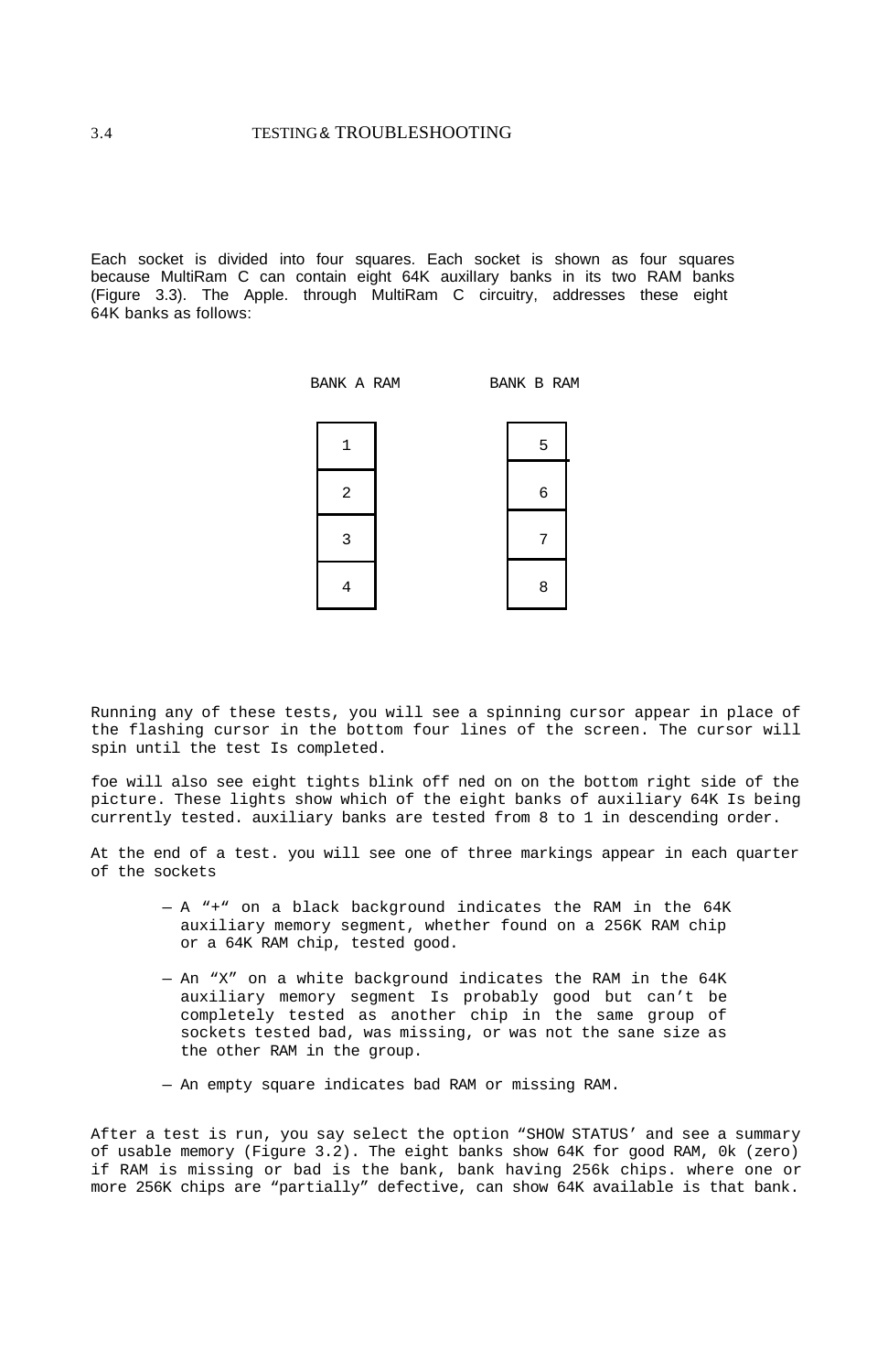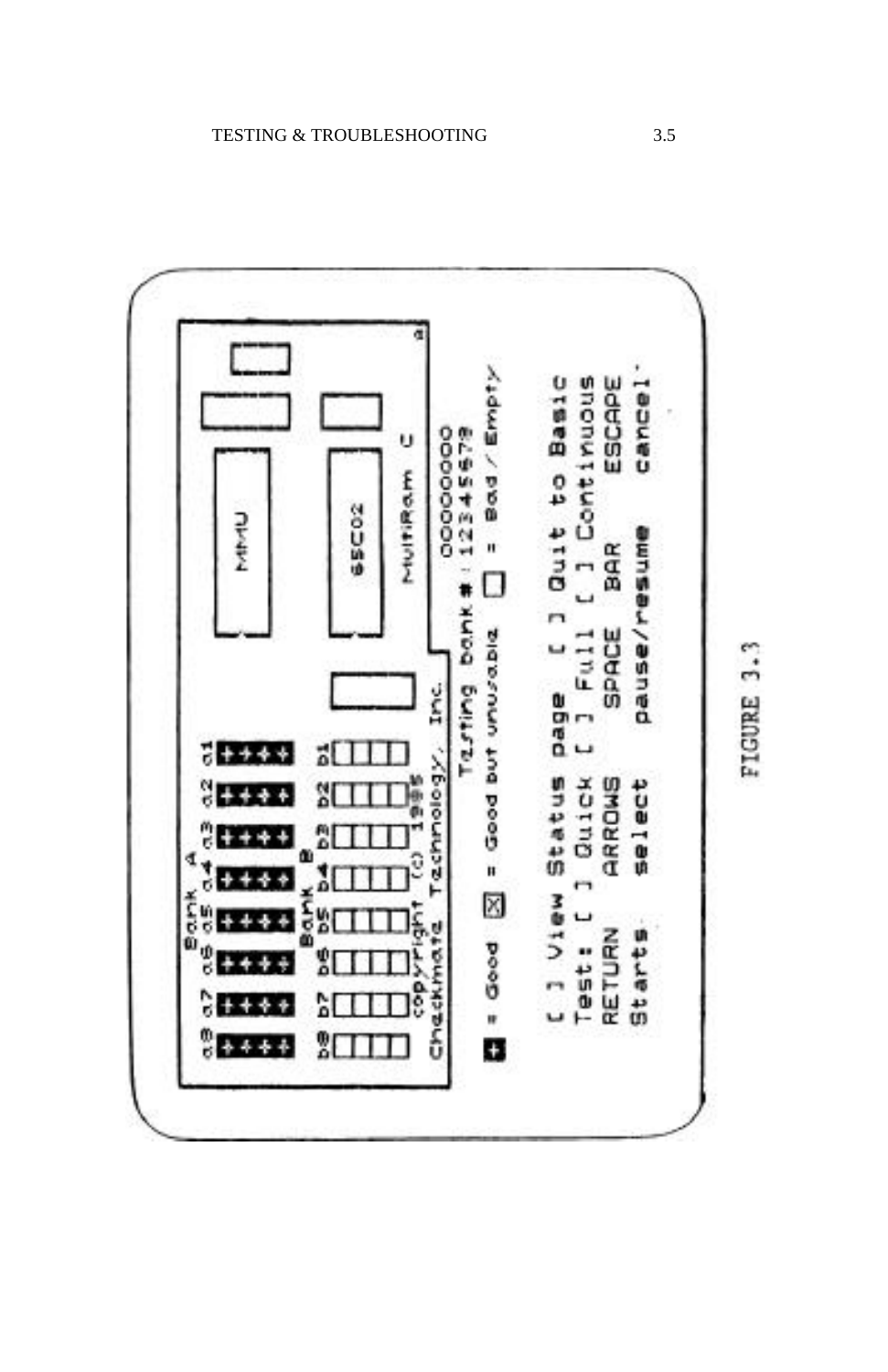#### <span id="page-34-0"></span>3.6 TESTING & TROUBLESHOOTING

#### **Test Results**

Several reasons may lie behind an appearance of a blank square or a "X" in a square. If these results are shown as the result of your testing, write down the socket number of those chips that test "bad." Turn off the Apple //c, open its case following the instructions in Chapter 2 remove its cover, lift back the keyboard and visually inspect the MultiRam C Card.

If an entire bank shows "bad", there is probably no RAM in that bank. This is easily verified. if one chip in a bank shows bad, it is also easy to see if that chip is missing.

If there is a chip in the socket marked "bad", first inspect the chip. Make certain it matches the memory size of the other chips in its bank, If it does, neat check to see that all of its pins are firmly inserted Into the socket. A chip say read "had" if one of its legs is bent under the chip or if a pin is sticking outside the socket.

If none of the preceding are true, then the PAM identified as "bad" is probably defective. You may try swapping the chip with other RAM shown as good and rerun the test to confirm the first test results.

If the defective RAM was originally shipped with the card (see Chapter 2 for the shipping code on the card) or is RAM from a Checkmate Technology RAM iii, then turn to Chapter 10 for warranty service information.

If the RAM is not from Checkmate Technology, check with the store that sold you the RAM regarding replacement. As discussed in Chapter 10, Checkmate Technology will replace other company's bad RAM for a service tee.

If your card does not work properly although the RAM test indicates RAM on the card is good, please call the Customer Service Department as outlined in Chapter 10 for help.

#### **NON—RAM PROBLEMS**

Common sources of problems other than a RAM malfunction exist. If your card or your computer is not working correctly with the MultiRam C Card installed, open the //c case following the instructions in Chapter 2 and check for the following conditions.

Visually inspect both the 65C02 CPU and MMU you removed from the //c motherboard and placed onto the MultiRam C Card. Each pin of these two chips must be firmly socketed in order for the //c to work properly. If only one pin of either of these two components is outside the socket or bent under the socket, the entire Apple may not work. If any pins are out of their sockets or best under the sockets, remove the chip, straighten the pins not seated and reinstall the chip.

Check to be certain the notch of both the CPU and MMU face left toward the RAM on the card. If not, remove the component and reinsert it with the notch punting to the left.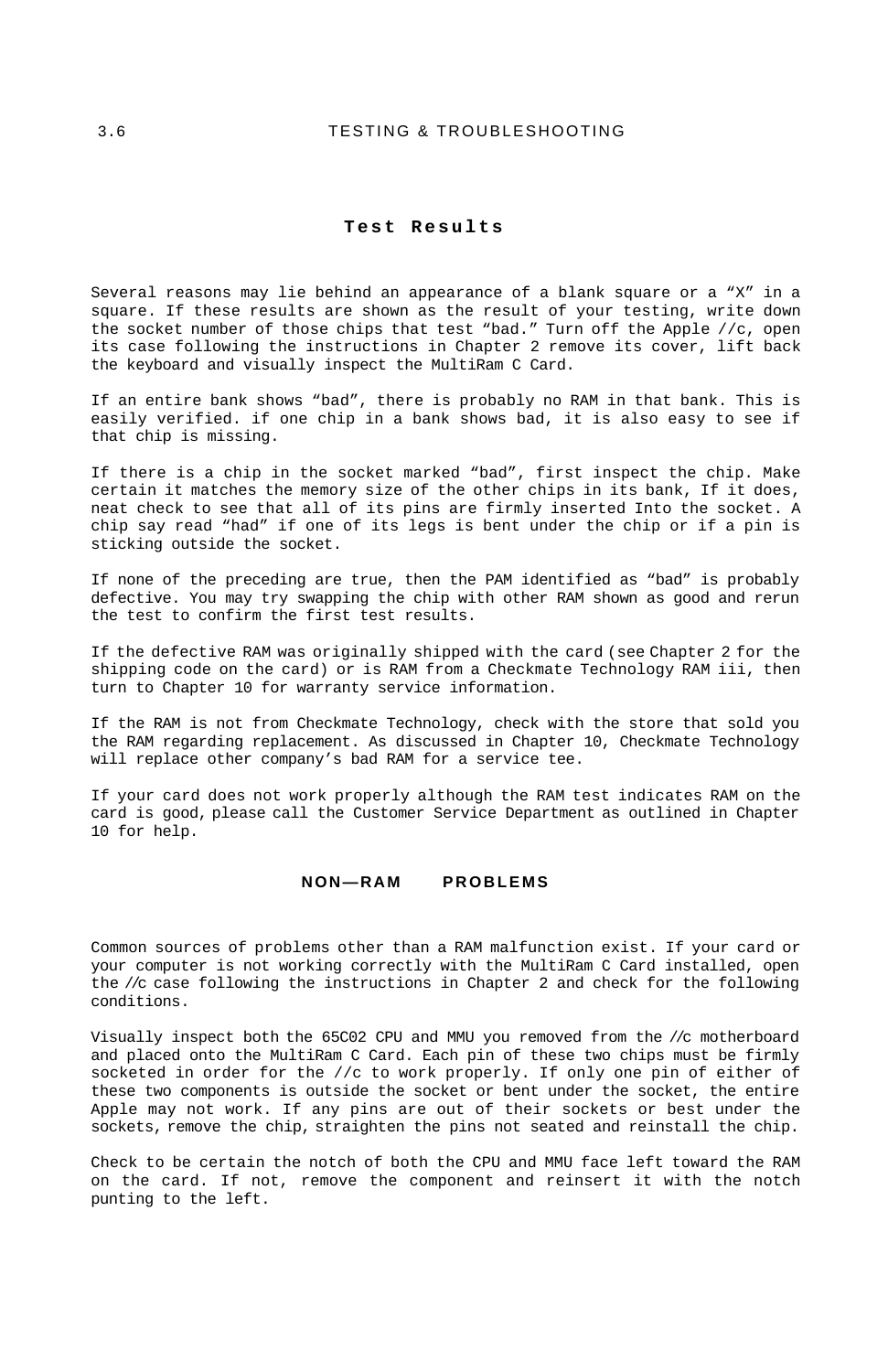If all components are correctly seated, next check to be certain the card is firmly inserted into the CPU and MMU sockets. If the card is not making full contact in these sockets, the card will not work. Apply gentle rocking downward pressure on the card near the area of the CPU and MMU on the card. You should feel further downward movement of the card if it was not fully seated.

If the proceeding steps do not solve the problem, remove the card from the //c. Inspect the pins that fit into the CPU and MMU sockets. Check to see if the pins have bent during the insertion process. If any of these pins are not seated into the motherboard the card will not work. Straighten the bent pins and reinsert the board.

If none of these troubleshooting steps works, please call the Customer Service Department for further help. Refer to Chapter 10 for more information.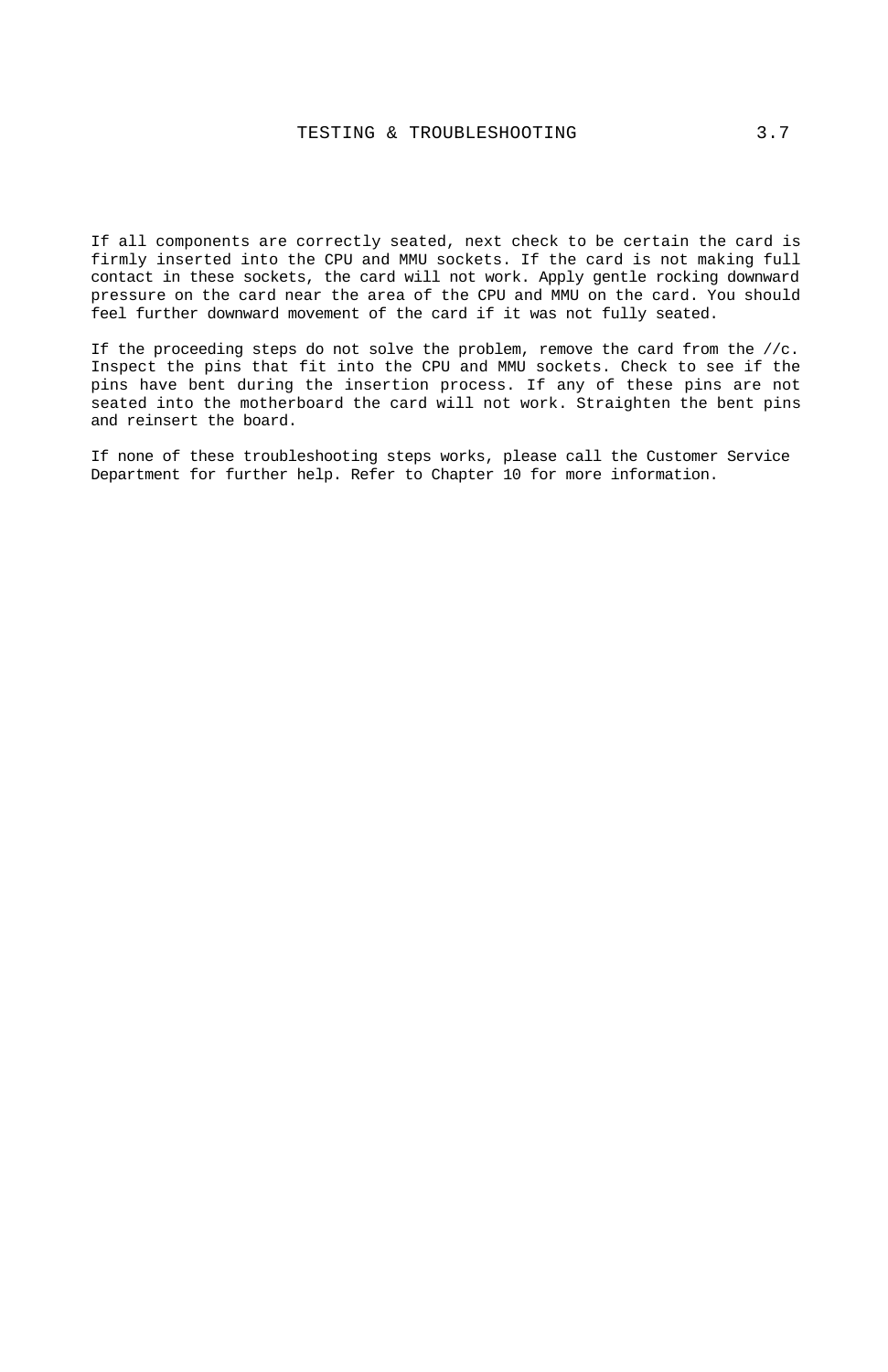## **Part 2**

## **USING THE MULTIRAM C** *CARD*

Using MultiRam C shows you how to use MultiRam C for massive Desktop space with AppleWorks, how to use the card as a RAM fast disk drive, and describes hardware and software that you can use to enhance the usefulness of MultiRam C.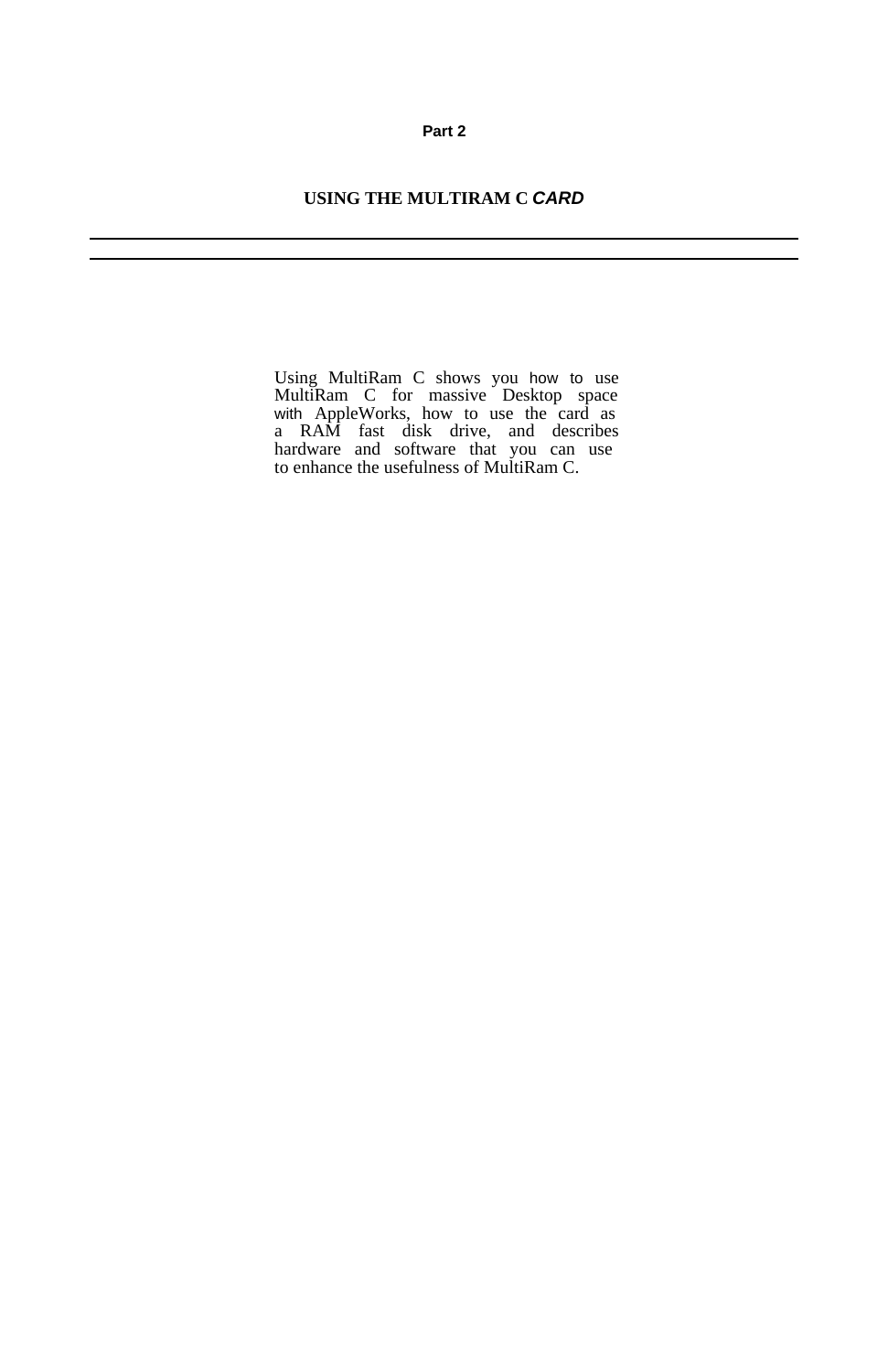## **Chapter 4**

## APPLEWORKS & MULTIRAM

The MultiRam C Card releases the power locked up within AppleWorks!

AppleWorks has become the best selling program for the Apple //c and //e. AppleWorks real potential, however, has not been realized as AppleWorks usefulness is constrained by the small 55K Desktop apace an ordinary 128K Apple //c provides the program. With MultiRam C enhancements made to AppleWorks, AppleWorks can now live up to its real potential.

Running AppleWorks with the MultiRam C Card you may:

- \* Expand Desktop space up to 413K!
- \* Handle Individual files more than 7 times the previous desktop size!
- \* Enter up to 5,100 records into a data basal
- \* Save large files over multiple disks automatically !
- \* Speed execution of AppleWorks many times over!
- \* Minimize the need for an external standard floppy drive!

This chapter will help you get the most from your new AppleWorks and MultiRam combination with:

- 1. Detailed instructions for modifying AppleWorks to make use of all the memory on your MultiRam C Card.
- 2. Explanation of basic restrictions within AppleWorks and MultiRam modifications to remove sot restrictions.
- 3. Suggestions for effectively working with large files.
- 4. Instructions for automatically saving large files.

## **APPLEWORKS CONFIGURATION**

You will need to configure backup copies of the AppleWorks Startup disk and Program disk to allow AppleWorks to use all of MultiRam C's memory.

The MultiRam C configuration is a one time operation; once it is done, the configured AppleWorks disks are ready to use. You will not have to reconfigure the disks even if you later add more memory to the card. Simply boot AppleWorks and use all the new added MultiRam features.

You will need three (preferably five) blank disks, your AppleWorks Startup and Program disks, and the MultiRam disk to prepare your modified AppleWorks disks. Once you have gathered these disks together, follow these steps.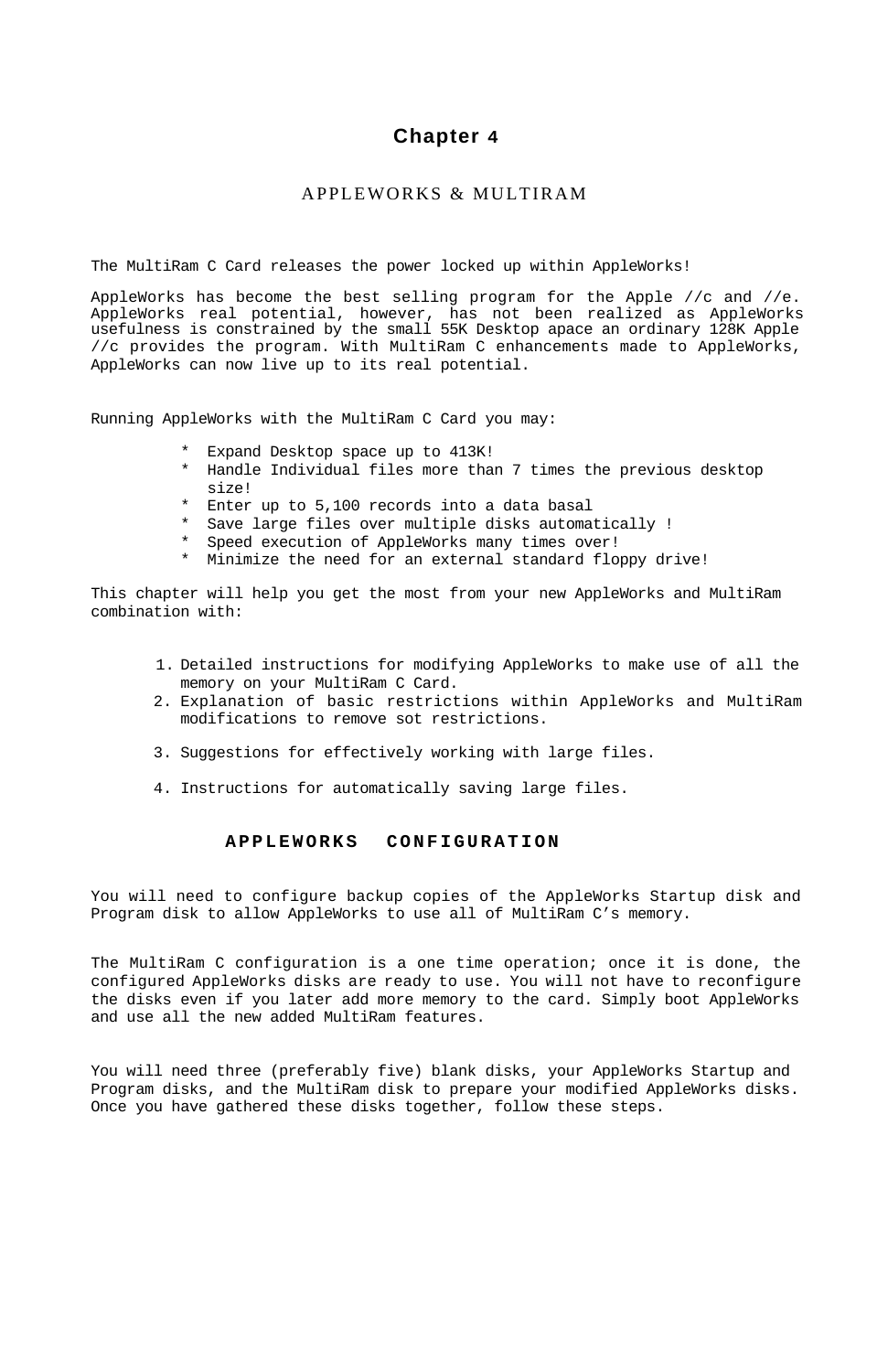## 4.2 APPLEWORKS & MULTIRAM

1. Make backup copies of the Startup disk, Program disk, and AppleWorks memory expansion disk (the front of the MultiRam disk). For your convenience, the Filer, Apple's ProDOS disk copy program, is included on the Utility side of the MultiRam disk (beck side) to make your backup copies. You may use COPYA on a DOS 3.3 System. Master disk or any other disk copy program for this purpose, however.

To save rebooting a copy program again in order to see the affect of different MultiRam options explained later, we recommend you sake two copies of both the Startup disk and Program disk now if you have two additional blank disks available.

If you use a custom printer setup, have made a printer patch to your copy of AppleWorks, or have modified the AppleWorks Startup disk in any way, make your Startup backup copies from your already modified Startup disk, not the original.

- 2. Boot the backup copy of the AppleWorks memory expansion disk. Press the Return key to begin the program and again to advance to the configuration option.
- 3. Press "Y" or "X" when you are asked "Do you wish to have all the program load during the hoot?"

If you press "N", AppleWorks will load and operate normally — only key parts of the program are loaded into memory when you boot the disk, not the whole program.

When using AppleWorks, you may have noticed that the disk drive reading the Program disk turns on frequently when moving between a file and the main menu, sending material to the printer, etc. This occurs because only part of the AppleWorks program is in memory at one time. AppleWorks uses an overlay manager that loads program segments from disk into memory to do specific tasks only when those tasks are first called. Because program routines are swapped into and out of memory as they are needed. Desktop memory is conserved for data files. The first option maintains this convention.

If you press "Y", the entire AppleWorks program loads into memory during the bootup process.

With all the program in memory, each time you manipulate a file, AppleWorks acts immediately, and you will find yourself using the Escape key. Control I) key, etc., to literally skip through files with quick, single keystrokes. Achieving this immediate response makes AppleWorks one of the fastest integrated packages available.

When using the AppleWorks Startup disk configured with option two, an extra one to two minutes is required during the boot to load the entire program into memory depending upon the AppleWorks version used. After inserting the Program disk, you will be prompted for the date as usual. The program is then loaded entirely into memory.

A minimum of 256K of RAM, preferably more. should be installed on your MultiRam C to best use option two. Larger memory area are best used with this option as approximately 130K of the Desktop space is filled with the AppleWorks program. The remaining apace indicator sees in the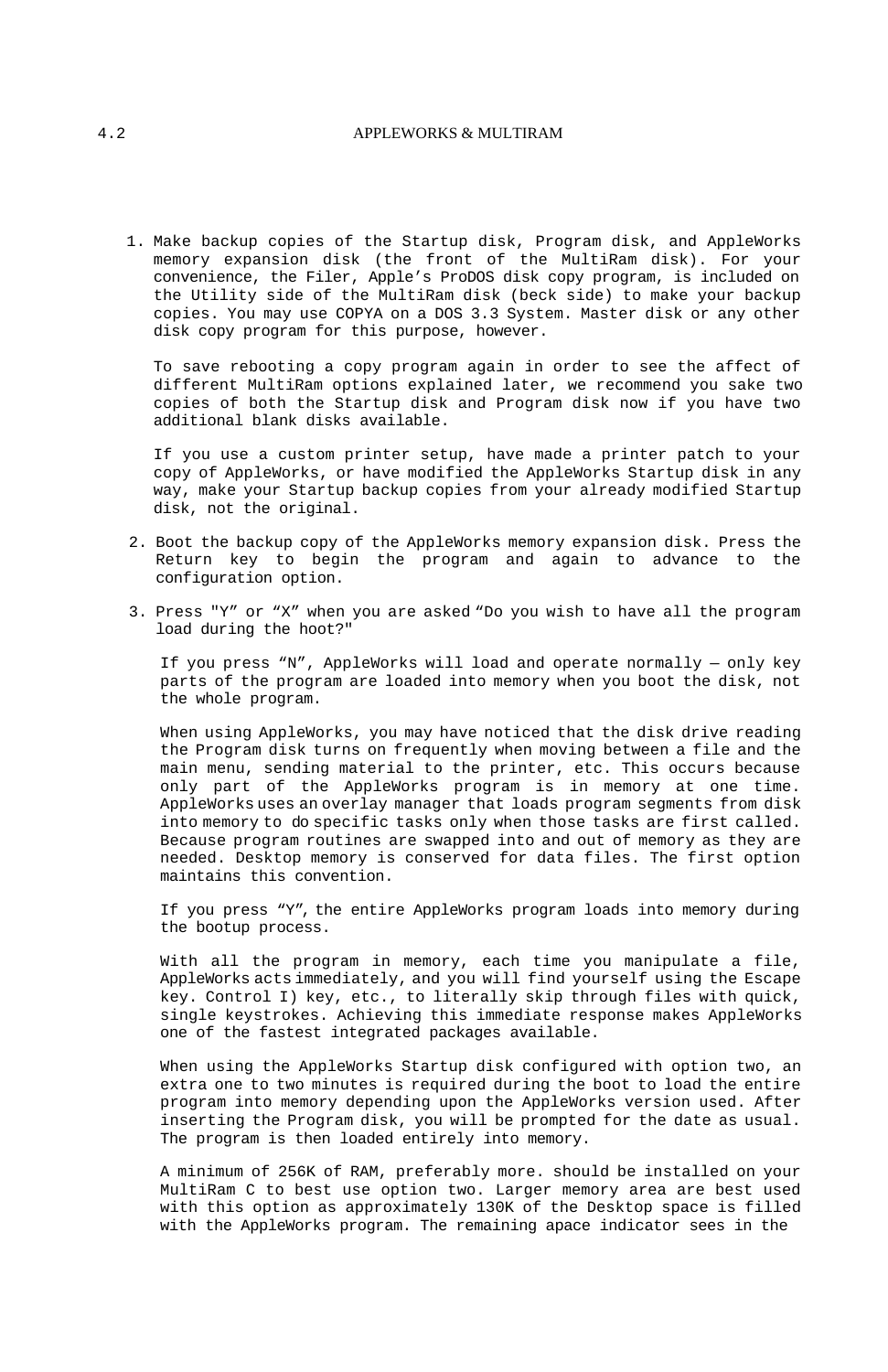lower right corner does not show this loss because the overlay manager does not reserve apace for all AppleWorks program segments. AppleWorks will allow data files to overwrite all but a few key program segments option two loads in during the boot. Program segments can be overwritten because AppleWorks will search for the Program disk and load the required program segments if it does not find what it needs in memory.

You may want to run the AppleWorks memory expansion program twice and configure one set of disks with the "Y" option and one set with the "N" option. You will then be able to see how each version operates and decide which better fits your needs.

4. Insert your backup Startup disk into disk drive 1 for modification when prompted to do so by the instructions on screen. If AppleWorks is on hard disk, enter the pathname leading to the program as described on screen.

The floppy drive will stop in approximately twenty seconds. When it stops, your backup Startup disk will be reedy for use with MultiRam C. Be sure you label this disk appropriately to avoid later confusion.

If AppleWorks is on hard disk, both Startup and Program files will be modified and you will see a message at the end informing you that AppleWorks has been successfully modified. Enter BASIC and type the pathname that leads to your modified AppleWorks program "APLWORKS.SYSTEM." You may want to descriptively rename the "/APPLEWORKS" program name to avoid any future confusion.

5. Insert your backup Program disk into disk drive 1 for modification when prompted to do so. The disk will atop in approximately one minute. You will see a screen informing you that AppleWorks has been successfully modified. Label your modified Program disk to avoid any future confusion.

After you have modified your disks, the only way you can change the configuration is to start at the beginning with a new backup copy of your AppleWorks disks and then re—configure the disks with the desired Option.

Insert the new Startup disk into disk drive 1 and press Control+[Open~Apple]+Reset to boot the new, more powerful AppleWorks MultiRam provides you!

## APPLEWORKS RESTRICTIONS

AppleWorks has a number of internal restrictions with regard to file sizes, memory capacity, etc. This section discusses theme restrictions and changes the MultiRam C modification makes regarding the limitations. where applicable. Modifications to overcome restrictions not changed by the current AppleWorks memory expansion disk are planned. Software updates will be available to registered MultiRam C owners. See Chapter 10 for details.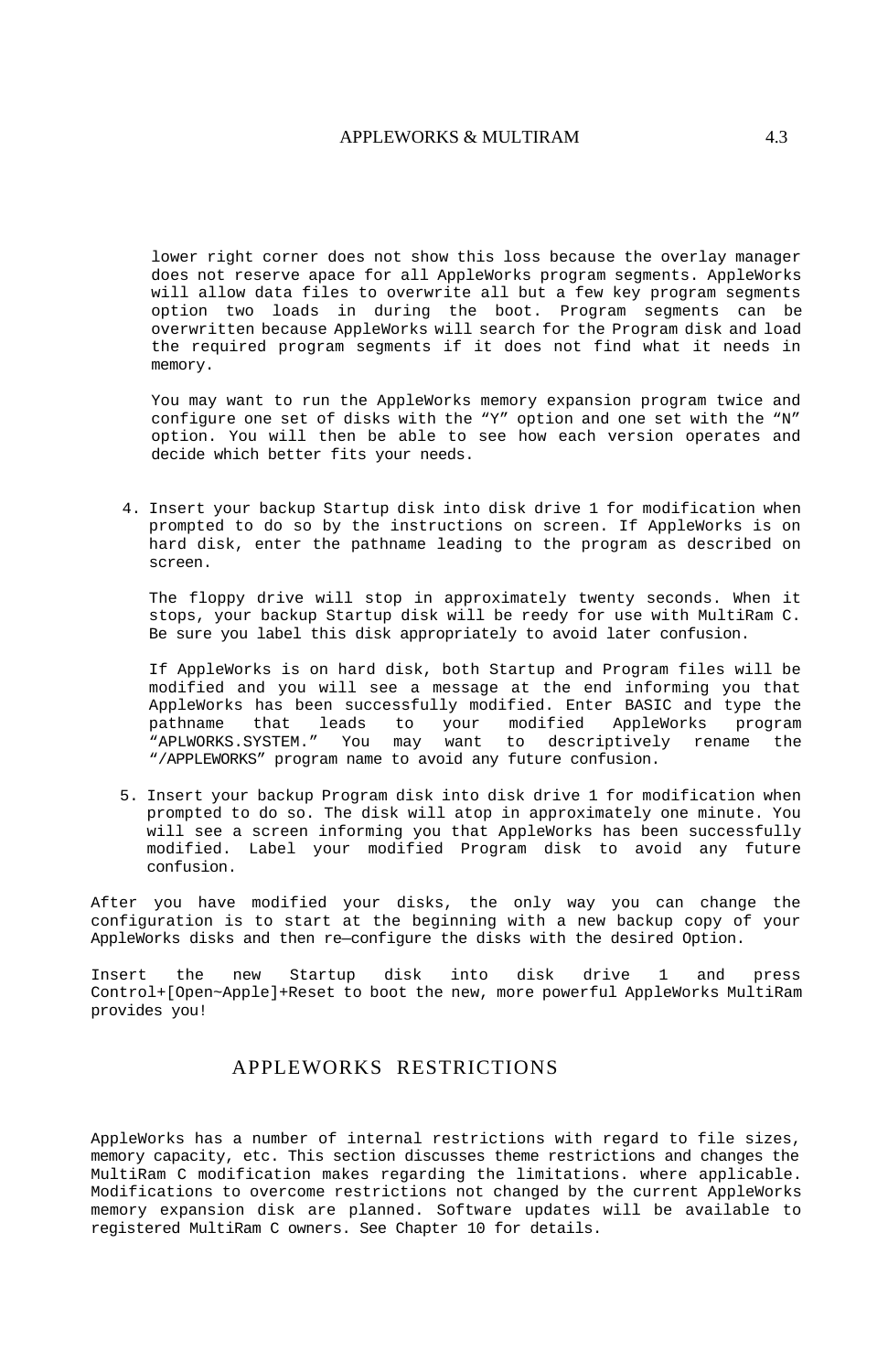#### **Desktop Space and File Limits**

AppleWorks supports a total of 12 files and 55K of memory for the Desktop. The MultiRam C modification permits the Desktop to expand to 413K. The number of files allowed remains at 12.

#### **Clipboard Line/Row Limit**

The Clipboard Is a temporary storage area in AppleWorks that allows the transfer of data between files. Currently, the Clipboard is limited to accepting a maximum of 295 lines or rows at one time.

#### **Disk Capacity**

The standard 5 1/4 inch Apple floppy disk is hailed to storing 136K of AppleWorks files, less than the size a file may grow to with MultiRam C memory on line.

MultiRam modifications allow AppleWorks to automatically break a large file into segments that can be sawed onto a series of floppy disks and allow AppleWorks to automatically load and restore the segmented file back into memory when needed. See 'Working With Large Files In this chapter for further details.

If you will extensively create and use files in excess of 135K, consider purchasing a hard disk drive that supports the ProDOS operating system. Any file size that can be created with MultiRam can he saved to hard disk.

#### **Program Segment Overlays**

AppleWorks is a complex, large program. Only the most frequently used portions of AppleWorks are loaded into memory from the program dIsk when required due to the normal memory constraints of a 128K Apple  $//c$ . The result Is frequent accessing of the Program disk and program delays.

The MultiRam modification to AppleWorks eliminates those annoying delays by loading the full AppleWorks program into memory when it Is first booted. Complete Instructions and requirements for loading the program are provided earlier In this chapter.

#### **Word Processor Documents**

AppleWorks word processor documents are limited to a maximum of 2,250 tines, or approximately 45 pages. Please refer to "Working With Large Files" in this chapter for sore information.

#### **Database Files**

The standard AppleWorks database is limited to a maximum of 1,350 records. MultiRam modifications allow 5,100 records, almost a 300% increase in capacity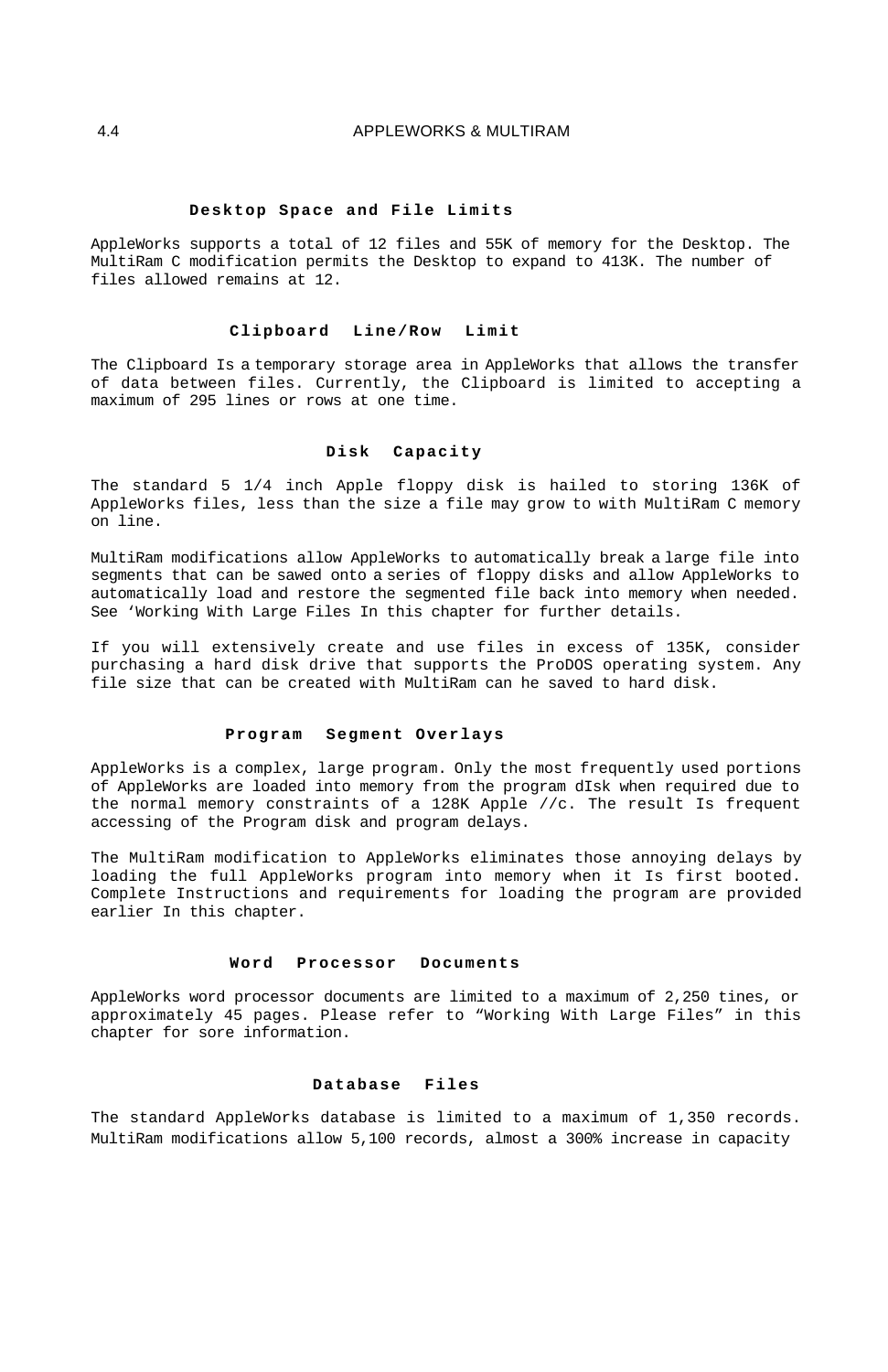## APPLEWORKS & MULTIRAM

While this increase makes AppleWorks much more useful for small to medium size records, files with large record sizes (AppleWorks allows records to be as large as 1K) can exceed even MultiRam's memory before reaching the 5,100 record limit. Please read the section "Working With Large Files" in this chapter for more information.

## **Spreadsheet Worksheets**

Worksheets are limited to 127,873 cells in the AppleWorks spreadsheet. Maximum columns are 127, maximum rows are 999

The AppleWorks Reference Manual States that an Apple //c with 128K RAM can hold approximately 6,000 filled cells. Although there is a considerable difference in the memory requirements to store labels and values versus formulas, exceeding the cell limits in AppleWorks, even with 413K of Desktop space, is unlikely. Refer to "Working With Large Files" in this chapter for more information.

## **WORKING WITH LARGE FILES**

MultiRam C makes very large AppleWorks files possible. You will notice some differences in AppleWorks when working with large files. This section explains some general considerations you should keep in mind when working with large files as well as specific comments about the word processor, spreadsheet, and database segments of AppleWorks.

## **General Considerations**

Three areas most affected when working with larger files are the time AppleWorks will require to perform various actions, the space remaining for the program if you chose to load all of AppleWorks into memory when configuring your disks, and the file size shown by AppleWorks.

## **Time**

The larger a file becomes in memory, the longer many AppleWorks functions will take to produce their expected results.

Searches, sorts, calculation times, etc. all will take more time as a file grows in size. Most notably, a large spreadsheet file can take a very long time to recalculate a large number of complex cells. The speed of the Apple //c 6502 processor is the key factor in most calculation times.

AppleWorks will show you an approximate time for performing many operations when you first select the operation. For example, a message will appear telling you how long it will take to sort records in the database when you request a sort. These approximations were designed for a 128K AppleWorks; they are not accurate for larger files.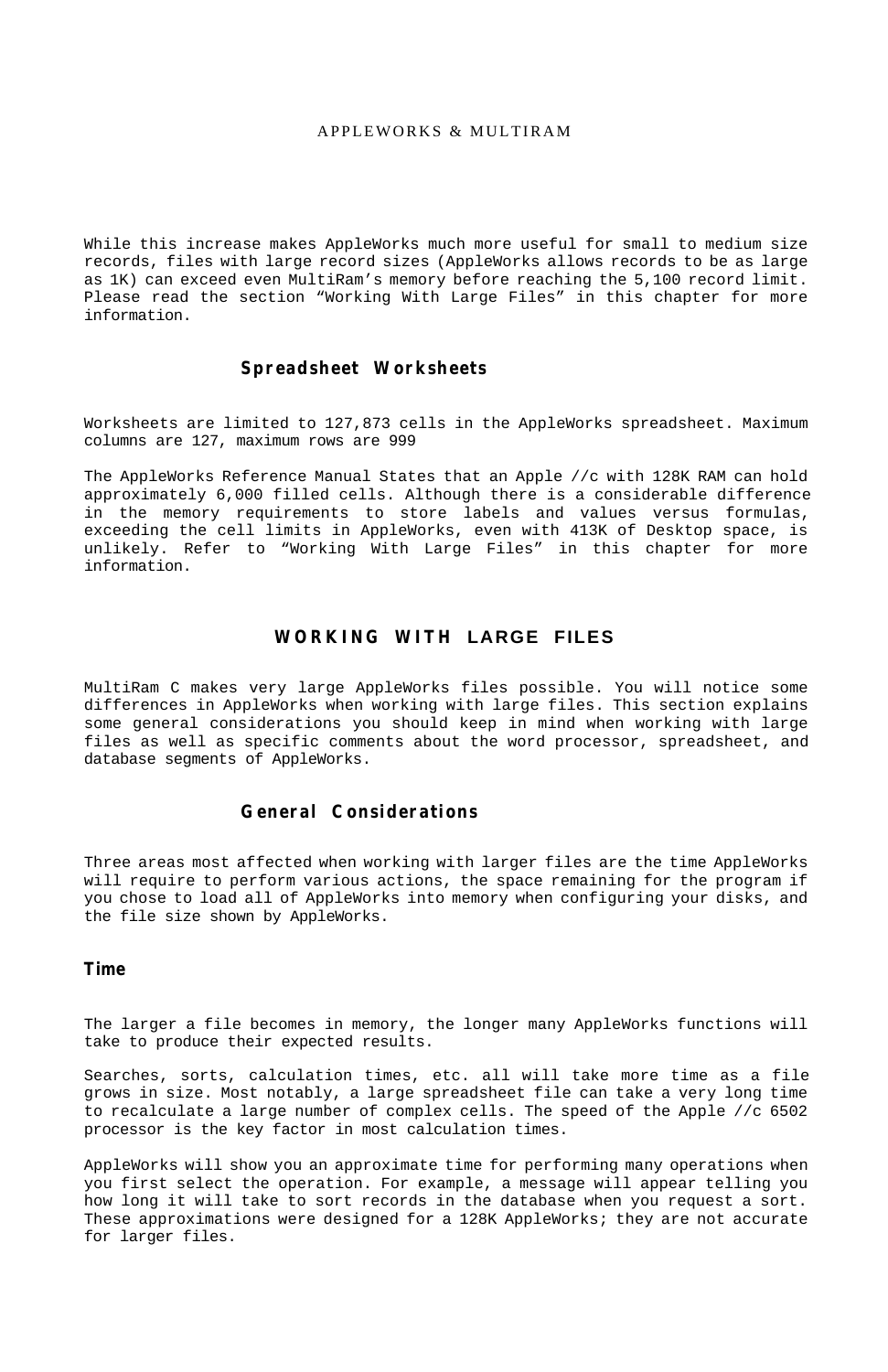The actual time an action on a large file takes say be as little as half the time AppleWorks shows or as much as twice the stated time. The differences in actual versus approximate stated times will vary depending on the type of file in use and the operation called for.

For example, a sort on a large database file could be double the time Indicated if the sort is being performed on several fields with each record having information in the fields selected. A sort on the same database with only a few records having information in the fields being sorted could take half the time AppleWorks approximated. Moat of the time, however, the time stated by AppleWorks will closely approximate the actual time required to perform the selected operation on the large file.

Some activities may take what seems to he an extraordinarily long time to finish. If. this is the came, before restarting AppleWorks, give the action at least five minutes to finish. This should be more than enough time for any simple action on a large file to have been completed. More complex actions. like a recalculation on a complex, large spreadsheet may take somewhat longer to finish. In general, the larger the file and the more complex the task, the longer the time required. Look at the benchmark samples later ii, this section for some sample times to perform simple tasks.

MultiRam C **Size**

If you configure the AppleWorks Startup disk so that the entire program resides in memory **at** once (thereby speeding access to overlay portions of AppleWorks), approximately 130k will be used for the program. With a 256k MultiRam C, that would leave approximately 99k for large files: with 512k. approximately 283k would he left for files.

If the cumulative size of files on the Desktop grows larger than the available Desktop memory (total memory less 130k), then floppy users should have the Program disk in a disk drive as parts of the program will be Overwritten by data and AppleWorks will have to go to the Program disk to return the overwritten program segments to memory when they are needed.

Do not load AppleWorks into memory at bootup if you intend to consistently fill all of your desktop space with files. If data files fill most of the desktop, most of the program segments that took two minutes to load during bootup will be overwritten. You will have lost the advantage that you sought.

As suggested in the configuration section. you may want to configure two copies of AppleWorks. Use the copy that loads the program into memory if you will he working for a long session and do not anticipate filling the Desktop. The two minute wait during bootup will be offset by time savings achieved from the program being in memory. Boot the copy that doesn't load AppleWorks into memory if you will be using the Apple a short while and/or will be working with a full Desktop.

## **File Size Differences**

AppleWorks shows you the size of tiles on the Desktop and on a disk drive. The file sizes shown are an approximation of the actual sizes.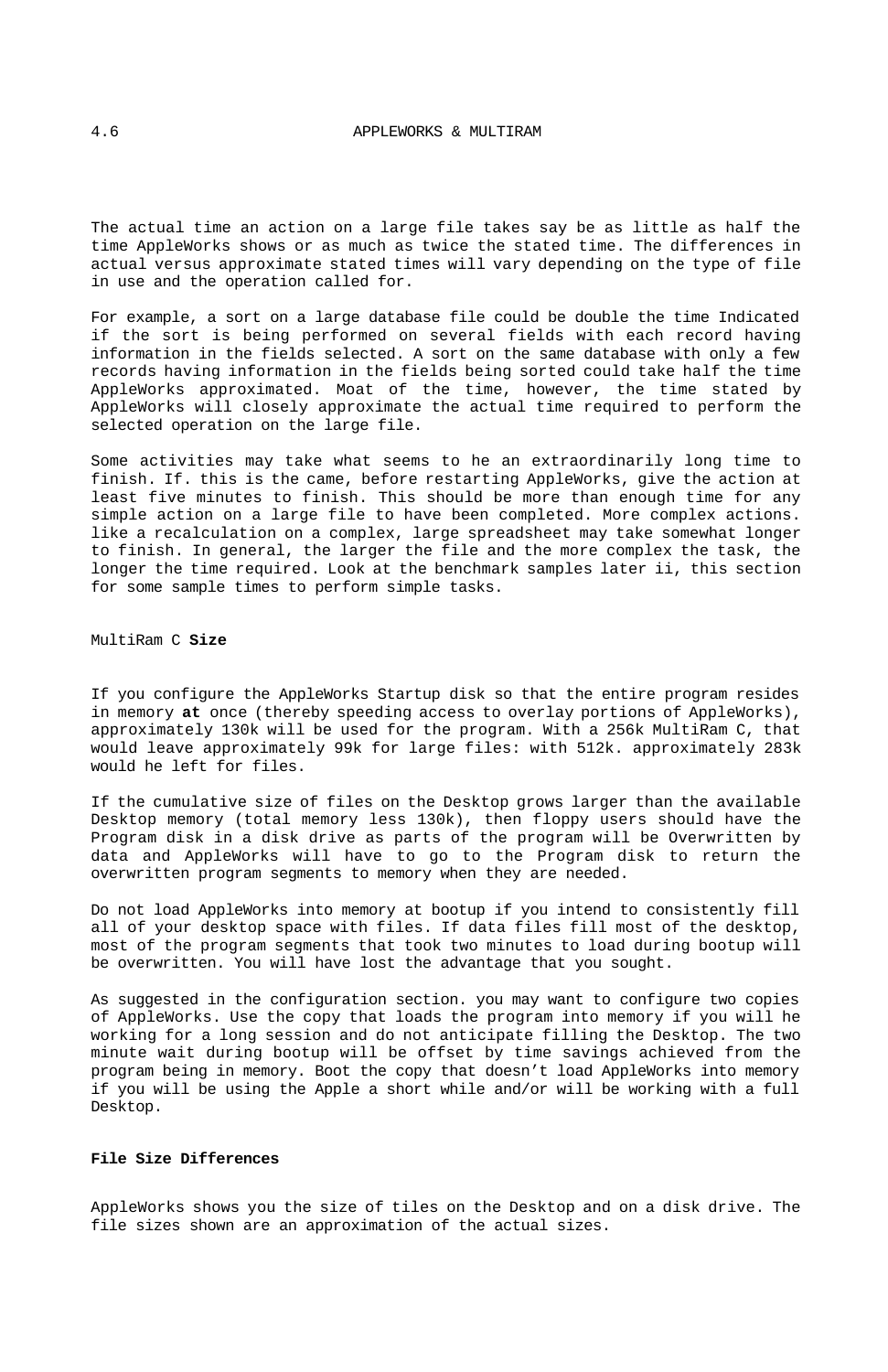## APPLEWORKS & MULTIRAM 4.7

The sizes AppleWorks will report for files greater then 255K will be incorrect.

Figure 4.1 shows a catalog of a ProDOS hard disk subdirectory with one AppleWorks file "SAMPLE" in the directory. ProDOS reports the size of a file in blocks. A block is 512 bytes or 1/2 of 1K. Therefore the size of the file is 621 blocks divided by 2 or 310K.

The sase file when cataloged by AppleWorks shows 53K on disk end 67K when loaded onto the Desktop as Figures 4.2 and 4.3 show.

The reason for the discrepancy is that AppleWorks was not designed for files larger than 255K. the upper limit a single byte can indicate. A future modification to AppleWorks may be possible to correct this problem.

To tell how big a file is when saved on floppy disk is easy; an Apple 5 1/4 inch floppy can hold only 136K and a large file must be split over several disks. Count the number of disks the file spans and you can easily approximate its true size.

To tell how big a file is on hard disk is more difficult. When you save a file to a hard disk, you may wish to add the real size to the file name to avoid later confusion . From ProDOS, after exiting AppleWorks, catalog the AppleWorks files subdirectory, get the file's block count, divide by two, and rename the file with the results. At minimum, you should at least add some indicator to the file's name to inform you that the file is larger than 255K.

If you know a file is larger than 255K on disk, add 256 to the file size shown, and the result should approximately equal the right size. In our example. 53K plus 256K equals 309K, approximately the 310K determined earlier.

When a large file is loaded to the desktop, as Figure 4.3 shows, AppleWorks will continue to show an incorrect size. The size will always be larger then the size shown on disk as AppleWorks uses a compaction scheme when it saves files to disk. If the amount of space remaining on the desktop is small and the file on the desktop also shows a small size, you will need to add 256K to the file size to get a correct size.

The available space shown remaining on the Desktop is always accurate. The size of the large file shown on the Desktop, corrected by 256K, and the amount shown remaining on the Desktop may not equal the original empty Desktop, however. Every record/row of a file has some unusable bytes associated with it. The larger the number of records or rows in a file, therefore, the larger the discrepancy. Most certainly, you will not be able to load a file that is larger than the amount shown remaining on the desktop.

#### **Benchmarks**

Following are sample values describing some of the time requirements or capacities for certain operations in AppleWorks. Because of the many variables involved, some values will very significantly in different test situations.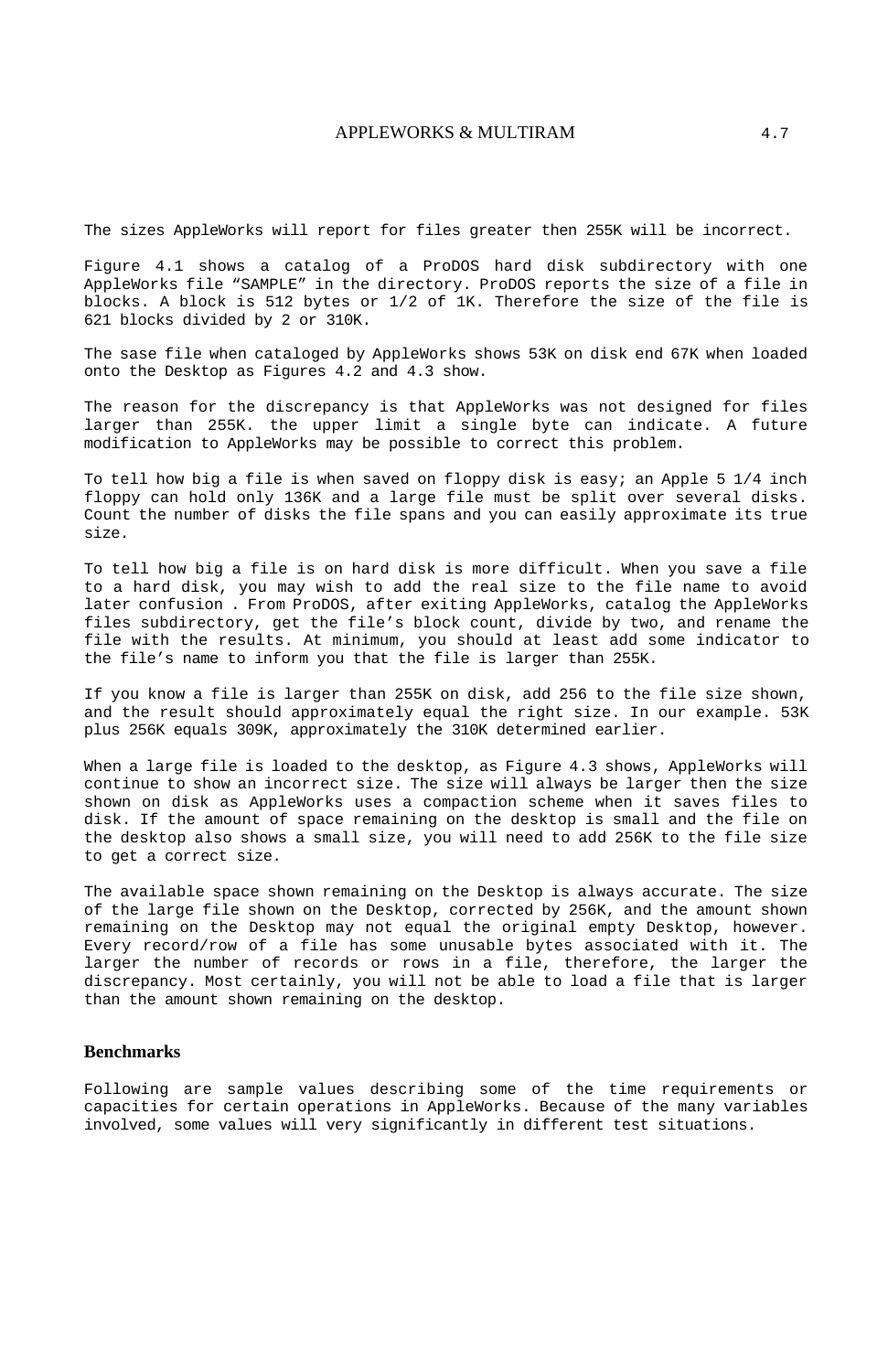## 4.8 APPLEWORKS & MULTIRAM

General  $\sim$ 

Desktop space with different MultiRam C configurations:

| MultiRam size | Total Apple | Desktop size |
|---------------|-------------|--------------|
|               |             |              |
| 256K          | 384K        | 229K         |
| 320K          | 448K        | 275K         |
| 512K          | 640K        | 41.3K        |

Time to load/save a full disk (135K) of information: 1:15 minutes

# Word Processor \_\_\_\_\_\_\_\_\_\_\_\_

| number of lines in document           | 500 | 1000 | 2250  | 2250 |
|---------------------------------------|-----|------|-------|------|
| platen width (PW), inches             | 8.5 | 8.5  | 8.5   | 13.0 |
| > typical<br>left margin (LM), inches | 1.0 | 1.0  | 1.0   | 0.0  |
| right margin (RM), inches /<br>page   | 1.0 | 1.0  | 1.0   | 0.0  |
| memory size                           | 27K | 55K  | 119K  | 130K |
| disk size                             | 25K | 53K  | 111K  | 122K |
| load/save time, minutes               | :17 | :31  | 1:03  | 1:08 |
| time to insert 20 lines at beginning  |     |      | :08   | :12  |
| time to insert 20 lines at end        |     |      | : 22. | :26  |
|                                       |     |      |       |      |

#### Spreadsheet  $\mathcal{L}_\text{max}$

| contents of cell       | label/ | label/ | simple  | simple  |
|------------------------|--------|--------|---------|---------|
|                        | value  | value  | formula | formula |
| number of filled cells | 5.000  | 10,000 | 5,000   | 10,000  |
| memory size            | 58K    | 116K   | 126K    | 252K    |
| disk size              | 57K    | 11.3K  | 125K    | 250K    |

Time to recalculate  $10,000$  formulas of the type "n=n+1" : 2:10 sin. Time to change cell size ([Open—Apple]+V) for 20,000 cells : neglible Time to insert 250 rows at. top of large (250K) file : 0:08 sin. Time to insert 250 rows at bottom of large file : 0:48 mm.

## Database \_\_\_\_\_\_

| number of records                          | 100  | 1000 | 3300 |
|--------------------------------------------|------|------|------|
| total size of file                         | 6К   | 57K  | 310k |
| individual record size (no. of characters) | 100  | 100  | 100  |
| time for alpha sort, minutes               | 0:02 | 0:14 | :38  |
| time for numeric sort, minutes             | 0:02 | 0:30 | 1:30 |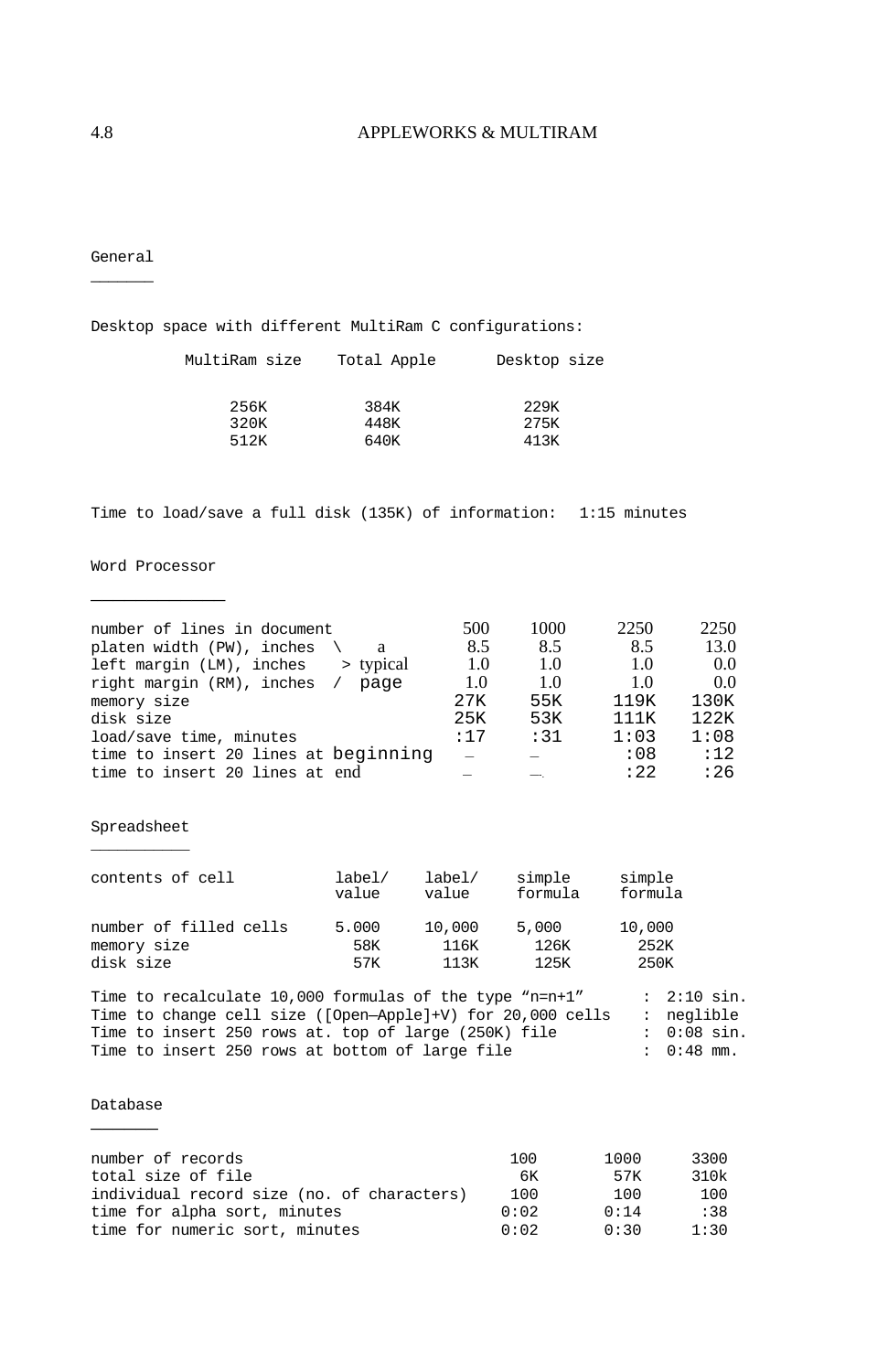| cat/hard1/test    |             |                   |                 |
|-------------------|-------------|-------------------|-----------------|
| <b>TEST</b>       |             |                   |                 |
| <b>NAME</b>       | <b>TYPE</b> | <b>BLOCKS</b>     | <b>MODIFIED</b> |
| <b>SAMPLE</b>     | ADB         | 621               | $10$ —IUL—85    |
| BLOCKS FREE: 1047 |             | BLOCKS USED: 2089 |                 |
|                   | FIGURE 4.1  |                   |                 |

|        | Subdirectory: /hard1/test has 523K available<br>Name Type of file Size Date |         | Time          |
|--------|-----------------------------------------------------------------------------|---------|---------------|
| SAMPLE |                                                                             | 7/10/85 |               |
|        |                                                                             |         |               |
|        |                                                                             |         |               |
|        |                                                                             |         |               |
|        |                                                                             |         |               |
|        | FIGURE 4.2                                                                  |         |               |
|        |                                                                             |         | Data Base 53K |

FIGURE 4.2



## FIGURE 4.3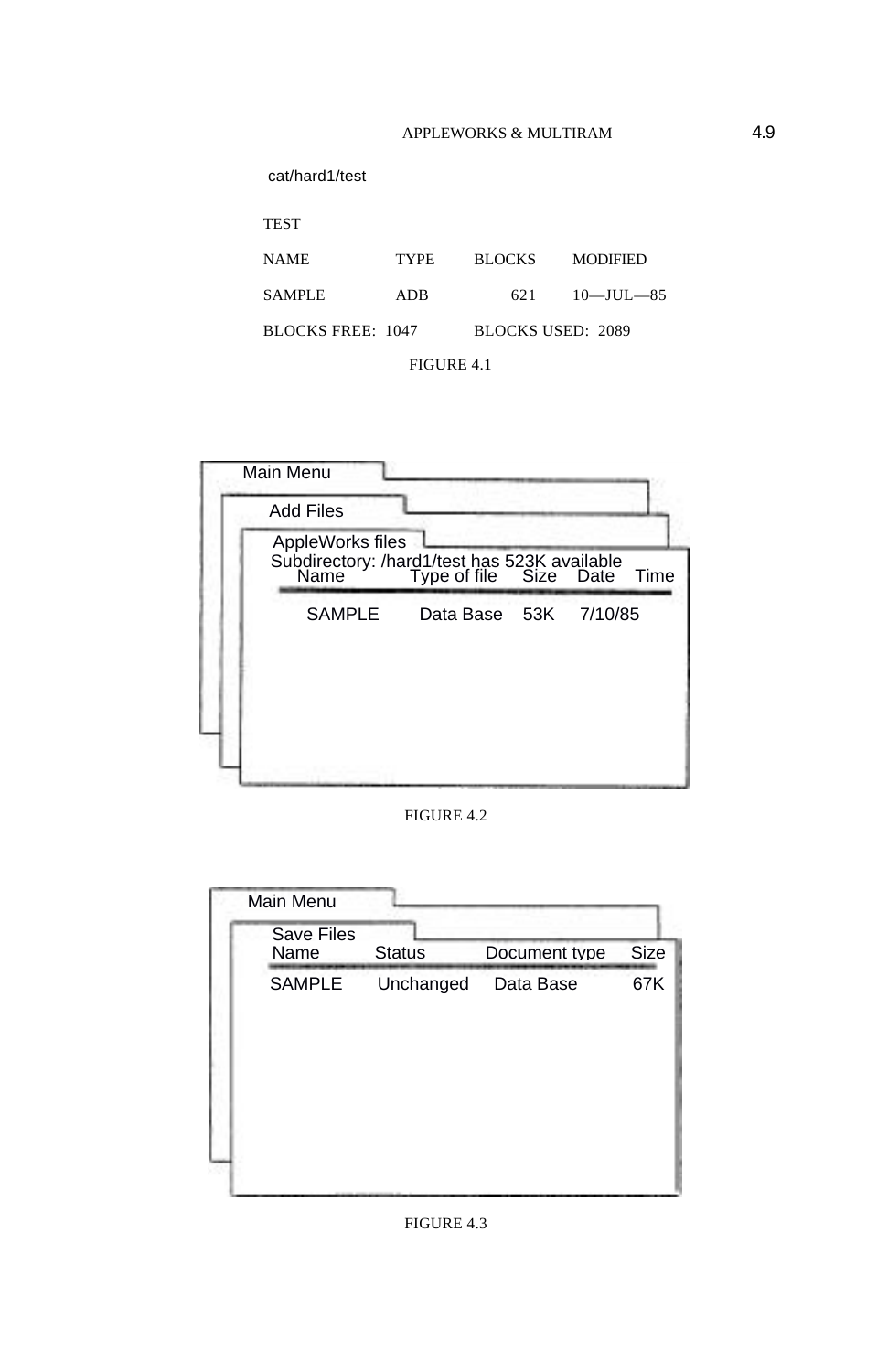## **Word Processor Flies**

AppleWorks limits word processing files to 2,250 lines. This is the equivalent to 45 single—spaced, typewritten pages with standard margins. While AppleWorks supports print lines up to about 140 characters, it only displays about 74 characters on a screen line. Given these restrictions, you can create a word processor file that uses 130K of memory. 122K on disk, and takes 1:08 minutes to load or save from floppy disk.

If you wanted to create a larger file, you could save the current file on disk when you reached its limit and then create a new file from scratch by choosing selection I, "Add a file to the Desktop' from the main menu. Continue entering text into the new file from where you left off with the first file. Be sure to use the same file specifications (platen width, top margin, left margin. etc.) as on the first part of the file. If you leave both files in memory, you say jump back and forth between files using the [Open Apple]+Q command and you can transfer text between them using the clipboard and either [Open—Apple]+C (Copy) or [Open-Apple]+M (Move).

Several peculiarities occur in the AppleWorks word processor when the file size approaches 2,250 lines. When the cursor is on line 2,250, the "Delete" key usually will not work. Also, with 2,250 lines in memory, you will be unable to use the [Open—Apple]+O (Print options) or [Open—Apple]+P (Print copy) commands. To be safe, you should end your word processor files a few lines short of 2.250 lines.

There is no discernible slowing of most commands when working on a large word processor file. The [Open—Apple]+1 and [Open—Apple]+9 cursor commands bring you to the top or bottom of the file in a flash. Speed of text entry is also uneffected. However, copying and moving text around, along with re-formating text (ie., changing platen width from 8.0 inches to 8.5 inches) can take a long time. Inserting text from the clipboard can take from 8 to 26 seconds, depending on how much or where the text is placed. Certain commands such as [Open—Apple]+D (Delete) and (Open—AppleA]+S (Save) may also take a bit longer to function.

Keep these potential delays in mind, and don't panic if the keyboard refuses to respond. Wait a minute or so. and allow the program to finish its task.

#### **Spreadsheet Files**

In the hands of an experienced user, a spreadsheet can grow to enormous proportions. The AppleWorks spreadsheet is limited to 126,873 cells, which is less of a limitation than available memory.

Before creating large spreadsheet files, please keep in mind that speed and efficiency suffer with larger spreadsheet files. For example. a spreadsheet file consisting of 12,000 celia (primarily formulas of the form "n=n + 1") took up 309K of memory and required over 2:40 minutes to recalculate. Spreadsheet files should be kept as small and compact as possible for best results.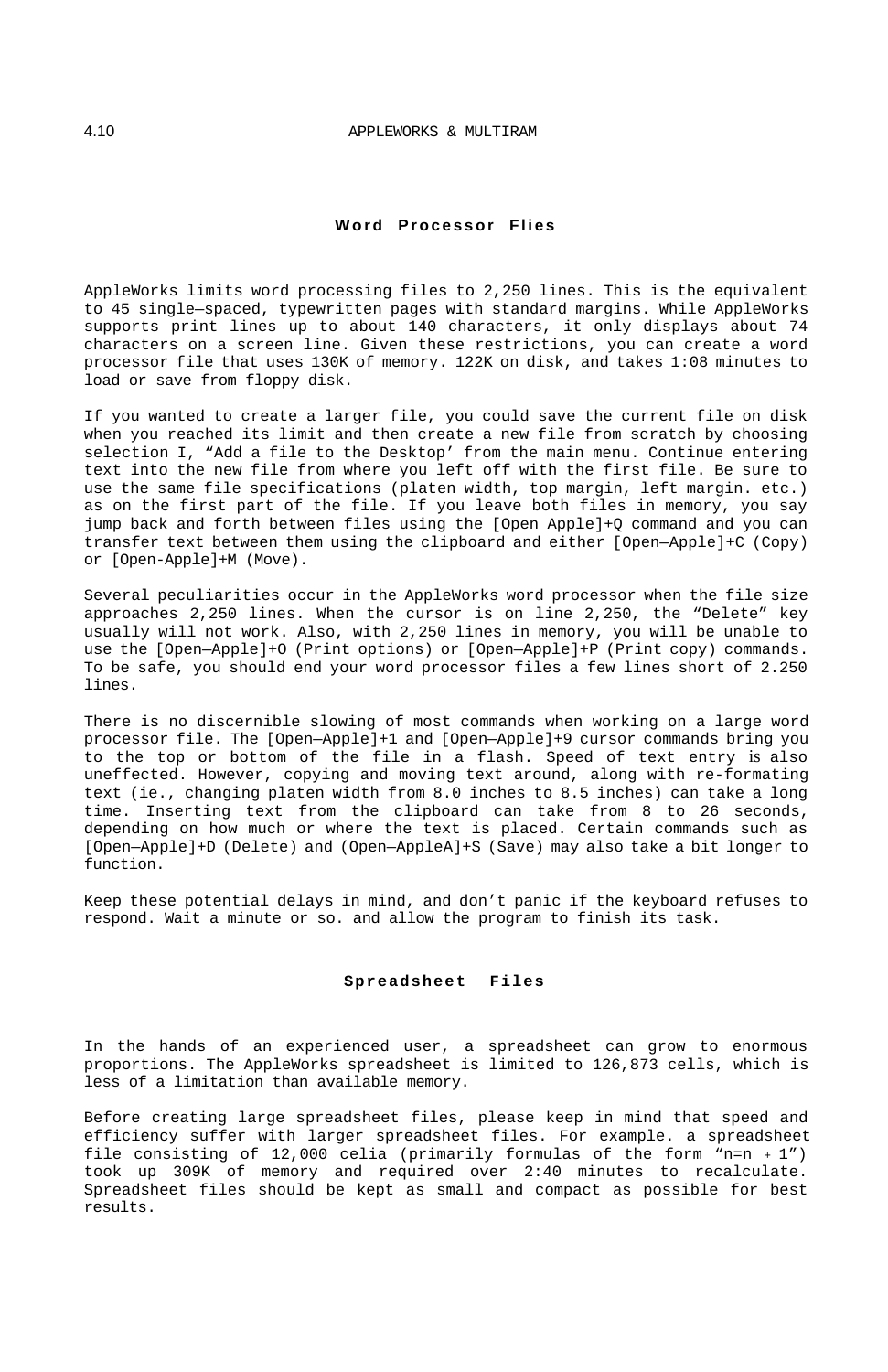When working with a very large worksheet in memory, it is a good idea to leave an empty border of 2 or 3 rows or columns at the top, sides and bottom. As with the word processor, the date moving commands (Hove and Copy) won't always operate as expected at the edges of the worksheet.

For example, if you fill every cell of a worksheet that stretches from Al (upper left) to A999 (lower left) to K1 Copper right) to K999 (lower right), and then move the bottom 250 lines to the clipboard using [Open—Apple]+M (Move), an error message "Not enough space to move aM Ia existing data" would result when you try to move the same 250 lines back. Delete one row (A999), however, and you can move the 250 row back back and forth to the clipboard with no problem. Moral: Stay away from the edges.

## **Database Files**

MultiRam modifications to the AppleWorks database allow 5,100 record database files to be created and saved to disk,

The actual number of records that can be entered into a file will depend upon the size of the records. The larger the record, the fewer records can be put into a file. AppleWorks maximum record size is 1K which would permit approximately 400 records to be saved. Such large records are not typical, however. A typical address file consisting of of a persons name, address, telephone number and a few fields of other information could easily hold 5,100 records.

You say have a number of data base files that you split into small segments to fit the old 55K Desktop space. These split files can now be merged into one large file if they contain exactly the same categories in the same format, i,e,, the names of the categories (fields) must be in the same alignment, like templates:

Example:

|  |  | $FILE \t1 - Name$              | Address | City         | State |       |
|--|--|--------------------------------|---------|--------------|-------|-------|
|  |  | FILE $# 2 - Name$              | Address | City         | State |       |
|  |  | FILE $# 3 - Company$ name Name |         | Address City |       | State |

In the above example, files can be moved between file ONE and file TWO interchangeably, but merging file THREE with file ONE or file TWO would seem to create difficulties, In fact, it is possible to combine these, but some changes must be made.

You may merge the similar files, ONE and TWO, and then fit file THREE into the combined file (ONE and TWO).

Instructions for merging files ONE, TWO and THREE follow. These instructions can be used to serge any database files with AppleWorks. When working with your own files, don't be afraid of making a mistake when combining files. No damage or change can possibly be done to your files on disk while you are working with them in memory. If you are wary of a problem, sake a backup copy of your data disk before you experiment.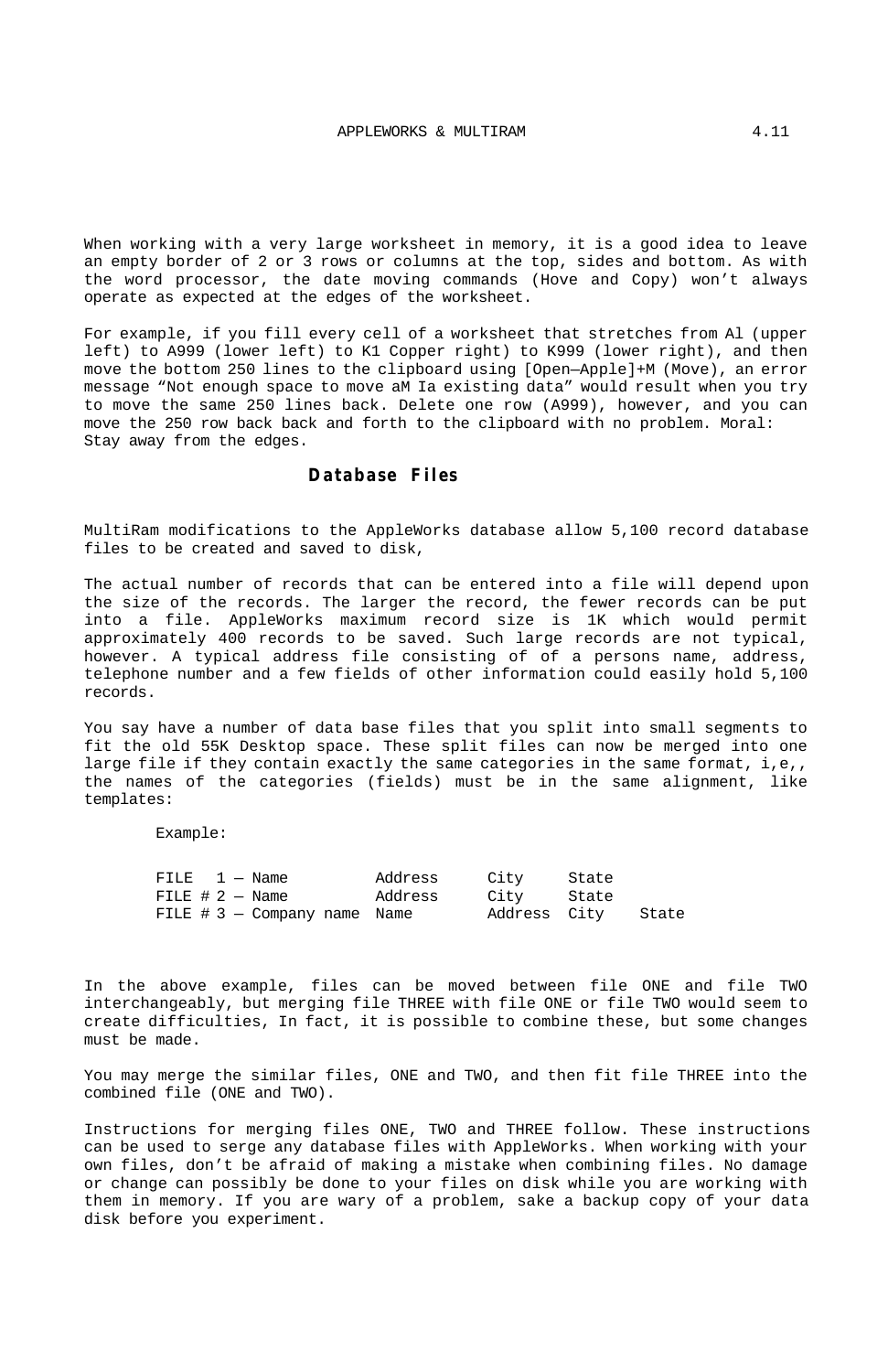To merge files

- 1. Load all files (in this example, files ONE, TWO, and THREE) into memory. Press [Open—Apple]+Q (Desktop index). A window will appear in the center of the screen showing the names of all the files in memory.
- 2. Decide which of the files you went to merge all of the records into. We will use ONE am the main file in this example, moving first TWO, then THREE into it. Move the cursor to file TWO and press RETURN to select it.
- 3. Make sure the display is in the "MULTIPLE RECORD LAYOUT" format on the screen ([Open—Apple]+Z toggles this display). Place the cursor on the first record in file TWO and press (Open—Apple]+M (Move). Use the arrow keys to choose "To the Clipboard (cut)". The entire top line will turn inverse. Follow the prompts, using the down arrow to move the cursor to cover the records you want to move.

Pressing [Open—Apple] key in conjunction with the arrow keys will allow you to move the cursor one whole screen (15 lines) at once: holding this key combination down will repeat, screen after screen, until all files are covered with this Inverse cursor. Alternately, you may press the [Open—Apple! end a number key and you can select up to 250 records at a time.

From one to 250 records may be moved at one time. If you attempt to move more than 250 records at once, no records will be copied into the buffer and you are returned to your starting point.

- 4. When all of the records that you selected are covered with the inverse cursor, press return and those records will disappear from the file. The selected records are now on the Clipboard, a temporary storage area that cannot be seen.
- 5. Press [Open—Apple]+Q (Desktop index), choose file ONE sad press return. File ONE will replace file TWO on the screen. Press [Open—Apple]+M (Move), choose "From the Clipboard (paste)" end press return. All the files from the clipboard will appear on the screen.
- 6. Repeat this process until all of the records are moved from file TWO to file ONE. Although only three files are used in this example, twelve files can be on the DESKTOP at one time and can each be worked with individually.

When merging dissimilar database files, the files suet he altered so that the ease number of categories is reflected in both. This means that either one or sore categories must be added to one file, or one or sore categories deleted from the other.

AppleWorks is quite forgiving. The type of information in each category is relatively unimportant; as long as the number of categories match in both files. no information will be lost. It is critically important to arrange the categories in the same order in each file (i.e.. name, address, city, and state in our example). If this is ignored, you will have a laborious task editing each odd record individually.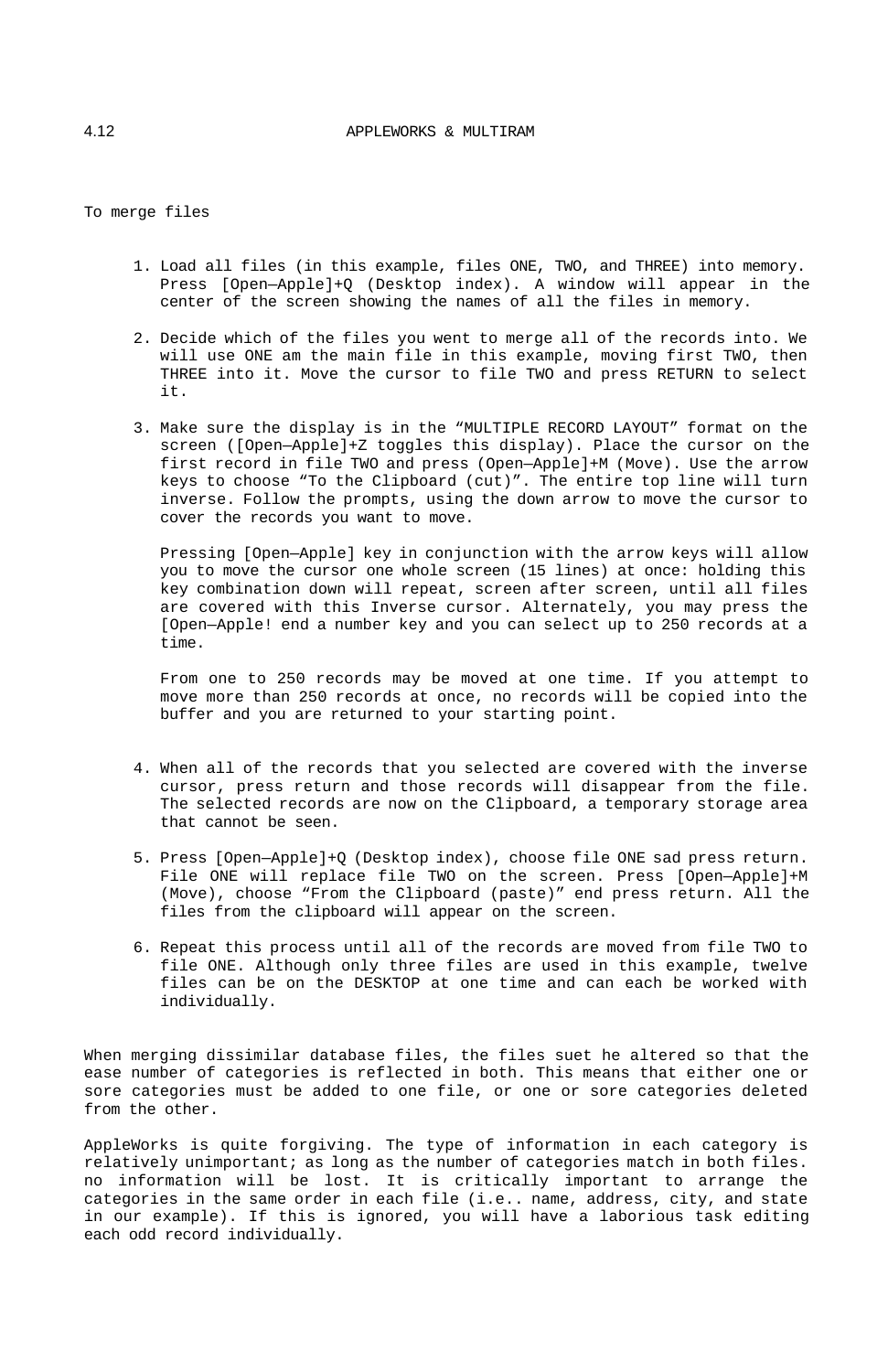In our example, the destination file (ONE) is modified by the addition of another category. so that none of the data in the merged file (THREE) is lost. Further, the categories in ONE will be rearranged so that it is in the same order as THREE. Note that they don't have to be the same names nor match upper or lower case, but they must be in the sequence. The category names in the destination file (ONE) will prevail and the other category names will be lost.

- 7. With file number ONE on the screen, press [Open—Apple]+N (Category Name change), use the arrow keys to move the cursor to the first Category position (NAME in our example). Press [Open—Apple]+I (Insert) and make a new Category above NAME. Type in "COMPANY NAME" and press "Return", then "Escape". You have now matched the format of file THREE, i.e., COMPANY, NAME, ADDRESS, CITY, and STATE.
- 8. Press [Open—Apple]+Q (Desktop index), choose file THREE and press "Return". Repeat the process discussed in steps 3 through 6, using [Open—Apple]+M (Move) to transfer the records from file THREE to file ONE, until all records are transferred.

Now that all three files are now merged into one, you can manipulate that file as you normally would any AppleWorks database file. Change the name of the final file using [Open—Apple]+N, then save it under the new name.

This concludes our discussion of techniques used in manipulating very large Appleworks files. We at Checkmate Technology welcome any tips or suggestions that you have in managing large files. We will pass along your tips as they accumulate to registered owners through our newsletter (see Chapter 10).

## **SAVING LARGE FILES**

MultiRam C makes it possible to create very large AppleWorks files. These files may be saved to floppy disks or a hard disk drive.

## **Segmenting Floppy Files**

AppleWorks data disks prepared on the typical 5 1/4" Apple Disk II floppy drive hold a maximum of 136K of AppleWorks data. Therefore, an AppleWorks file larger than 136K in memory must be segmented or divided into parts and saved over a series of disks. MultiRam modifications allow AppleWorks to do this automatically for you.

When you save a file that is larger than the apace remaining on a data disk, the file will automatically be split when the disk is full. On-screen prompts will allow you to save the file over a number of floppy disks. When you are ready to reload the file, AppleWorks will prompt you to load each segment of the file that has been split over several disks.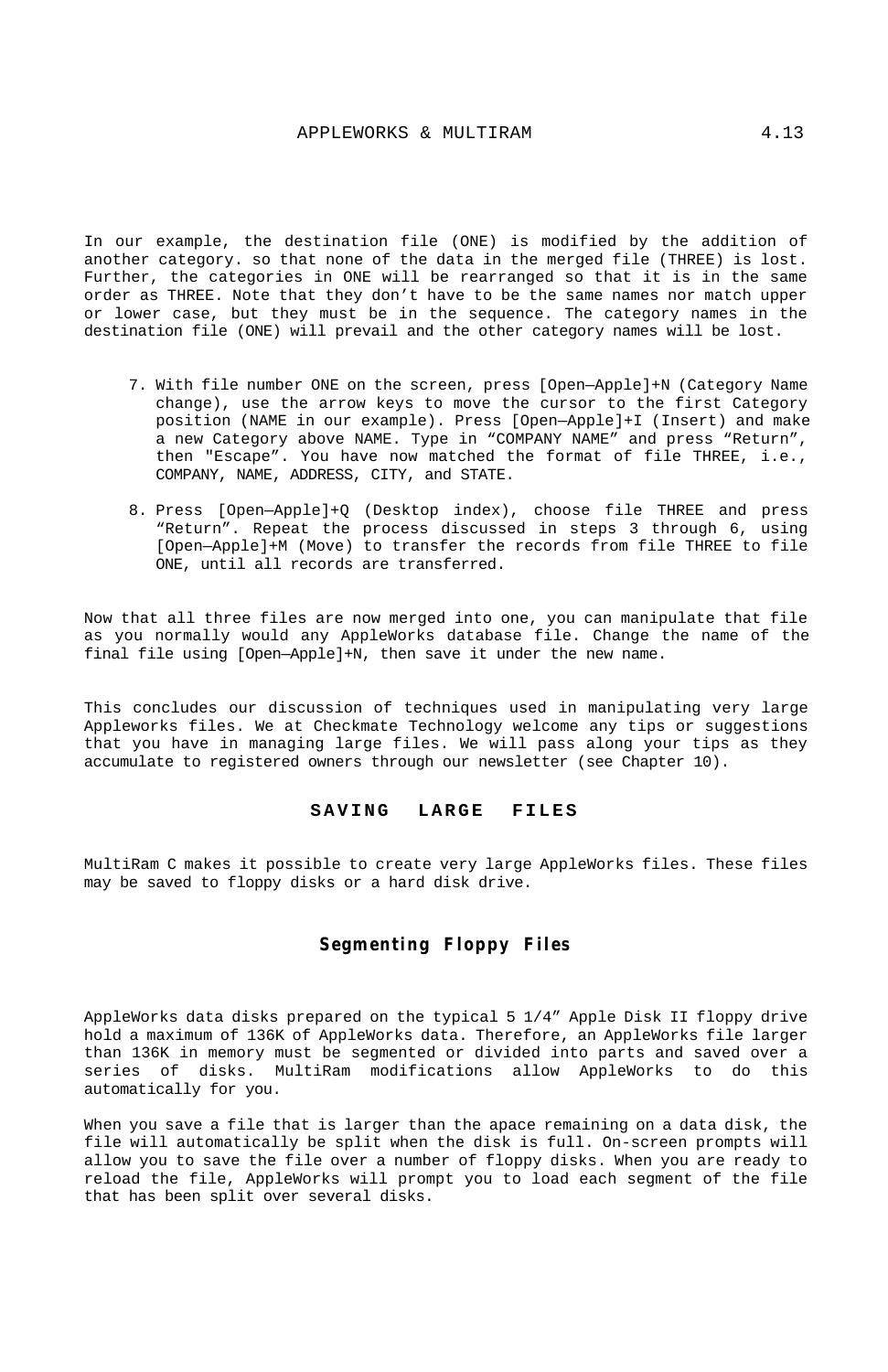#### **Preparing for Segmentation**

Saving very large files does involve some planning and time when you are using standard Apple 5 1/4 inch disk drives.

The first requirement for using large files and floppy disk drives is disks and lots of them. Don't consider starting a session with one or more large files without having at least three to five blank or recycled disks per large file you will be working with. Any file over 260K will require three blank disks to save the file.

Although you can save a modified large file back to the same disks you originally loaded it from, we do not suggest you do this.

If you overwrite the original file and something happens before you finish saving the file — the power goes out, the disk drive develops a problem, you accidentally open the disk drive door, etc. — you will have lost some, most, or all of the large file you worked long and hard on. Forever. For this reason. please always save your newly modified large files to blank or recycled disks. This will protect the time investment you made in creating your file.

You should consider overwriting an existing set of disks only if you have made one or more backup copies of the set of disks involved.

The second requirement is time sod peace of mind. It will take over a minute to save each full 5 1/4 inch floppy and an equal amount of time to load the segmented file back into memory. A 300K file can take from 3 to 5 minutes to save and load. Don't be in a hurry when saving large files as you can make mistakes that say later cost you more time. Forgetting to label each disk to show which segment is on what disk, starting to save s file without having bought enough disks, and forgetting to format disks as required causing you to start all over again are but a few mistake you can make when you are impatient.

#### **Saving Files**

To save a large file, whether for the first time or after the file has been loaded from disk, modified and is to he rewritten, follow these steps

1. Determine the file size and number of disks needed to save the file.

Press the Escape key to return to the main menu from the file you are working on. Press "3" to save Desktop files. The save menu shows the size of the file to be saved. Make the size adjustment described under "File Size Differences" in the previous section. Divide the corrected size of the file by 1301 to determine the number of disks required to save the file. Always round up to the next highest number. For example, to save our 3101 film SAMPLE discussed earlier, three disks would be needed.

Press Escape to return to the main menu. D0 NOT save at this time.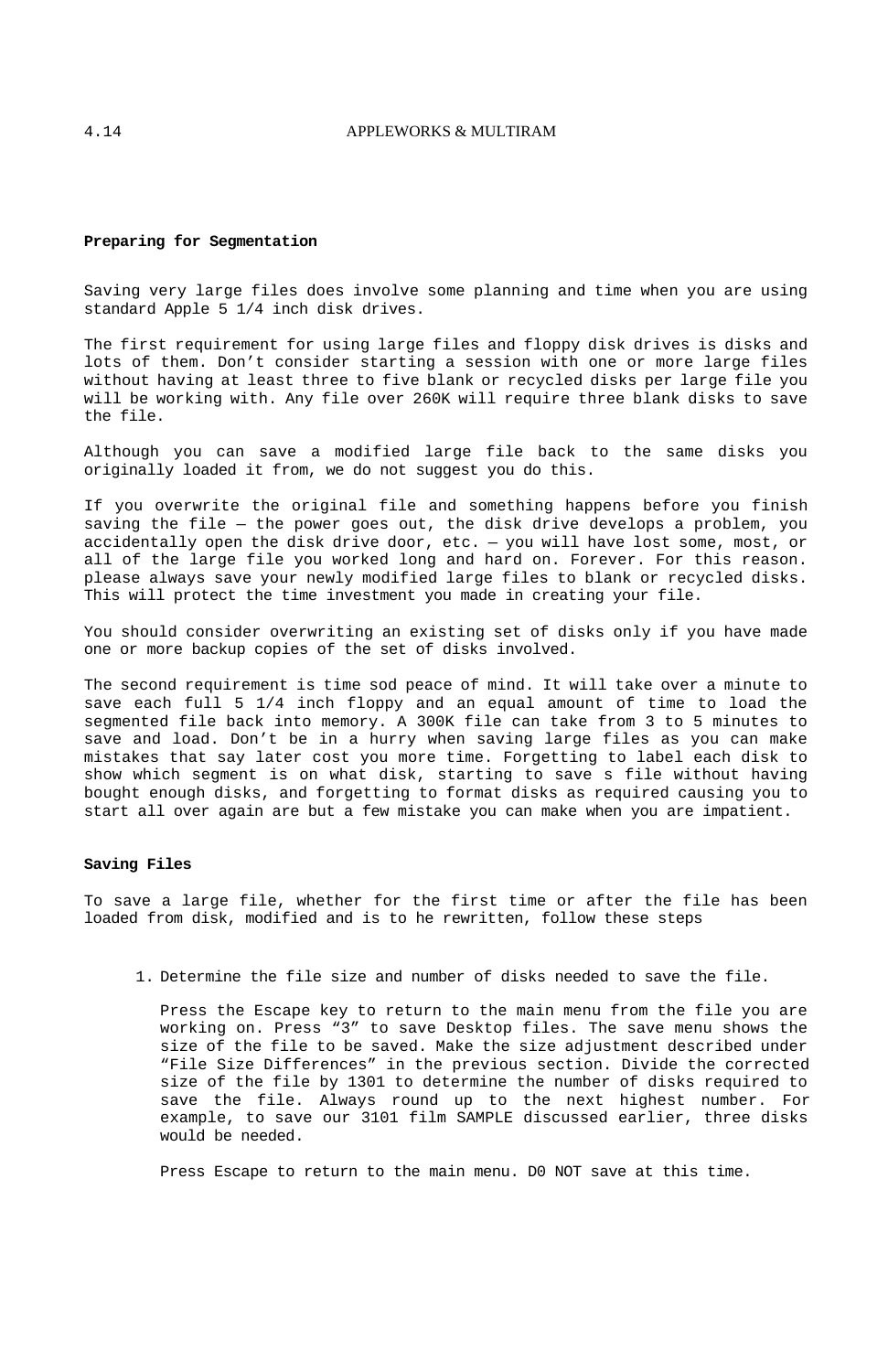2. Format the required number of data disks with the same volume name.

From the main menu choose "5" to go to other activities and then select "5" to format a blank disk. Enter a disk name no more than 15 characters long.

After the first disk is formatted, press the space bar to return to the disk formatter. Remove the first disk and place the next blank disk in the drive. Label the first disk with a "1" to indicate that you will use it to save the first file segment.

Continue formatting data disks with the same name until you have formatted the required number of disks. Also continue labeling the disks in sequence. Press the Escape key to return to the main menu when you finish.

3. Save the file. Choose "3" from the main menu to save Desktop files to disk. Use the arrow keys to select the correct file.

The name you save the file under should not be sore than 13 characters long: ProDOS allows only 15 characters in a file name and the segmentation routine will add to the end of your file name a period and a number from 2 to 9 indicating the segment sequence number. If your file name is 15 characters long, to satisfy ProDOS's 15 character limit, the last two characters vi 1 be deleted and replaced with a period followed by the segment number. The first segment will not have a ".1" appended but segments after the first disk will start with a *".2"*  suffix.

Insert the blank, formatted disk labeled "1" (and also labeled with the disk name and any other descriptive material) into the data disk drive and press the Return key. Assuming the file is larger than one disk, like our example "SAMPLES", it will take just over one minute to save the first segment of the file.

When the first disk is full, you will be prompted to insert the second disk as Figure 4.4 shows. When that disk is full, you will be instructed to insert the next disk as Figure 4.5 shows. This will continue until the file is finally saved.

The disks in our example named "TEST" will have the file "SAMPLE' saved to them. Disk I will have saved to it the first segment "SAMPLE". disk 2 the segment "SAMPLE.2", and disk 3 the last and smallest segment "SAMPLE.3".

AppleWorks normally first saves the desired file in memory to a temporary file on disk. Assuming you decided to save the file under its existing name on disk and the temporary file is successfully saved, AppleWorks then renames the temporary file to the original file name and deletes the old file. This way, an updated file is created only after it has been safely saved. If any problem occurs while trying to write the disk, the old file still remains on disk as a backup. Part A of Figure 4.6 illustrates this action.

Segmentation is activated only when AppleWorks detects no more room on a disk but still has part of a file left to save. The segmentation routine will cause a file to be saved over two disks if it can not fit on the space left on one disk.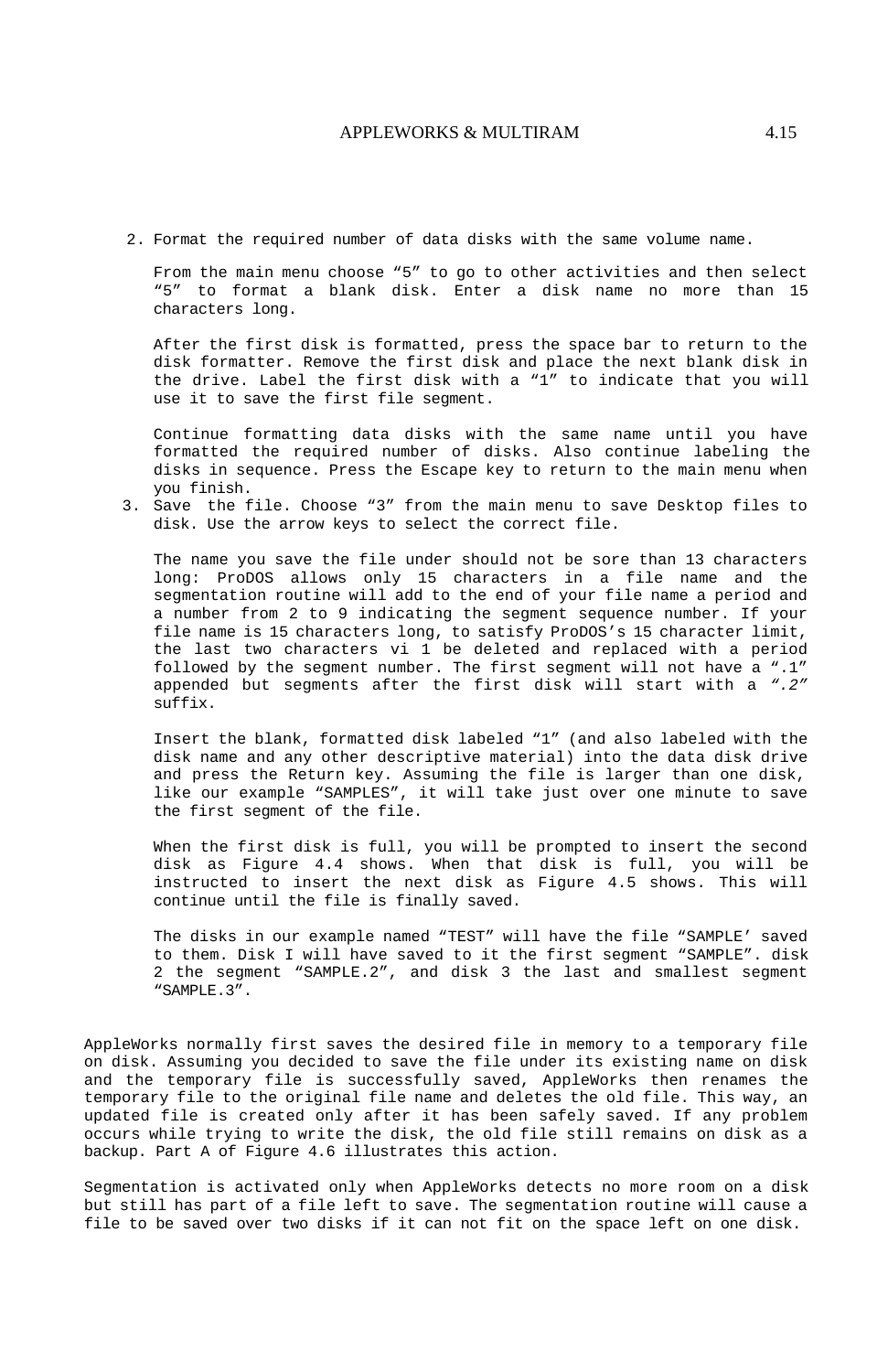## 4.16 APPLEWORKS & MUlTIRAM

|               | Main Menu                   |                                                                                                                                         |                                         |
|---------------|-----------------------------|-----------------------------------------------------------------------------------------------------------------------------------------|-----------------------------------------|
|               | <b>Save Files</b>           |                                                                                                                                         |                                         |
|               | "SAMPLE.2"                  |                                                                                                                                         |                                         |
|               |                             | This file is larger than this disk<br>Insert the next disk with the prefix:<br><b>/TEST</b><br>To continue with the file:<br>"SAMPLE.2" |                                         |
|               |                             |                                                                                                                                         |                                         |
|               | Press Space bar to continue |                                                                                                                                         |                                         |
|               |                             | FIGURE 4.4                                                                                                                              |                                         |
| Disk: Drive 2 |                             | "SAMPLE"                                                                                                                                | 38K Avail.<br><b>Escape: Save Files</b> |
|               | <b>Main Menu</b>            |                                                                                                                                         |                                         |
|               | <b>Save Files</b>           |                                                                                                                                         |                                         |
|               | "SAMPLE.3"                  |                                                                                                                                         |                                         |
|               |                             |                                                                                                                                         |                                         |
|               |                             | This file is larger than this disk                                                                                                      |                                         |
|               |                             | Insert the next disk with the prefix:<br>/TEST                                                                                          |                                         |

Press Space bar to continue 38K Avail.

FIGURE 4.5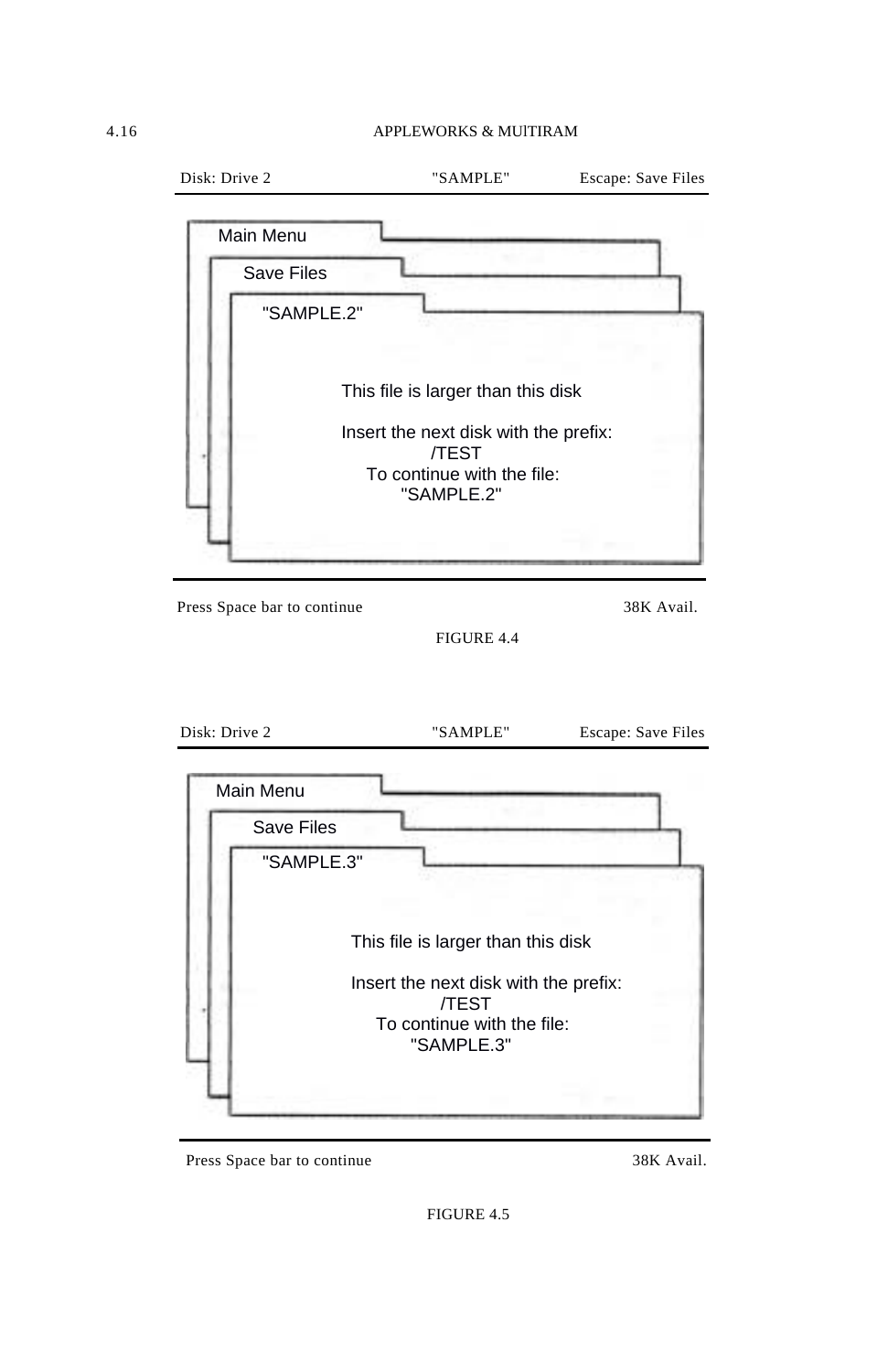# A. Normal AppleWorks File Save









# B. Segemented File Save \_Small File







- 
- 1. File before resaving 2. FIle after resaving spans two disks due to size.

# C. Segmented File Save \_Large File



- 
- I.First part of save. 2. Second part of save. 3. Last part of save
- - FIGURE 4.6 □ Free disk space □ Disk space used by file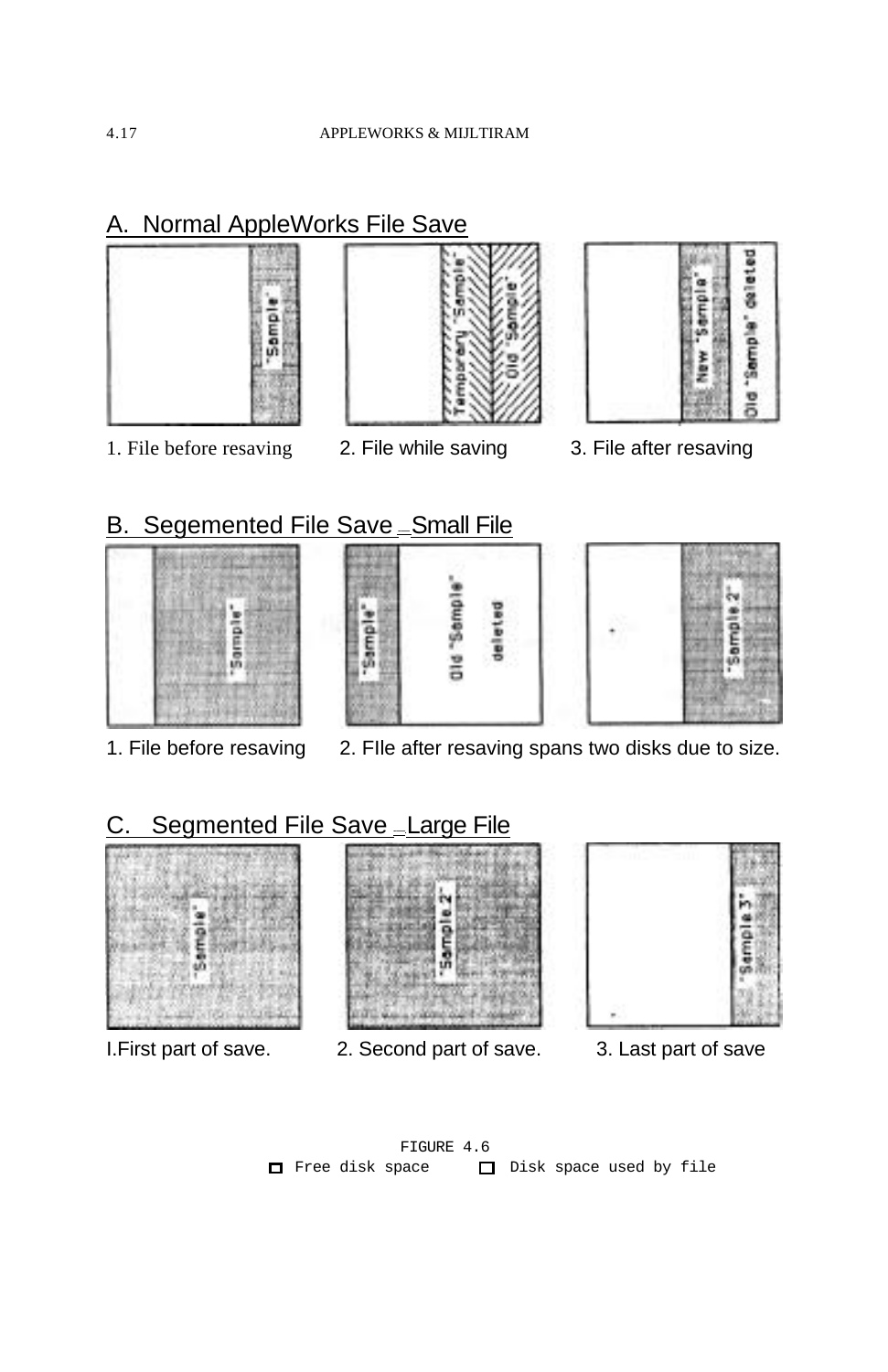## 4.18 APPLEWORKS & MULTIRAM

The MultiRam file segmenting procedure does not affect AppleWorks internal backup safeguard as long as there is room on the disk for the temporary file being saved and the old, existing file. But if there is no inns on the disk to save the temporary file, even though the file could easily be saved to a blank disk, the segmenting routine will save the first part of the file to the disk, delete the old file, and then request a new disk to continue the file. Part B of Figure 4.6 shows this result.

If you do not want this to occur, you should save the file to a new disk with room for it or you may save the file under another name and let the file span more then one disk.

If you find yourself with no disks left, you might consider deleting the old file first using the "Other Activities" menu and then save the file all on the existing disk. You run the risk of losing the file this way, however. as was described earlier.

Part C of Figure 4.6 shows that there can be useable space left on a disk in the last part of a segmented save. To eliminate any possible problems in the future with the file "SAMPLE", you should not try to use this remaining apace for saving other files.

#### **Loading Files**

Loading segmented files back into memory is easy.

Insert the first segmented disk into the data drive. Select "Add Files" and choose the first segmented file. You will see a message just like that in Figures 4.2 and 4.3 to let you know which file segment to load next. The file will be ready for use when the last segment loads into memory.

#### **Error Messages**

Two types of error messages are likely to occur if you are not correctly saving or loading segmented files.

The message Can't write on disk at Drive 2" can occur if you insert a disk during a segmented save whose name does not match that of the first disk.

To resolve this problem, find the data disk with the proper name and insert it to continue the save. If you have not prepared enough data disks to handle the entire file, you will have to press Escape to abandon the present file save. Reread the section pertaining to disk preparation and format enough disks for the file. You will not lose any of your data but you will have to Start saving from the beginning again.

The message "Getting errors trying to read <file segment name> on Drive 2" can occur if you try loading a disk out of sequence. Simply remove the incorrect disk and insert the disk requested by the prompt.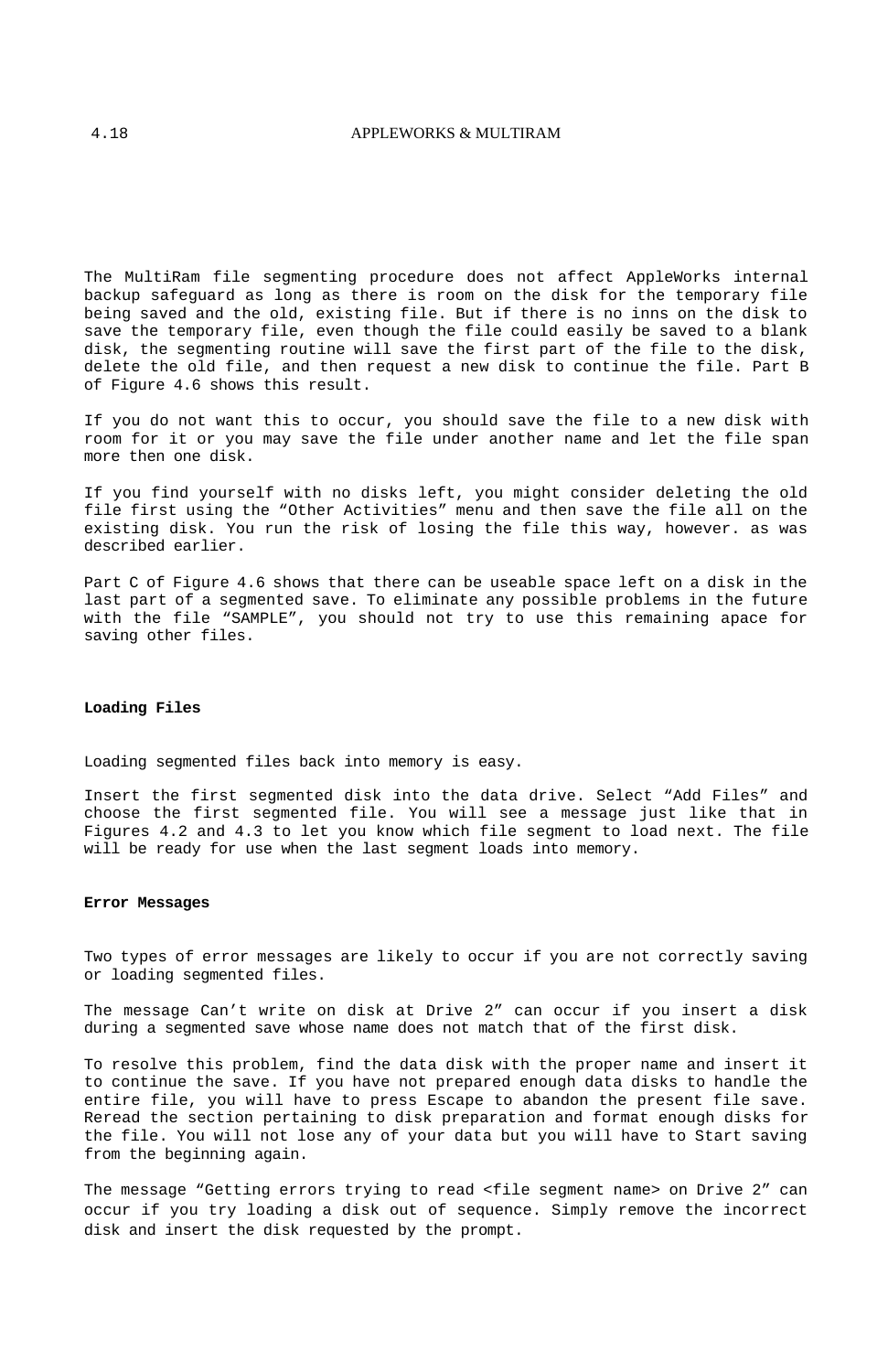## APPLEWORKS & MULTIRAM 4.19

If the first disk you load is not the first disk in the sequence, unpredictable results can happen as only the first file contains critical information relating to the segmentation. At best, error messages that make no sense will appear. At worst, AppleWorks will hang or crash.

Be very careful to always correctly and boldly label the first disk of a segmented file to avoid potentially disastrous results.

### **Hard Disks**

Using a hard disk drive with MultiRam C and AppleWorks can greatly ease your file management efforts. All hard disk drives can easily store a large number of files without any special preparation by you.

An additional advantage of a hard disk is that it takes much less time to store and retrieve AppleWorks files then does a floppy drive. The same 300K file that would take 3 to 4 minutes to load from standard 5 1/4 inch floppy would take from 30 to 60 seconds to load from a hard drive.

If you do use a hard disk, one caution: do not allow the area you have partitioned for your AppleWorks files to become too full. If you run out of room on the hard disk while saving a file, MultiRam modifications that allow large files to span multiple floppy disks will be activated and will instruct you to insert a new "floppy" disk for the next file segment. You cannot do this on a hard drive. Always check the remaining space you have available on your hard drive before saving a file to avoid this potential problem. Refer to the preceding section "File Size Differences" regarding inaccuracies in AppleWorks measurement of hard disk file sizes greater than 255K.

You should seriously consider purchasing a hard disk drive if you intend to regularly use large AppleWorks files. See Chapter 6 for more information.

#### **SMALLER FILES**

Undoubtedly, creating truly large word processor, database or spreadsheet files is one of the biggest appeals of installing the MultiRam C. However, even if you never need to make a file larger than 55K, you will realize many benefits from the MultiRam C and AppleWorks combination.

## **Speed of Execution**

Loading the entire AppleWorks program into memory significantly speeds the operation of AppleWorks by eliminating the need for reading in segments that normally stay on the Program disk until needed. Remember that the more memory installed on MultiRam, the better you will be able to use this feature. A 256K MultiRam C will provide sufficient memory for AppleWorks storage, besides nearly doubling the standard 55K Desktop space.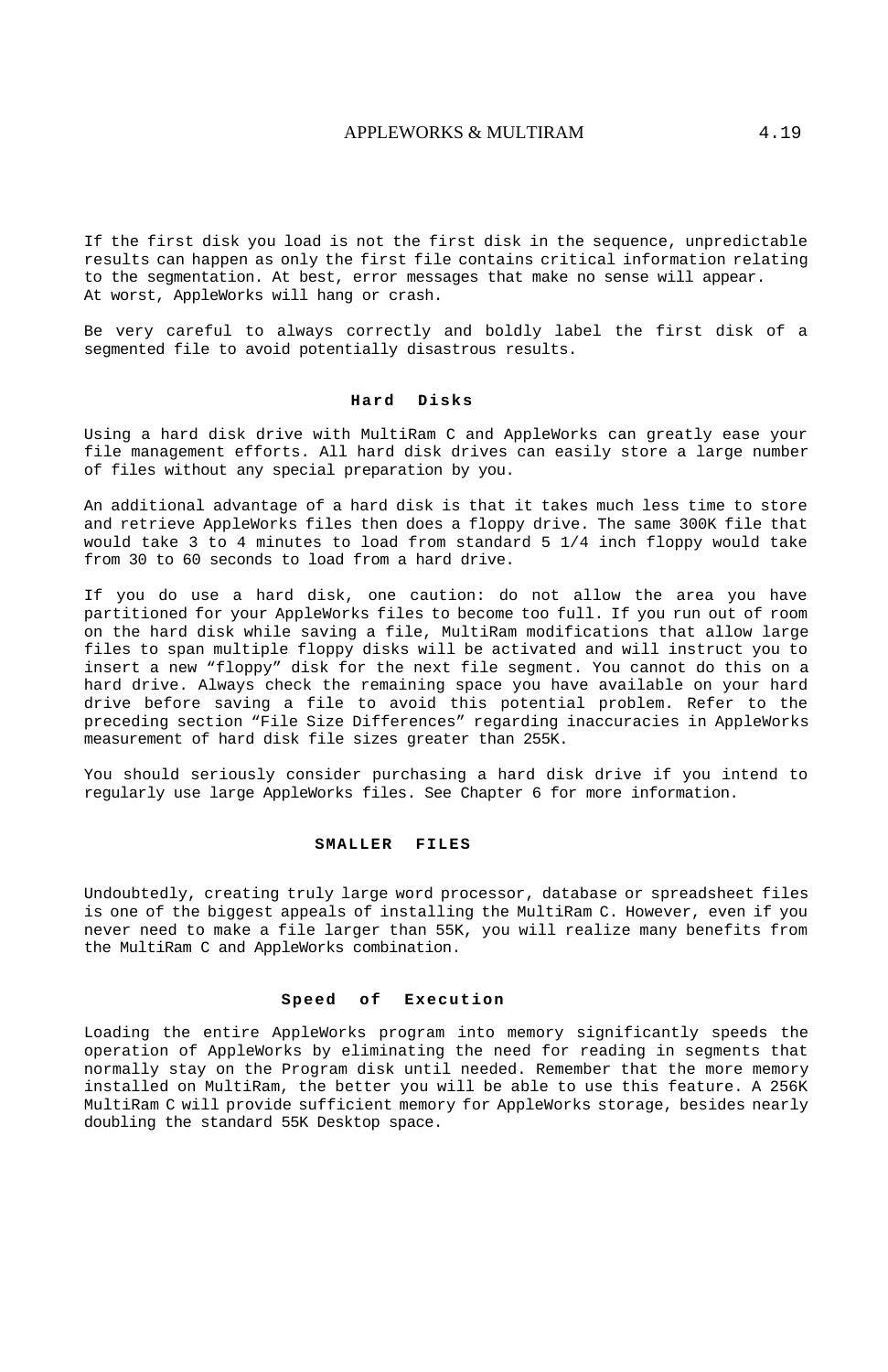#### 4.20 APPLEWORKS & MULTIRAM

### **Switching Between Files On The Desktop**

The multi--file Desktop is one of the beat features of AppleWorks.

With only 55K of standard Desktop apace, however, it can be a nuisance to have to remove a 45K database tile from the Desktop in order to sake room for a 12k word processor document or spreadsheet. And with 55K. transferring data between applications can became a laborious chore that spoils the "integrated" aspect of AppleWorks.

With MultiRam C's larger Desktop sizes, however, these old problem disappear. A Desktop of sufficient size will allow you to stop work on one sizeable file, switch to work on another good size file, and then return to the first file without going to the bother of saving your data.

With MultiRam C, the AppleWorks Desktop works for you much mote like a real office desktop, s big desk that allows you to spread out your files and work more efficiently between them.

By increasing the effectiveness of the Desktop, MultiRam C truely allows AppleWorks to fulfill its promise as one of the best integrated programs.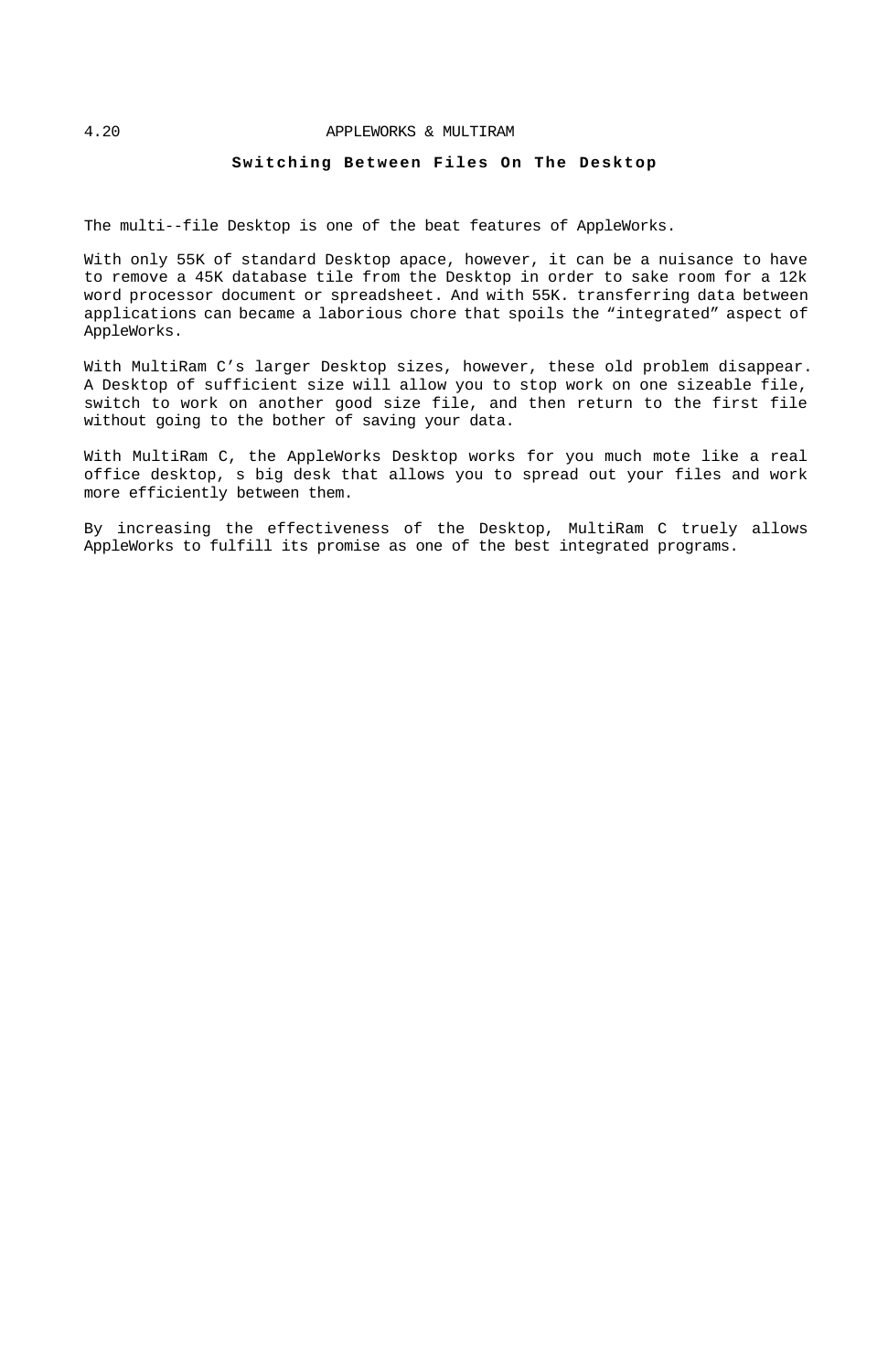Chapter 5

## **RAM DISK EMULATION**

The MultiRam C Card can be made to look like a high capacity disk drive to DOS 3.3, ProDOS, and Apple Pascal operating systems.

After MultiRam C is setup as a RAM disk, it can be used like any disk drive except it will work many times faster since it is RAM based and has no mechanical parts. Depending upon the type of operating system and commands used, disk access times can be forty times faster than normal.

To transfer a program to a RAM disk, the program must be available on disk as an unprotected file, a file that can be cataloged using a normal, unmodified operating system. Most copy protected programs cannot be transferred to a MultiRam C RAM disk although some may be able to use the RAM disk as a fast data disk.

## **DOS 3.3 RAM DISK**

The MTULTIDRIVE.DOS program converts your MultiRam C Card's memory and the 64K auxiliary memory of the //c into fast electronic disk drives for the DOS 3.3 operating system. The DOS RAil disk drive is used as up to two slot 3 disk drives.

## **Specifications**

MultiRam C memory and the 64K auxiliary bank of the //c is allocated by the RAM disk program to provide up to two large capacity disk drives with MultiRam C's full 512K of memory. With a 256K standard RAM configuration, the RAM disk program creates one 320K RAM disk (256K MultiRam memory + 64K //c auxiliary memory = 320K). With 256K in Bank A, 64K in Bank B, and 64K auxiliary memory on the //c, one 384K RAM disk is created. With a 512K MultiRam C, one full 384K RAM disk and one partial 192K RAM disk are crested.

| Maximum RAM disk capacity |              | 384K           |                         |  |  |
|---------------------------|--------------|----------------|-------------------------|--|--|
| RAM disk sizes possible   | <b>State</b> |                | 320K, 384K, 192K + 384K |  |  |
| Maximum number of drives  |              | $\overline{2}$ |                         |  |  |
| Sectors per track         |              | - 32           |                         |  |  |
| Tracks per 64K            |              |                |                         |  |  |
| Maximum tracks per drive  |              | 48             |                         |  |  |
| Slot assignment           |              |                |                         |  |  |

Apple 5 1/4 inch floppy drives have a total usable memory of 128K (140K total less four tracks reserved by DOS) so that MultiRam C's full 384K disk drive is the equivalent of three standard Apple floppy disks,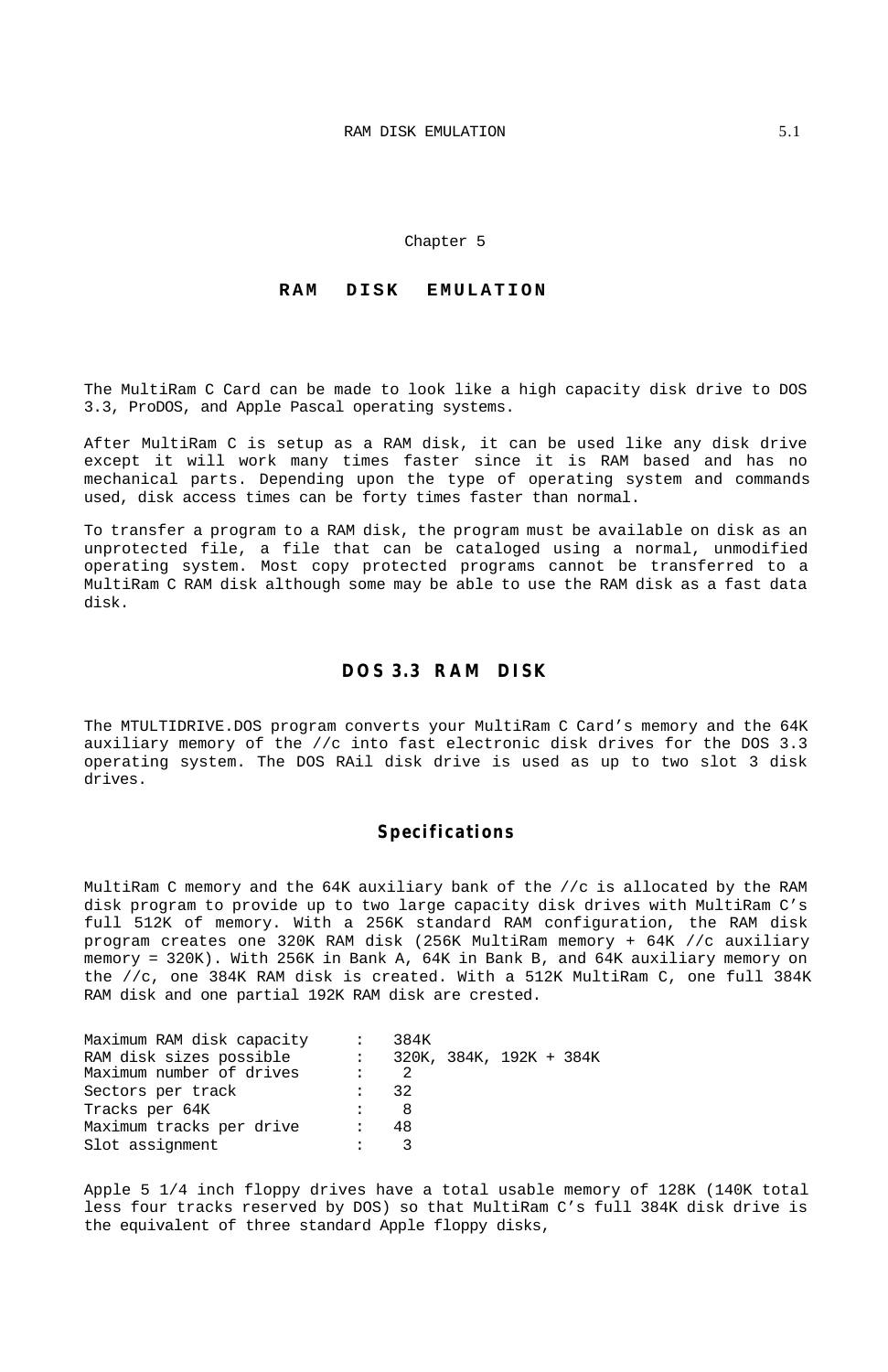#### 5.2 RAM DISK EMULATION

## **Preparing The Program**

The RAM disk program is on the Utilities side of your MultiRam disk. You will need to save this program to another disk as it cannot be used directly from the Utilities disk. The Utilities disk uses the ProDOS operating system. Programs stored on a ProDOS disk cannot be directly transferred to a DOS disk. You will need to use the Convert program, also found on the Utilities disk, to transfer the RAM disk program for you.

Before you start, please initialize a blank disk with your DOS 3.3 System Master disk. You will transfer the RAM drive program to this disk. You may want to use this disk for an auto—boot disk as discussed later in this chapter. A DOS formatted disk with files already on it say also be used if at least 10 sectors remain on the disk. Place the DOS formatted disk in drive 2.

Boot the Utilities disk (the back of the MultiRam disk). Choose the MULTIDRIVE.DOS from the menu. Follow the on—screen instructions and press the appropriate key to run the Convert program which will convert the ProDOS based binary file into a DOS based file.

The Convert screen should show "DIRECTION: PRODOS —----> DOS 3.3 S6,D2" at the top of the screen. Press "R" to reverse direction if it does not. If you are not using an external drive, press "C" to change to drive 1.

Press "T" to transfer the file. Use the right arrow key to copy over the prefix than enter "MULTIDRIVE.DOS" and press the Return key. After the disk drives stop, your DOS RAIl disk will be ready for use.

You may place your DOS disk with the "MULTIDRIVE.DOS" program on it in drive 1 and press Control+[Open—Apple]+Reset to boot the disk.

To rerun the Utilities menu. leave the Utilities disk in drive 1. Press "Escape" to return to the Convert main menu. Press "Q" to quit the Convert program. Press the "Return" key at the "LOAD WHAT SYSTEM PROGRAM?" prompt.

### **Installation**

Install DOS 3.3 by booting your DOS SYSTEM MASTER diskette, or any other DOS 3.3 disk that leaves you with an Applesoft prompt. "I". on the screen The DOS RAM disk can be installed now in slot 3 from the keyboard by typing "BRUN MULTIDRIVE.DOS.'

To install the RAM disk from within an Applesoft program, enter this line: PRINT CHR\$(4)"BRUN MULTIDRIVE.DOS." The RAM disk program should be on the same disk as the Applesoft program using this line. When the program is run, a message appears telling you the number and size of RAM disk drives initialized.

#### **Transferring Files**

Files must be copied to and from the RAM disk using a file copier. FID. found on the DOS 3.3 System Master, is easily used for this purpose. A disk copy program, such as COPYA, will not work. If you use a file copier other than FID, it must be able to copy files to and from disks that have more than 35 tracks.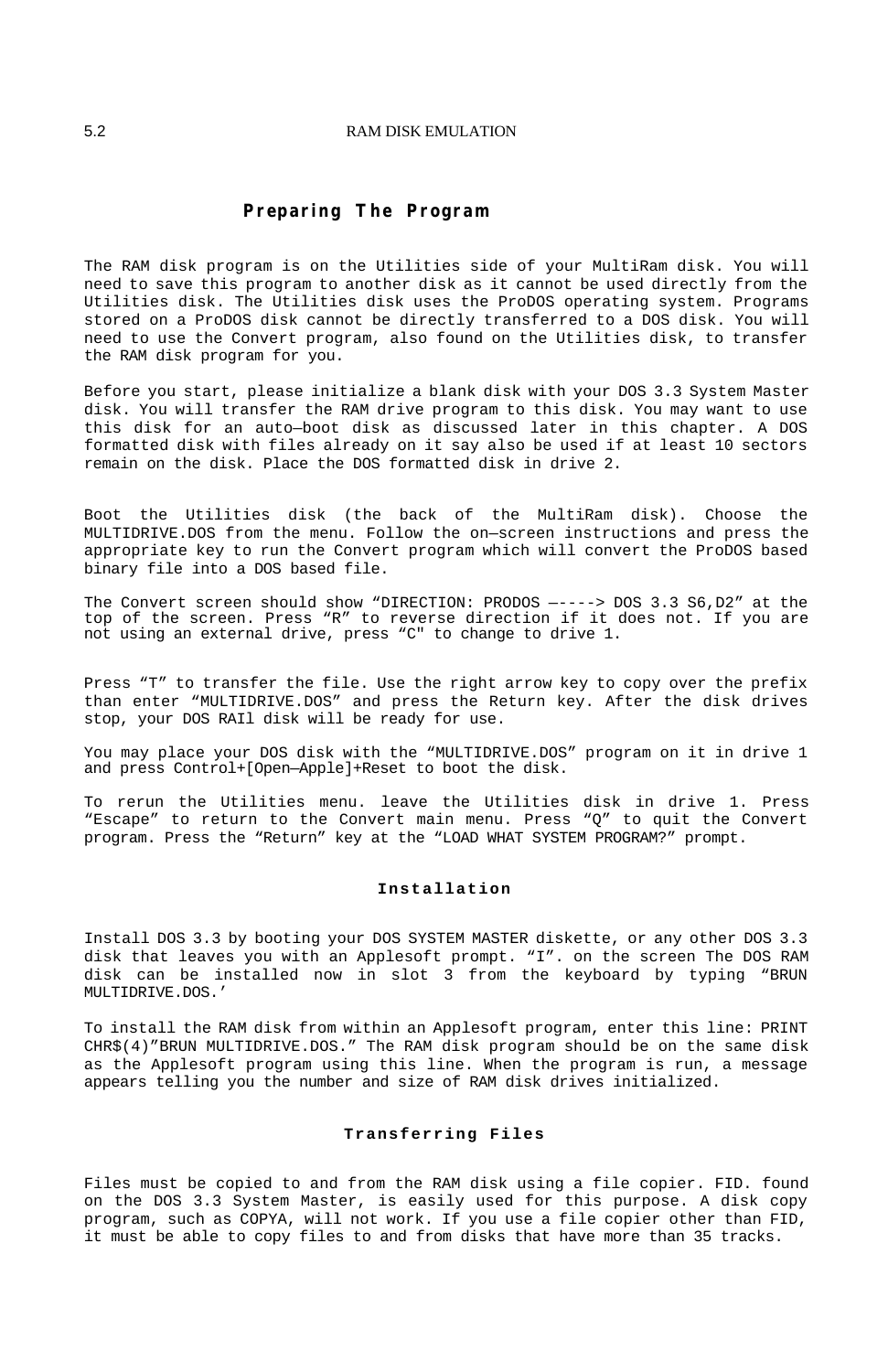Always end a session with the RAM disk by copying any files on the RAM disk that you wish to permanently save to a floppy disk. Programs can also be directly saved to the RAM disk from memory. Similarly, programs can be loaded into the Apple's memory from the RAM disk.

CAUTION: When using a RAM disk, DO NOT create a file greeter in size than the disk you can save it too. A standard 5 1/4 inch Apple disk drive can save 128K of data with DOS on the diskette, or 140K without DOS. A hard disk drive is recommended for large files.

## **Auto—boot Disks**

You may create disks that will automatically install the RAM disk, transfer to the RAM disk those files you would like to have there, and then run a selected program from the RAM disk.

To create an auto—boot disk, you may use the disk onto which you transferred the RAM disk program. That disk already has the RAM disk drive program on it. You will need to copy one other file to the disk, FID. Use FID to make a copy of itself onto the auto—boot disk.

Next, after clearing memory with the "NEW" command, enter this Applesoft line: 10 PRINT CHR\$(4)"EXEC AUTO—BOOT". Save this short program under the name HELLO, the boot file of the disk you initialized earlier. This program will automatically run when you boot the disk.

Last, create an EXEC file to control the auto—boot process. An EXEC file is a text file that can control the Apple just as you would from the keyboard. You may create a text file with your favorite word processor or from an Applesoft program like the following. Consult your DOS 3.3 manual for sore information on EXEC files.

#### **EXEC File Maker Comments**

| 10<br>20<br>30 | $DS = CHR\$ $(4)$ | PRINT D\$"OPEN AUTO-BOOT" Create a text file<br>PRINT D\$"WRITE AUTO-BOOT" | Set DOS command prefix                 |
|----------------|-------------------|----------------------------------------------------------------------------|----------------------------------------|
| 31:<br>33:     |                   | 32: REM EXEC PILE CONTENTS                                                 |                                        |
| 40             |                   | PRINT "BRUN MULTIDRIVE.DOS"                                                | Run the RAM disk program               |
| 50             |                   | PRINT "BRIN FID"                                                           | Run the FID program                    |
| 60             | PRINT "1"         |                                                                            | Select "Copy" from the FID menu        |
| 70             | PRINT "6"         |                                                                            | Slot 6 for program to copy from        |
| 80             | PRINT "1"         |                                                                            | Drive 1 for program to copy from       |
| 90             | PRINT "3"         |                                                                            | Slot 3 for program to copy to          |
|                | 100 PRINT "1"     |                                                                            | Drive 1 for program to copy to         |
|                | 110 PRINT $" ="$  |                                                                            | Select all programs for copying        |
|                | 120 PRINT "N"     |                                                                            | no prompt, copy all                    |
|                | 130 PRINT "B"     |                                                                            | Begin copying (any key would start it) |
| 131:           |                   |                                                                            |                                        |
|                |                   | 140 PRINT DS"CLOSE AUTO-BOOT"                                              | Save EXEC file to disk                 |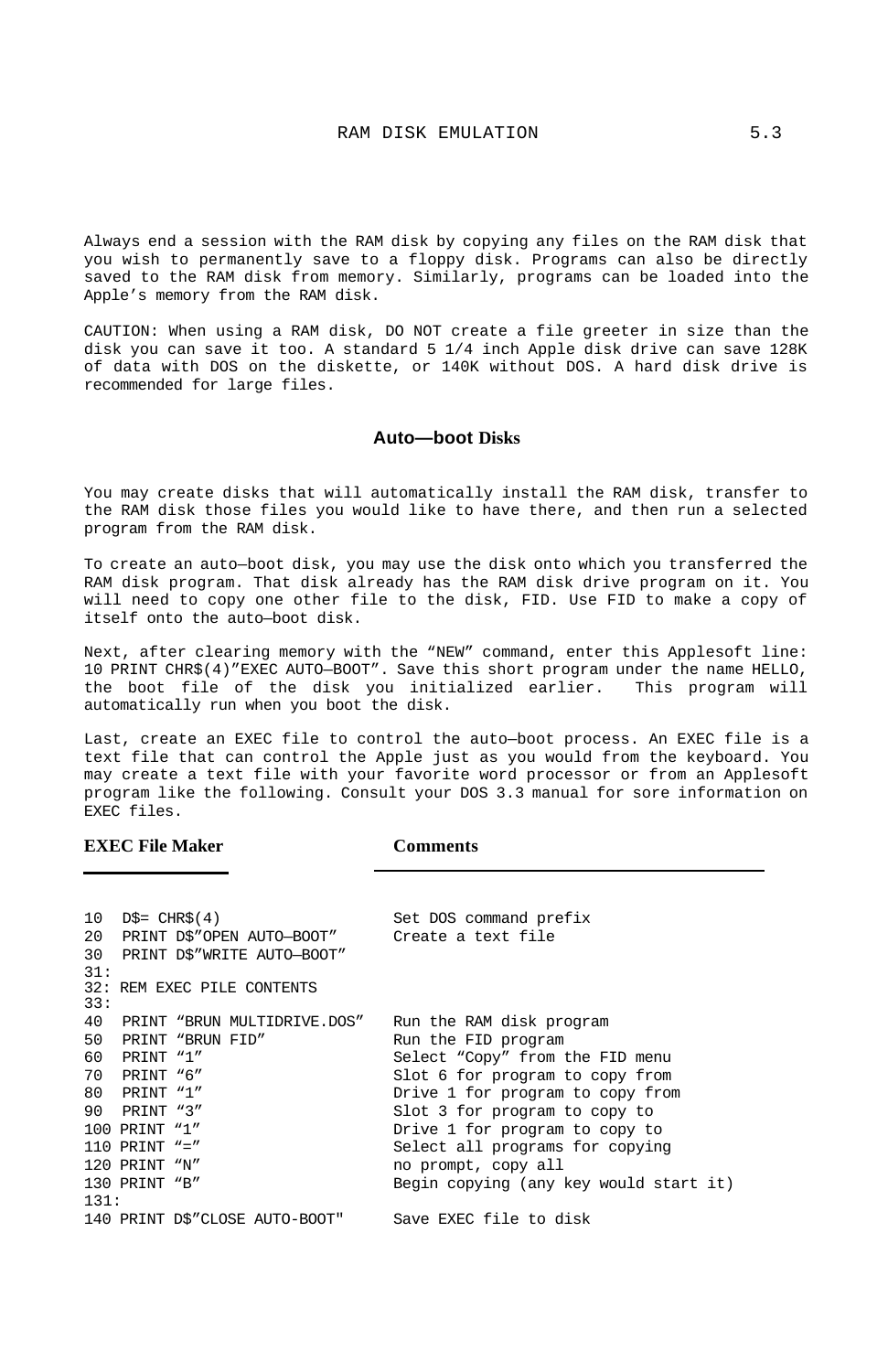Running the preceding program will create and save a text file to disk that when EXEC'd first runs the RAM disk installation program, runs FID, and then passes values to FID so that all the files on the disk. including P10 and the RAM disk drive program, are copied to the RAM disk. The only thing to add to the disk are the files you would like to see moved onto the RAM disk.

You my customize this EXEC file maker to control FID to do other actions than an automatic transfer of all files on the disk.

#### **DOS Commands**

All DOS 3.3 commands will work with the RAM disk except the INIT command. You will see "I/O ERROR' if you attempt to initialize the RAM disk with this command. The RAM disk will not be affected if you accidentally do try to INIT the RAM disk.

## **Disconnecting The RAM Disk**

The RAM disk can be destroyed by turning off the Apple, by doing a Control+[Open—Apple]+Reset wars boot, or by running a program that uses auxiliary bank zero, the //c's own auxiliary emory. Running the MULTIDRIVE.DOS program after a RAM disk is installed will reforest the RAM disk eliminating any files that did exist on the RAM disk.

Using 80—column or double hi—rem displays will not affect the disk. These areas of memory are not included in the RAM devoted to the RAM disk.

Pressing the "Reset" key or "Control C" has no effect on what is in memory on the MultiRam C Card.

#### **Non—Standard DOS**

Many forms of customized DOS exist. The RAM disk will work with most customized versions that have not made major changes to DOS. For example, ProntoDOS and Diversi-DOS which speed up disk access times work with the RAM disk. Other more radically altered DOS say not work with the RAM disk (for example, David—DOS).

If you have made or intend to make patches to DOS yourself, almost all of the most common modifications will work with the RAM disk. Increasing the number of files per disk, increasing the size of binary files, custom catalogs, custom error messages, and hello files that can be BRUN or EXEC'd are examples of modifications that should work with the program.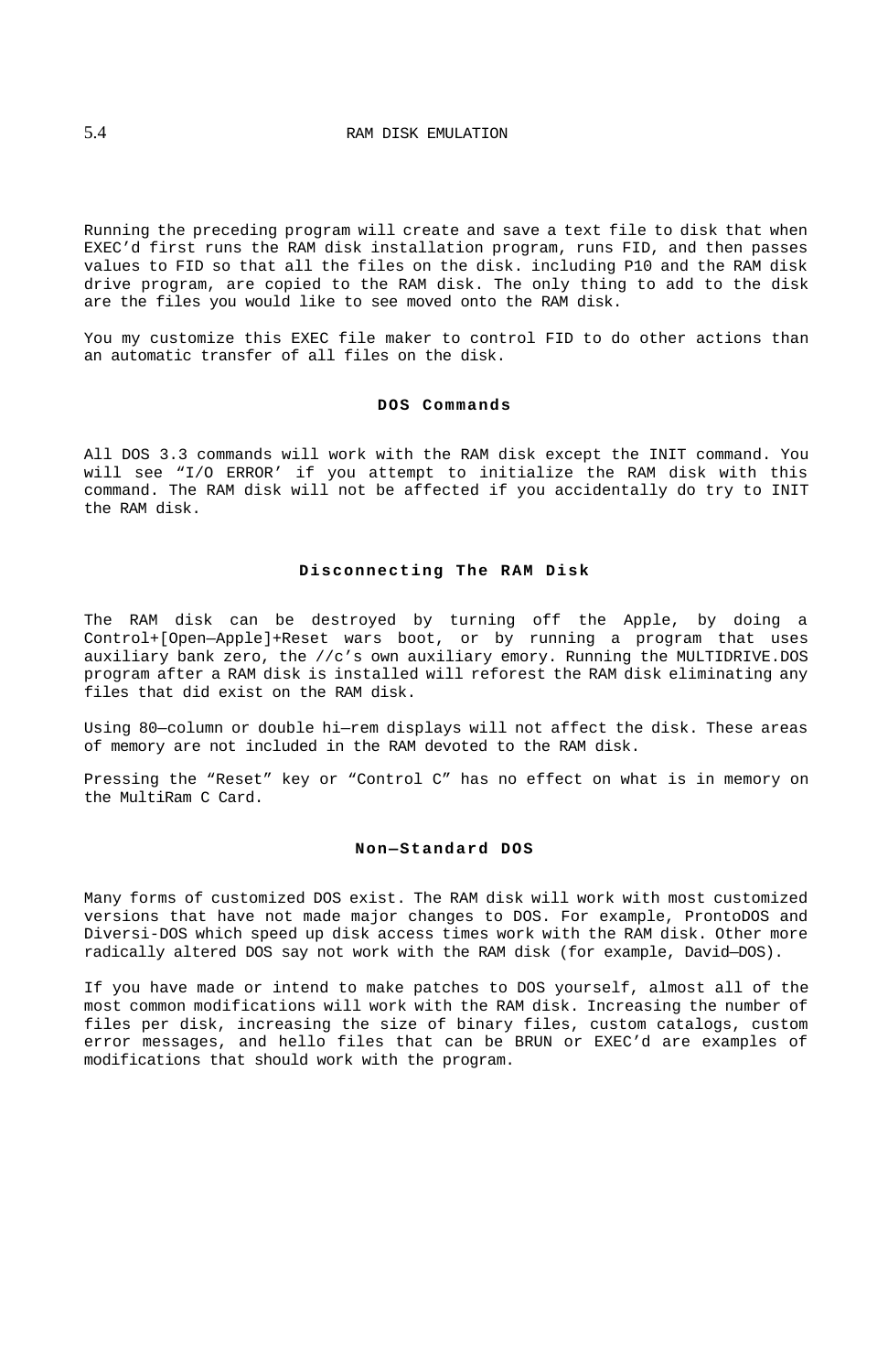## **Programming Tips**

DOS 3.3's Read/Write/Track/Sector routine, RWTS, can be used to directly read or write to the RAM disk. If you wish to use RWTS with the RAM disk, follow all standard protocols and do not call into RWTS; enter RWTS from the top of the routine. The standard or custom RWTS Input/Output Block (IOB) and its sector buffer must lie in the \$200 to \$BFFF area of main motherboard memory. Programs written to run in the language card area of memory must have their IOB table and sector buffet in the lower 48K main memory area.

Auxiliary 64K bank 0 Ia always in place. The only time other 64K banks are activated is when RWTS calls them.

## **DOS Updates**

The DOS RAM disk software will be updated in the future adding new features. Some new features planned include a user re—definable slot option and a customization utility to allow you to modify the RAM disk itself.

Registered owners will be notified of updated RAM disk software.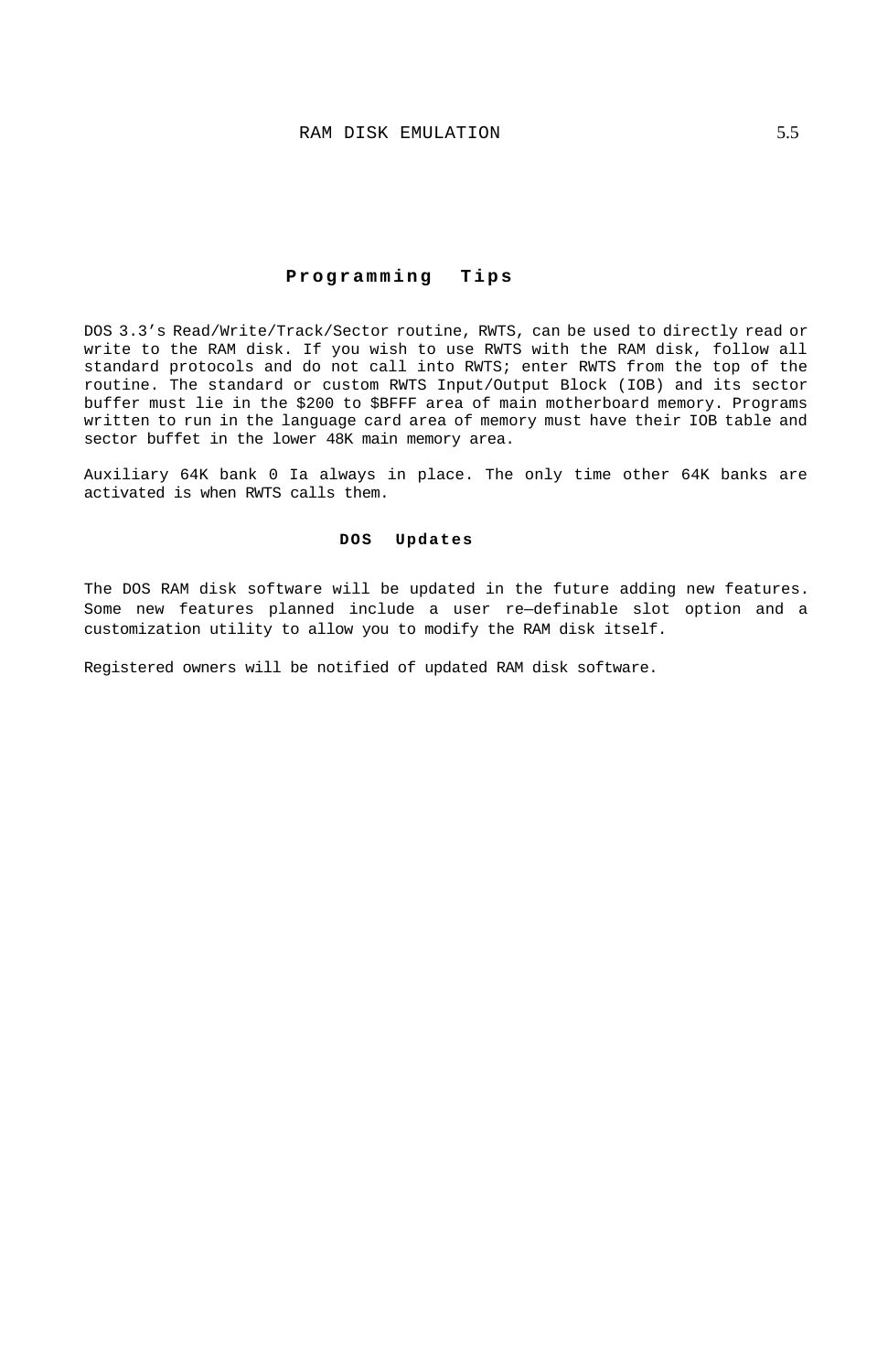## 5.6 RAM DISK EMULATION

#### **PRODOS RAM DISK**

The MULTIDRIVE.PRO program converts your MultiRam Cs memory into a fast electronic disk drive for the ProDOS operating system. The ProDOS RAM disk is recognized by ProDOS as one large ProWS volume.

## **Specifications**

The MULTIDRIVE.PR0 RAM disk program creates one ProWS volume named "/RAM," located in slot 3, drive 2. The size of the "/RAM" disk depends upon the amount of memory on the MultiRam C Card. RAM disk memory can be as small as 256K or, with a full 512K of memory on the MultiRam C, as large as 512K.

The "/RAM" disk created by the MULTIDRIYE.PRO program will take the place of the 64K "/RAM" drive automatically created by the ProDOS operating system in the 64K auxiliary bank of the //c. You will always have a larger RAM drive using the MultiRam "IRAN" disk than the RAM disk ProDOS automatically creates.

The MultiRam ProWS RAM disk uses only memory on the MultiRam C Card to create a RAM disk so that the RAM disk directory and files stored on the RAM disk cannot be destroyed by booting a program that uses main memory end the standard //c 64K auxiliary memory bank.

The ProWS RAM disk can be used with ProDOS version 1.1.1 or any older version of ProDOS and is compatible with floppy and hard disk drives.

The storage capacities of the ProWS RAM drive are as follows:

| MultiRam C<br>Size | Blocks<br>Free                           | Blocks<br>Used                        |
|--------------------|------------------------------------------|---------------------------------------|
|                    |                                          |                                       |
| 256K               | 495                                      | 17                                    |
| 3201               | 620                                      | 20                                    |
| 512!               | 1024                                     | 29                                    |
|                    | RAM Disk<br>Size<br>256K<br>320K<br>512K | Total<br>Blocks<br>512<br>640<br>1024 |

In comparison, a standard Apple 5 1/4 inch floppy disk formatted by the Filer with the ProWS operating system and the BASIC.SYSTEM file saved to it (which are already in memory whenever the ProDOS RAM disk is used) has 2B0 total blocks available. 221 blocks free and 59 used.

#### **Installation**

To install the ProDOS RAM disk, simply boot the Utilities side of the MultiRam disk. Select the ProDOS RAM disk option from the main menu and the RAM disk will be automatically installed. You will then see a message telling you the disk has been activated and you will also see the memory size used by the ProDOS RAM disk.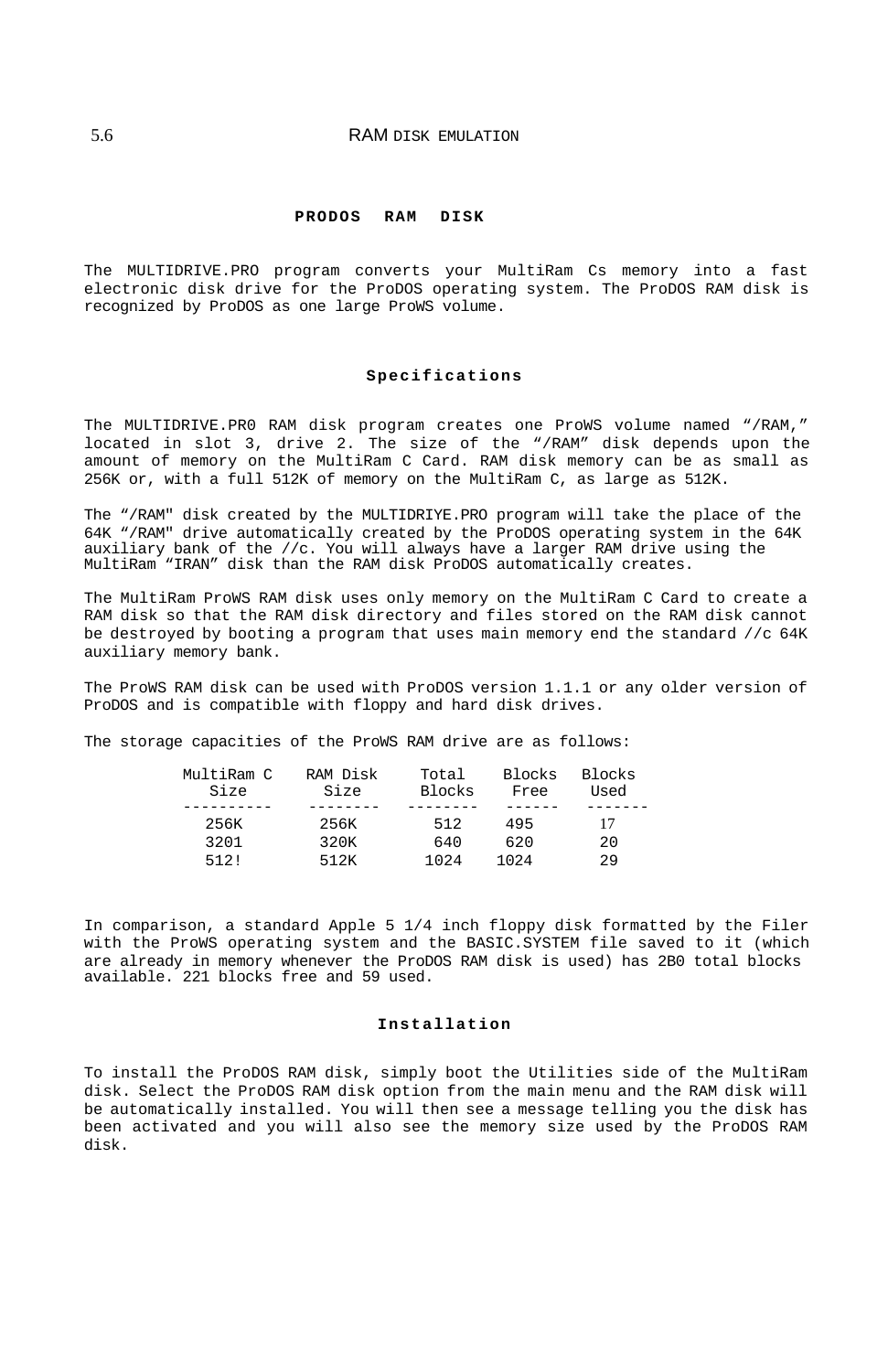Using the ProDOS Filer, which is included on the Utility side of the MultiRam disk, you may transfer the MULTIDRIVE.PRO program to any ProDOS formatted disk. To run the program, simply type "MULTIDRIVE.PRO" after the disk the program is on has booted and has displayed the Applesoft "]" prompt. If the program is on a disk other than the one you originally booted, first type the disk s prefix and then the program name. For example, "—/USERS.DISK/MULTIDRIVE.PRO" would install the RAM disk if you had transferred the program to a copy of your ProDOS Users Disk.

You may also have the RAM disk automatically installed upon bootup if you have the MULTIDRIVE.PRO program and the BASIC.SYSTEM and PRODOS system files saved to a ProDOS formatted disk. To automatically create a RAM disk upon bootup, save this one line program under the name "STARTUP":

10 PRINT CHR\$(4)"BRUN MULTIDRIVE.PRO"

To install the RAM disk from within any Applesoft program, enter the preceding line. Be certain the program is on the same disk as the Applesoft program using this line; otherwise you must precede the program name with the volume name where it can be found.

## **Using The RAM Disk**

The RAM disk drive can be used like any other disk drive with ProDOS. You may transfer programs into the RAM disk from other disks and from the RAM disk to other disks; you may save programs to the RAM disk from memory; and you can load programs from the RAM disk into memory. Unlike other disk drives, however, you should end each session with the RAM disk by saving any files desired to a standard floppy or hard disk as the RAM disk's memory is lost when the Apple is turned off.

Because the RAM disk can become quite large, you may wish to use subdirectories with the RAM disk. ProDOS allows only 51 file entries in its volume directory. With subdirectories, you may have 51 files stored per subdirectory.

The ProDOS RAM disk's volume name is "/RAM" by default. Using the Filer volume command "Rename", the volume name can he changed to any legitimate ProDOS volume name.

To clear the RAM disk of all files, you could format the disk using the Filer's "Format a Volume" command. If you have renamed the RAM disk, the RAM disk's volume name will be changed back to "/RAM" after using the Filer format command.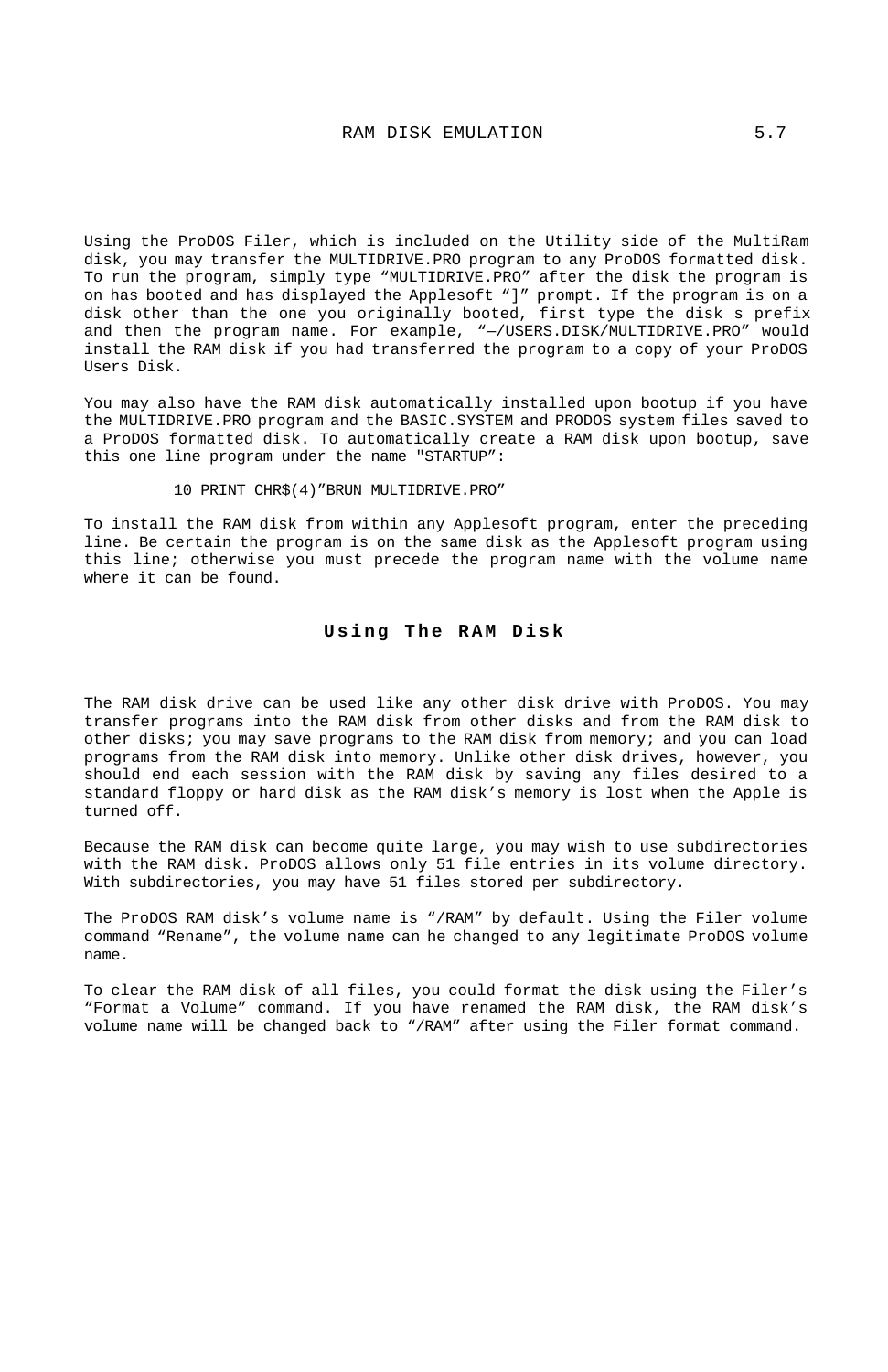## **Transferring Files**

Files must be copied to end from the RAM disk using a file copier. The Filer's "Copy Files" commend is easily used for this purpose. The "Copy a Volume" command, found under the volume commands, will not work. The Filer program is included on the Utilities side of the MultiRam disk.

Always end a session with the RAM disk by copying any files on the RAM disk that have been modified and will be used again to a floppy or hard disk.

CAUTION: When using s RAM disk, DO NOT create a file greeter In size then the disk you can save it to. A standard Apple disk drive can save approximately 256 to 280 blocks to a disk. A hard disk drive can save far more, usually 10 megabytes or more. Use the Filer to determine the amount of memory you have left on any storage device before trying to save a large file stored on the RAM disk to it. Although you can easily create very large files if your card has 256K or more memory, remember that you still must save the files you create to non—volatile storage media. Plan ahead so that you do not find yourself with a file that is larger than any storage device you can successfully use.

#### **ProDOS Commands**

All ProDOS and Basic commands will work with the ProDOS RAM disk. If you have added any disk commands to Basic following Apple's guidelines, these new commands should work with the RAM disk.

## **Disconnecting The RAM Disk**

The ProDOS Ram disk can be disconnected end the contents of the RAM disk can be destroyed only by turning of f the Apple or by running a program that uses more than the first auxiliary 64K bank of the MultiRam C Card (such as AppleWorks modified for MultiRam use).

Using the 8O—column or double hi—resolution features of the //c will not affect the RAM disk. These areas of memory are not included in the RAM devoted to the disk.

Pressing the Reset key will not affect the files stored on the RAM disk. To restore the RAM disk with all files intact if you accidentally press the Control+[Open—Apple]+Reset key combination, simply reboot a ProDOS disk using the same key combination and run the MULTIDRIVE.PRO program again.

Similarly, you can boot a disk using the ProDOS, DOS, or Pascal operating systems after you have used the ProDOS RAM disk, and you can then easily reconnect the ProDOS RAM disk with all its files intact using the following steps.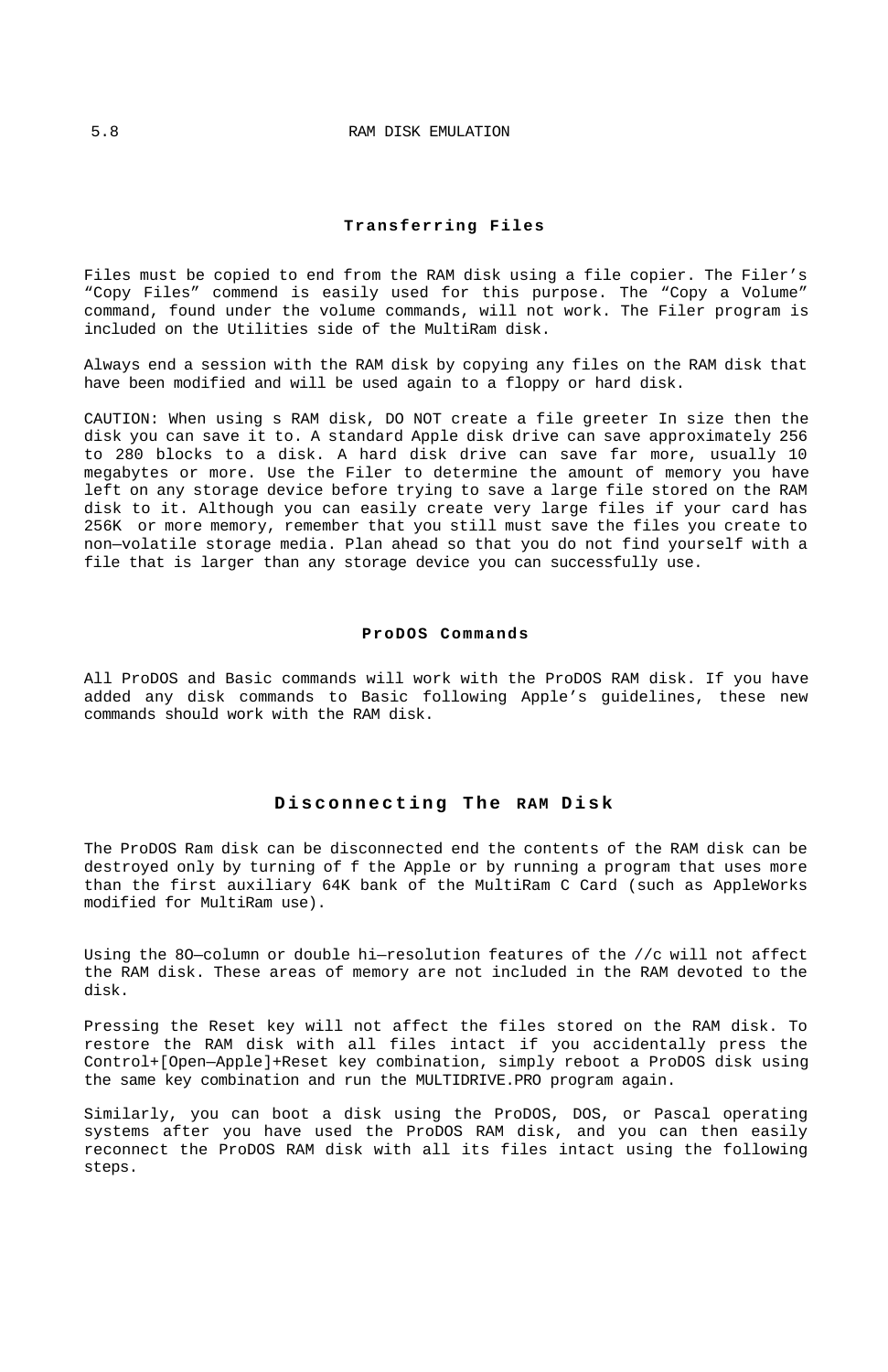First, boot the other disk you would like to run using the Control+[Open—Apple]+Reset key combination. DO NOT turn off the Apple and then turn it on again to boot the desired disk aa all files on the RAM disk will be lost. Run the desired programs from the disk you booted.

Second, when you are ready to return to use the ProDOS RAM disk, remove the disk you have been working with from your disk drive. Insert a ProDOS disk, preferably one with the file MULTIDRIVE.RAM on it. Press the Control+[Open—Apple]+Reset key combination to exit the program you have been working with and boot the ProDOS disk. If you were using a ProDOS program, DO NOT use that program's "Quit" routine instead of the Control+[Open~Apple]+Reset key combination; using the ProDOS 'Quit" routine will destroy the RAM disk files.

Third, run the MULTIDRIVE.PRO program. This will restore the ProDOS RAM disk and all files on it will reappear as you last left them.

## **Programming Tips**

The ProDOS RAM disk can be used like a normal disk from within Applesoft programs. All Applesoft disk related commands function correctly and no special steps are required to use "IRAN."

From within assembly language programs, you may directly manipulate files on the "IRAN" disk using a ProDOS MLI (Machine Language Interface) callable subroutine in the ProDOS Kernal or by passing commands using the Basic Interpreter's command handler. Avoid using direct calls to the device driver for block access as unpredictable results may sometimes occur.

#### **ProDOS Updates**

The ProDOS RAM disk program may be modified in the future. Allowing the ProDOS generated "/RAM" file to co—exist with the MultiRam C's RAM disk is now planned. Registered owners will be notified of updated software.

#### **OTHER RAM DISK SOFTWARE**

Apple Pascal RAM disk emulation software will soon be available at a nominal charge. Contact your dealer for more information if you are interested in a Pascal RAM disk emulator.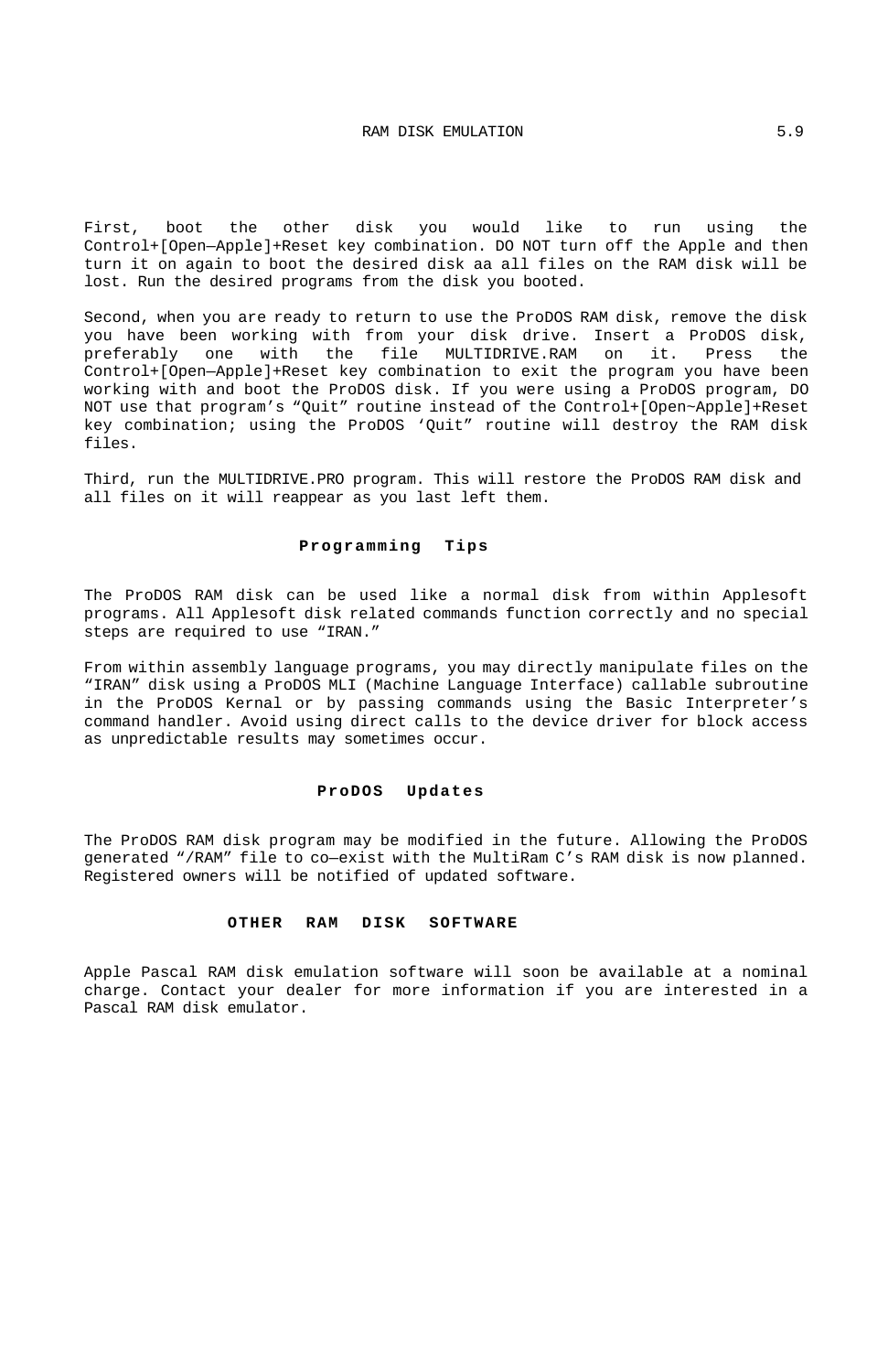#### **CHAPTER 6**

#### **HARDWARE & SOFTWARE COMPATIBILITY**

MuItiRAM C's operation can be enhanced by using other manufacturer's hardware and software products along with it. Some of the more useful products are described in this chapter.

#### **HARD WARE**

All hardware products tested with the MultiRam C card have been compatible : modems, mouses, printer cards and printers. etc.

The two moat useful hardware additions that could be made to increase MultiRam C's usefulness are a large capacity disk drive and a non—interruptable power supply.

#### **Disk Drives**

MultiRam C's large on—board memory, especially if expended to a full 512K, is far larger than the standard Apple II 5 1/4 inch floppy disk drive's unformatted capacity of approximately 144K.

To better take advantage of software that can use MultiRam C's large memory, you may want to consider purchasing larger capacity disk drives. Using larger capacity drives, you may more easily save and load large data files as well as keep many more programs on one disk.

Large capacity floppy disk drives are currently available for the Apple //c and others will soon be available. Larger floppy disk drive capacities range from 160K to BOOK and come in 5 1/4 inch and 3 1/2 inch sizes.

Herd disk drives have greater storage apace available and faster access times to information stored on them than floppy disk drives. Hard disk drives for the Apple //c range from 10 megabytes to 20 megabytes.

Whether used in a single—user setting or networked for multiple users, a hard disk drive makes a very effective companion to the MultiRam C Card. As more ProDOS software like AppleWorks is made available for the Apple, a hard drive and MultiRam C will make an even stronger combination as ProDOS is capable of creating 16 megabyte files, more than enough to handle large files that can be manipulated with MultiRam C.

Currently, the Quark  $\sim$  10 and QC 20 are the only hard drives that can be directly connected to the Apple //c. No tests have been run with the Quark drives and the MultiRam C Card to date. Please call Customer Service if you have a question regarding compatibility as the Quark drives and the MultiRam C Card will have been tested by the time this manual is published. No compatibility problems are expected.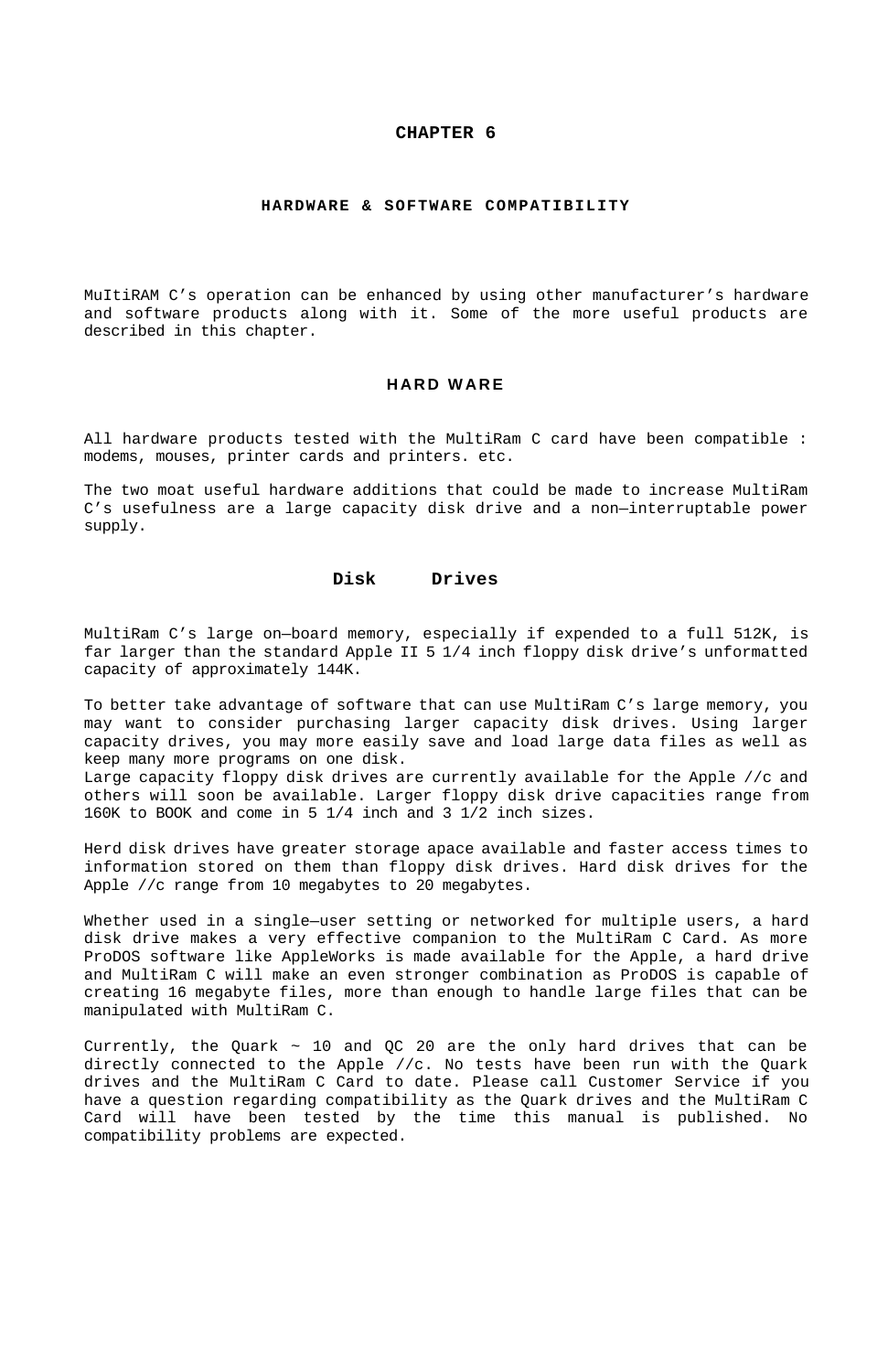Before buying a large floppy drive or hard disk drive, check to ace that all the operating systems you would like to use on your Apple (ProDOS, DOS 3.3, and Pascal) work on the drive. Further, if you use copy protected commercial software. be certain that the drive will run the software you now use or check with the software publishers to see if they have a version that will run on the drive in question.

## **Non — interruptable Power Supplies**

In a business environment, a power failure that occurs while you are working with a large data file stored all in memory could be disastrous. At best, data must be re—entered costing lost time and aggravation. At worst, if a power failure occurs while information is being written to disk, a power surge or other disruption accompanying the power failure could cause damage to the file being saved so that the file is unusable.

A non-interruptable power supply offering quick response time to a loss of power as well as having sufficient power to operate the computer long enough to allow information stored in MultiRam C's memory to be saved to hard or floppy drives would be ideal if you are using MultiRam C in a business setting.

Checkmate Technology plane to offer to MultiRam, C owners a non—interruptable power supply that meets these specifications.

### **SOFTWARE**

Checkmate Technology plane to offer for sale modifications to popular existing software (like the AppleWorks memory expansion program) that can best take advantage of MultiRam C's large memory.

Revised spreadsheet and data base software packages that will use MultiRam C's large memory are also expected to be released by third party software publishers later this year.

Some programs currently on the market will use more than 64K of MultiRam C's memory, though not all of the memory on a card may be recognized. FlashCalc, MagiCalc, and Magic Office are examples of programs which will recognize 64K banks 0, 3 sod 5 of MultiRam C memory.

Unprotected programs that return to a program or data disk frequently can benefit now from MultiRam, C RAM disk emulation software. Most popular, unprotected programs can run out of a RAM drive and use the same RAM drive to store their data, thus greatly speeding up these programs. These programs would boot—up almost instantaneously. When running them, their disk access time would be almost unnoticeable. RAM fast disk speed would also allow you to very quickly and easily switch between programs as needed.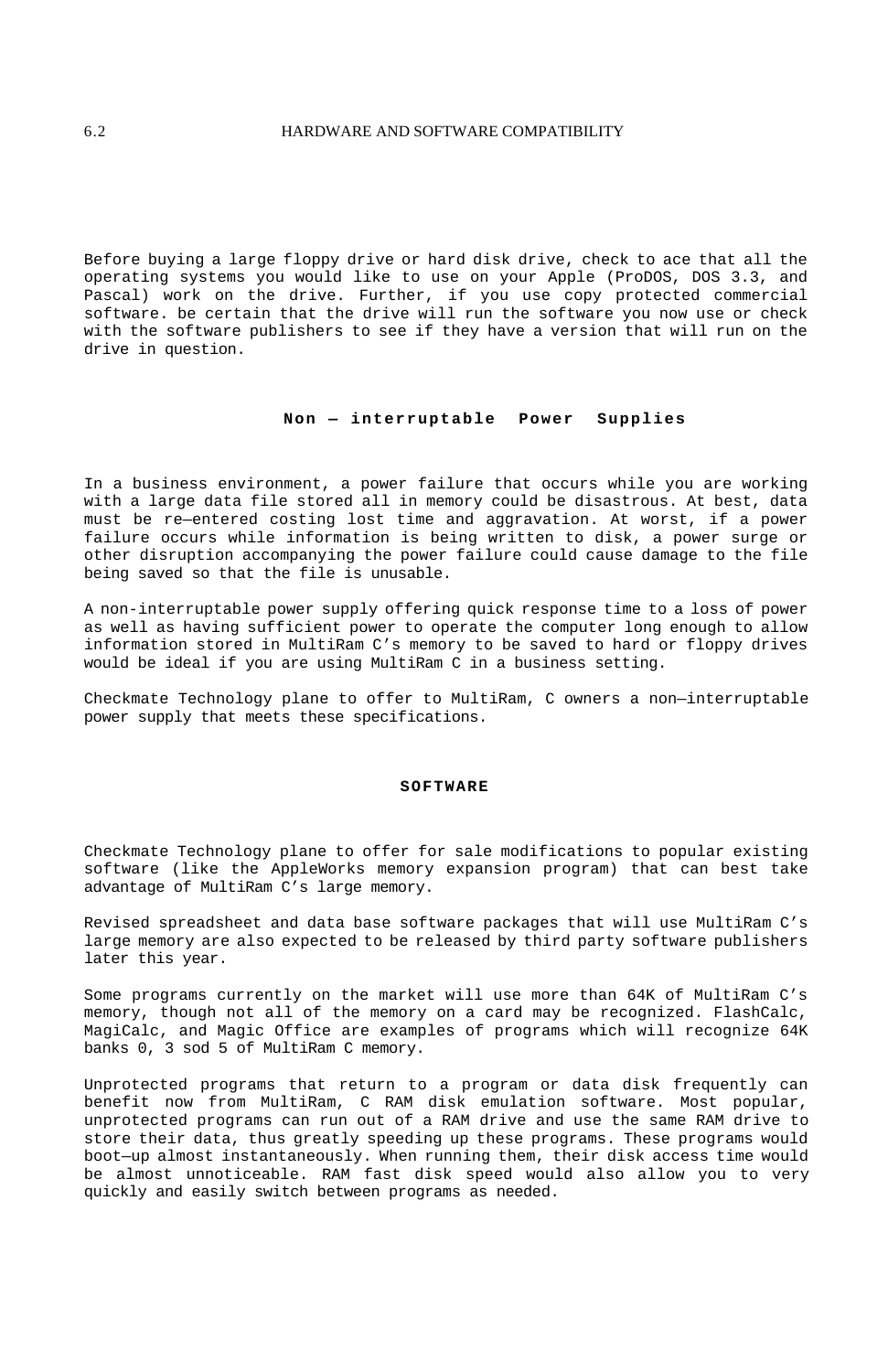## **Part 3**

# **PROGRAMMING THE MULTIRAM C CARD**

Programming the MultiRam C card explains how to use the //c's standard auxiliary memory and how to manage multiple auxiliary bank addressing for the MultiRam C Card.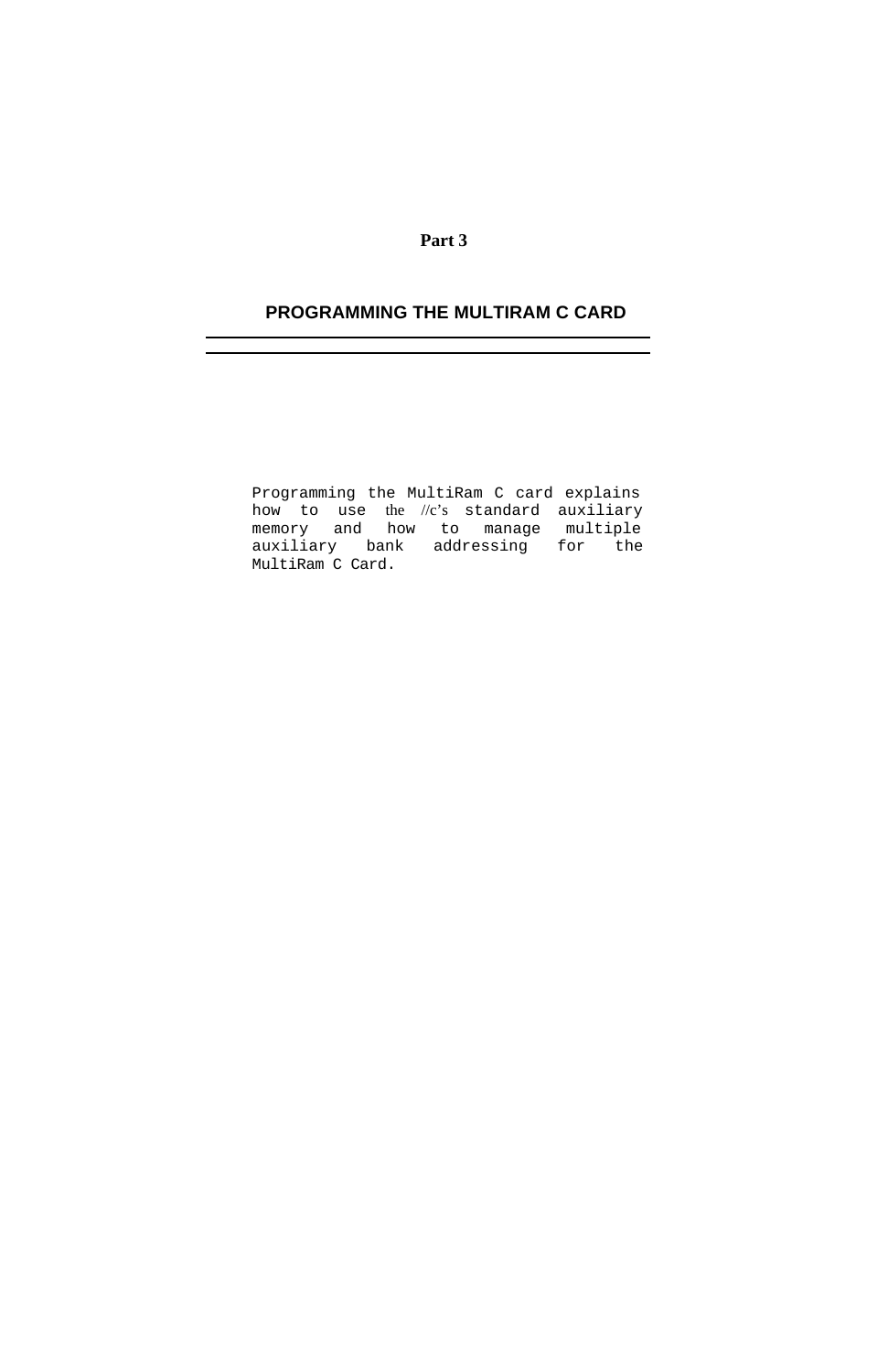### chapter 7

#### PROGRAMMING AUXILIARY MEMORY

MultiRam C's memory is addressed by The Apple as standard auxiliary memory. Therefore, when any 64K bank of the MultiRam cards memory has been switched into place as active auxiliary memory, standard auxiliary memory addressing techniques can be used to access MultiRam C memory.

This section briefly reviews standard auxiliary memory programing techniques for the Apple //c. For a more detailed description of auxiliary memory programming for the Apple //c, please refer to The Apple //c Reference Manual published by Apple Computer, Inc.

If you are familiar with programing auxiliary memory, you may wish to go directly to Chapter 9. To fully use all of the MultiRam card's memory as auxiliary memory requires switching from one bank of MultiRam 64K auxiliary RAM to another, by means of one soft switch. This is detailed in Chapter 9.

To access auxiliary memory from a program, to transfer program control or move data to auxiliary memory, or to employ double high resolution graphics, requires assembly or machine language programming skills. The following discussion assumes these skills.

#### **GENERAL INFORMATION**

The Apple //c uses a 65C02 microprocessor to control its operation. This microprocessor can address only 64K of memory at one time.

The //c contains two banks of memory: 64K of main memory and 64K of auxiliary memory. To use the 64K auxiliary memory, the //c uses a set of soft switches, contained in its Memory Management Unit, to control the address bus and switch between the 64K of main memory and the 64K of auxiliary memory. The soft switches are in turn controlled through software.

The 64K of auxiliary memory may be used for program or data storage, except for 1K which is used to control the 8O—column display. If you are going to use only 4O—column mode, you say use the full 64K.

The video display of the //c is controlled by routines located in specific areas of memory. In 4O—column mode. Text Page 1 and Text Page 2 control text and l0—res graphics display in the main memory (see Table 8.1 for locations). For 80—column mode, Text Page 1 of both main and auxiliary memory control the display.

Double High—Resolution Graphics may be turned on via soft switches. This doubles the horizontal resolution of Graphics Page 1. To turn on the double hi—rem graphics, write any value to soft switch 80COL (\$C00D), TEXT Off (\$C050), HIRES On (\$C057). and MIXED Off (\$C053).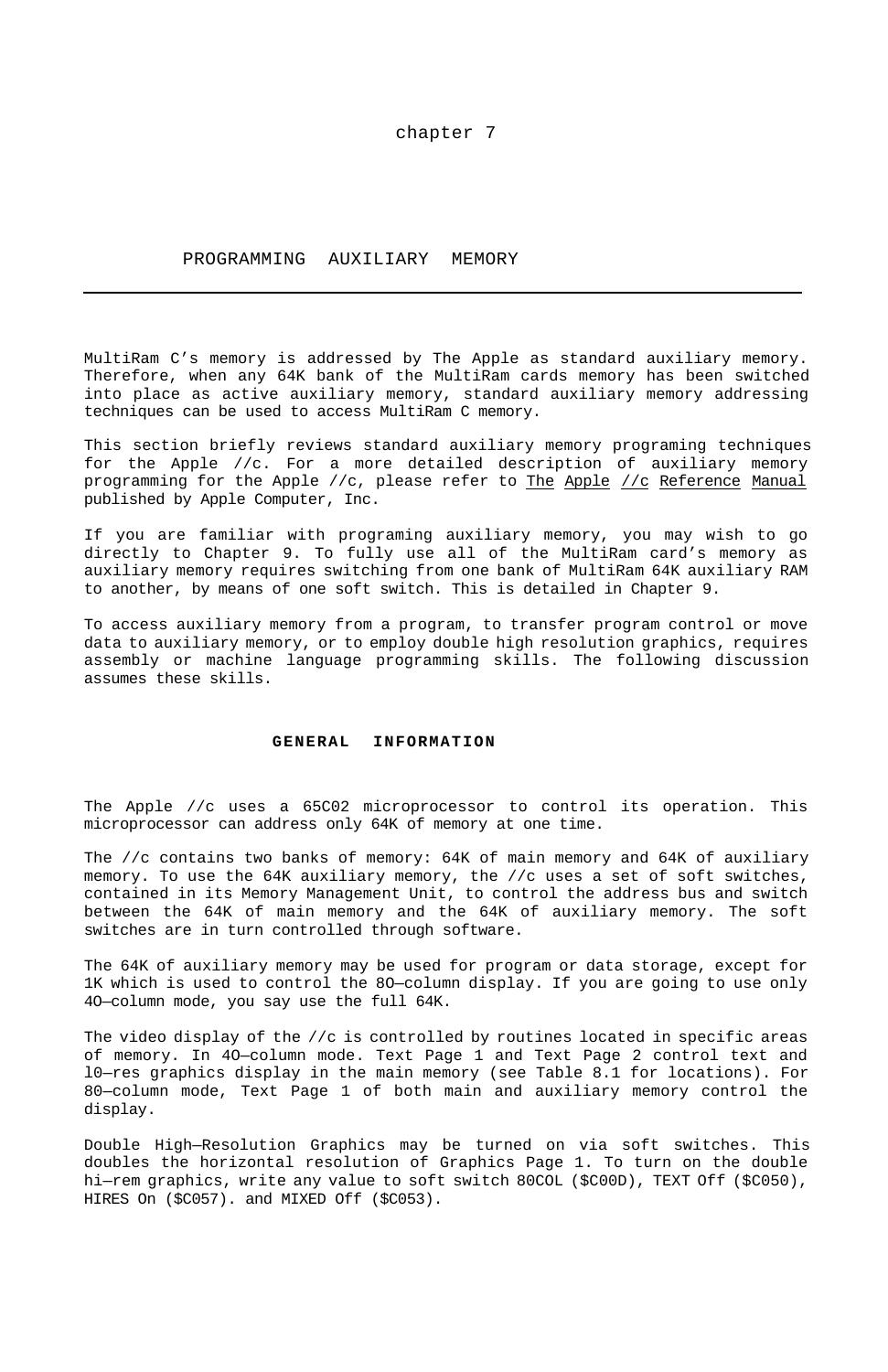## **BANK SWITCHING**

Because the 65C02 can address only 64K of memory at one time, in order to utilize the I/c's auxiliary memory, the computer must switch between the 64K RAM of the main memory and the 64K of auxiliary memory. This is called "bank switching.

Soft switches are locations which control which of the banks of memory is being addressed at a given time. Each soft switch has two control locations assigned to it as Table 8.1 shows. Write to the location that has the effect you desire with a STA, STX, STY instruction or a POKE command from Applesoft.

The soft switch called RANRD selects either the main or auxiliary memory for READ operations. The soft switch RAMWRT selects either main or auxiliary memory for WRITE operations. Read and Write may be set independent of one another so that s program may read data from a location in one bank and write it to another location in the other bank. To access main memory, both RANRD and RAMWRT must be Off; to access auxiliary memory, both must be On.

ALTZP selects locations in one bank or the other for both Read and Write operations in Page 0, the stack, and the language card.

The 8OSTORE switch controls the effects of some of the other switches, and it is particularly important to set it correctly. 8OSTORE must be OFT if RANRD and RAMWRT are to control the entire memory from \$0200 to \$8FFF. With 80STORE On. the PAGE1 switch can select either main or auxiliary memory. If HIRES is turned Off. PAGE2 will select Text Pagel from either main or auxiliary memory; if HIRES is On. PAGE2 selects Hi—rem Graphics Page 1 and Text Page 1 from main or auxiliary memory. RAMRD and RAMWRT do not affect the Text Page while 80STORE is On. Table 8.1 shows the relationships of these three switches.

|           |                               |                                                      |    | Table 8.2 |                            |                   |  |
|-----------|-------------------------------|------------------------------------------------------|----|-----------|----------------------------|-------------------|--|
|           |                               | Functions of soft switches 80STORE, PAGE2, and HIRES |    |           |                            |                   |  |
| 80STORE:  |                               | OFF                                                  | ON |           |                            |                   |  |
|           |                               | -----------                                          |    |           |                            |                   |  |
|           | PAGE2 OFF Use RAMRD, RAMWRT   |                                                      |    |           | Access MAIN Memory (RAMRD  |                   |  |
|           |                               |                                                      |    |           |                            | RAMWRT no effect) |  |
|           |                               |                                                      |    |           |                            |                   |  |
| HIRES OFF |                               | (no effect)                                          |    |           | Text Page 1                |                   |  |
| HIRES ON  |                               | (no effect)                                          |    |           | Hi-res Page 1              |                   |  |
|           |                               |                                                      |    |           |                            |                   |  |
|           | PAGE2 ON Access Hi—Res Psge 2 |                                                      |    |           | Access AUX. Memory (RAMRD, |                   |  |
|           |                               |                                                      |    |           |                            | RANWRT no effect) |  |
| HIRES OFF |                               | (no effect)                                          |    |           | Text Page 1                |                   |  |
| HIRES ON  |                               | (no effect)                                          |    |           | Hi-res Page I              |                   |  |
|           |                               |                                                      |    |           |                            |                   |  |

In Table 8.1, the first address given for each soft switch is the location at which the status of the switch can be read. When this location is read in machine language, a 0 (aero) in the high bit (7) indicates the switch is Off, a 1 shows the switch is On. If the location is read from BASIC, a value 0f 127 or less indicates the switch Is Off, 128 or greater indicates On.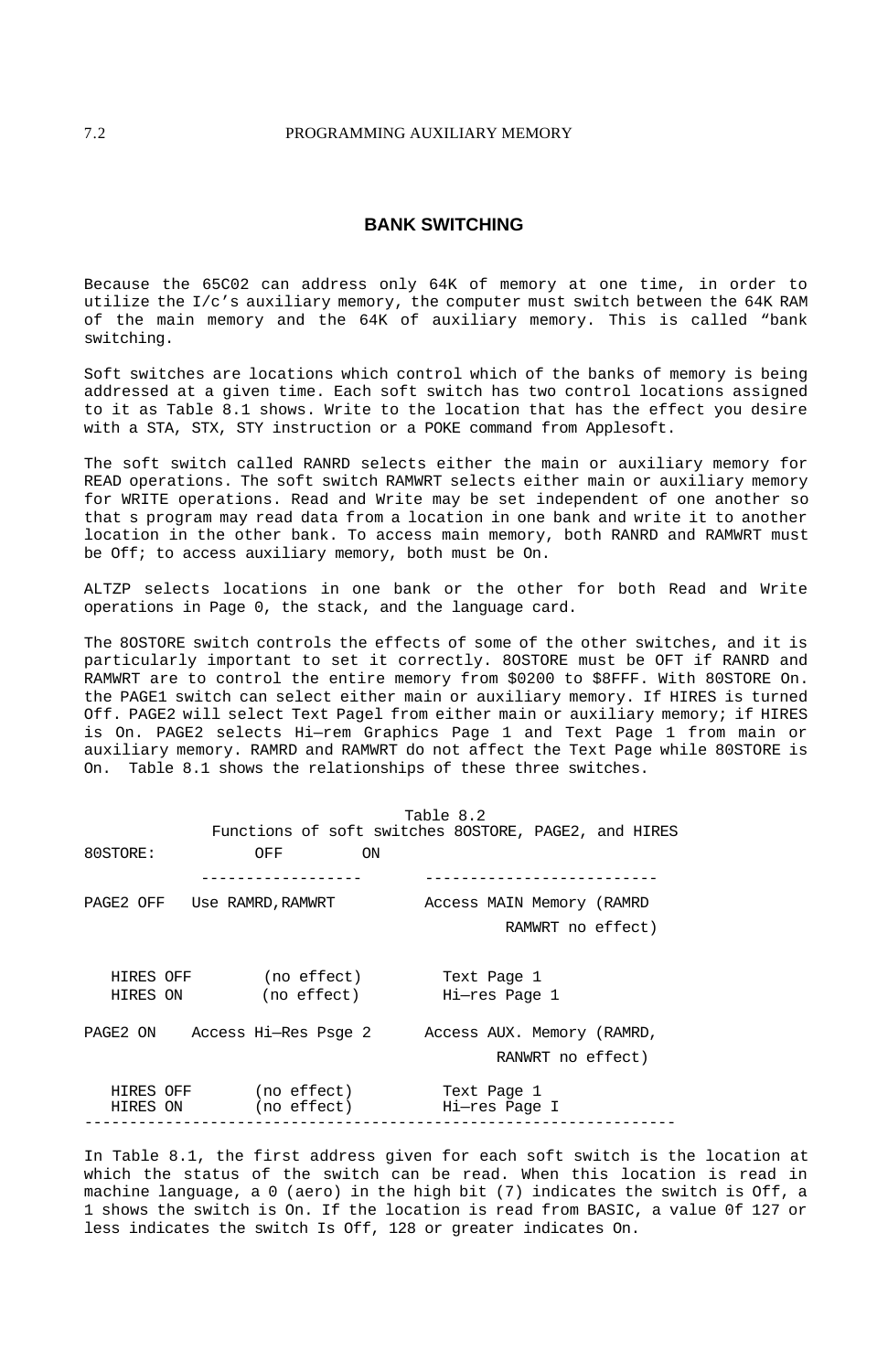# **Table 8.1 Soft switches**

| Switch<br>Name    | Hex<br>-----                      | Location<br>Decimal     | Function                                                                                                                                                    |
|-------------------|-----------------------------------|-------------------------|-------------------------------------------------------------------------------------------------------------------------------------------------------------|
|                   |                                   |                         |                                                                                                                                                             |
| RAMRD             | \$C013<br>\$C002<br>\$COO3        | 49171<br>49154<br>49155 | Read RAMRD switch<br>OFF: Read Main 48K (\$0200-\$BFFF)<br>ON:<br>Read Aux. 48K                                                                             |
| <b>RAMWRT</b>     | \$C014<br>\$CD04<br>\$C005        | 49172<br>49156<br>49157 | Read RAMWRT switch<br>OFF: Write to Main 48K<br>Write to Aux. 48K<br>ON:                                                                                    |
| ALTZP             | \$C016<br><b>\$C008</b><br>\$C009 | 49174<br>49160<br>49161 | Read ALTZP switch<br>OFF: Use Main memory, Page 0. stack<br>bank-switched (16K) memory<br>Use Aux. memory. Page 0, stack<br>ON:<br>bank-awitched memory     |
| 80STORE           | <b>\$C018</b><br>\$C000<br>\$C001 | 49176<br>49152<br>49153 | Read 80STORE switch<br>OFF: Enable RAMRD, RANWRT switches<br>for video pages<br>Override RAMRD, RAMWRT switches<br>ON<br>for video pages (use PAGE2 switch) |
| 80COL             | \$CD1F<br>\$COOC<br>\$COOD        | 49183<br>49163<br>49164 | Read 80COL switch<br>OFF: Display 40-colunma<br>Display 80-columns<br>ON:                                                                                   |
| TEXT              | \$CO1A<br>\$C050<br><b>\$C051</b> | 49178<br>49232<br>49233 | Read TEXT switch<br>OFF: Display graphics<br>Display text<br>ON:                                                                                            |
| MIXED             | \$CO1B<br><b>SC052</b><br>\$C053  | 49179<br>49234<br>49235 | Read MIXED switch<br>OFF: Full graphics<br>Mixed text and graphics<br>ON:                                                                                   |
| PAGE <sub>2</sub> | \$CO1C<br><b>SC054</b>            | 49180<br>49236          | Read PAGE2 switch<br>OFF: 1. Display video page 1 using<br>RAMRD.RAMWRT (80STORE off)<br>2.<br>Display video page 1 using<br>main memory (80STORE on)       |
|                   | \$C055                            | 49237                   | ON : 1. Display video page 2 using<br>RAMRD, RANWRT (80STORE off)<br>2. Display video page 1 using<br>AUX. memory (80STORE on)                              |
| HIRES             | \$C01D<br>\$C056<br><b>SC057</b>  | 49181<br>49238<br>49239 | Read HIRES switch<br>OFF: Low-res graphics selected<br>Hi-res graphics selected<br>ON:                                                                      |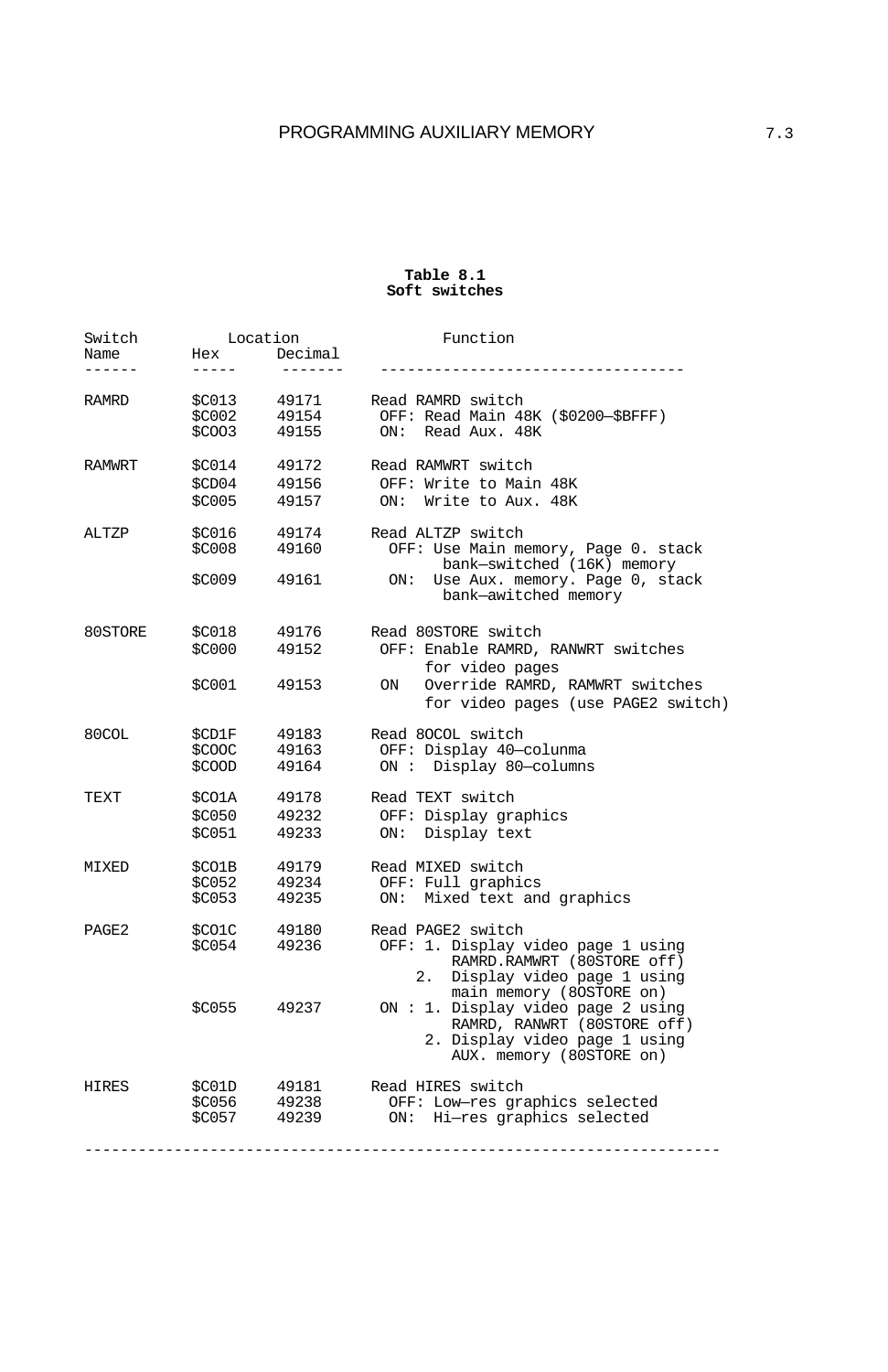# **AUXMOVE AND XFER**

No built—in assembly language subroutines may be used to transfer data and program control between main memory and auxiliary memory. These are AUXMOVE (starting location \$C311) and XFER (\$C314).

AUXMOVE is used to move blocks of data between main and auxiliary memory. Three pairs of bytes are used to pass addresses to AUXMOVE. Al is used for the starting address of the source block (AlL at \$3C for low—order byte; A1H at \$3D for high byte); A2 for source ending address (A2L at \$3E for low byte; A2H at \$3F for high byte): and A4 for the destination starting address (A4L at \$42 for low byte; A4H at \$43 for high byte).

Data addresses must be put into byte pairs in Page 0, and the carry bit set to select a move from Main to Auxiliary (SEC) or Auxiliary to Main memory (CLC). This must be done before calling the AUXMOVE routine. AUXMOVE cannot be used to copy data in the memory space switched by ALTZP (Page 0, stack, bank—switched memory).

When AUXMOVE is called by a JSR, the block of data specified by the A registers is copied in the direction specified by the carry bit. When complete, the x and y registers and accumulator are back as they were when the subroutine was called.

XFER is used to transfer program control between programs in main and auxiliary memory. To use the subroutine XFER to transfer control to and from segments in auxiliary memory, you must first set up three parameters: 1) the address of the routine being transferred to; 2) the direction—Main to Auxiliary memory, or vice versa; and 3) which Page 0 and stack to use.

The low byte of the program starting address is placed at \$3ED, the high byte at \$3EE (low byte first). The carry bit is set (SEC) to transfer from main to auxiliary, or cleared (CLC) to go from auxiliary to main memory. Set the overflow bit to use Page 0 and stack in auxiliary memory, or clear (CLV) the overflow bit to use Page 0 and stack in main memory.

Be sure to save the current stack pointer in current memory space before using XFER and restore it afterwards.

Control is passed to the XFER routine by a jump instruction rather than a subroutine call. The accumulator and transfer address are saved on the current stack, the soft switches set for the parameters selected, and the jump to the new program is executed.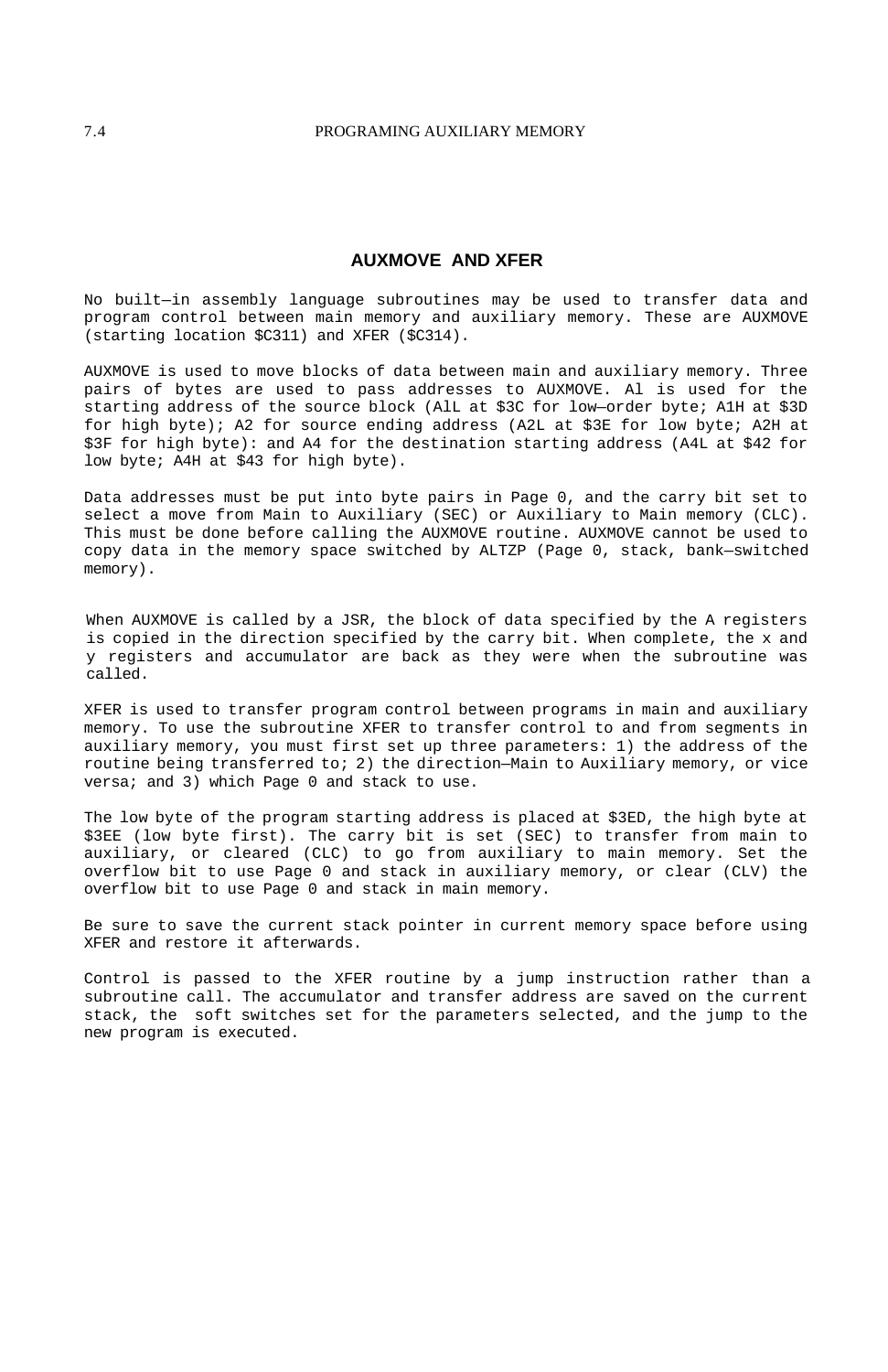#### Chapter 8

### **AUXILIARY MEMORY MANAGEMENT**

#### --------------------------------------------------------------------------------

The MultiRam C Card can contain up to 512K of memory. The Apple //c's 65C02 processor can use this memory as eight banks of ordinary 64K auxiliary memory. How to use these different memory banks from within control by machine language routines is the subject of this chapter.

This chapter should be read by programmers who intend to write assembly language programs using the MultiRam C Card's memory or assembly language subroutines that can be called by higher level languages.

### **SELECTING AUXILIARY MEMORY BANKS**

Because the Apple's 65C02 processor is an 8 bit processor, it can directly address only 64K of memory. The Apple addresses the 64K memory in a standard auxiliary bank by "hank switching" using software controlled switches. These soft switches cause different memory areas to be switched into the address range the Apple can read and write to and are discussed in Chapter 7.

Each of MultiRam C's eight possible 641 memory banks can be moved into the address area reserved for normal auxiliary memory by writing the number of the desired 64K auxiliary bank  $-$  \$1 to \$8  $-$  into a soft switch located at \$C07X (X is any hexadecimal number \$0 to \$F). The Apple then can use this memory bank as it normally would use auxiliary memory. See "Softawitch Selection" in the following section for more information on use of the soft switch.

MultiRam C's eight auxiliary banks are associated with fixed RAM Bank locations on the card. As Table 9.1 shows, Banks A and B have four 64K auxiliary memory banks associated with each of them. Four auxiliary banks can be associated with each RAM Bank as a set of 256K RAM chips can be placed into a RAM Bank and a set of 256K RAM chips is the equivalent of four 64K banks.

> Table 9.1 Auxiliary Memory Bank Location (Hex notation) -------------------------------------------------------

| MultiRam C<br>RAM Bank | MultiRam C 64K<br>Aux. Bank Number |
|------------------------|------------------------------------|
|                        |                                    |
|                        | 1, 2, 3, 4                         |
|                        | 5.6.7.8                            |
|                        |                                    |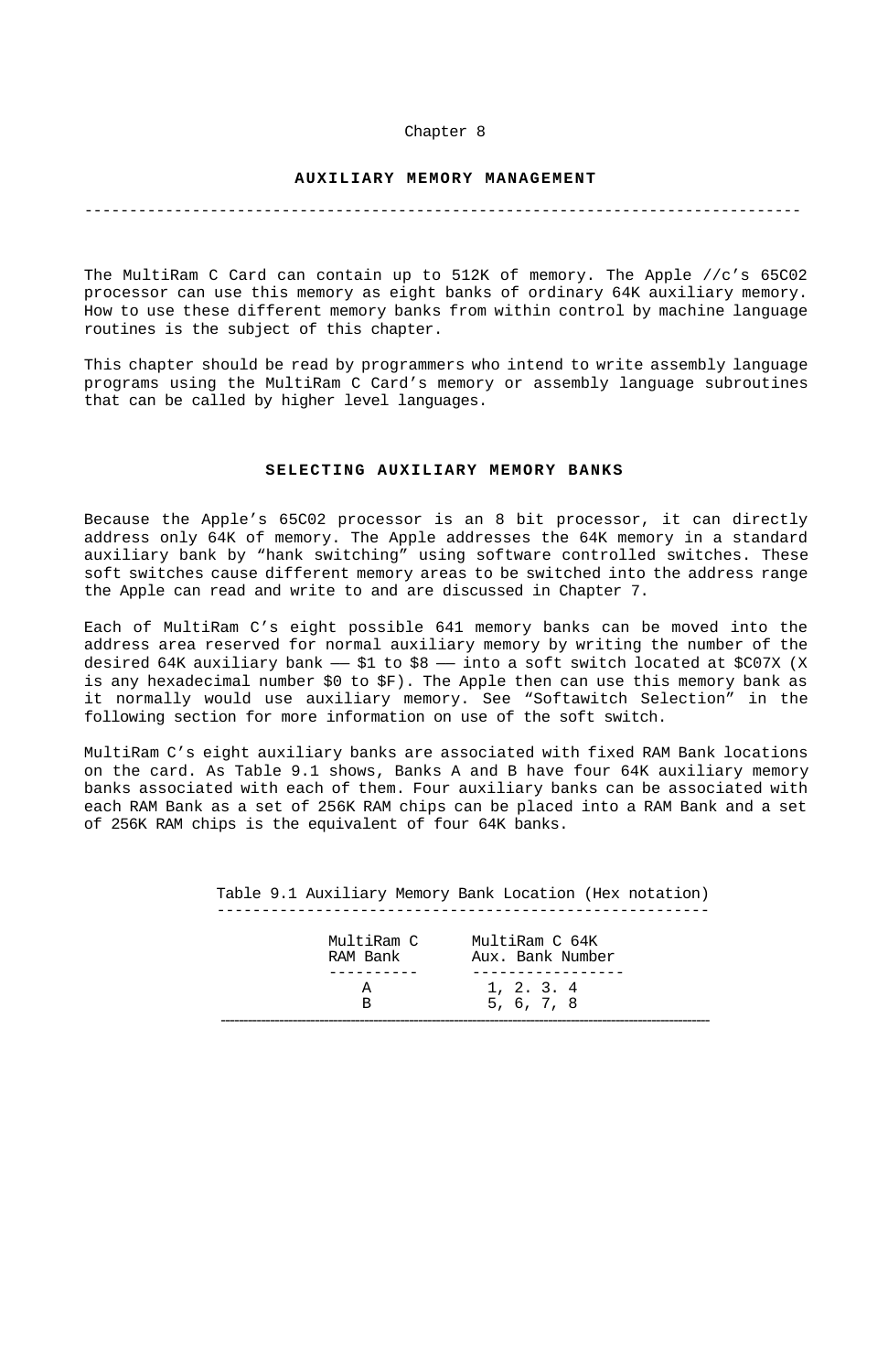## 8.2 **AUXILIARY MEMORY MANAGEMENT**

A \$0 written to \$C07X selects the //c's own auxiliary 64K memory. Values \$9 to sET written to \$C07X also select auxiliary hank \$0.

Under program control, the last 64K bank selected will remain enabled as auxiliary memory until another bank is selected.

## **PROGRAMMING GUIDELINES**

The following programming guides will will help you in writing your own software to effectively use the card's memory. These guides are not comprehensive but should cover the most common questions you may have regarding card programming.

#### **Softeswitch Selection**

As previously explained, writing a value associated with a MultiRam C 64K auxiliary memory bank to any of the \$C070 to \$CO7F memory locations causes that 64K memory bank to be selected as the auxiliary bank. As Figure 8.1 shows, writing a SO to \$C07X selects 64K bank 0, the //c's own 64K auxiliary memory bank. Figure 8.2 shows bank 4 selected when a \$4 is written to \$CO7X.

Writing anything to the \$C07X locations also causes the Apple a game paddle timers to be activated. If you are writing a program using a joystick, game paddle or other device attached to the game controller port, you should read the \$CO7X address with a LDA, LDX, LDY instruction if you only intend to trigger the timer for the joystick. If you write to the \$C07X register with a STA, STX, or STY instruction, you may switch to an undesired auxiliary bank. Also, remember that the paddle timer must time out before you can use the \$C07x address again. Allow 3 to 4 milliseconds to elapse before you use \$C07X again.

You should not write to \$C070, \$C077, \$C07E, and \$C07F as theme switches perform video related operations on the //c. Writing to any other location such as SCUll, \$C073, or \$0078 should cause no problems.

As previously mentioned, a \$0 written to \$C07X selects the //c's own auxiliary 64K memory. Values \$9 to \$FF written to \$C07X also select auxiliary bank \$0 (not true with MultiRam //e and MultiRam RGB memory cards discussed later).

Under program control, the last 64K bank selected will remain enabled as auxiliary memory until another bank is selected.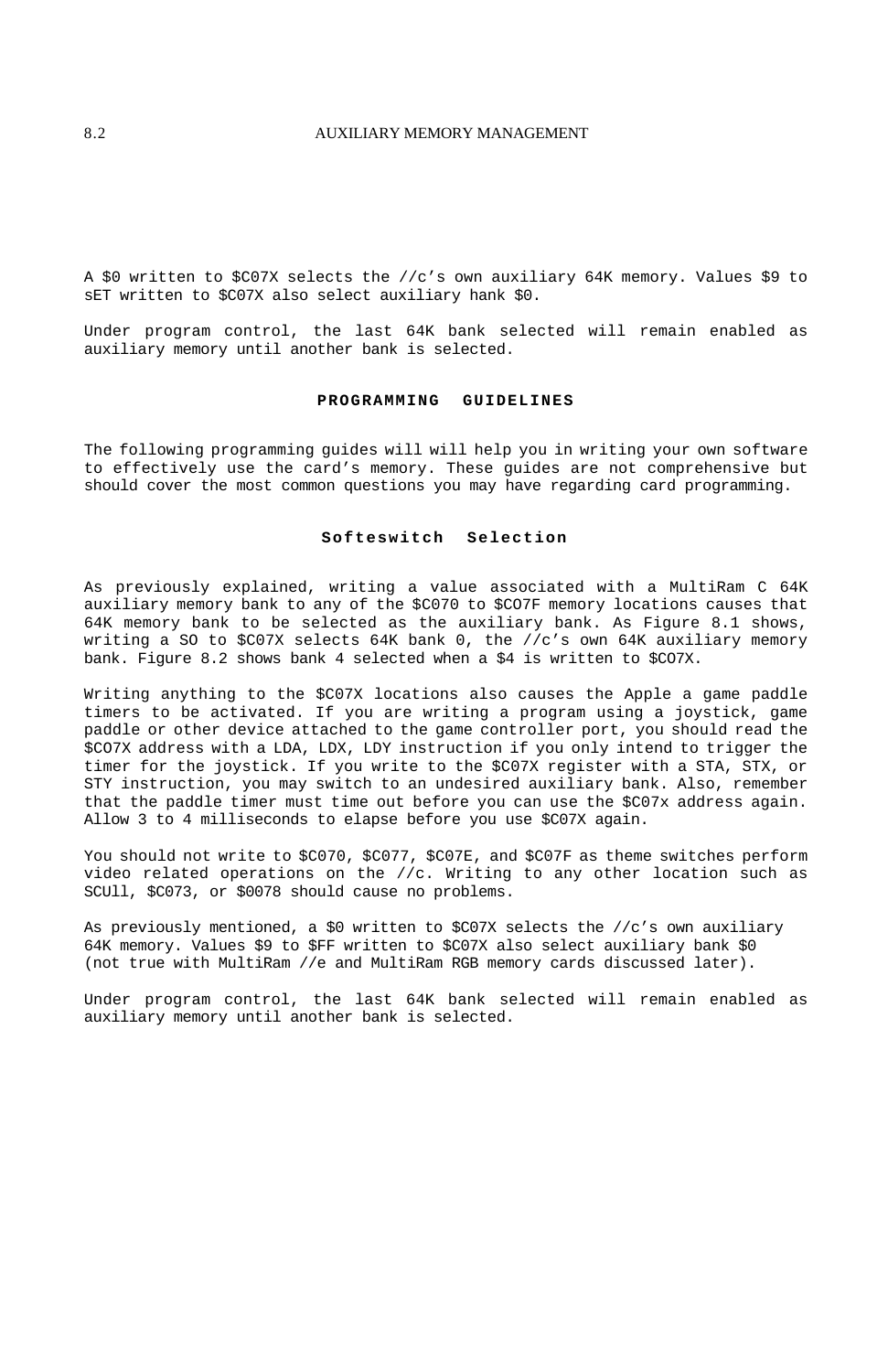MultiRam C Auxiliary Memory bank Selection





MultiRam C Auxiliary Memory Bank Selection

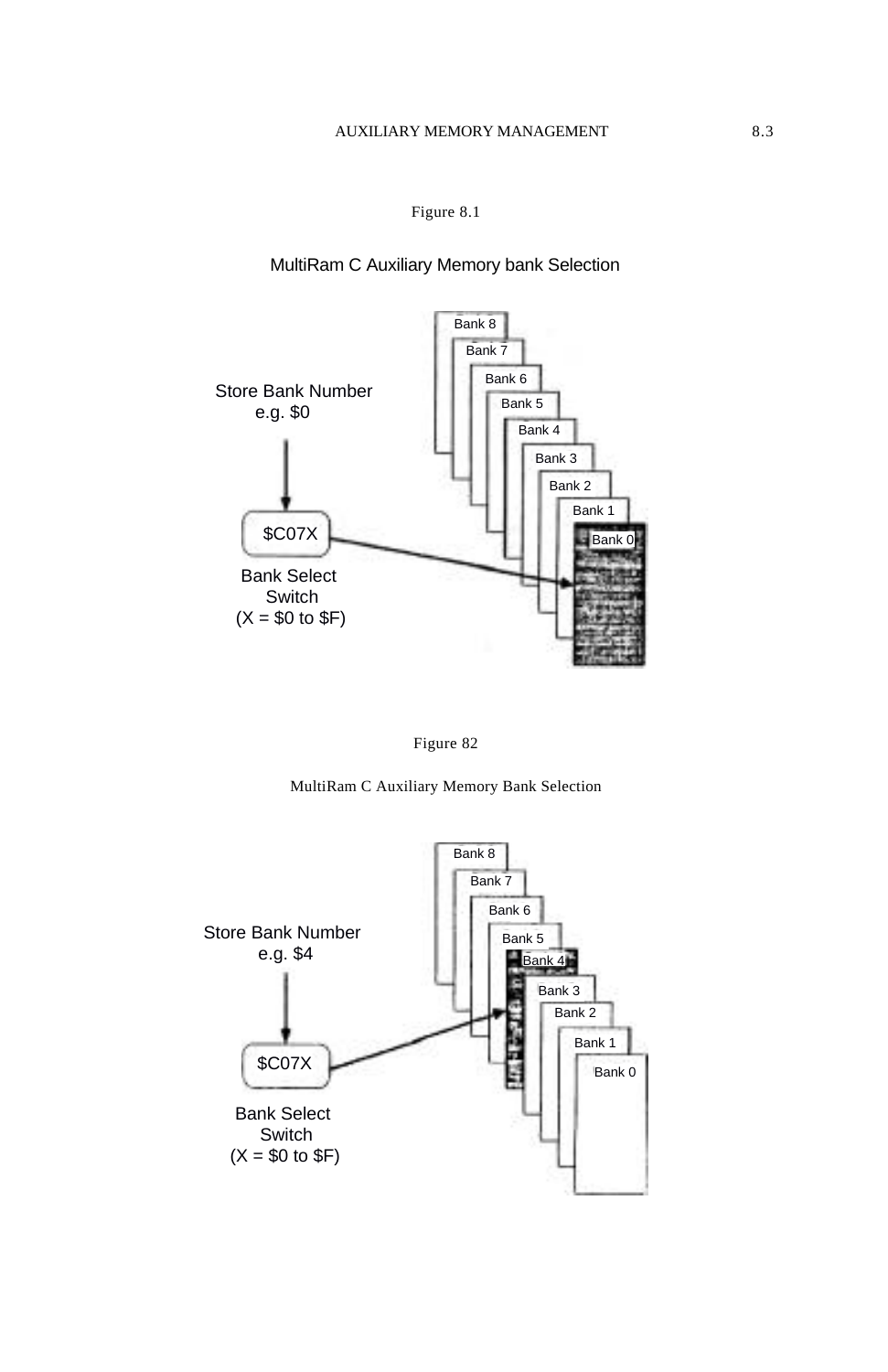### 8.4 AUXILIARY MEMORY MANAGEMENT

#### **Initializing The Card**

When the Apple is first booted from a cold start, auxiliary bank 0 (zero) is selected. This is the //c's own built-in auxiliary 64K memory.

A program, however, should not assume bank 0 (zero) will he immediately available to it. A program may have been run previously that left another bank selected. Make it a practice to select bank 0 (zero) when first addressing the card and when exiting your program. This will ensure error free operation for your program and programs run after it.

## **Identifying MultiRam C Memory**

After selecting auxiliary bank 0 (zero), your program should next determine how such memory is available on the card for use by your program.

Memory banks can be identified by writing a particular bit pattern into a specific location or locations in a memory bank. Next read the memory location that the pattern was written into and compare what is found there against the original pattern. A 64K auxiliary memory bank exists if there is a match.

Many different techniques can be used to perform the write/read/Compare operation. A preferred method is to use a descending loop that selects the highest memory bank available on the card, writes the expected auxiliary bank number and a checksum value into two bytes of that bank, decrements the bank counter and then repeats the process ending with bank 0 (zero). This would be followed by a descending loop that reads the bytes from the two bytes of each bank and compares them against the expected value.

A descending identification loop is preferable as it consistently identifies useable 64K banks from the highest possible bank number to the lowest.

Using a descending loop starting with \$18 rather than \$8 would ensure the software developed for MultiRam C would also work with MultiRam //e and MultiRam ROB memory cards. These cards can be combined in the //e to give op to 1.5 megabytes of memory. The ending 64K bank of their 1.5 megabyte combination is defined as siB. In the I/c. selecting non—existent banks from \$1B to \$9 and writing the bank number associated with that bank into memory causes no problems; bank 0 is selected for all values above \$8 and the last value written to bank \$0 in a descending loop ending with \$0 would be \$0.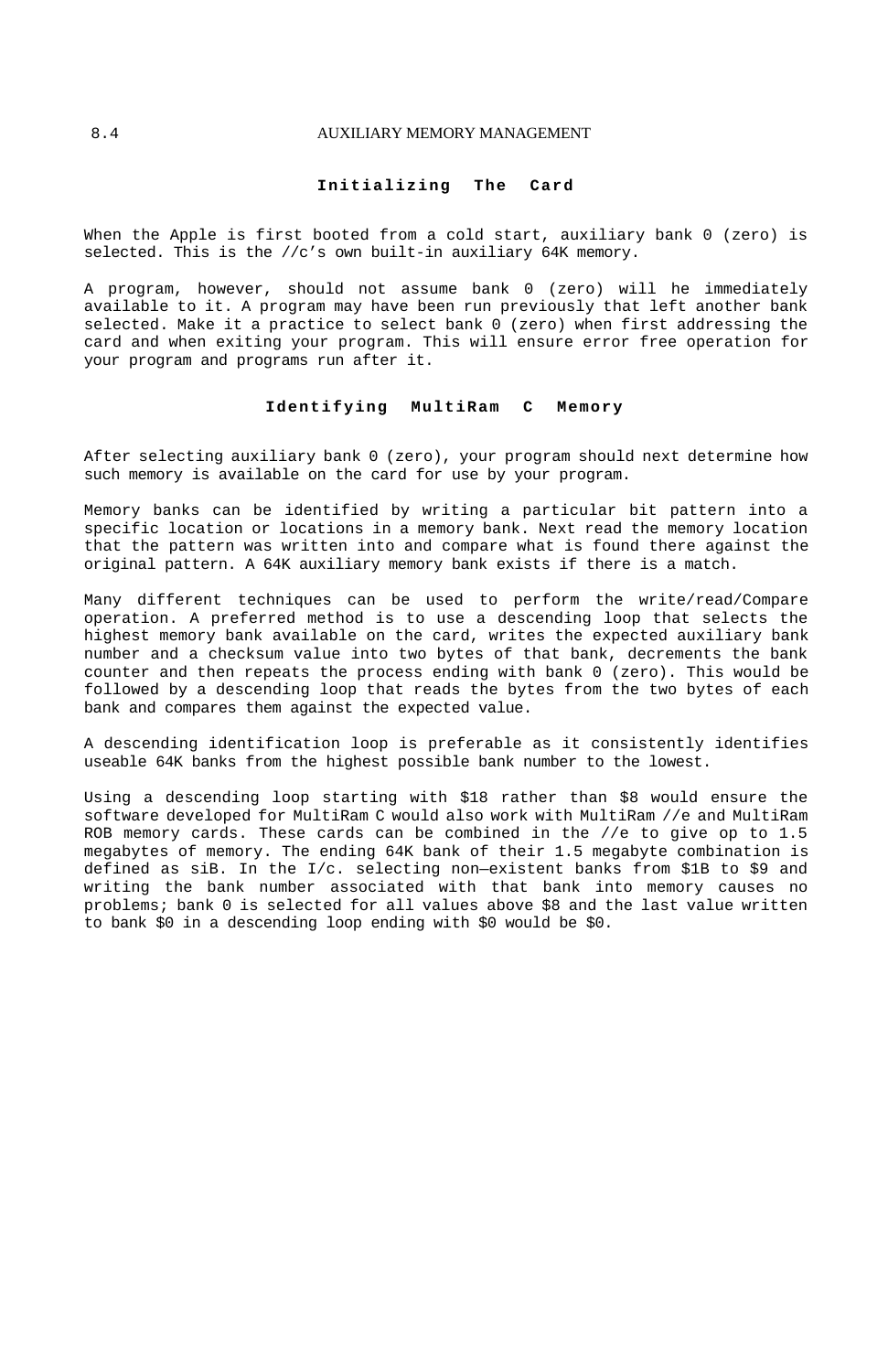## AUXILIARY MEMORY MANAGEMENT 8.5

An example of a routine to identify useable memory is as follows:

|                                                 |            | LDX BANK#            | Bank number to start. \$1B for //e compatibility |
|-------------------------------------------------|------------|----------------------|--------------------------------------------------|
|                                                 |            | MARKALL STX BNKSELCT | Select bank with the \$C07X bank switch          |
|                                                 |            | STX ALTZP            | Write to \$C009 for aux. zero page               |
|                                                 |            | STX TEST1            | Write the bank number to first location          |
|                                                 |            |                      | in zero page of selected bank                    |
|                                                 | TXA        |                      | Prepare for EOR                                  |
|                                                 |            | EOR #FF              | Reverse the bank's bits setting                  |
|                                                 |            | STA TEST2            | Write the checksum byte to second location       |
|                                                 |            |                      | in zero page of selected bank                    |
|                                                 | <b>DEX</b> |                      | Decrease the bank counter                        |
|                                                 |            | BPL MARKALL          | Loop through to bank zero                        |
|                                                 |            | LDX BANK1            | Bank number to start, same as MARKALL start      |
|                                                 |            | READALL STX BNXSELCT | Select bank with the \$C07X bank switch          |
|                                                 |            | CPX TEST1            | Compare bank number against memory               |
|                                                 |            | BNE MAPFAIL          | Memory map marked showing bank n with no memory  |
|                                                 | TXA        |                      | Prepare for EOR                                  |
|                                                 |            | EOR #FF              | Prepare the checksum for the double check        |
|                                                 |            | CMP TEST2            | Compare the EOR'd byte for the double check      |
|                                                 |            | BNE MAPFAIL          | Memory map marked showing bank n with no memory  |
|                                                 |            | BEO MAPPASS          | Memory bank exists, mark bank n into memory      |
| MAPFAIL, MAPPASS return here<br><b>READNEXT</b> |            |                      |                                                  |
|                                                 | <b>DEX</b> |                      | Decrease the bank count                          |
|                                                 |            | BPL READALL          | Loop through to bank 0                           |
|                                                 |            | STX MAINZP           | Select main memory zero page                     |
|                                                 | <b>RTS</b> |                      |                                                  |

### **Memory Bank Mapping**

You should keep a record 0f available memory for your program's use after you have identified the memory on the card. Either a byte map or a bit map could be used for the memory map. You may wish to construct a map that not only shows which 64K banks are useable, but like DOS and ProDOS sector bit maps, also keeps track of the availability of smaller increments of memory. The auxiliary bank memory map could then become part of a larger memory manager.

You will also need to use a byte or bytes to track the memory bank in current use. The \$CO7X strobe cannot be read to see which bank was last called.

### **Memory Transfers**

Data can be transferred from main memory to auxiliary memory and back using standard //c auxiliary memory transfer commands. The RAMRD and RANWRT soft switches and the AUXMOVE routine described in Chapter 7 all function normally. The only difference is the additional need to determine which of the MultiRam C's 64K banks should be used for the transfer.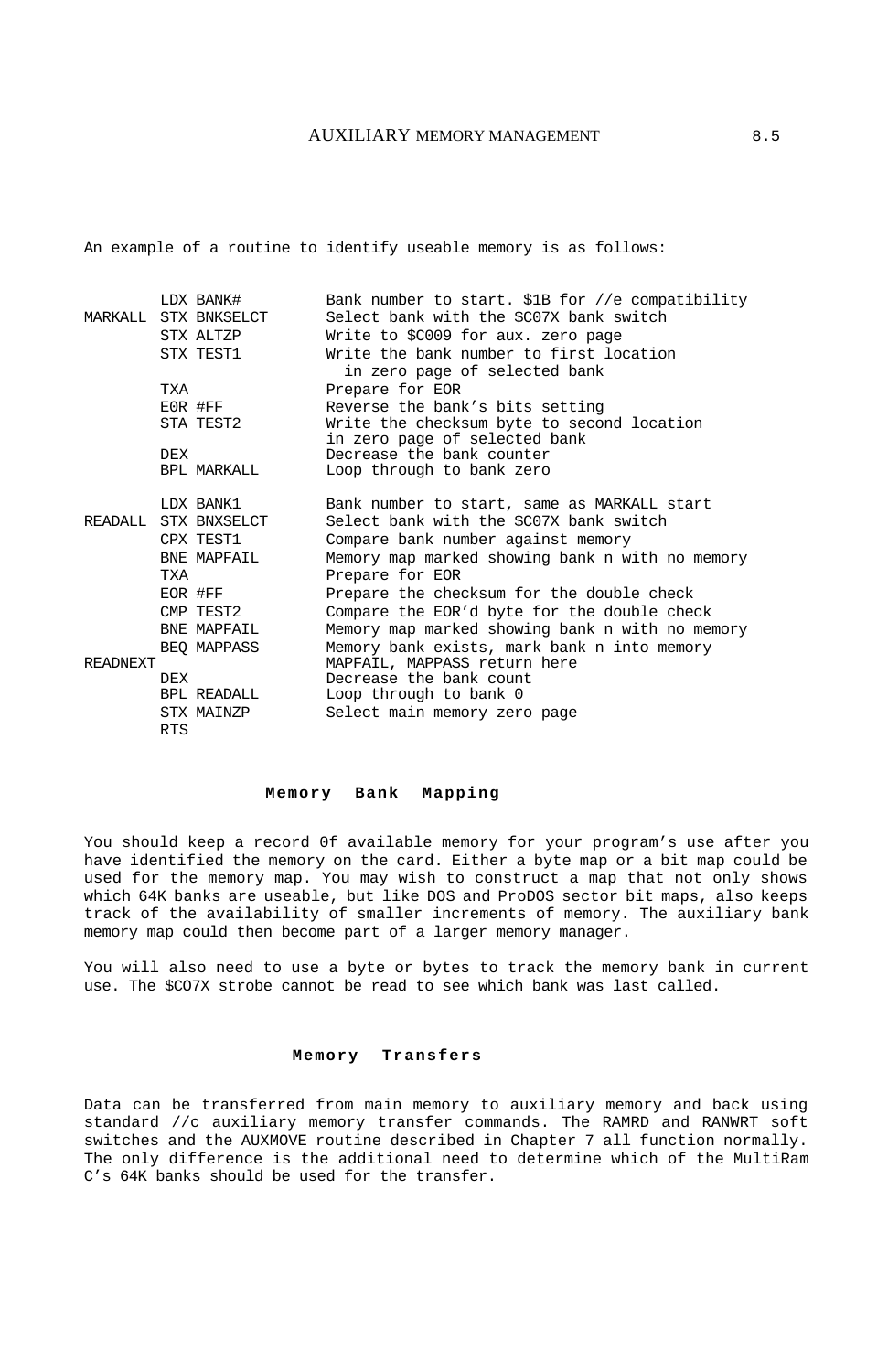Data can also be transfered from one MultiRam C 64K auxiliary bank to another 64K auxiliary bank. This could be done by selecting the source bank, copying the source bank's data into main memory using AUXMOVE or your own memory move routine, selecting the 64K destination bank, and then writing the data to the destination bank from main memory.

Another method is to transfer data directly from one bank to another, one byte at a time, through the accumulator. The memory move routine doing the transfer must always be located in the part of memory not being transfered. The safest method of doing this type of transfer is to locate the move routine on the motherboard main or bankswitched memory areas.

#### **80—Column Addressing**

The 80—column display is derived from the //c's 64K auxiliary bank 0 only. When another bank is active, the 80—column display will still come from bank 0; the RAM in bank 0 is automatically refreshed during the //c's video refresh cycle. Therefore, you do not have to keep a mirror image of the bank 0 text page area in other banks in order to maintain the 80—column display when you switch banks.

To read and write to the 80-column screen, auxiliary bank 0 (zero) should be selected. If you write to the text video page area with some other bank selected while an 80-column display is active, information displayed will become garbled. You may only safely write to the text page area of an auxiliary bank ——other than bank 0 — if an 80—column display is not active.

To avoid potential problems, you may want to exclude the 80—column text page area (\$400—\$7FF) from use on all banks.

Similar warnings apply to double hi—res displays.

## **Reset Key Trapping**

Pressing the Reset key will not automatically switch in auxiliary bank 0 (zero). If you would like to direct your program to a specific auxiliary bank location when the Reset key is pressed, you must change the reset vectors \$3F2 and \$3F3 to point to a routine that will write the desired bank number into \$CO7X.

## **Interrupt Handling**

Interrupts are handled in the Apple //c by an interrupt vector located at \$FFFE. The \$FFFE location is normally RUM area.

If an auxiliary bank's bank—switched memory is active when the interrupt occurs, that bank most have a vector at the \$FFFE location in its memory pointing to an interrupt handler routine on motherboard main memory. The interrupt handler routine should be able to return to the bank that was active when the interrupt occurred if a "bank active" temporary byte is being maintained by your program in maim motherboard memory (\$200—\$BFFF) or a defined location in another area.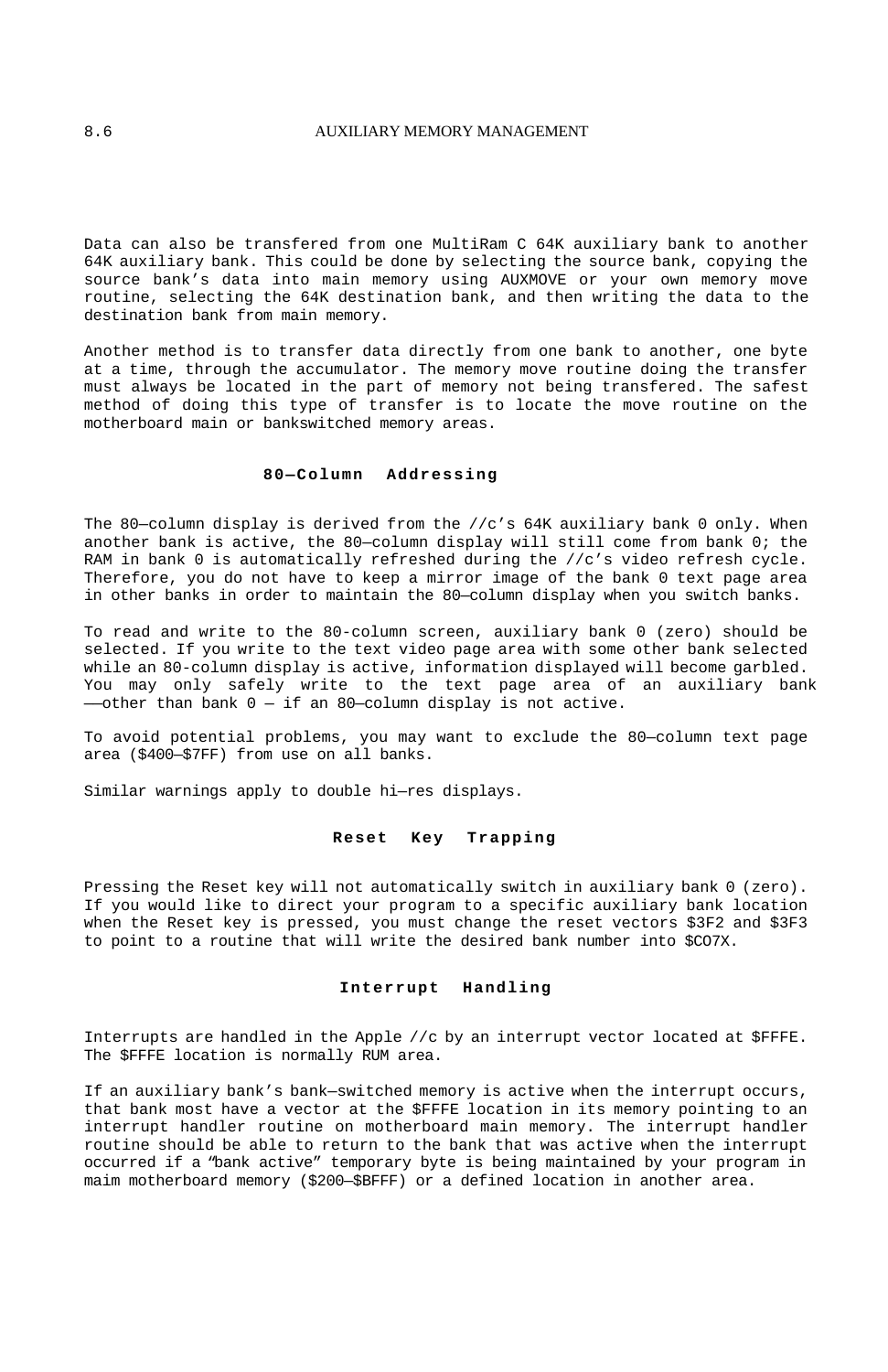# AUXILIARY MEMORY MANAGEMENT 8.7

An alternative method to handling interrupts is to disable interrupts with a SEI instruction whenever auxiliary bank—switched memory is in use. When switching out of auxiliary bank—switched memory, interrupt requests could then be enabled with a CLI command.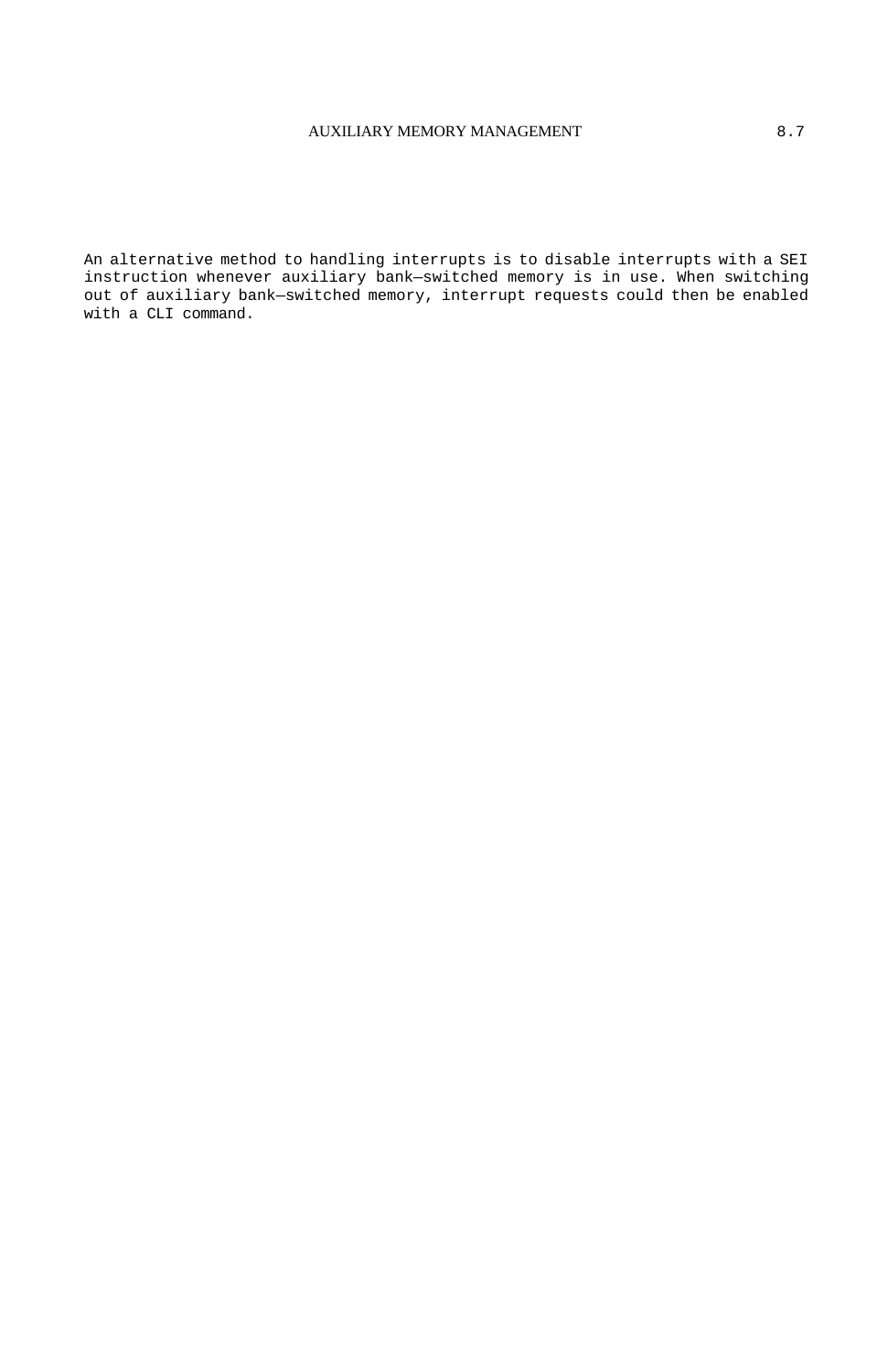Part 4

MULTIRAM C SERVICE GUIDE

The MultiRam Service Guide describes the MultiRam C warranty and explains Checkmate Technology's service policies.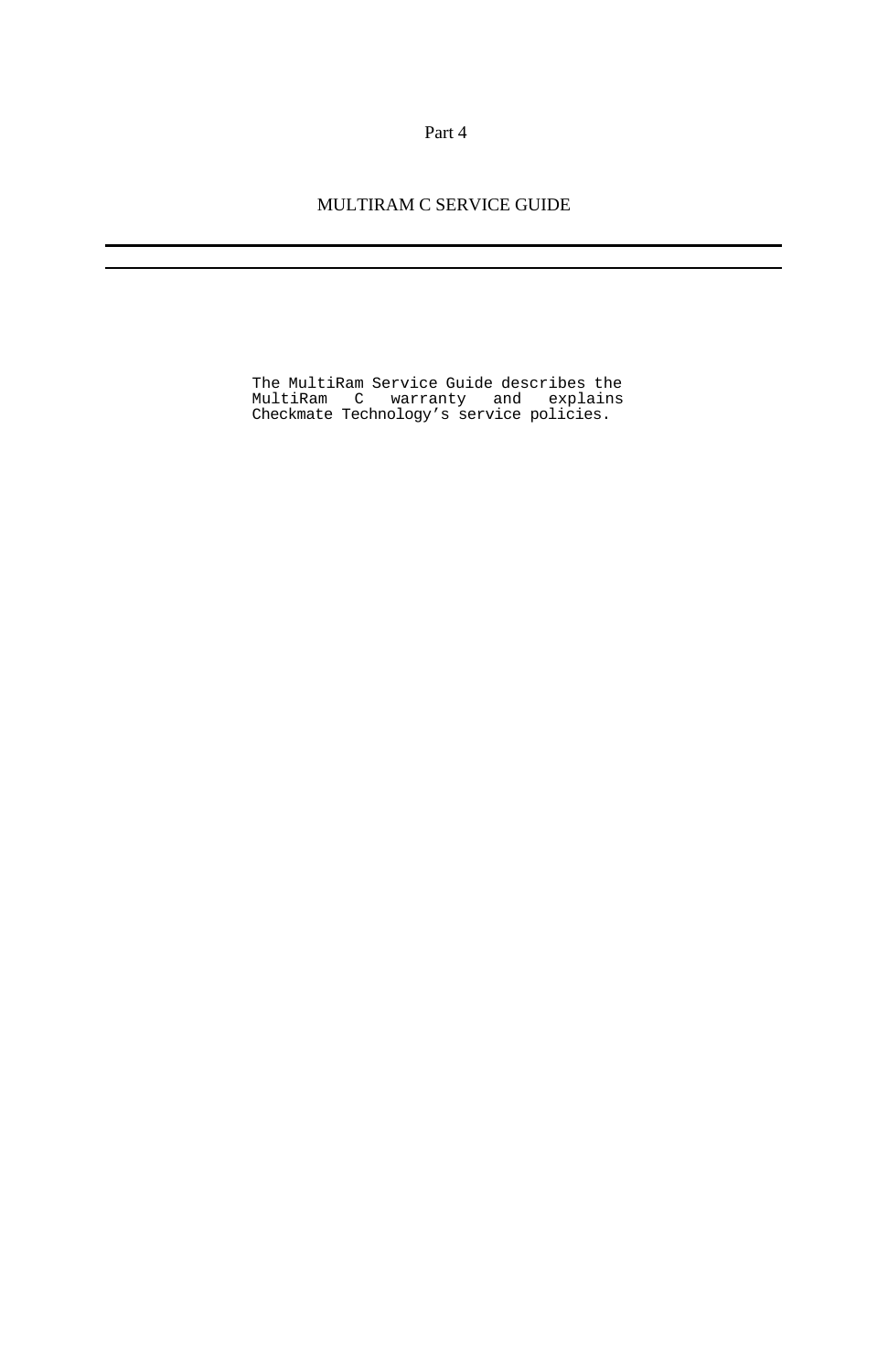### Chapter 9

# **THE WARRANTY**

The MultiRam C Card, like all of Checkmate Technology's peripheral cards, carries a 5 YEAR LIMITED WARRANTY.

CHECKMATE TECHNOLOGY, INC. warrants products against defects in material and workmanship for a period of 5 years (90 days for software) after purchase. During the warranty period, CHECKMATE TECHNOLOGY, INC. will at its option, repair or replace at no charge, or refund the purchase price to the purchaser, products that prove to be defective provided that the CHECKMATE TECHNOLOGY product is returned, shipping prepaid, to CHECKMATE TECHNOLOGY. INC. For products returned by other than U.P.S., the sender assumes greater risk of loss and delays.

Your sales receipt is your warranty validation. The receipt must be provided when requesting warranty work to be performed unless a valid product registration card is on file at the company headquarters. This warranty does not apply if, in the sole opinion of CHECKMATE TECHNOLOGY, INC., the product has been damaged due to abuse, misuse, misapplication, accident or as a result of service or modification by other than an authorized CHECKMATE TECHNOLOGY, INC. service center.

THIS WARRANTY IS EXPRESSLY IN LIEU OF ANY AND ALL WARRANTIES EXPRESSED OR IMPLIED. CHECKMATE TECHNOLOGY DOES N(Yt WARRANT THAT GOODS ARE MERCHANTABLE OR FIT FOR ANY PARTICULAR PURPOSE. CHECKMATE TECHNOLOGY SHALL NOT HE HELD RESPONSIBLE FOR ANY CONSEQUENTIAL DAMAGES OR LOSSES ARISING FROM THE USE OF THIS PRODUCT.

This warranty applies to CHECKMATE TECHNOLOGY products purchased in the United States. The warranty may vary for products purchased outside the continental United States. Contact CHECKMATE TECHNOLOGY, INC. for warranty service information.

## **SECOND HAND OWNERSHIP**

Purchasers of used Checkmate Technology products should register the transfer with Checkmate Technology. The cost of registration is \$10.00 and is a wise investment: any remaining unexpired warranty period will be transferred into your name and you will receive newsletters providing product information. including news of product updates.

To transfer the unexpired warranty period, the original owner must have filled out and returned the Registration/Warranty card to Checkmate Technology at the time of purchase.

If the original owner failed to register the card, for a one—time fee of \$30.00 you say transfer the unexpired warranty period (based on either the original purchase receipt showing date of purchase or by date of manufacture indicated by serial number on the card). Checkmate Technology reserves the right to decline any warranty transfer.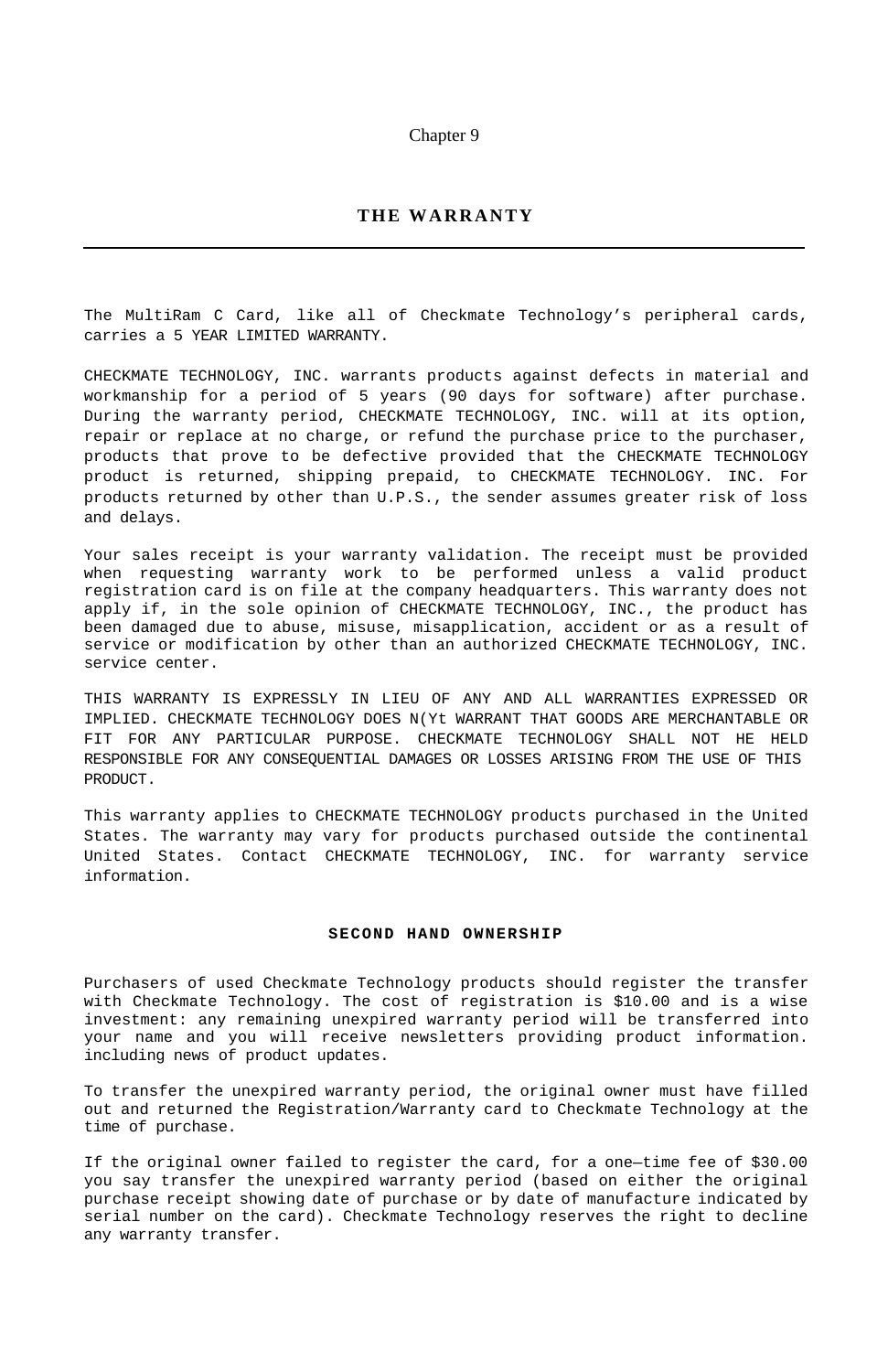## 9.2 **THE WARRANTY**

In order to transfer registration you must provide Checkmate Technology with:

- 1. Product name
- 2. Serial number on the card
- 3. Name of previouS owner (sellers name)
- 4. Your name, address, and telephone number
- 5. Date of sale
- 6. Your check for \$10 (\$30 if the card was not registered)

# **EXTENDING THE WARRANTY**

If you would like to extend the warranty on your newly purchased or used card, Checkmate Technology offers an EXTENDED WARRANTY PROGRAM.

New owners can take advantage of an additional five year warranty by sending a check for \$25.00 together with the Product Registration/Warranty Card. This offer is limited to new owners and must be sent to the company within thirty days of purchase.

Second hand owners can extend the unexpired warranty to a maximum of five years. The cost of extending the warranty is \$15.00 per year in addition to the transfer registration fee. For example, if there is only one year left on the unexpired warranty, a check for \$70.00 would be sent: \$60.00 for 4 years plus a \$10 registration fee (\$30 if the original owner did not register the card). Checkmate Technology reserves the right to limit the duration it accepts for extended warranties.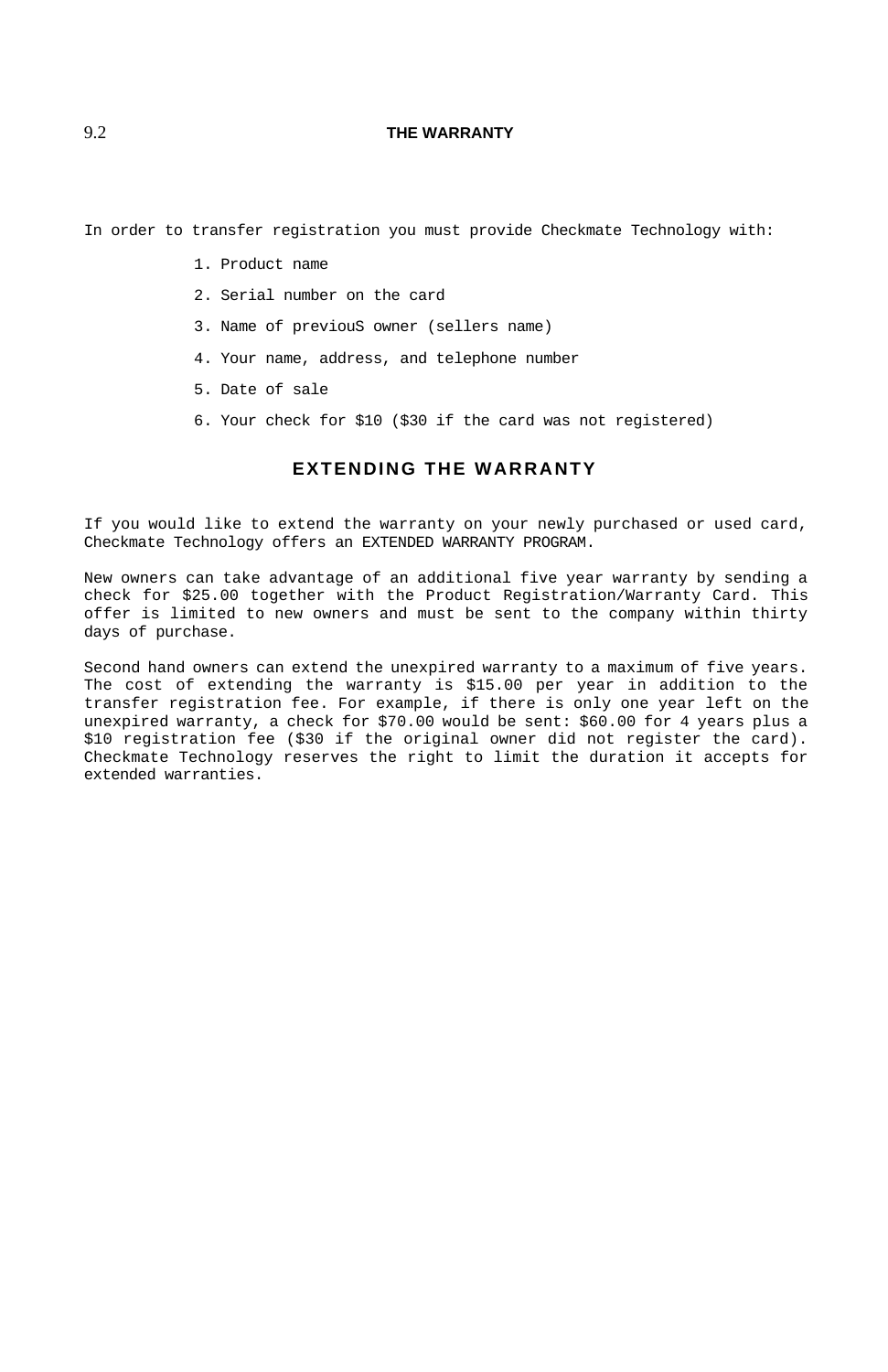chapter 10

### **SERVICE POLICIES**

This chapter explains Checkmate Technology's repair and product update policies and other pertinent customer information.

### **HOW TO GET HELP**

If you are unable to get your MultiRam C Card to work properly after following the procedures in Chapter 3, please contact the Customer Service Department. We will try to solve your problem as quickly as possible.

## **Telephone Help**

Before sending in your MultiRam C Card, you may want to call a Customer Service representative. Some problems may be solved without returning your card.

The telephone number and hours for technical assistance are:

Customer Service: (602) 966—5802 Hours: Mon. to Fri., 9am to 5pm (Mountain Standard Time)

If you need to cell us, please hove the following information available to save time:

- 1. Approximate date you mailed in your registration card.
- 2. Serial number of the Apple //c used (found on the bottom of the //c case).
- 3. Peripherals in use when the problem occurred.
- 4. Nature of the problem with the card.

If your card needs to be returned to the factory for repair, you will be issued a Return Merchandise Authorization number during your call. Write this number on the outside of the package that you will use to ship your card.

## **Telephone Policy**

We want to be as helpful as possible with your questions and problems. We understand that the problem you are having is important, and we will provide technical assistance to try to answer it. We ask that you use our Customer Service telephone number for assistance. Support vs not available through the toll—free order desk telephone number; collect calls are not accepted by Customer Service.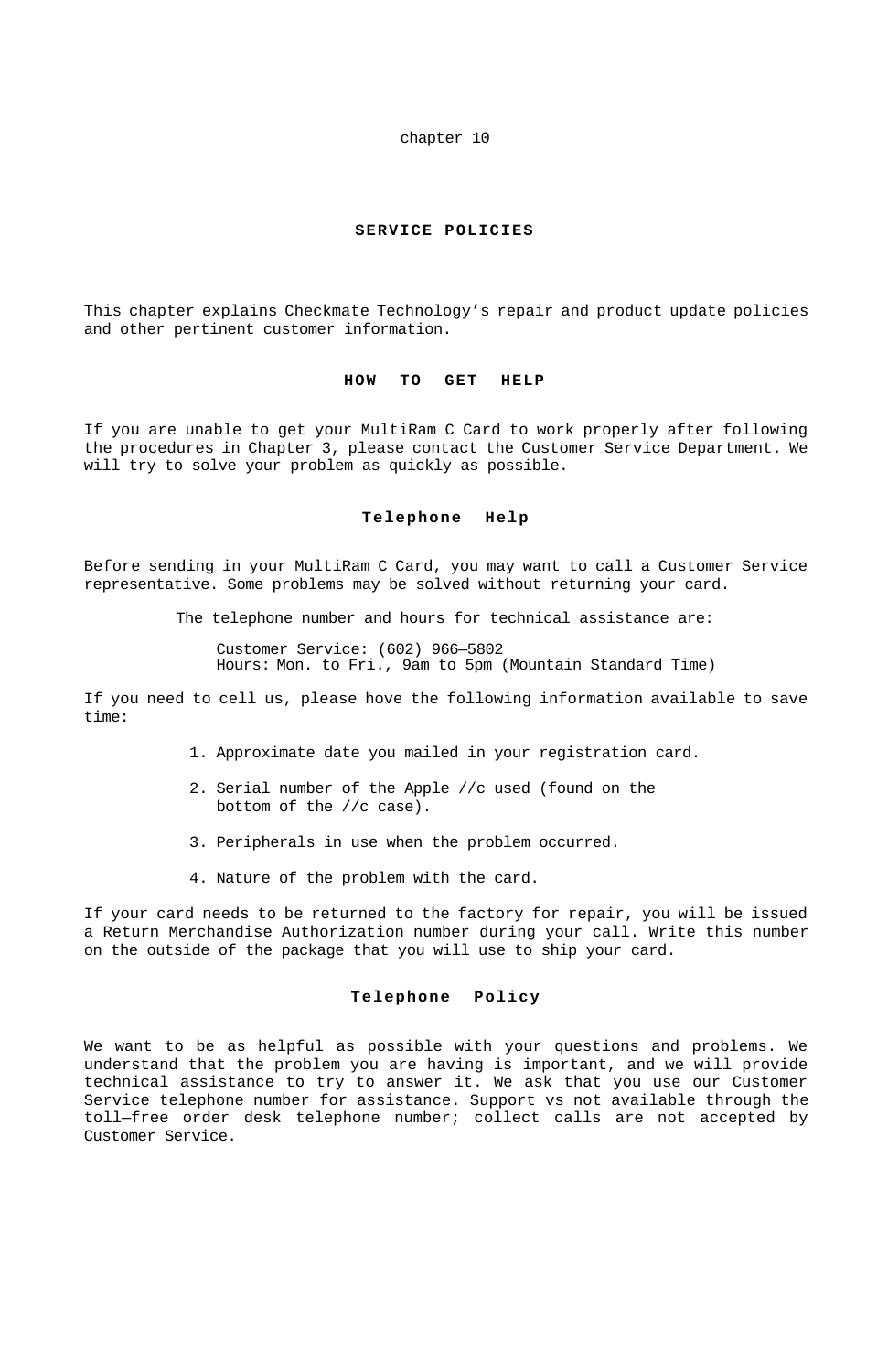## **HOW TO RETURN A CARD**

- If it is necessary to return your MultiRam C Card, follow these steps:
	- I. Please wrap your card in anti—static material. If none is available, wrap the card in aluminum foil. Returning a card without wrapping it in protective anti—static material or aluminum roil say cause further damage to the card and will VOID YOUR WARRANTY. Insert the pins on the bottom of the card into the anti—static foam shipped with the card to protect the pins from damage.
	- 2. Include a note with your name, address, home telephone number, a daytime telephone number, plus:
		- A. Detailed description of the problem.
		- B. Serial number of the Apple /Ic used (found on the bottom of the case).
		- C. Peripherals in use when the problem occurred.
	- 3. If you are a registered owner, meaning that you completed and returned your warranty registration card to Checkmate Technology, you are not required to send in proof of purchase. If you have not registered your MultiRam C Card, include proof of purchase.

NOTE: ANY CARD RETURNED WITHOUT PROOF OF PURCHASE, OR WHICH IS NOT REGISTERED, WILL BE TREATED AS A PRODUCT OUT OF WARRANTY AND WILL BE CHARGED FOR NON—WARRANTY REPAIR AT RATES THEN IN EFFECT.

- 4. Pack the wrapped card, note, and proof of purchase (if needed) in a sturdy box and cushion the card with non—static packing material much as crumpled newspapers.
- 5. Ship the card, postage pre—paid. to:

Checkmate Technology, Inc. 511 South Rockford Drive Tampa, Az. 85281—3021

Attn: Repair Dept.

Checkmate Technology, Inc. assumes no responsibility for cards either damaged or lost in shipping to Checkmate Technology for service. Please insure your valuable card. The coat of shipping insurance is low compared to replacing a lost card. We suggest U.P.S. as they insure the first \$100.00 at no charge and require the addressee to sign for each package.

## **RETURNING YOUR REPAIRED CARD**

After repair or replacement, your MultiRam C Card will be shipped to you in the U.S.A. by U.P.S., regular delivery, postage paid. Returns outside the U.S.A. may require a handling and shipping charge. Contact us regarding repairs outside the U.S.A.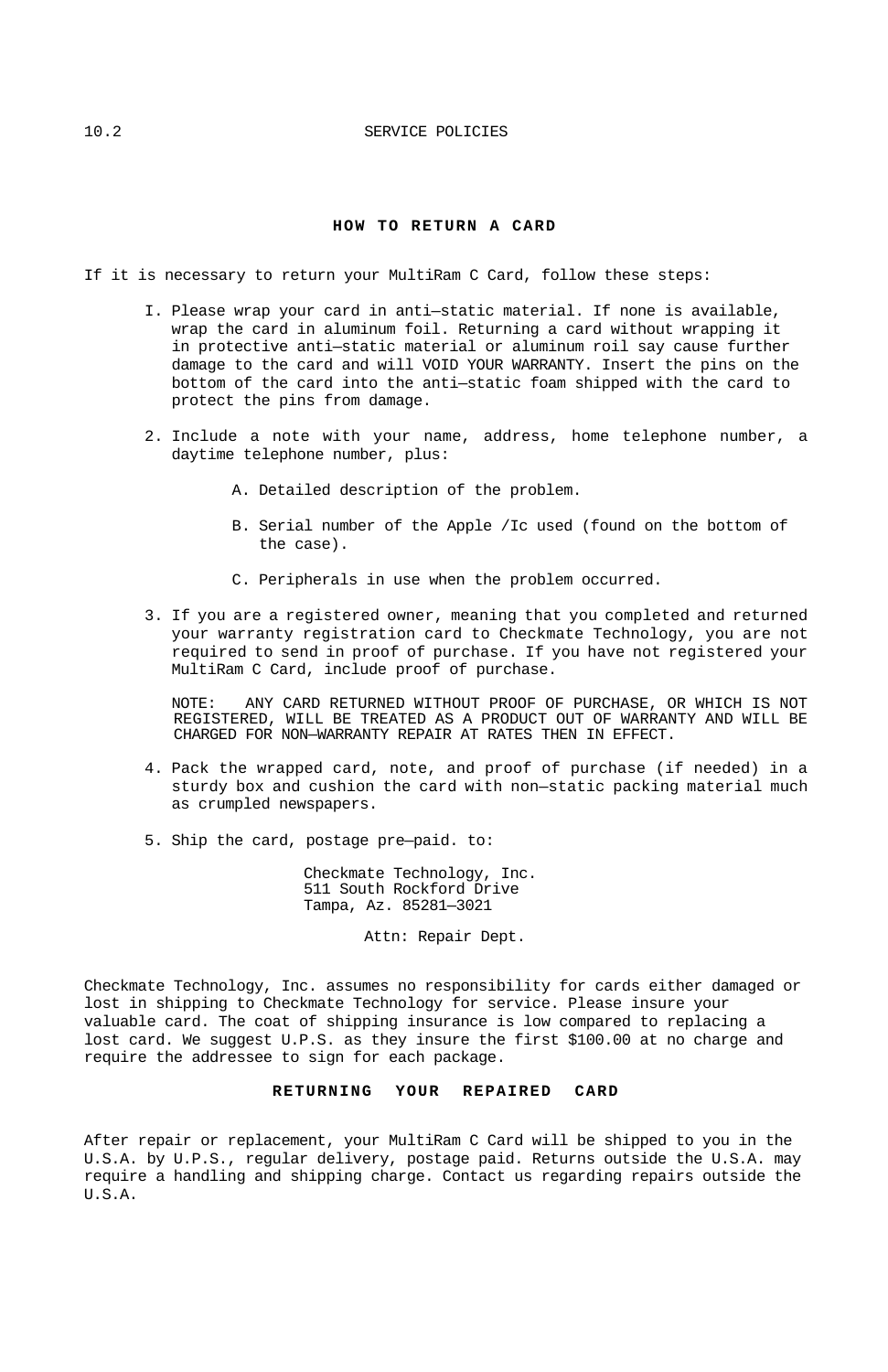#### RAM INSTALLATION & REPLACEMENT POLICY

You may return your card to Checkmate Technology if you would prefer to have the factory install added RAM on your card. Installed RAM will be teated at the factory on your card before return to you.

The cost of factory installed RAM is \$65.00 for a set of eight 64K DRAM and \$120.00 for a set of eight 256K DRAM. Checkmate Technology will return your card postage prepaid. These prices are subject to change. Contact the Customer Service Department for current pricing.

Cbeckmate Technology warranties only that RAM on the MultiRam C Card that was installed at the factory or RAM from a Checkmate Technology RAM Kit that was installed later. Such RAM is replaced at no charge if a defect in the RAM occurs during the 5 year warranty period.

Cards returned to the factory with defective RAM that was not supplied by Checkmate Technology will be charged a \$25.00 service fee in addition to an \$8.00 charge for replacement of each defective 64K RAM chip and a \$15.00 charge for replacement of each defective 256K RAM chip. The repaired board is returned to you C.0.D. you pay repair charges upon receipt of your board. Return shipping charges are included in the service fee. Face are subject to change. Contact the Customer Service Department fur current pricing.

### **REPLACING DAMAGED DISKETTES**

All Checkmate Technology disks are warrantied for 90 days and will be replaced free of charge if a defect is discovered within the warranty period.

If you damage or wear—out a CHECKMATE TECHNOLOGY, INC. program disk after the 90 day warranty period and are a REGISTERED OWNER, we will replace your old program diskette for \$15.00, return postage prepaid. Non—registered software owners will be required to pay \$25.00. The additional ten dollars covers the costs of setting up a new owner registration.

Return the damaged or worn—out program diskette to the Customer Service Department, along with a note detailing the problem, and a replacement disk will be sent to you.

#### **SOFTWARE UPDATES**

Checkmate Technology may from time to time upgrade the standard features of the MultiRam disk and other related MultiRam software. Registered owners will be notified of updates through our newsletter or special mailings.

Send \$5.00 to cover disk, shipping and handling costs, and an updated disk will be sent to you. You will not need to return the older software version.